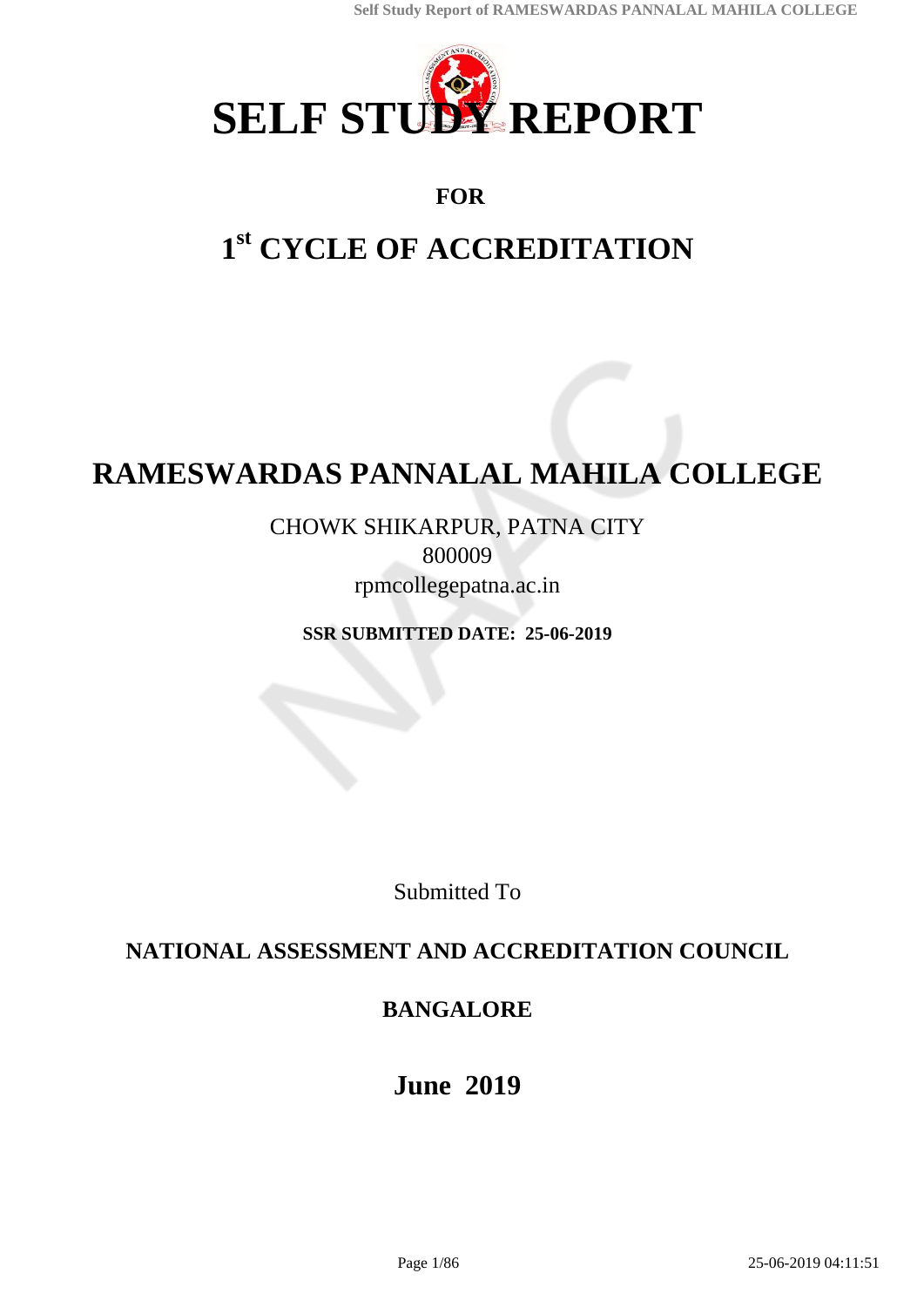# **1. EXECUTIVE SUMMARY**

# **1.1 INTRODUCTION**

The Principal and Staff members of Rameswardas Pannalal Mahila College, Patna City take this opportunity to present Self Study Report, incorporating achievements, strengths and challenges with utmost modesty for your kind perusal. Rameswardas Pannalal Mahila College, Patna City, named after its founder a great social worker Late Rameswardas Pannalal was established on 26th July 1970. Initially it was a constituent unit of Magadh University, Bodh-Gaya, after establishment of Patliputra University, Patna on March 18, 2018 it came under jurisdiction of Patliputra University, Patna.

Our College has been conceptualized to materialize the ETHOS of nation building and Indian culture. We had a clear perception about our educational efforts to establish a women's College in the Vicinity – Our College is situated is an area which, no doubt has great historical and religious importance. It is the birthplace of tenth Guru of Sikh Guru Govind Singhjee, it is also religious hub of Hindus - the Holy Ganges flows nearby and the temple of Goddess Patandevi is just its next door. The Holy shrine of the Muslims is also very close. The Great Padri ki Haveli of Christians is another great place. The Famous Deedarganj Yakshini Image was located from an area not very far. The area is thus populated with multicultural and multi religious people, but we had no Centre for higher education.

Since its establishment in 1970, this college has enlighten society by its value oriented education and all round development in the field of academics, research, culture and sports activities, NSS and social concerns. In the auspicious Journey of forty-eight years, our college is glittering as a single ray of hope for down-trodden and under privileged section of the society. It provides a platform of learning to girls of far-flung area that attract the attention of the rural community especially from Patna City to Fatuha.

It caters Sixteen UG (Honours) & Two PG (Hindi & Political Science) programmes to approx 3000 girl's students per annum. Eighteen full time teacher & eight Part-time/Guest Teachers and Seventeen Non-Teaching Staff import their services to this college.

#### **Vision**

To provide modern education and promote academic excellence with an ethical dimension and inculcate values in the young girl students, enhancing their quality of life and transforming them into responsible citizens with a commitment towards serving humanity.

## **Mission**

- To impart holistic quality education to girl students of unprivileged cross section of society, and empower them with knowledge, skill and competence and make them self-reliant and socially committed citizens of the country.
- To promote academic excellence by providing quality education in an intellectually stimulating environment.
- To inculcate the right value system with special emphasis on spiritual training in an ambience infused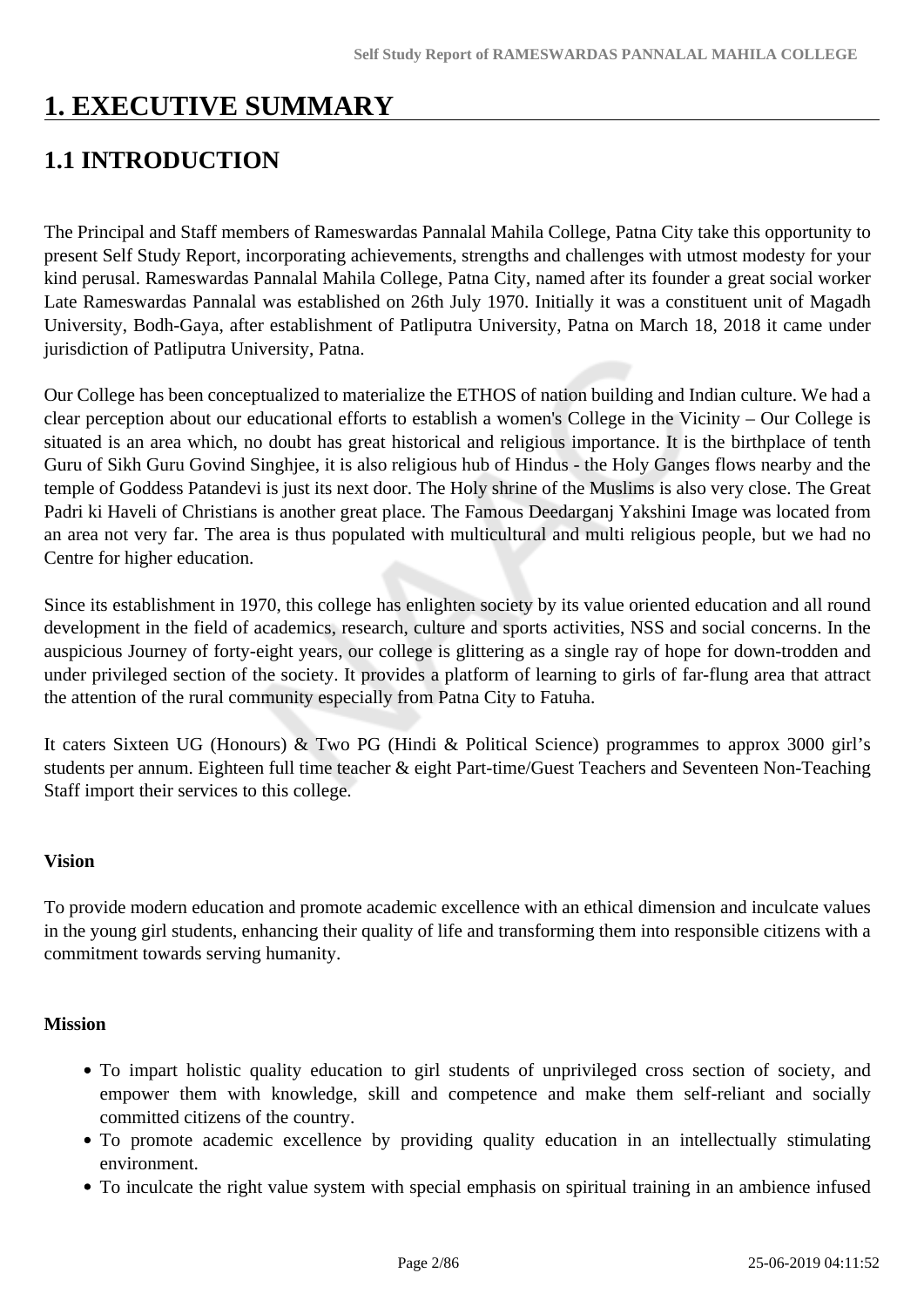with humanistic principles.

- To identify, tap, nurture and hone talent of individuals of a diverse base enabling them to realize and maximize their potential, excel in their academic and non-academic pursuits and developing them to be global leaders of tomorrow.
- To maintain and promote quality, transparency, compliance and sustainability in governance and service delivery.

# **1.2 Strength, Weakness, Opportunity and Challenges(SWOC)**

#### **Institutional Strength**

- One of the oldest and the only constituent college exclusively for women in educationally backward east province of Patna District, catering to the higher educational need large numbers of Girls students of unprivileged cross section of the society.
- The college is centrally located and has easy accessibility. Post office, bank, hospitals, railway station, bus stand are within ½ km radius.
- Most of the students come from SC, ST, OBC and Minorities. Scope of introducing new professional courses is available, consistently good university results and negligible dropouts.
- We have a mechanism for seeking regular feedback from teaching staff, non-teaching staff and students/parents.
- Admission on merit basis and in a transparent manner.
- Sensitization of students on social, gender and environmental issues through seminars/workshops, quizzes and various extension activities through NSS.
- Admissions are awarded on Zero Balance to all categories of Girls Students.
- Totally raging free and free from any activity detrimental to academic pursuit.
- Hygienic drinking water supply with water coolers and ROs. Generators and invertors for uninterrupted power supply.
- The College has on its faculty, highly qualified academicians known for their specialization in their respective areas. Many amongst its faculty are renowned authors and are read with considerable interest by students, scholars and researchers.
- **Intellectual and Diverse Student Base:** The brand and iconic status of R P M College, Patna City is a strength derived from it's most carefully treasured and cherished assets, its **students.**
- The whole campus is Wi-Fi enabled.
- Social and Environment Conscientiousness.
- Tobacco free and plastic free campus.
- The campus is under the surveillance of CC camera.
- The college organizes numerous indoor and outdoor sports.

## **Institutional Weakness**

- Paucity of space, the college has less than one acre of landed area. Being an old college the buildings needs repair and renovation.
- As the number of students increasing every year, the college cannot offers teaching facilities to the correct proportion to accommodate current class sizes of different departments.
- Shortage of regular teaching and non teaching staff. Lack of required numbers of reference books and research journals in library.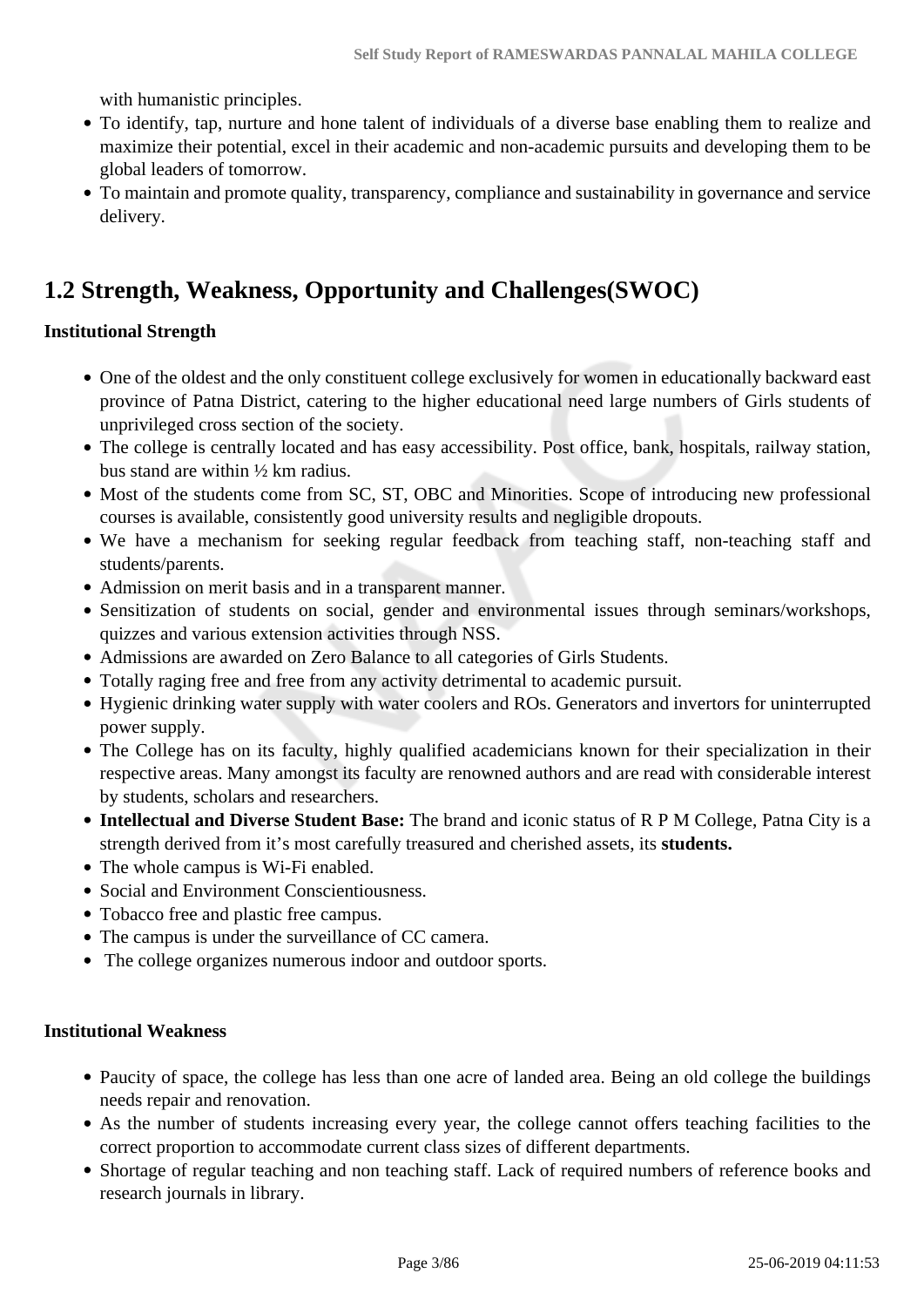- Absence of Vocational / Professional courses negatively affecting to student's employment.
- Proficiency level in English is below average because most of the students are from the low socio economic background especially in Science.
- Mechanism of feedback from Students, Alumni, Employers & Parents is not very regular.
- Since most of our classes are heterogeneous group therefore one particular teaching methodology cannot be adopted.
- Due to Govt. of Bihar's policy of free education for Girls. College faces severe difficulties in meeting the minimum recurring expenses in education delivery. Lack of financial incentives to motivate interest in research.
- Lack of adequate permanent faculty continues to increase the workload and administrative responsibilities of the regular faculty. The stagnation in permanent appointments affects the dynamics of the departments and impedes the professional growth of the discipline.
- Non-teaching staff are not aligned to ICT based management. This poses tremendous pressure on teachers using these technologies.
- Limited number of classrooms and space has hindered introduction of new and popular courses.
- The college needs more autonomy and financial support in order to develop with good pace.

## **Institutional Opportunity**

- Several self financed UG and PG professional courses can be started with approval from university, state Govt. and subsequently by the concerned SRA (Statutory Regulatory Authority), if it get approved and started, it will increase number of intakes and subsequently internal resource will generate which will give us an extra edge for the growth of the college.
- Ample scope for starting more post graduate and research programmes as a good number of teachers posses research degrees.
- Scope to establish linkage between industry and institute.
- The college intents to register its Alumni Association under society act to give a formal shape to our Alumni Association from where college can get financial as well as consultancy assistance in the upliftment of college.
- To have a Placement drive at the end of academic session.

## **Institutional Challenge**

- To motivate students to develop critical and analytical thinking and to cultivate in them an endeavoring passion to pursue higher education.
- Socially and economically backward students with low aptitude in language and quantitative skills. Developing soft skills among students.
- Mushrooming growth of professional colleges around the city poses a challenge to our student strength.
- To further strengthen Placement and Alumni Cell.
- To provide latest teaching –learning facilities and modern infrastructure to the students, due to scarcity of revenue.
- To overcome the shortage of teaching and non-teaching staff.
- The present curriculum is very old and this should be updated and modernized by the affiliating university to keep pace with the changing social, economical and cultural development.
- The college requires sufficient fund for the academic as well as infrastructural development.
- To improve the proficiency level of English language in the students, so that they can think analysis and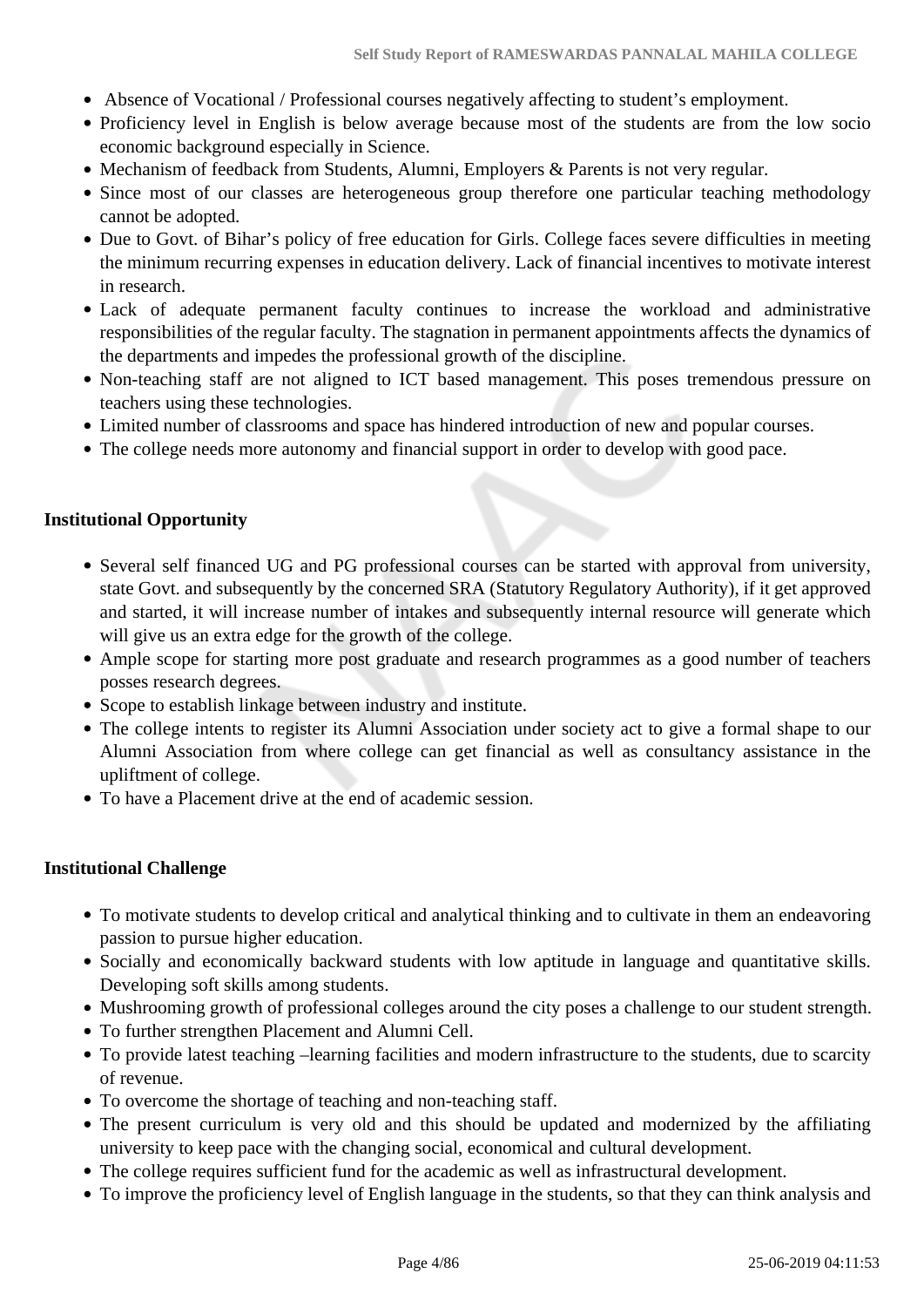plan their career in a global manner.

- To develop ICT skill among students.
- Encouraging research attitude among faculty and students.
- Vertical expansion of our infrastructure since horizontal expansion is not possible due to lack of sufficient landed area.
- Limitation and constraint in government financial support.
- To achieve academic excellence utilizing the services of resource persons and ad-hoc teachers.
- Educational, social and economical backwardness of the locality prevents even the high achievers from moving out for higher levels of learning or employment.
- Poor schooling of the students and lack of basic knowledge about the subjects create problem in progress of the curriculum.
- The college works in resource constrained environment with the faculty and administration balancing dual challenges of undergraduate and postgraduate teaching and research.
- Improve upon communication skill and develop global competencies especially among our rural based students.

# **1.3 CRITERIA WISE SUMMARY**

#### **Curricular Aspects**

Curriculum is the fulcrum on which the holistic growth of the learners depends. We at

R P M College, walk with a mission and vision of empowering young girls from different strata of society into women of substance who are socially and economically responsible. In order to achieve this end, the College takes several initiatives for the creative and innovative implementation of the curriculum provided by our affiliating University, the Patliputra University.

Since, being a constituent College, conformity to the Academic Calendar and syllabi defined by the University is a must. Our faculty however, substantiates traditional teaching with interactive sessions, group discussions, classroom presentation, peer learning, internet browsing, use of ICT, projects, seminars, MOOCs and documentaries to make learning more interesting and enriching. Hands on experience and live training are encouraged to develop real life skills. All departments including IQAC of College regularly organize seminars/ conferences/ guest lecturers / workshops/ competitions at departmental and university levels. Endeavors are made to invite renowned academicians, professionals, researchers to the College for interaction with the students. Up-gradation of infrastructure has been done as per resources available by developing smart classrooms, seminar hall, laboratories, computer centre, health centre, canteen, common-room and library to meet the needs of changing times.

The faculties of the College regularly attend Orientation and Refresher courses and Faculty Development Programs from time to time. Apart from teaching, the faculty is involved in other academic activities such as being Members of different bodies of University such as academic council, universities representative to different affiliated / constituent colleges etc.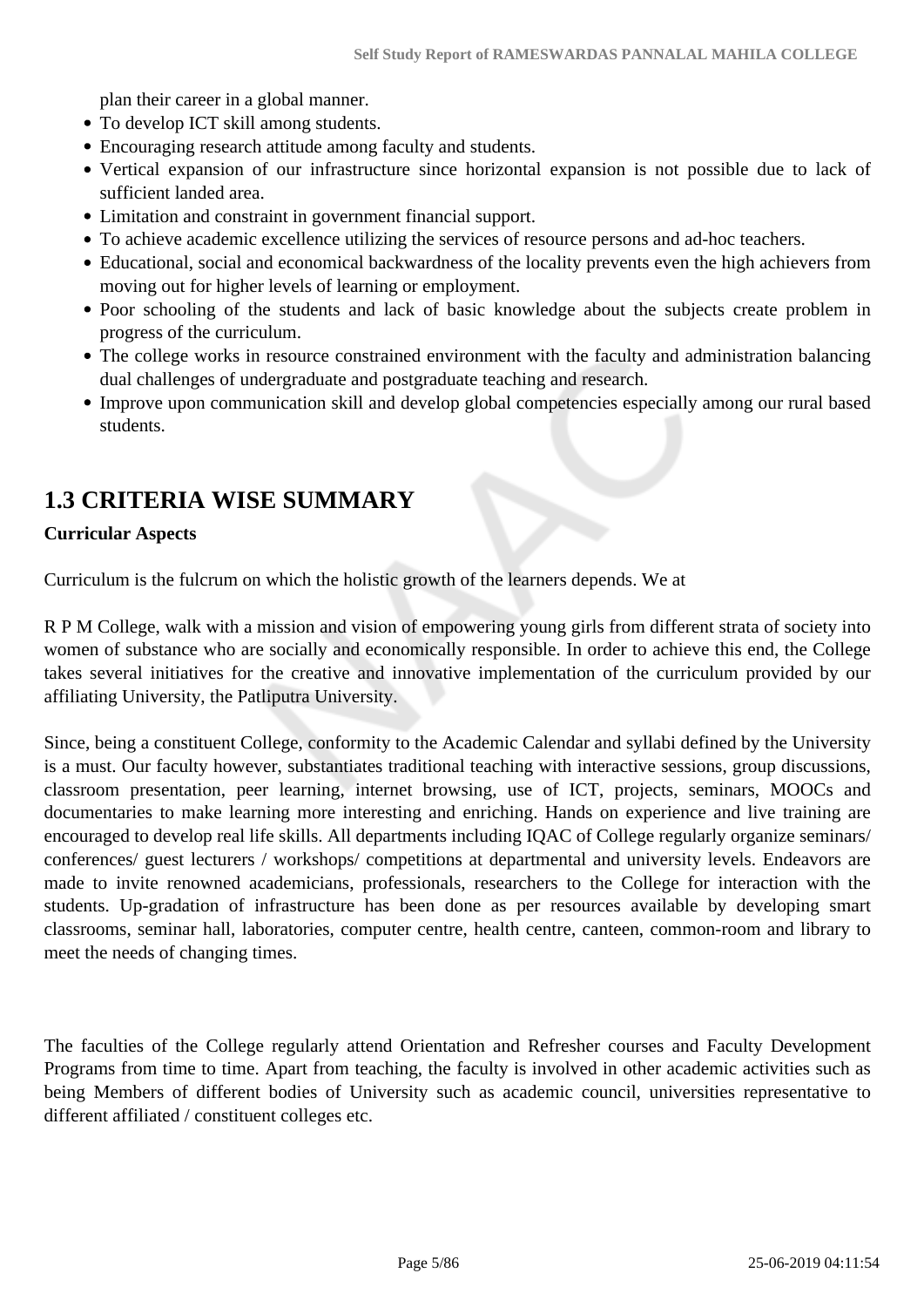The College organizes curriculum based activities which seamlessly integrate with contemporary issues like gender sensitization, environmental concerns, human values, Intellectual property rights and professional ethics and contribute to the holistic development of the students. The mechanisms of feedback from students, Alumni, teachers and other stakeholders are in place and frequent feedback is obtained and analyzed. This analysis helps the College reassess itself and its policies and bring about the required changes with respect to better delivery of the curriculum.

#### **Teaching-learning and Evaluation**

The admission process in the College is systematically administered and is transparent. From year 2018, Bihar state govt., Higher Education Department adopted a practice to collect centralized online applications from the aspirants of UG through Bihar Secondary Education Board. BSEB collects centralized applications from all the aspirants of UG course from the state with preferred choice of colleges. BSEB short lists of eligible candidate per college & send the list to the respective colleges. After getting the list of selected candidates for admission at our college, we counsel students, verify their document and take admission. Admission to this college is awarded on zero balance, as per the Bihar State Govt. education policy i.e to impart free education to girls. The College follows the Admission Schedule of BSEB / PPU, which is then notified on the College Website and Admission Advertisements are published in the leading newspapers. The College Prospectus / website contain details of courses offered, eligibility criteria, fee structure and the admission procedure. An admission Committee comprising faculty members from all streams (Arts and Science) scrutinize the application forms and prepare for admission process according to list obtained from BSEB and availability of seats in the concerned subject. Admissions to M.A (Hindi & Pol. Sc.) are centralized and conducted as per procedure laid down by Patliputra University, Patna. Reservation Policy as notified by the Central/State Govt. is strictly followed by the College.

The College has highly qualified faculty and all are Ph.Ds degree holders. They are recruited as per Bihar Govt. Administration Rules / Regulations.

For mid academic year and end academic year examination test, questions are set according to the pattern prescribed by Patliputra University. Previous year's question papers are also accessible to the students through the College Library.

Internal assessment is marked according to the Patliputra University norms. The College identifies the learning abilities of students through tests, assignments and projects. Recently the College undertook the practice of peer learning for students who are computer illiterate by the students having computer literate.

#### **Research, Innovations and Extension**

The College seeks to foster a keen sense of research amongst staff and students alike, and for the purpose we have constituted a Research Promotion Cell. Research is encouraged and promoted for the transfer of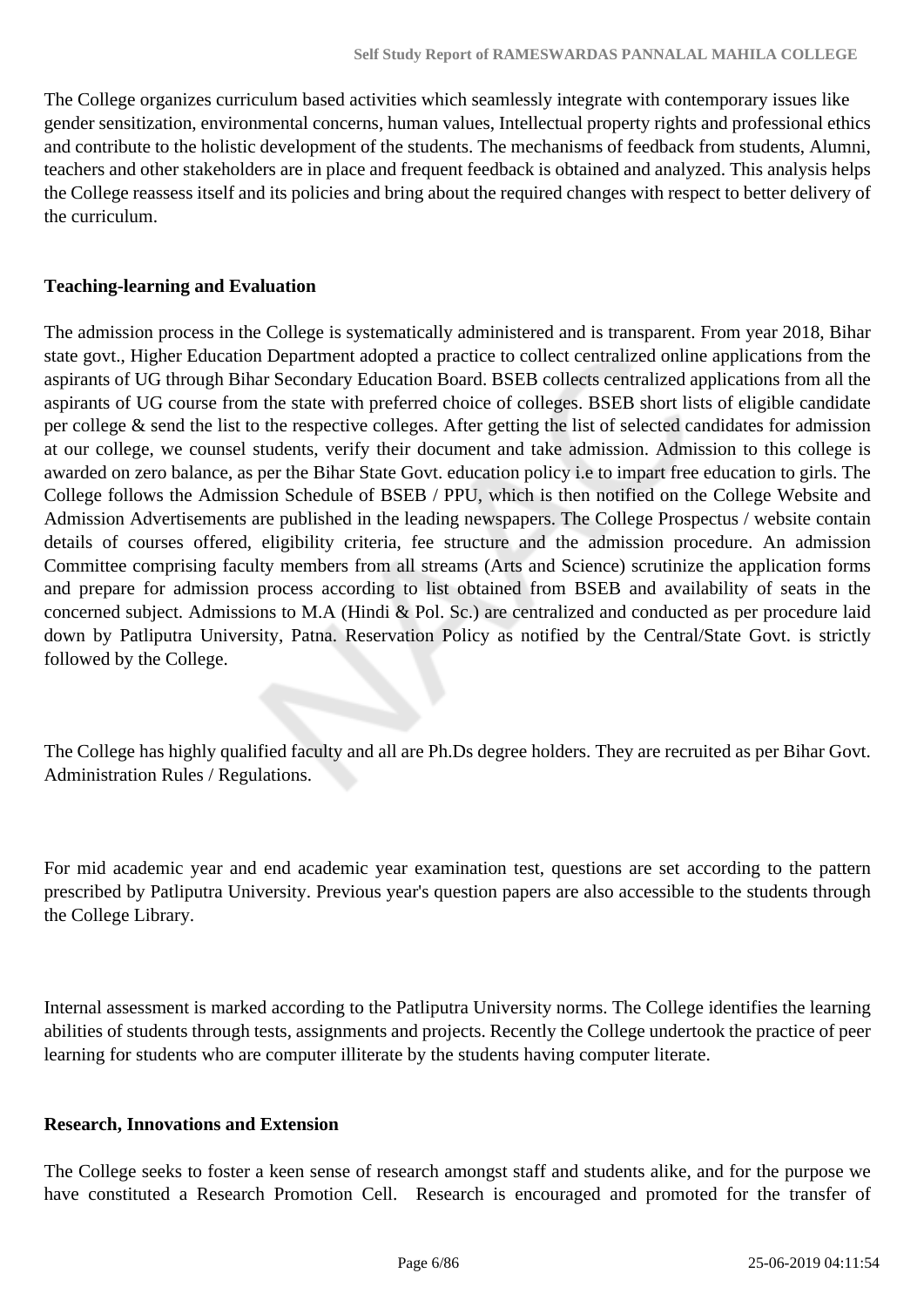knowledge among staff and students. Details of all research papers published/presented by each faculty member are published in the Annual Report. The Research Promotion Cell provides support and monitors the progress of various research initiatives. A fully automated and a well- stocked library provide access to varied books. College subscribed the annual membership of INFLIBNET (N-List) module of Digital Consortium Sodh Sindhu. National Digital Library is also used by our budding researchers. Facilities to access several MOOCs are also provided in our computer centre, these set ups helps our research oriented faculty and students to access innovative works from all fields. Recently, a practice of wall magazine implemented in this college. This practice inculcates exploring habit of students from all streams. The College publishes an annual magazine *Smarika*, which provides a platform to students and staff for their creative outpourings and thoughts.

Extension activities provide the students with a rare consciousness that motivates them to reach out to their lesser fortunate fellow beings. Among the several activities organized every year, Dalit mohalla / Slum area of Patna City is adopted by the NSS volunteers to teach the children and provide them with articles of need. NSS and Various other societies and clubs such as Eco Club, Arts and Cultural Council, Sports Club and Yoga Club, under the social initiative of the College organize extension activities like, Yoga workshops, Medical checkup camps, Swachchh Bharat Abhiyan, Promotional Activites regarding Anti Alcohol, Voting Awareness and Anti Dowry Programmes. Field Trips, Skill development workshops, throughout the year to enhance social acceptance and to have harmonious relations with stakeholders. Students participate whole heartedly in these endeavors and learn beyond the class room atmosphere.

# **Infrastructure and Learning Resources**

Our college is built-up up to three floors in a small landed area of 0.9 acre. Paucity of space is a major constraint of our college for it further development. Though, in this limited physical space we have developed almost all the required facilities for the knowledge delivery. College is the epicenter of education for girls of lower and middle social strata of eastern province of Patna district. The college management is engaged in Consequent improvement in the ambiance of college for learning. Sufficient budget is allocated for upgrading the infrastructure keeping in mind the requirements of the learners. Smart classrooms, seminar room, computer centre health centre common room cycle stand, fully equipped labs, well maintained indoor games facilities, CCTV cameras are installed throughout the campus for proper security and vigilance.

The Library in coordination with other academic support units on campus provides services that support the College's diverse curriculum in Humanities, Social Science and Science. The impressive collection of books, journals and e-resources help learners explore all areas of human knowledge within the framework of learning. The Book Bank provides books to the needy students throughout the year. The Library helps us to keep the students and teachers abreast with the latest developments in the technological field in the endeavor to make the best learning resources for the stakeholders such as digital library.

Providing inclusive and comprehensive experience to the students and faculty there is needed based enhancement and expansion of academic programs. Having added PG courses in two subjects (Hindi & Pol. Sc.). There is a need to start UG vocational / Professional Courses to keep with the latest educational requirements of the region, the College constantly seeks to re-invent and upgrade itself.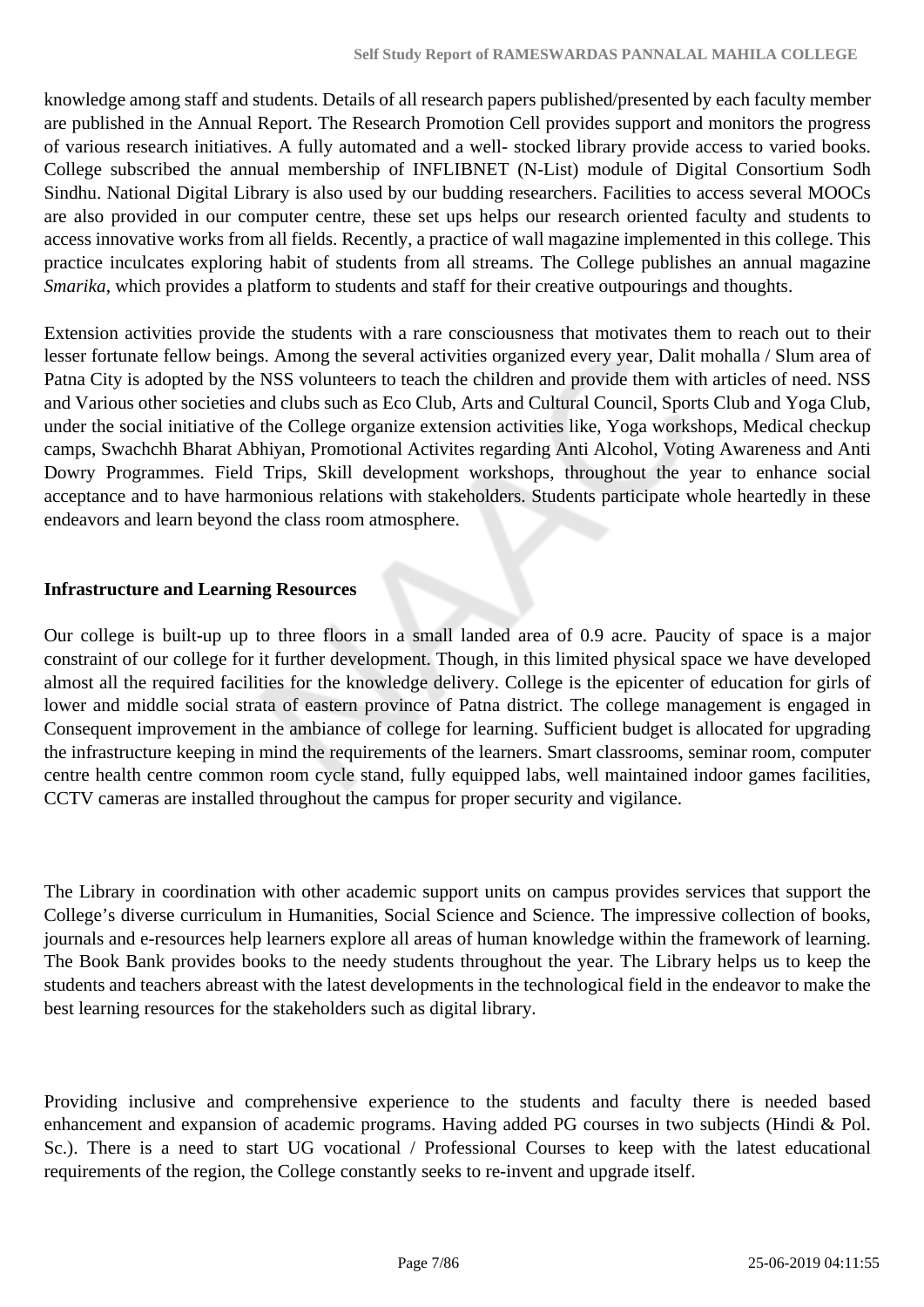#### **Student Support and Progression**

RPMC has a well placed Student Support mechanism. The prospectus includes detailed information about various committees and their members. Continuous efforts are being made by the College to make sure that maximum students benefit from the government and non- government scholarship schemes. Deserving sports students and students from culture and fine arts are given free ships. Besides the financial support the College has always made an effort to provide the students a safe and supportive environment. For this we have an efficient Anti-Ragging Committee and Psycho-Socio cell, we are proud of the fact that no instance of ragging has ever been reported. The students having under depression due to their family or social reasons are counseled and advised by our Psycho-Social cell. There are also an Internal Grievance Redressed Cell, that has been functioning actively and the matters brought forth have been dealt efficiently. Further grievances of the students are promptly and effectively taken care of by the Grievance Cell of the College. These bodies thus function quite transparently. In addendum to these we have a constitutionally elected Student Council, a body that works for the interests of the students.

The active support to the students goes a long way in their progression. During the said period various departments of the College organized workshops/seminars/interactive sessions/counseling sessions for the students to develop their skills and to prepare them for various competitive exams that would pave way for their placement. To foster an ongoing relationship between the old students and their alma mater, the Alumni Association strives hard to establish a mutually meaningful connectivity between the two, and the College is making intense efforts to strengthen this relationship further.

#### **Governance, Leadership and Management**

The college aims to promote academic excellence by maintaining high teaching standards, imparting holistic quality education to students and empowering them with knowledge and skills with the aim of transforming them into self- reliant and socially committed citizens of the country. The Principal and the Faculty collectively strive towards building an academically vibrant atmosphere in the college. The college practices decentralization and participative management with well defined responsibilities for all the stakeholders. The University Management gives substantial autonomy to the Principal to function in an independent manner to fulfill the vision and mission of the College. The Principal ensures that the regulations, directives, guidelines and laws of the University and State Govt. Higher Education Department's guidelines are being diligently followed. The Principal exercises her authority in a democratic and collaborative manner, practicing decentralized administrative functioning in the college. She is a facilitator of the implementation of the decisions of the IQAC, Advisory Committee and other Committees / Cells constituted for the specific purpose. The college conducts an extensive strategic planning process to articulate the vision, mission and objectives of the college. The goals are followed by strategies that address ways to close the gap between current reality and the envisioned future. The utilisation of UGC and State Govt. are discussed in detail in committee meetings, constituted for the purpose and priorities were identified in consultation with entire members. The College has effective welfare measures for the staff that helps in maintaining efficiency, productivity, morale, safety and satisfaction of the staff. The College also has a functioning performance appraisal system for both the teaching and non-teaching staff. Financial audit is conducted on a regular basis to ensure transparency and efficiency in the usage of funds. Several quality enhancement initiatives have been implemented in the academic and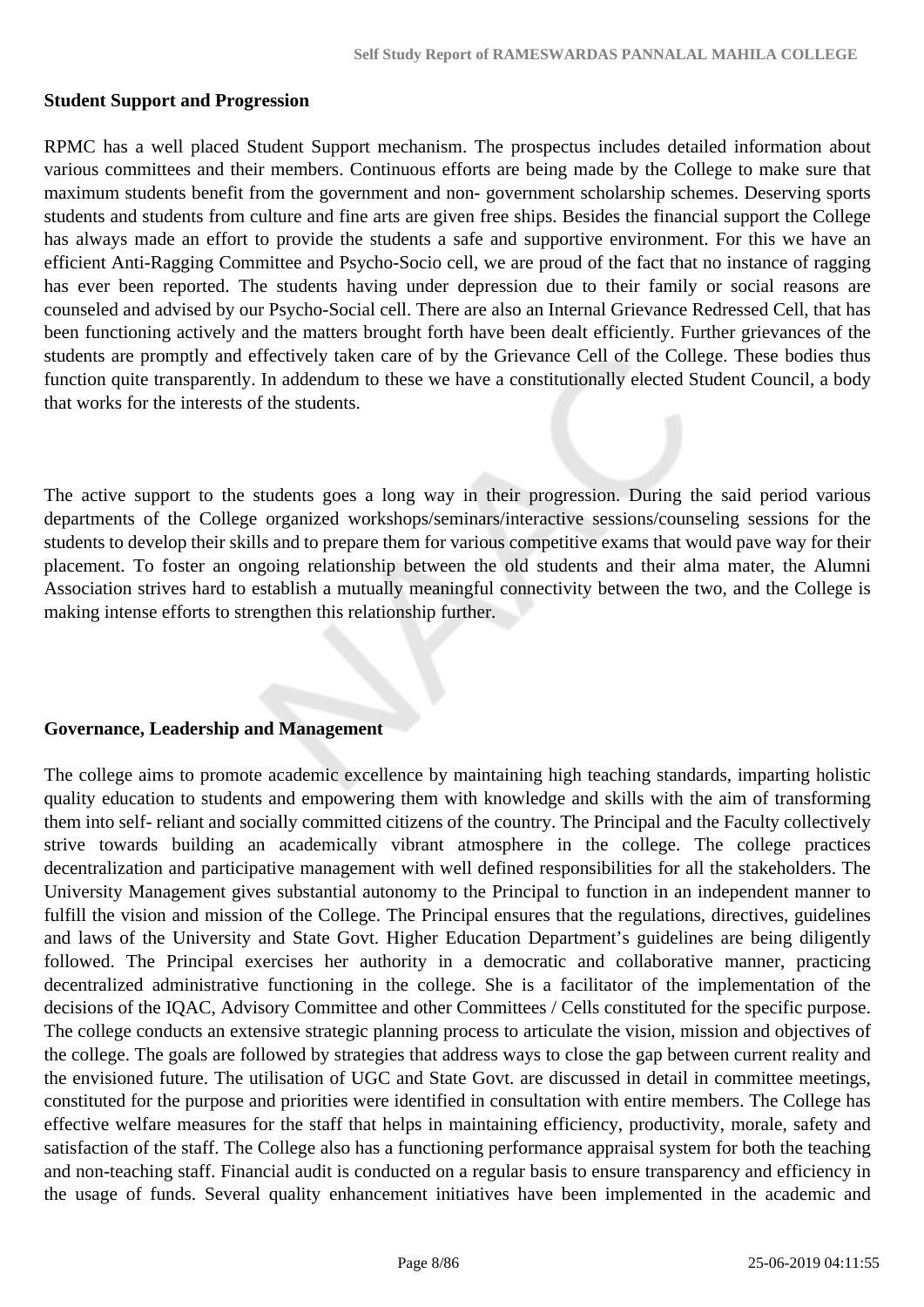administrative domains including the introduction of new courses in order to enhance the curricular base of the institution. The institution tirelessly strives towards fulfilling its vision of becoming a centre for excellence with a mission to provide best academic environment along with sound value system to its students.

#### **Institutional Values and Best Practices**

RPMC has made consistent efforts towards inculcating the best values and practices. The College has its own core value systems that are displayed in the premises of the College, its website and the prospectus. The College conducts counseling sessions with the students regularly, dwelling on all aspects of student life. Voluntary participation in several events and celebrations, foster a sense of strong value based learning in the students.

For waste management several measures like green and blue dustbins, plastic ban are strictly followed. The three R's: Reduce; Recycle and Reuse are followed diligently in the College. Further, in context of green practices, since college has no open land for plantation it promotes the pot plantation in College. Students and Staff are encouraged to use Jute bags and the wastage of paper is discouraged on the campus. The College has regularly participated in various cleanliness drives initiated by the Govt and self-driven events as well.

The College has undertaken many initiatives under the aegis of NSS to engage with and contribute to the local community, by organizing rallies and campaigns for creating awareness among the people on several issues. It has also actively participated in addressing prevalent social ills like gender based discrimination and substance abuse, undertaking various programmes to address issues like HIV/AIDS awareness programmes, tree plantation, digital/cashless awareness and skill based programs for the local community.

The college provides totally free education to girls up to PG level. Abiding by the vision of the College that is to empower young girls with holistic education, the College supports the students with various kinds of State Govt. / Central Govt. and other welfare agencies sponsored scholarships. The free ship and scholarships that students receive through the college act as a huge financial support for the students of all categories to complete their education and this opens new doors of opportunities for them.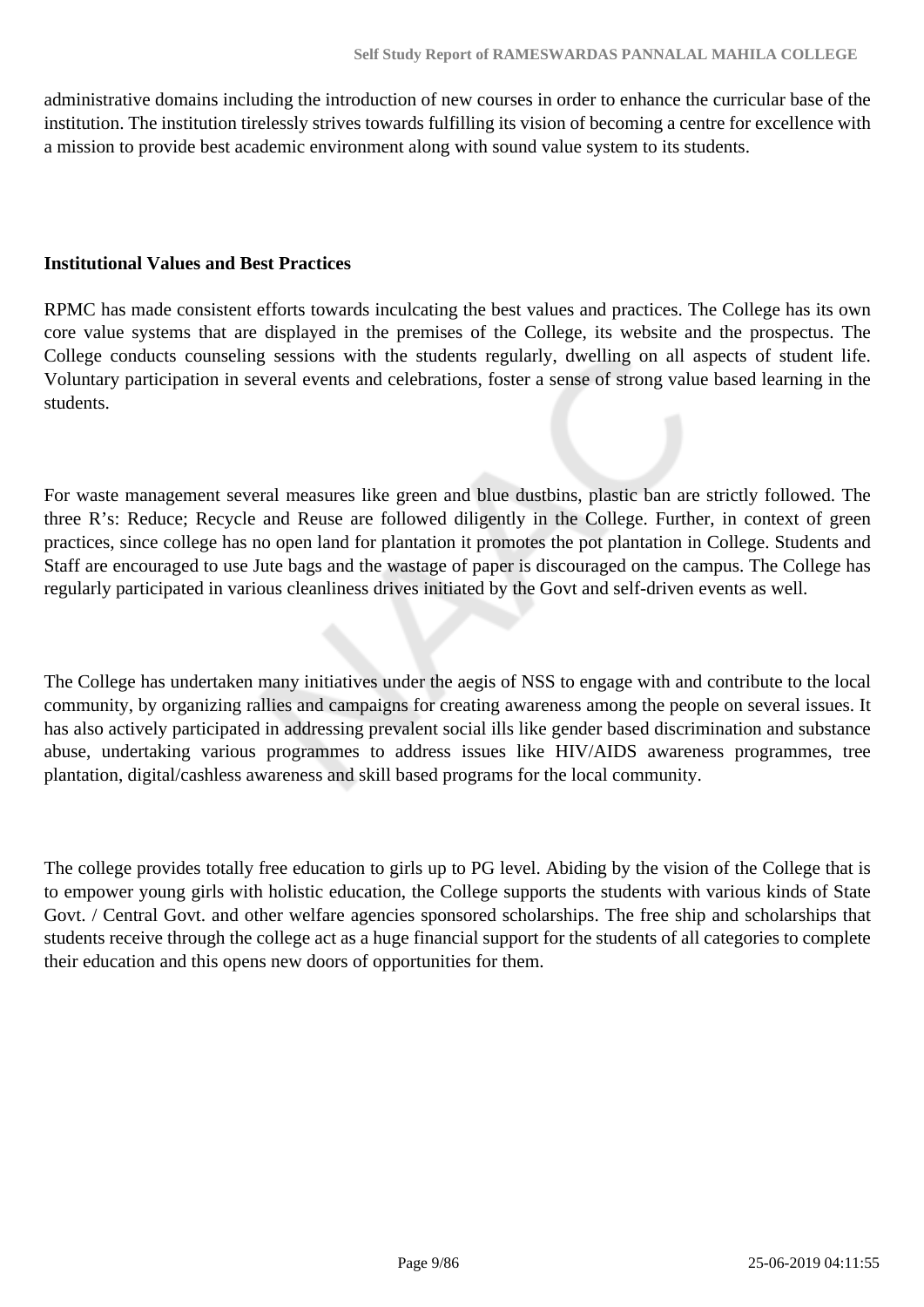# **2. PROFILE**

# **2.1 BASIC INFORMATION**

| Name and Address of the College |                                               |  |
|---------------------------------|-----------------------------------------------|--|
| Name                            | RAMESWARDAS PANNALAL MAHILA<br><b>COLLEGE</b> |  |
| Address                         | Chowk Shikarpur, Patna City                   |  |
| City                            | Patna City                                    |  |
| <b>State</b>                    | <b>Bihar</b>                                  |  |
| Pin                             | 800009                                        |  |
| Website                         | rpmcollegepatna.ac.in                         |  |

| <b>Contacts for Communication</b> |                         |                                          |               |                          |                                   |
|-----------------------------------|-------------------------|------------------------------------------|---------------|--------------------------|-----------------------------------|
| <b>Designation</b>                | <b>Name</b>             | <b>Telephone with</b><br><b>STD Code</b> | <b>Mobile</b> | Fax                      | <b>Email</b>                      |
| Principal                         | Punam                   | 0612-2641451                             | 9934844871    | $\overline{\phantom{a}}$ | rpmcollegepatnacit<br>y@gmail.com |
| Associate<br>Professor            | <b>Shahnaz</b><br>Fatma | $\overline{\phantom{0}}$                 | 7294975901    | $\overline{\phantom{0}}$ | shahnazfatma $01@$<br>gmail.com   |

| <b>Status of the Institution</b> |             |
|----------------------------------|-------------|
| <b>Institution Status</b>        | Constituent |

| Type of Institution |           |
|---------------------|-----------|
| By Gender           | For Women |
| By Shift            | Day       |

| <b>Recognized Minority institution</b>     |                |
|--------------------------------------------|----------------|
| If it is a recognized minroity institution | N <sub>0</sub> |

| <b>Establishment Details</b>         |              |
|--------------------------------------|--------------|
| Date of establishment of the college | $01-01-1970$ |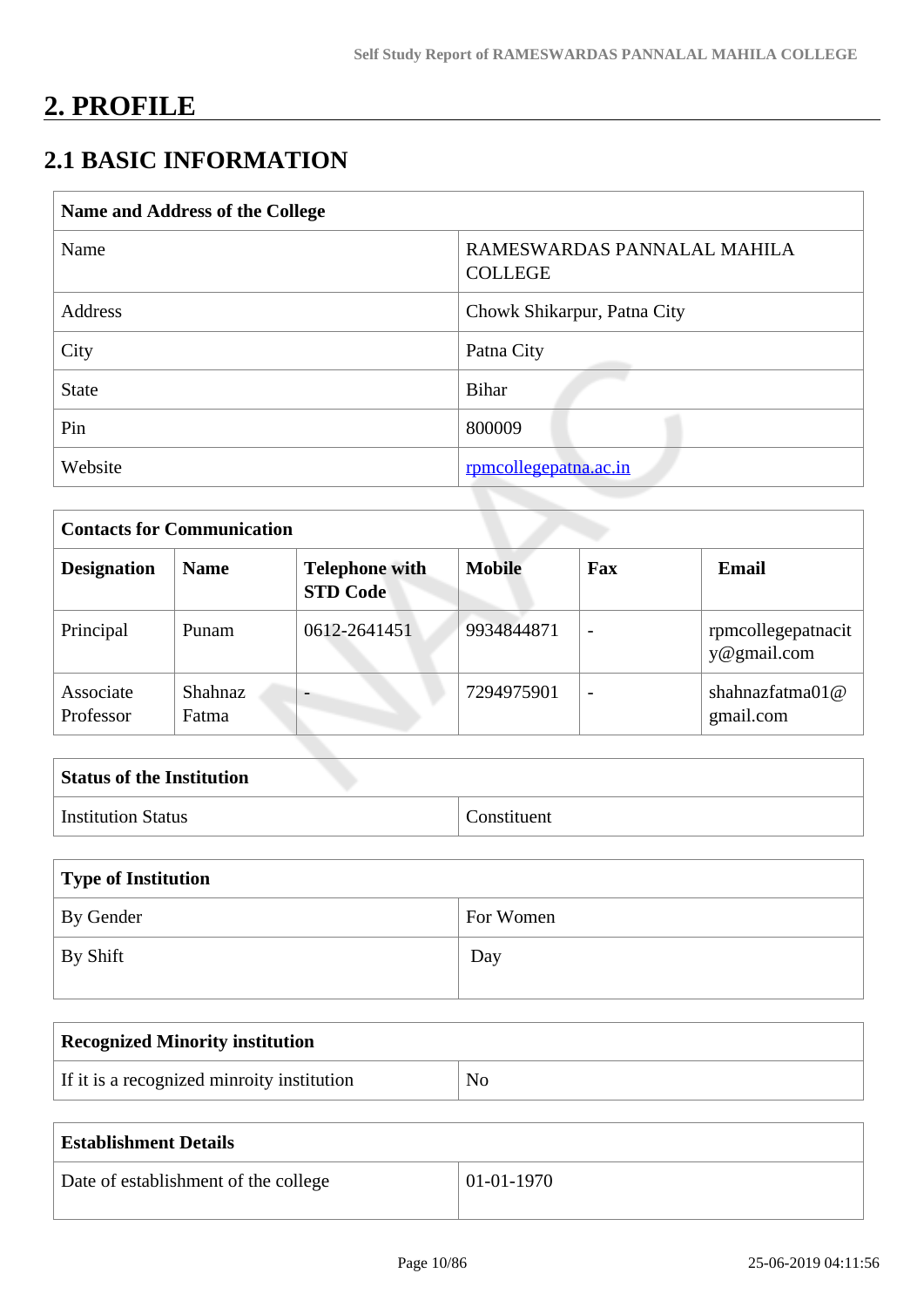| college)<br>$\mathbf{C}$ toto                                                                       | Iniversity name | Dogument |
|-----------------------------------------------------------------------------------------------------|-----------------|----------|
| University to which the college is affiliated/ or which governs the college (if it is a constituent |                 |          |

| State | <b>University name</b> | <b>Document</b>      |
|-------|------------------------|----------------------|
| Bihar | Patliputra University  | <b>View Document</b> |

# **Details of UGC recognition**

| <b>Under Section</b> | Date       | <b>View Document</b> |
|----------------------|------------|----------------------|
| 2f of UGC            | 10-06-1981 | <b>View Document</b> |
| 12B of UGC           | 10-06-1981 | <b>View Document</b> |

|                                                           | Details of recognition/approval by stationary/regulatory bodies like<br>AICTE, NCTE, MCI, DCI, PCI, RCI etc(other than UGC) |                                        |                              |                |
|-----------------------------------------------------------|-----------------------------------------------------------------------------------------------------------------------------|----------------------------------------|------------------------------|----------------|
| <b>Statutory</b><br><b>Regulatory</b><br><b>Authority</b> | <b>Recognition/App</b><br>roval details Inst<br>itution/Departme<br>nt programme                                            | Day, Month and<br>year(dd-mm-<br>yyyy) | <b>Validity in</b><br>months | <b>Remarks</b> |
| No contents                                               |                                                                                                                             |                                        |                              |                |

| <b>Details of autonomy</b>                                                                                                           |     |
|--------------------------------------------------------------------------------------------------------------------------------------|-----|
| Does the affiliating university Act provide for<br>conferment of autonomy (as recognized by the<br>UGC), on its affiliated colleges? | Yes |
| If yes, has the College applied for availing the<br>autonomous status?                                                               | No. |

| <b>Recognitions</b>                                                                   |     |
|---------------------------------------------------------------------------------------|-----|
| Is the College recognized by UGC as a College<br>with Potential for Excellence (CPE)? | No. |
| Is the College recognized for its performance by<br>any other governmental agency?    | No  |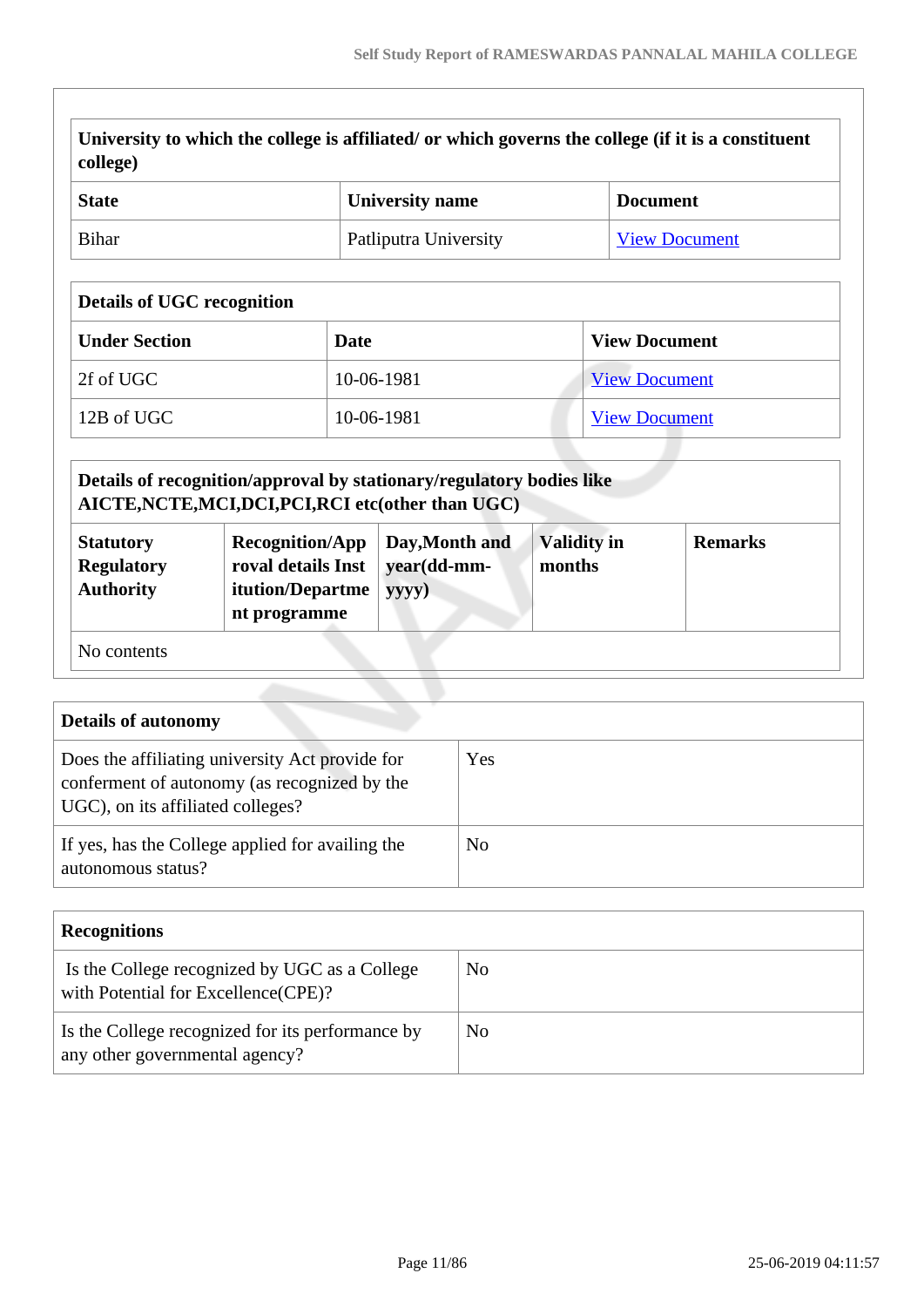| <b>Location and Area of Campus</b> |                             |           |                                |                             |  |  |  |  |  |  |
|------------------------------------|-----------------------------|-----------|--------------------------------|-----------------------------|--|--|--|--|--|--|
| <b>Campus Type</b>                 | <b>Address</b>              | Location* | <b>Campus Area</b><br>in Acres | Built up Area in<br>sq.mts. |  |  |  |  |  |  |
| Main campus<br>area                | Chowk Shikarpur, Patna City | Urban     | 0.95                           | 1685                        |  |  |  |  |  |  |

# **2.2 ACADEMIC INFORMATION**

|                    |                                               |                                     |                                   | Details of Programmes Offered by the College (Give Data for Current Academic year) |                                      |                                             |
|--------------------|-----------------------------------------------|-------------------------------------|-----------------------------------|------------------------------------------------------------------------------------|--------------------------------------|---------------------------------------------|
| Programme<br>Level | <b>Name of Pr</b><br>ogramme/C<br>ourse       | <b>Duration</b> in<br><b>Months</b> | <b>Entry</b><br>Qualificatio<br>n | <b>Medium of</b><br><b>Instruction</b>                                             | <b>Sanctioned</b><br><b>Strength</b> | No.of<br><b>Students</b><br><b>Admitted</b> |
| <b>UG</b>          | BA, Departm<br>ent Of Hindi                   | 36                                  | Intermediate<br>Pass              | Hindi                                                                              | 81                                   | 57                                          |
| <b>UG</b>          | BA, Departm<br>ent Of<br>English              | 36                                  | Intermediate<br>Pass              | English                                                                            | 99                                   | 22                                          |
| <b>UG</b>          | BA, Departm<br>ent Of<br>Sanskrit             | 36                                  | Intermediate<br>Pass              | Hindi, Sanskr<br>it                                                                | 25                                   | $\overline{0}$                              |
| <b>UG</b>          | BA, Departm<br>ent Of Urdu                    | 36                                  | Intermediate<br>Pass              | Urdu                                                                               | 25                                   | 9                                           |
| <b>UG</b>          | BA, Departm<br>ent Of<br>Philosophy           | 36                                  | Intermediate<br>Pass              | English, Hind<br>$\mathbf{i}$                                                      | 54                                   | 26                                          |
| <b>UG</b>          | BA, Departm<br>ent Of<br>Economics            | 36                                  | Intermediate<br>Pass              | English, Hind<br>$\mathbf{i}$                                                      | 144                                  | 105                                         |
| <b>UG</b>          | BA, Departm<br>ent Of<br>Political<br>Science | 36                                  | Intermediate<br>Pass              | English, Hind<br>$\mathbf{i}$                                                      | 153                                  | 55                                          |
| <b>UG</b>          | <b>BA,Departm</b><br>ent Of<br>Psychology     | 36                                  | Intermediate<br>Pass              | English, Hind<br>$\mathbf{i}$                                                      | 144                                  | 56                                          |
| <b>UG</b>          | BA, Departm<br>ent Of Home<br>Science         | 36                                  | Intermediate<br>Pass              | English, Hind<br>$\mathbf{i}$                                                      | 74                                   | 16                                          |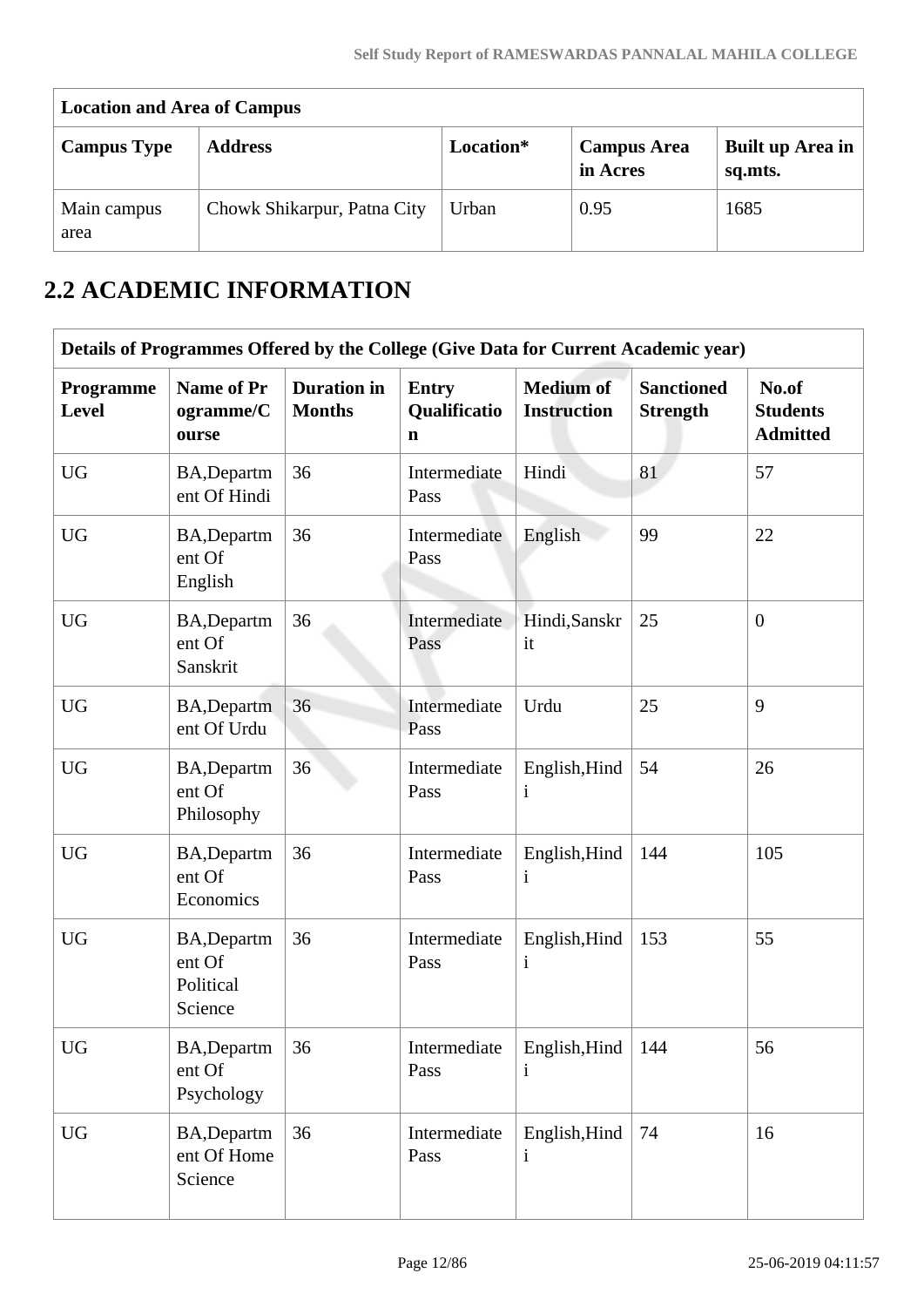| <b>UG</b>        | BA, Departm<br>ent Of Ai As                        | 36 | Intermediate<br>Pass           | English, Hind<br>$\mathbf{i}$ | 72  | 26             |
|------------------|----------------------------------------------------|----|--------------------------------|-------------------------------|-----|----------------|
| ${\rm U}{\rm G}$ | BA, Departm<br>ent Of<br>Sociology                 | 36 | Intermediate<br>Pass           | English, Hind<br>i            | 130 | 119            |
| <b>UG</b>        | <b>BSc,Depart</b><br>ment Of<br>Physics            | 36 | Intermediate<br>Pass           | English, Hind<br>$\mathbf{i}$ | 139 | $\overline{2}$ |
| <b>UG</b>        | <b>BSc,Depart</b><br>ment Of<br>Chemistry          | 36 | Intermediate<br>Pass           | English, Hind<br>$\mathbf{i}$ | 139 | $\overline{3}$ |
| <b>UG</b>        | <b>BSc,Depart</b><br>ment Of<br><b>Mathematics</b> | 36 | Intermediate<br>Pass           | English, Hind<br>$\mathbf{i}$ | 139 | 8              |
| <b>UG</b>        | <b>BSc,Depart</b><br>ment Of<br><b>Botany</b>      | 36 | Intermediate<br>Pass           | English, Hind<br><sup>1</sup> | 137 | $\overline{2}$ |
| <b>UG</b>        | <b>BSc,Depart</b><br>ment Of<br>Zoology            | 36 | Intermediate<br>Pass           | English, Hind<br>$\mathbf{i}$ | 139 | 26             |
| PG               | MA, Departm<br>ent Of Hindi                        | 24 | <b>B</b> A Hindi<br>Hons. Pass | Hindi                         | 30  | 11             |
| PG               | MA, Departm<br>ent Of<br>Political<br>Science      | 24 | B A Pol. Sc.<br>Hons. Pass     | English, Hind<br>$\mathbf{i}$ | 30  | 13             |

**Position Details of Faculty & Staff in the College**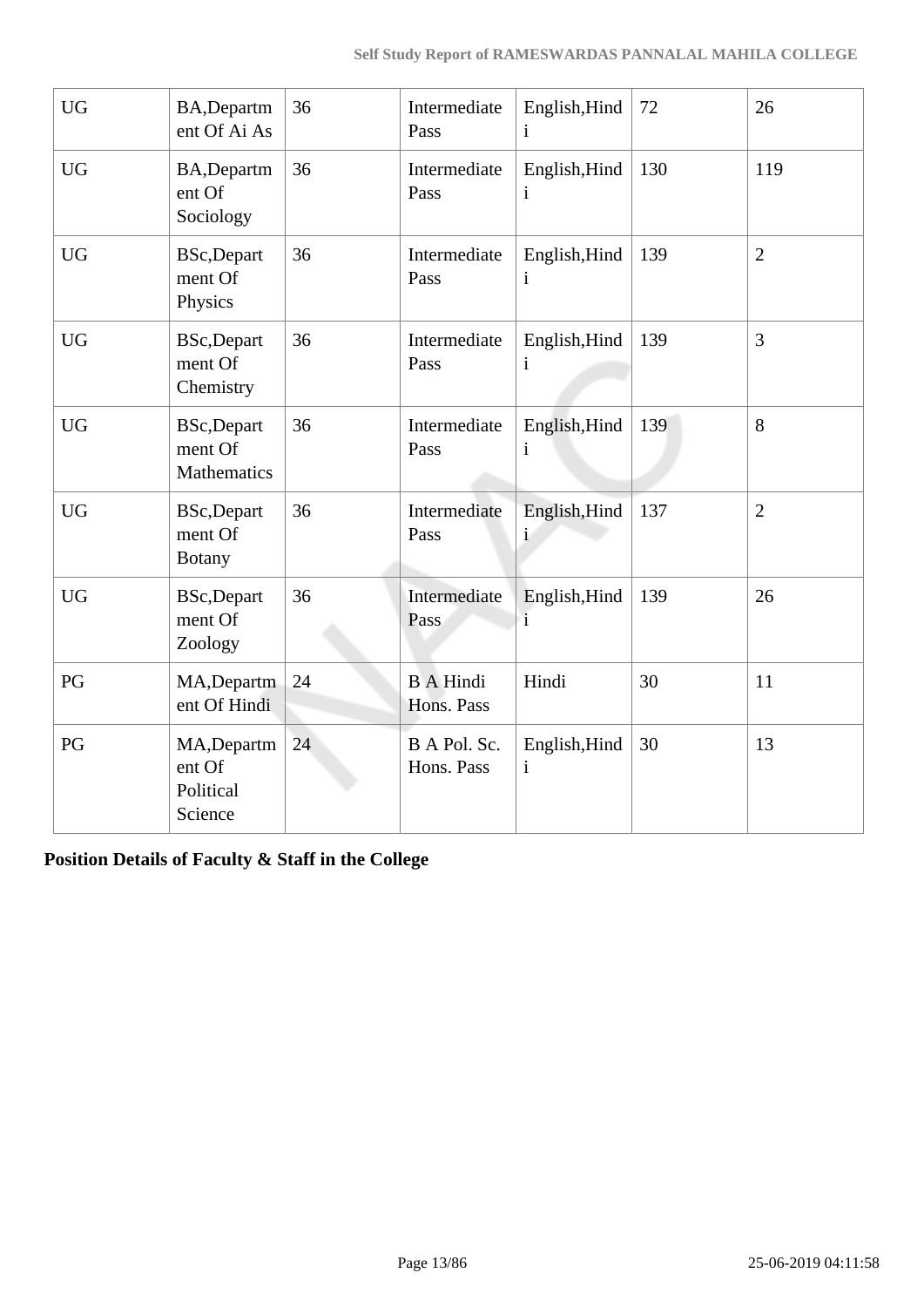| <b>Teaching Faculty</b>                                                             |              |                  |                |                |                |                            |                |                  |                            |                  |                |                  |
|-------------------------------------------------------------------------------------|--------------|------------------|----------------|----------------|----------------|----------------------------|----------------|------------------|----------------------------|------------------|----------------|------------------|
|                                                                                     |              | <b>Professor</b> |                |                |                | <b>Associate Professor</b> |                |                  | <b>Assistant Professor</b> |                  |                |                  |
|                                                                                     | Male         | Female           | Others         | Total          | Male           | Female                     | Others         | Total            | Male                       | Female           | Others         | Total            |
| Sanctioned by the<br>UGC /University<br><b>State</b><br>Government                  |              |                  |                | $\overline{2}$ |                |                            |                | 13               |                            |                  |                | 6                |
| Recruited                                                                           | $\mathbf{1}$ | $\mathbf{1}$     | $\overline{0}$ | $\overline{2}$ | 3              | 10                         | $\overline{0}$ | 13               | $\mathbf{1}$               | $\overline{2}$   | $\overline{0}$ | 3                |
| Yet to Recruit                                                                      |              |                  |                | $\overline{0}$ |                |                            |                | $\boldsymbol{0}$ |                            |                  |                | 3                |
| Sanctioned by the<br>Management/Soci<br>ety or Other<br>Authorized<br><b>Bodies</b> |              |                  |                | $\overline{0}$ |                |                            |                | $\boldsymbol{0}$ |                            |                  |                | $\Omega$         |
| Recruited                                                                           | $\mathbf{0}$ | $\overline{0}$   | $\overline{0}$ | $\overline{0}$ | $\overline{0}$ | $\overline{0}$             | $\overline{0}$ | $\boldsymbol{0}$ | $\boldsymbol{0}$           | $\boldsymbol{0}$ | $\overline{0}$ | $\boldsymbol{0}$ |
| Yet to Recruit                                                                      |              |                  |                | $\overline{0}$ |                |                            |                | $\boldsymbol{0}$ |                            |                  |                | $\theta$         |
|                                                                                     |              |                  |                |                |                |                            |                |                  |                            |                  |                |                  |

|                                                                                 | <b>Non-Teaching Staff</b> |                |                  |                |  |  |  |  |  |  |  |
|---------------------------------------------------------------------------------|---------------------------|----------------|------------------|----------------|--|--|--|--|--|--|--|
|                                                                                 | <b>Male</b>               | <b>Female</b>  | <b>Others</b>    | <b>Total</b>   |  |  |  |  |  |  |  |
| Sanctioned by the<br><b>UGC</b> / University State<br>Government                |                           |                |                  | 20             |  |  |  |  |  |  |  |
| Recruited                                                                       | 7                         | 3              | $\boldsymbol{0}$ | 10             |  |  |  |  |  |  |  |
| <b>Yet to Recruit</b>                                                           |                           |                |                  | 10             |  |  |  |  |  |  |  |
| Sanctioned by the<br>Management/Society<br>or Other Authorized<br><b>Bodies</b> |                           |                |                  | $\overline{0}$ |  |  |  |  |  |  |  |
| Recruited                                                                       | $\overline{0}$            | $\overline{0}$ | $\boldsymbol{0}$ | $\overline{0}$ |  |  |  |  |  |  |  |
| Yet to Recruit                                                                  |                           |                |                  | $\overline{0}$ |  |  |  |  |  |  |  |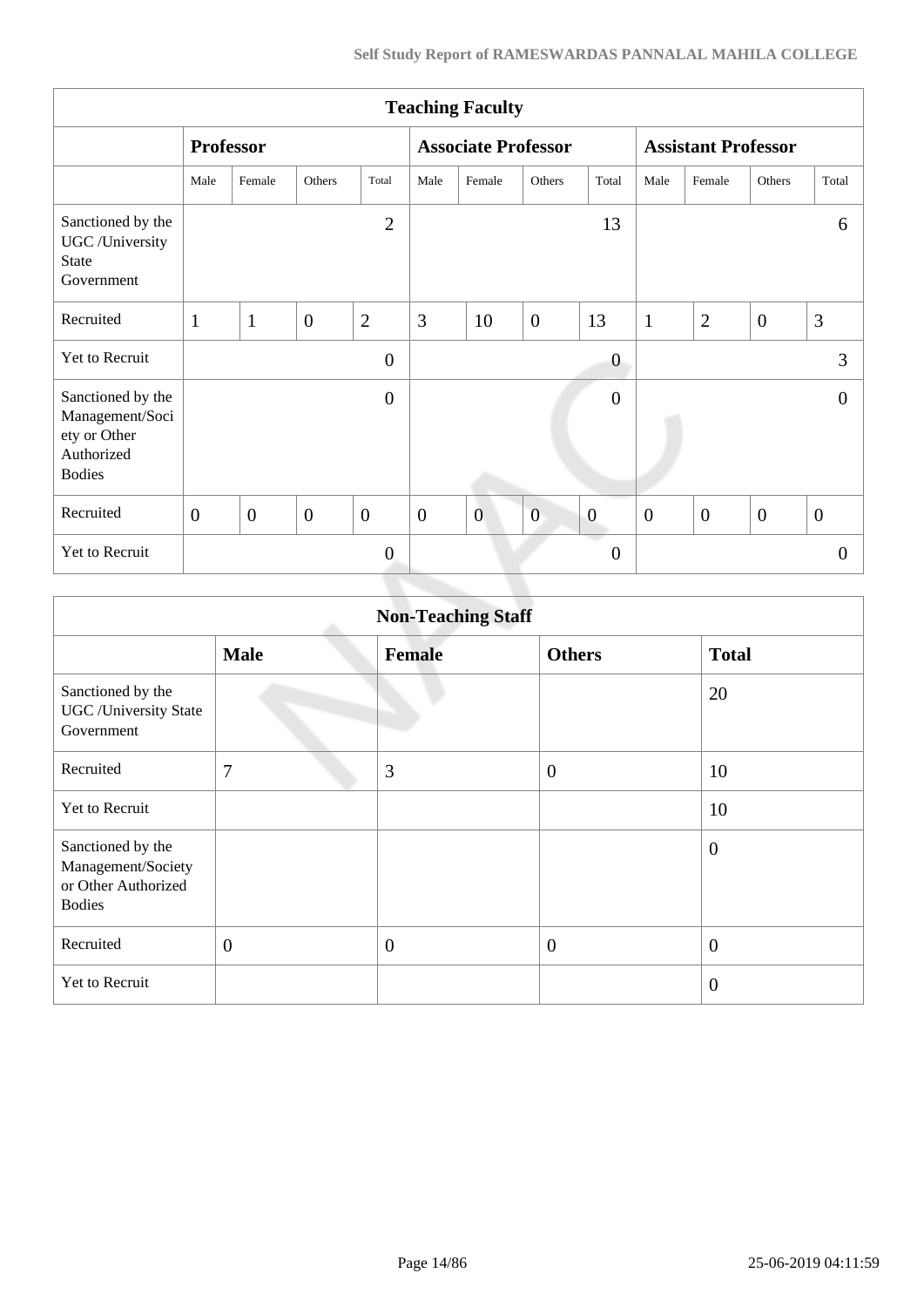| <b>Technical Staff</b>                                                          |                |                |                |                |  |  |  |  |  |  |
|---------------------------------------------------------------------------------|----------------|----------------|----------------|----------------|--|--|--|--|--|--|
|                                                                                 | <b>Male</b>    | <b>Female</b>  | <b>Others</b>  | <b>Total</b>   |  |  |  |  |  |  |
| Sanctioned by the<br>UGC/University State<br>Government                         |                |                |                | 5              |  |  |  |  |  |  |
| Recruited                                                                       | $\mathbf 1$    | $\overline{0}$ | $\overline{0}$ | $\mathbf{1}$   |  |  |  |  |  |  |
| Yet to Recruit                                                                  |                |                |                | $\overline{4}$ |  |  |  |  |  |  |
| Sanctioned by the<br>Management/Society<br>or Other Authorized<br><b>Bodies</b> |                |                |                | $\overline{0}$ |  |  |  |  |  |  |
| Recruited                                                                       | $\overline{0}$ | $\overline{0}$ | $\overline{0}$ | $\overline{0}$ |  |  |  |  |  |  |
| Yet to Recruit                                                                  |                |                |                | $\overline{0}$ |  |  |  |  |  |  |

# **Qualification Details of the Teaching Staff**

|                                     | <b>Permanent Teachers</b> |                |                |                |                            |                |                |                            |                |                |  |  |
|-------------------------------------|---------------------------|----------------|----------------|----------------|----------------------------|----------------|----------------|----------------------------|----------------|----------------|--|--|
| <b>Highest</b><br>Qualificatio<br>n | <b>Professor</b>          |                |                |                | <b>Associate Professor</b> |                |                | <b>Assistant Professor</b> |                |                |  |  |
|                                     | Male                      | Female         | <b>Others</b>  | Male           | Female                     | Others         | Male           | Female                     | Others         | Total          |  |  |
| D.sc/D.Litt.                        | $\overline{0}$            | $\mathbf{0}$   | $\overline{0}$ | $\theta$       | $\overline{0}$             | $\mathbf{0}$   | $\overline{0}$ | $\theta$                   | $\overline{0}$ | $\overline{0}$ |  |  |
| Ph.D.                               | 1                         | $\mathbf{1}$   | $\overline{0}$ | 3              | 10                         | $\overline{0}$ | $\mathbf{1}$   | $\overline{2}$             | $\overline{0}$ | 18             |  |  |
| M.Phil.                             | $\boldsymbol{0}$          | $\overline{0}$ | $\overline{0}$ | $\theta$       | $\overline{0}$             | $\overline{0}$ | $\overline{0}$ | $\overline{0}$             | $\overline{0}$ | $\theta$       |  |  |
| PG                                  | $\overline{0}$            | $\theta$       | $\theta$       | $\overline{0}$ | $\overline{0}$             | $\overline{0}$ | $\theta$       | $\overline{0}$             | $\overline{0}$ | $\overline{0}$ |  |  |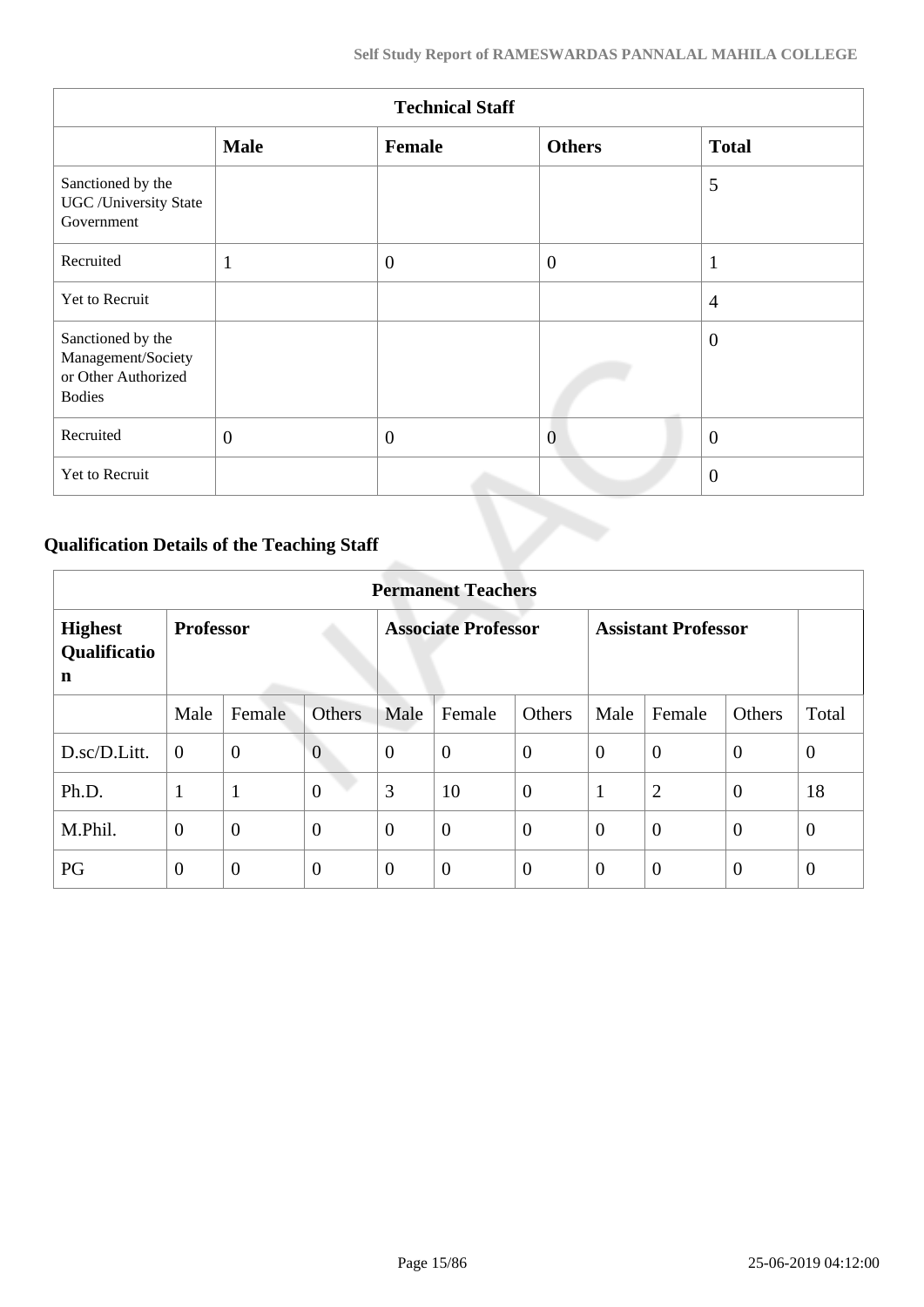| <b>Temporary Teachers</b>                     |                  |                |                  |                            |                  |                |                            |                |                |                |  |
|-----------------------------------------------|------------------|----------------|------------------|----------------------------|------------------|----------------|----------------------------|----------------|----------------|----------------|--|
| <b>Highest</b><br>Qualificatio<br>$\mathbf n$ | <b>Professor</b> |                |                  | <b>Associate Professor</b> |                  |                | <b>Assistant Professor</b> |                |                |                |  |
|                                               | Male             | Female         | Others           | Male                       | Female           | Others         | Male                       | Female         | Others         | Total          |  |
| D.sc/D.Litt.                                  | $\overline{0}$   | $\overline{0}$ | $\theta$         | $\overline{0}$             | $\boldsymbol{0}$ | $\overline{0}$ | $\overline{0}$             | $\overline{0}$ | $\overline{0}$ | $\overline{0}$ |  |
| Ph.D.                                         | $\overline{0}$   | $\overline{0}$ | $\boldsymbol{0}$ | $\overline{0}$             | $\boldsymbol{0}$ | $\overline{0}$ | $\mathbf{0}$               | $\overline{0}$ | $\theta$       | $\overline{0}$ |  |
| M.Phil.                                       | $\theta$         | $\overline{0}$ | $\overline{0}$   | $\overline{0}$             | $\overline{0}$   | $\overline{0}$ | $\overline{0}$             | $\overline{0}$ | $\overline{0}$ | $\overline{0}$ |  |
| PG                                            | $\overline{0}$   | $\overline{0}$ | $\mathbf{0}$     | $\overline{0}$             | $\boldsymbol{0}$ | $\overline{0}$ | $\overline{0}$             | $\overline{0}$ | $\theta$       | $\overline{0}$ |  |

|                                     | <b>Part Time Teachers</b> |                |                |                |                            |                |                |                            |                |                |  |  |
|-------------------------------------|---------------------------|----------------|----------------|----------------|----------------------------|----------------|----------------|----------------------------|----------------|----------------|--|--|
| <b>Highest</b><br>Qualificatio<br>n | <b>Professor</b>          |                |                |                | <b>Associate Professor</b> |                |                | <b>Assistant Professor</b> |                |                |  |  |
|                                     | Male                      | Female         | Others         | Male           | Female                     | Others         | Male           | Female                     | Others         | Total          |  |  |
| D.sc/D.Litt.                        | $\boldsymbol{0}$          | $\mathbf{0}$   | $\overline{0}$ | $\overline{0}$ | $\overline{0}$             | $\overline{0}$ | $\theta$       | $\overline{0}$             | $\theta$       | $\overline{0}$ |  |  |
| Ph.D.                               | $\theta$                  | $\overline{0}$ | $\overline{0}$ | $\overline{0}$ | $\overline{0}$             | $\overline{0}$ | $\theta$       | $\overline{0}$             | $\overline{0}$ | $\theta$       |  |  |
| M.Phil.                             | $\theta$                  | $\overline{0}$ | $\overline{0}$ | $\overline{0}$ | $\overline{0}$             | $\overline{0}$ | $\overline{0}$ | $\overline{0}$             | $\overline{0}$ | $\theta$       |  |  |
| PG                                  | $\theta$                  | $\overline{0}$ | $\overline{0}$ | $\theta$       | $\overline{0}$             | $\overline{0}$ | $\overline{0}$ | $\overline{0}$             | $\theta$       | $\theta$       |  |  |

| <b>Details of Visting/Guest Faculties</b> |             |               |               |              |  |  |  |  |  |
|-------------------------------------------|-------------|---------------|---------------|--------------|--|--|--|--|--|
| <b>Number of Visiting/Guest Faculty</b>   | <b>Male</b> | <b>Female</b> | <b>Others</b> | <b>Total</b> |  |  |  |  |  |
| engaged with the college?                 |             |               |               | 8            |  |  |  |  |  |

**Provide the Following Details of Students Enrolled in the College During the Current Academic Year**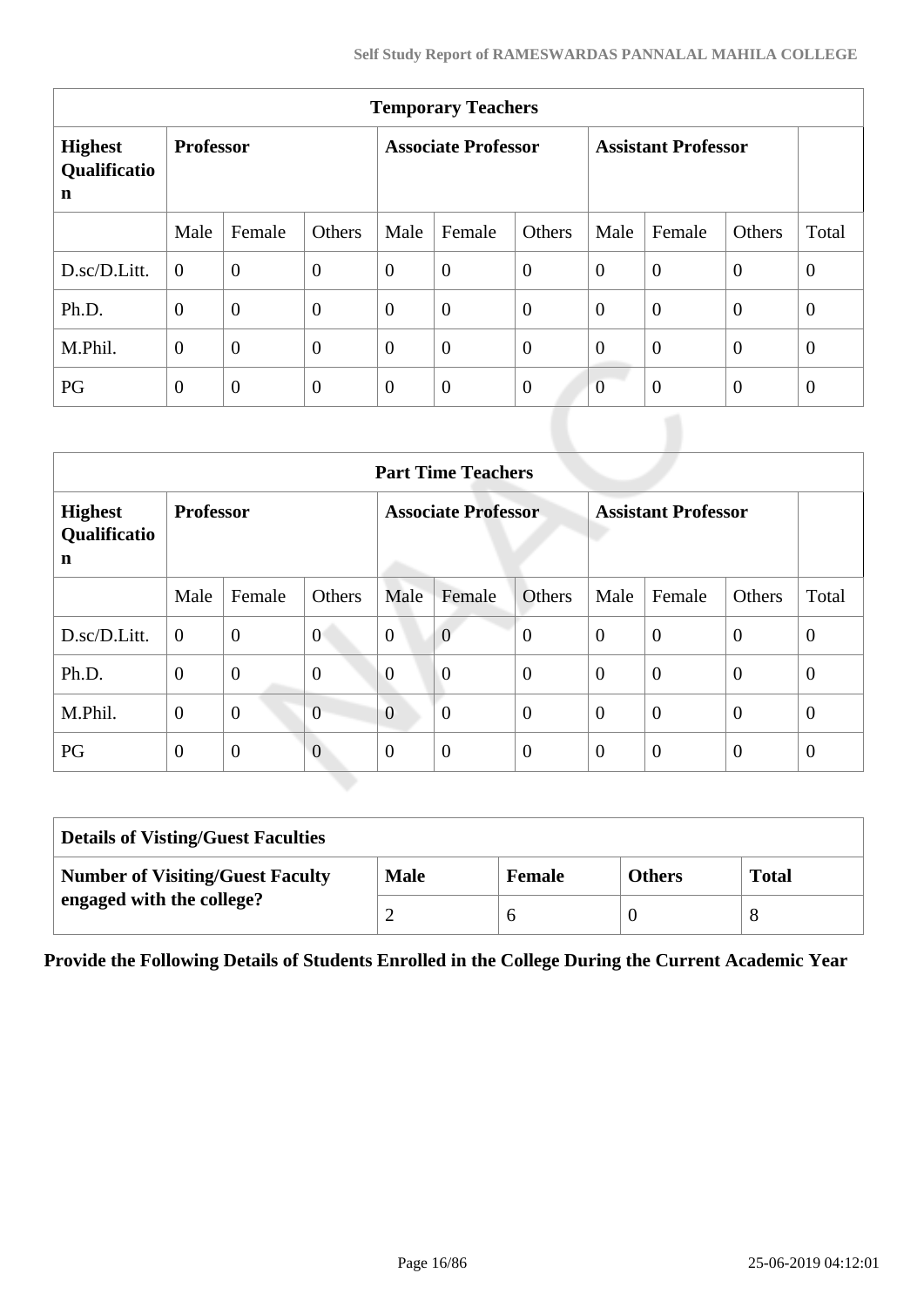| <b>Programme</b> |        | <b>From the State</b><br><b>Where College</b><br>is Located | <b>From Other</b><br><b>States of India</b> | <b>NRI Students</b> | Foreign<br><b>Students</b> | <b>Total</b>   |
|------------------|--------|-------------------------------------------------------------|---------------------------------------------|---------------------|----------------------------|----------------|
| PG               | Male   | $\overline{0}$                                              | $\theta$                                    | $\overline{0}$      | $\overline{0}$             | $\overline{0}$ |
|                  | Female | 11                                                          | $\overline{0}$                              | $\overline{0}$      | $\overline{0}$             | 11             |
|                  | Others | $\overline{0}$                                              | $\overline{0}$                              | $\theta$            | $\overline{0}$             | $\overline{0}$ |
| <b>UG</b>        | Male   | $\overline{0}$                                              | $\overline{0}$                              | $\theta$            | $\boldsymbol{0}$           | $\overline{0}$ |
|                  | Female | 373                                                         | $\overline{0}$                              | $\theta$            | $\overline{0}$             | 373            |
|                  | Others | $\overline{0}$                                              | $\theta$                                    | $\overline{0}$      | $\theta$                   | $\overline{0}$ |
|                  |        |                                                             |                                             |                     |                            |                |

 **Provide the Following Details of Students admitted to the College During the last four Academic Years**

| Programme  |        | Year 1           | Year 2           | Year 3           | Year 4           |
|------------|--------|------------------|------------------|------------------|------------------|
| <b>SC</b>  | Male   | $\boldsymbol{0}$ | $\overline{0}$   | $\overline{0}$   | $\mathbf{0}$     |
|            | Female | 70               | 78               | 58               | 52               |
|            | Others | $\overline{0}$   | $\overline{0}$   | $\overline{0}$   | $\boldsymbol{0}$ |
| <b>ST</b>  | Male   | $\overline{0}$   | $\boldsymbol{0}$ | $\overline{0}$   | $\mathbf{0}$     |
|            | Female | $\overline{1}$   | 3                | $\mathbf{1}$     | $\overline{0}$   |
|            | Others | $\boldsymbol{0}$ | $\boldsymbol{0}$ | $\overline{0}$   | $\overline{0}$   |
| <b>OBC</b> | Male   | $\overline{0}$   | $\boldsymbol{0}$ | $\overline{0}$   | $\mathbf{0}$     |
|            | Female | 318              | 401              | 212              | 246              |
|            | Others | $\overline{0}$   | $\boldsymbol{0}$ | $\boldsymbol{0}$ | $\overline{0}$   |
| General    | Male   | $\overline{0}$   | $\boldsymbol{0}$ | $\overline{0}$   | $\mathbf{0}$     |
|            | Female | 73               | 95               | 54               | 72               |
|            | Others | $\boldsymbol{0}$ | $\boldsymbol{0}$ | $\boldsymbol{0}$ | $\boldsymbol{0}$ |
| Others     | Male   | $\boldsymbol{0}$ | $\boldsymbol{0}$ | $\boldsymbol{0}$ | $\boldsymbol{0}$ |
|            | Female | $\mathbf{0}$     | $\boldsymbol{0}$ | $\overline{0}$   | $\boldsymbol{0}$ |
|            | Others | $\overline{0}$   | $\boldsymbol{0}$ | $\mathbf{0}$     | $\boldsymbol{0}$ |
| Total      |        | 462              | 577              | 325              | 370              |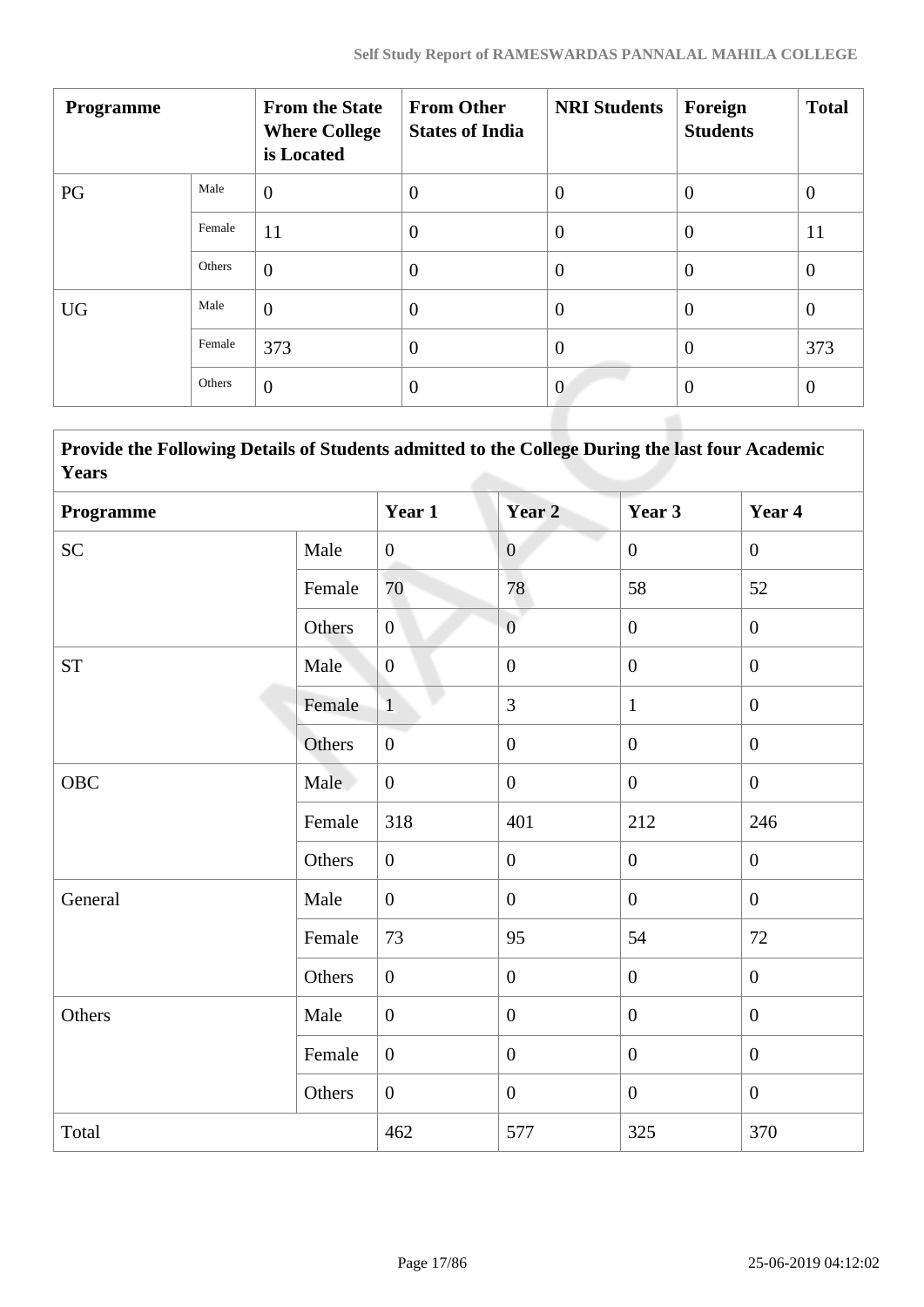# **3. Extended Profile**

# **3.1 Program**

# **Number of courses offered by the institution across all programs during the last five years**

| <b>Response:</b> $18$ File Description  | Document             |
|-----------------------------------------|----------------------|
| Institutional Data in Prescribed Format | <b>View Document</b> |

## **Number of programs offered year-wise for last five years**

| 2017-18 | 2016-17 | 2015-16 | 2014-15 | 2013-14                  |
|---------|---------|---------|---------|--------------------------|
| ັ       |         | ~       | ັ       | $\overline{\phantom{0}}$ |

# **3.2 Students**

# **Number of students year-wise during the last five years**

| 2017-18                                        | 2016-17 | $2015 - 16$ |          | 2014-15              | 2013-14 |  |
|------------------------------------------------|---------|-------------|----------|----------------------|---------|--|
| 1307                                           | 1377    | 1541        |          | 1428                 | 1292    |  |
| <b>File Description</b>                        |         |             | Document |                      |         |  |
| <b>Institutional Data in Prescribed Format</b> |         |             |          | <b>View Document</b> |         |  |

# **Number of seats earmarked for reserved category as per GOI/State Govt rule year-wise during the last five years**

| 2017-18                                 | 2016-17 | 2015-16  |                      | 2014-15 | 2013-14 |  |
|-----------------------------------------|---------|----------|----------------------|---------|---------|--|
| 382                                     | 470     | 1557     |                      | 288     | 869     |  |
| <b>File Description</b>                 |         | Document |                      |         |         |  |
| Institutional data in prescribed format |         |          | <b>View Document</b> |         |         |  |

# **Number of outgoing / final year students year-wise during the last five years**

| 2017-18 | 2016-17 | 2015-16 | 2014-15 | 2013-14 |
|---------|---------|---------|---------|---------|
| 467     | 472     | 398     | 339     | 445     |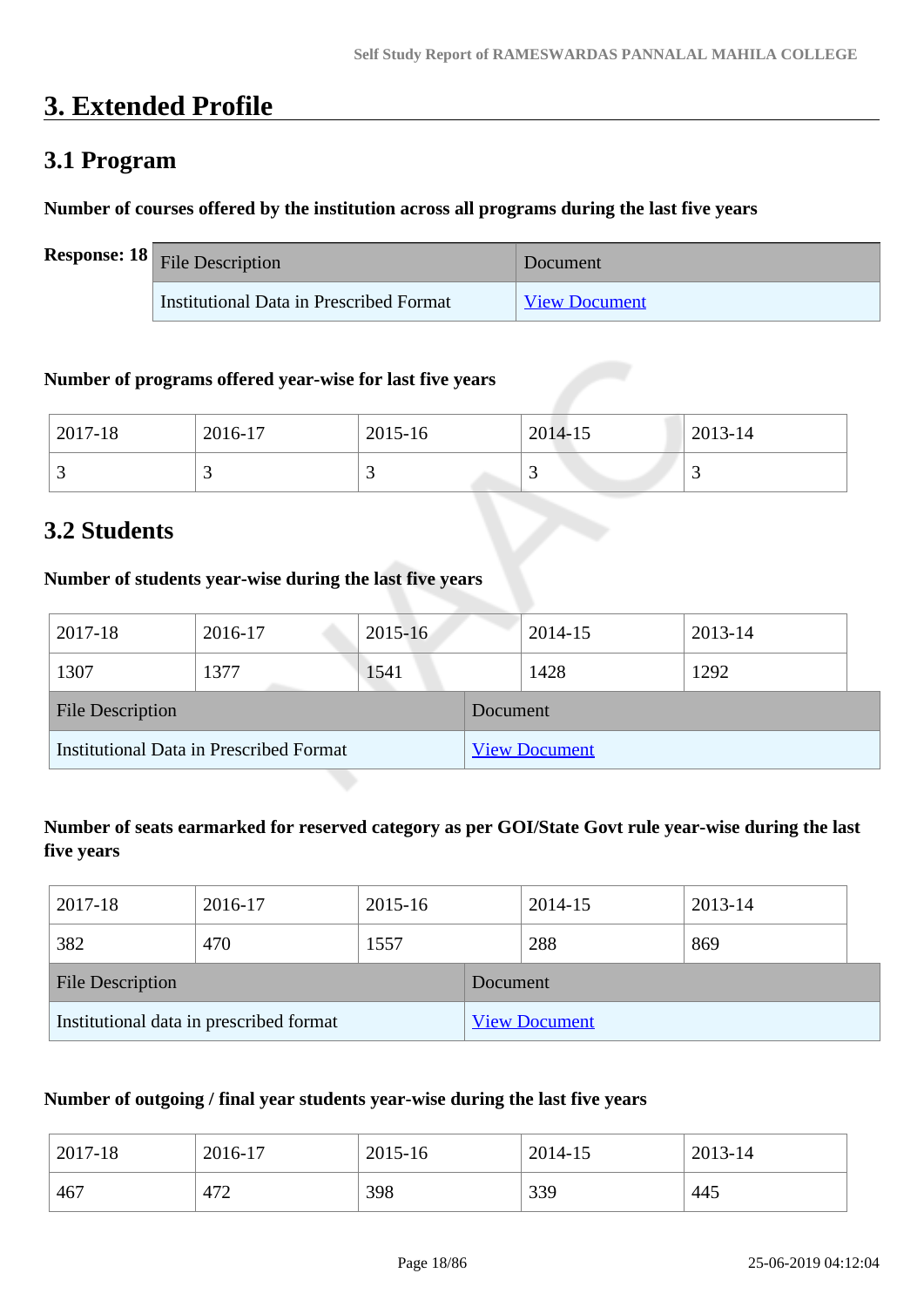| <b>File Description</b>                 | Document             |
|-----------------------------------------|----------------------|
| Institutional Data in Prescribed Format | <b>View Document</b> |

# **3.3 Teachers**

# **Number of full time teachers year-wise during the last five years**

| 2017-18                                 | 2016-17 | 2015-16 |          | 2014-15              | 2013-14 |  |
|-----------------------------------------|---------|---------|----------|----------------------|---------|--|
| 18                                      | 17      |         |          | 20                   | 21      |  |
| <b>File Description</b>                 |         |         | Document |                      |         |  |
| Institutional Data in Prescribed Format |         |         |          | <b>View Document</b> |         |  |

# **Number of sanctioned posts year-wise during the last five years**

| 2017-18                 | 2016-17                                 | 2015-16 |          | 2014-15              | 2013-14 |
|-------------------------|-----------------------------------------|---------|----------|----------------------|---------|
|                         |                                         | 21      |          | 21                   | 21      |
| <b>File Description</b> |                                         |         | Document |                      |         |
|                         | Institutional data in prescribed format |         |          | <b>View Document</b> |         |

# **3.4 Institution**

# **Total number of classrooms and seminar halls**

#### **Response: 22**

## **Total Expenditure excluding salary year-wise during the last five years ( INR in Lakhs)**

| 2017-18 | 2016-17 | 2015-16 | 2014-15 | 2013-14 |
|---------|---------|---------|---------|---------|
| 22.61   | 39.82   | 36.61   | 50.66   | 57.72   |

#### **Number of computers**

#### **Response: 19**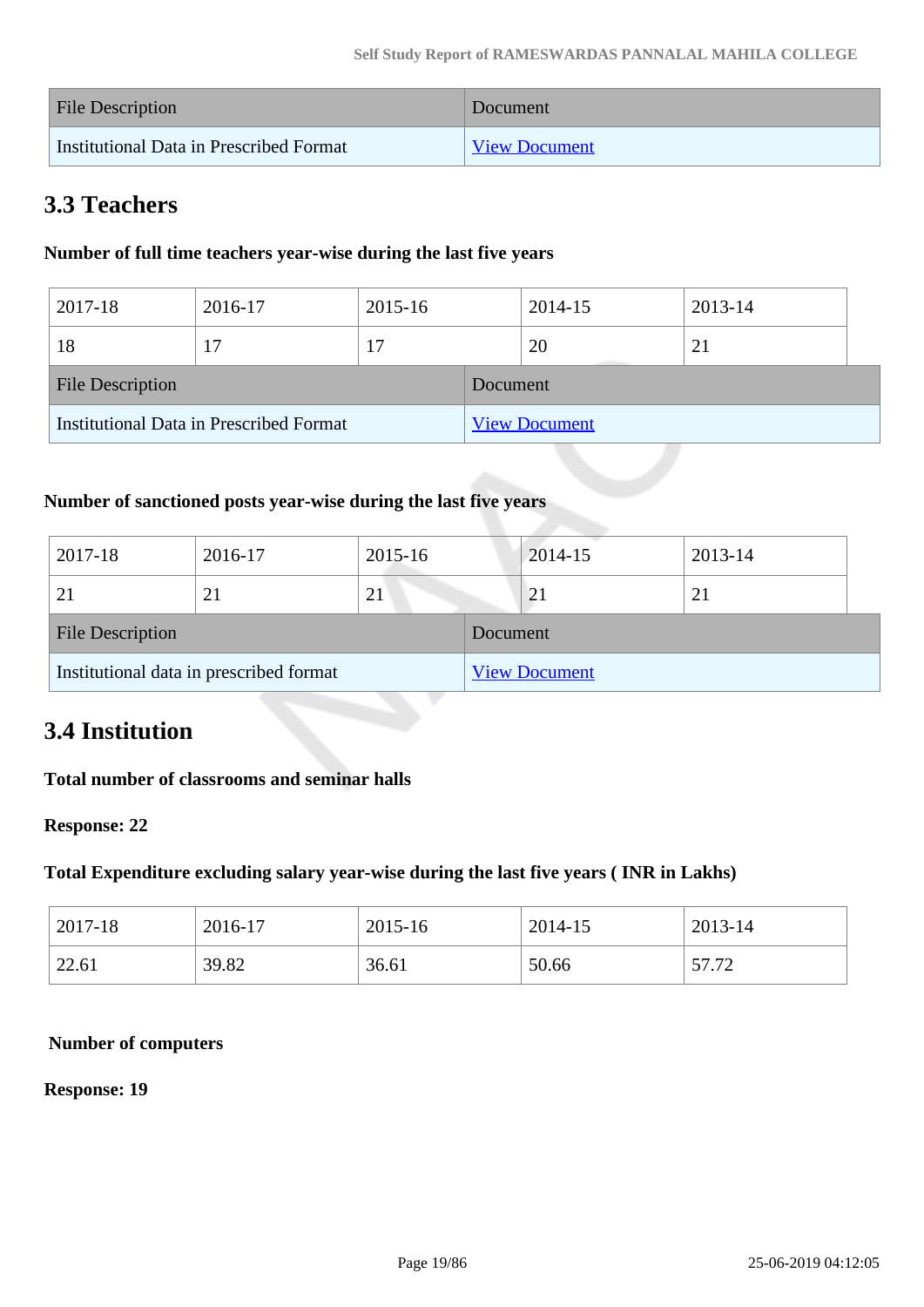# **4. Quality Indicator Framework(QIF)**

# **Criterion 1 - Curricular Aspects**

# **1.1 Curricular Planning and Implementation**

 **1.1.1 The institution ensures effective curriculum delivery through a well planned and documented process** 

## **Response:**

Rameswardas Pannalal Mahila College, Patna City is a Constituent Unit of Patliputra University, Patna. Patliputra University provides us a curriculum, academic calendar and list of holidays. Each paper/topic/practical is assigned a fixed number of hours to be followed. IQAC collects Academic Lesson Plan and proposed Co-Curricular Activities list from all the teaching faculty members before the start of Academic Year in the month of July. The college prepares the time table well in advance of the beginning of each Academic Year / Semester. The College has a central time table committee which prepares time table for the entire college. Then the departmental teachers-in-charge distribute the time table to the faculty making necessary changes. A proper lesson plan is prepared and lectures are delivered accordingly. Tutorials / Remedial classes are held regularly. The student progress is reviewed time to time and the assignments and class tests are held periodically throughout the Year / Semester by the concerned faculty. The college principal takes surprise checks to ensure that the classes are held regularly.

Bilingual teaching is adopted till the majority of the students get accustomed to the medium of instruction. Assignments are given to the students based on their syllabus to increase the learning capabilities of students. It motivates the students to refer various reference books, journals and websites to acquire indepth knowledge. Two Continuous Assessment Tests(CAT) are conducted every Academic Year / Semester which helps the students to assess their level of understanding. This helps the concerned departments to take necessary initiatives and changes to be made for a better outcome in the future performance of the students. The college encourages the faculty to make use of ICT and multiple methodologies for effective implementation of curriculum. Facilities like INFLIBNET and Journals are available in the college for reference. So the faculty and students can access international and national Journals and other e-resources. To improve quality of faculty Members, college encourages them to update their knowledge by obtaining higher qualifications in their respective field and to participate in FDPs, Workshops, Seminars and Conferences, Refresher courses. The college provides open access to books and international journals, to enable teachers to ensure delivery of curriculum. All the departments organize special lectures, in addition to regular classes, and also arrange workshops for hands on training, and seminars by experts in the field for better understanding of subjects and create awareness about the current trends in respective fields. All students are motivated to take seminars, in order to improve their presentation skills within their curriculum. Under-achievers and slow-learners are identified by the departments and remedial classes are conducted for them. They are provided with additional help with supporting materials, lecture material and old question papers, taking special care to clarify their doubts. Advanced learners are provided further guidance. To supplement the curriculum, the college offers certificate courses and Add on courses for the students and communication skill and personality skill development courses are held.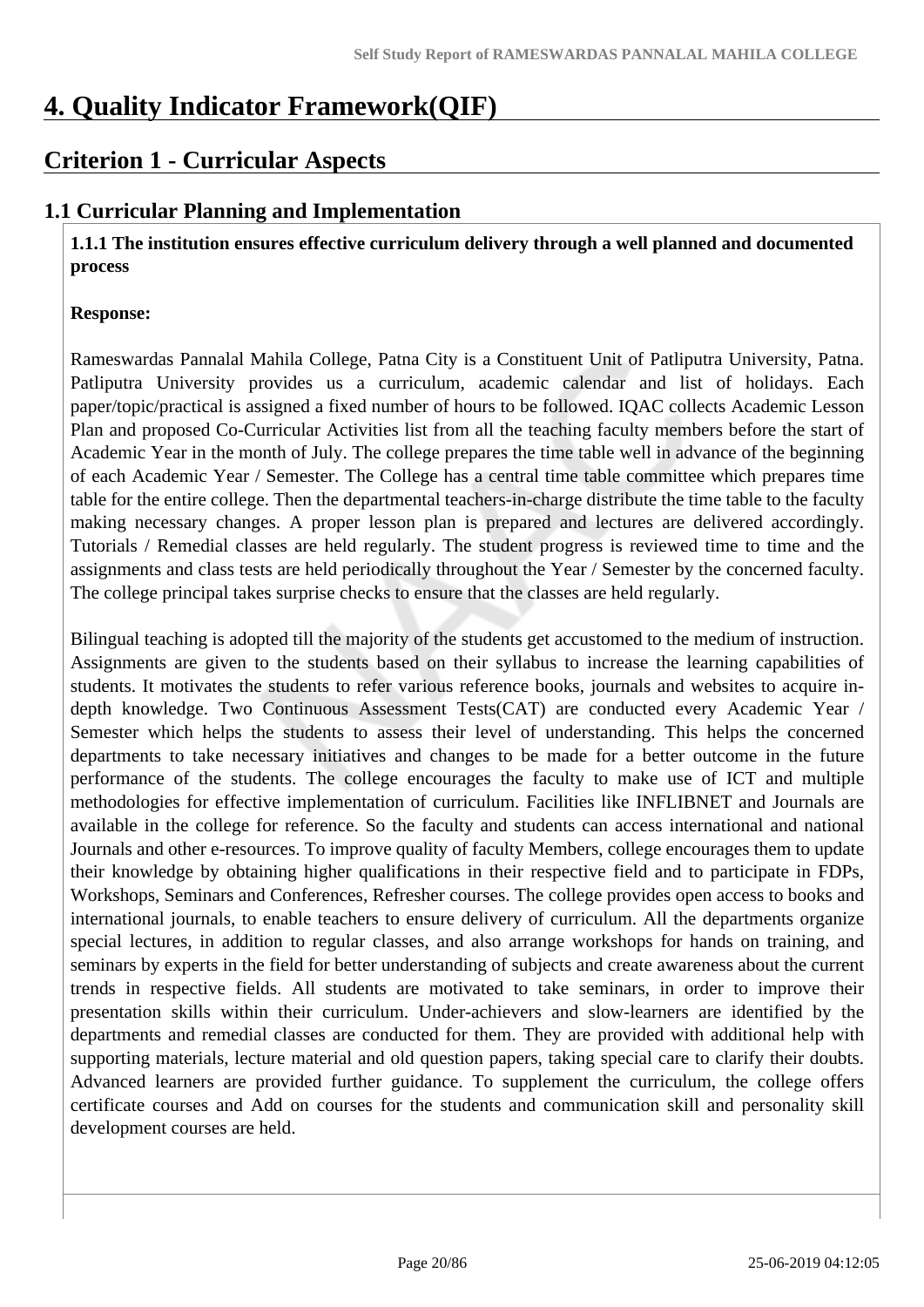# **1.1.2 Number of certificate/diploma program introduced during the last five years**

#### **Response:** 0

|                                             |          |          |                      | 1.1.2.1 Number of certificate/diploma programs introduced year-wise during the last five years |
|---------------------------------------------|----------|----------|----------------------|------------------------------------------------------------------------------------------------|
| 2017-18                                     | 2016-17  | 2015-16  | 2014-15              | 2013-14                                                                                        |
| $\overline{0}$                              | $\theta$ | $\theta$ | $\theta$             | $\theta$                                                                                       |
|                                             |          |          |                      |                                                                                                |
| <b>File Description</b>                     |          |          | <b>Document</b>      |                                                                                                |
| Details of the certificate/Diploma programs |          |          | <b>View Document</b> |                                                                                                |

# **1.1.3 Percentage of participation of full time teachers in various bodies of the Universities/ Autonomous Colleges/ Other Colleges, such as BoS and Academic Council during the last five years**

#### **Response:** 0

1.1.3.1 Number of teachers participating in various bodies of the Institution, such as BoS and Academic Council year-wise during the last five years

| $\frac{1}{2017-18}$ | 2016-17 | $2015 - 16$ | 2014-15 | 2013-14 |
|---------------------|---------|-------------|---------|---------|
| ν                   | ν       | ---         |         |         |

| <b>File Description</b>                                                       | <b>Document</b> |
|-------------------------------------------------------------------------------|-----------------|
| Details of participation of teachers in various bodies   <u>View Document</u> |                 |

# **1.2 Academic Flexibility**

 **1.2.1 Percentage of new Courses introduced out of the total number of courses across all Programs offered during last five years**

#### **Response:** 0

1.2.1.1 How many new courses are introduced within the last five years

| <b>File Description</b>               | <b>Document</b>      |
|---------------------------------------|----------------------|
| Details of the new courses introduced | <b>View Document</b> |

**1.2.2 Percentage of programs in which Choice Based Credit System (CBCS)/Elective course system**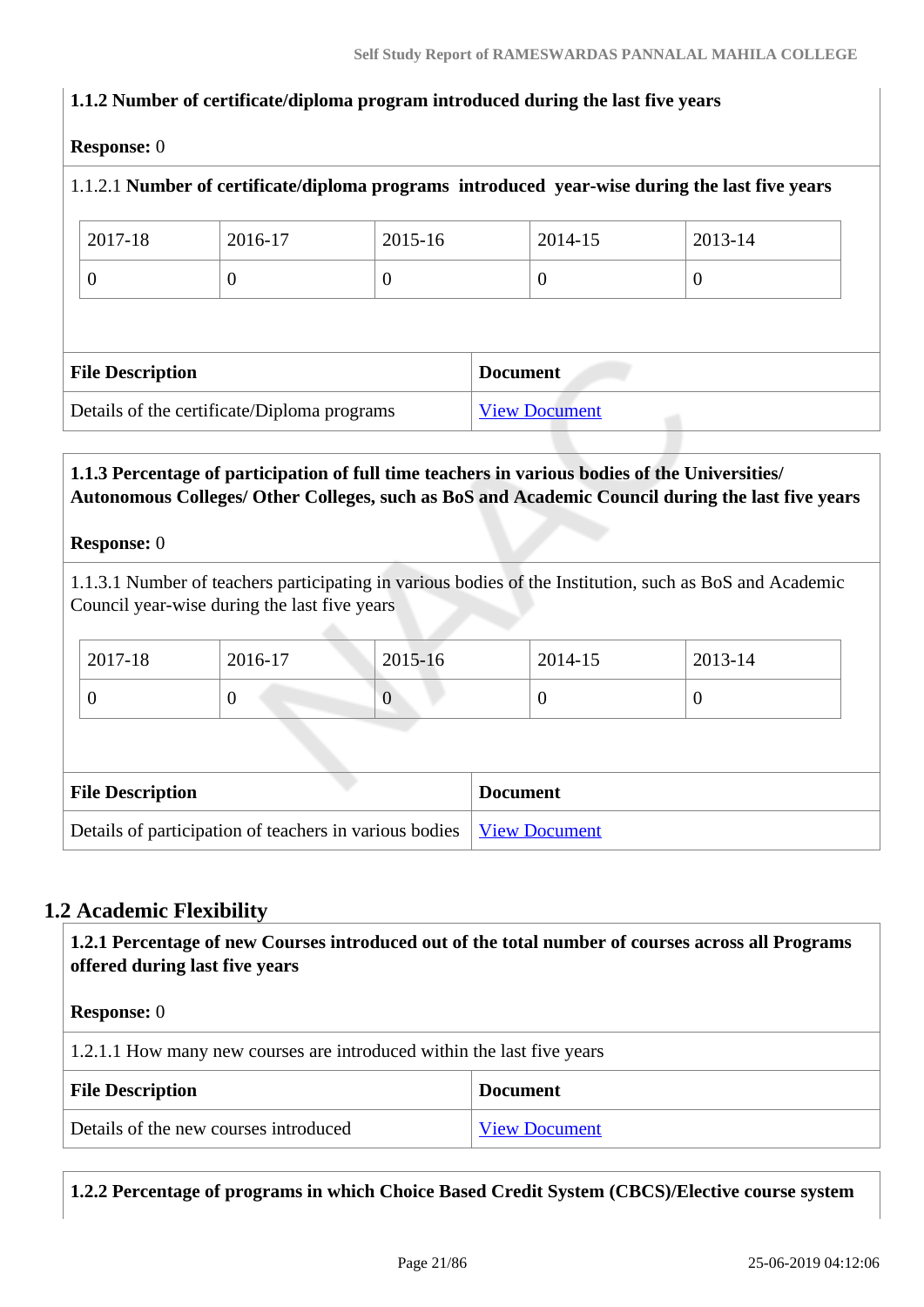#### **has been implemented**

#### **Response:** 33.33

1.2.2.1 Number of programs in which CBCS/ Elective course system implemented.

Response: 1

| <b>File Description</b>                              | <b>Document</b>      |
|------------------------------------------------------|----------------------|
| Name of the programs in which CBCS is<br>implemented | <b>View Document</b> |

# **1.2.3 Average percentage of students enrolled in subject related Certificate/ Diploma programs/Addon programs as against the total number of students during the last five years**

#### **Response:** 0

1.2.3.1 Number of students enrolled in subject related Certificate or Diploma or Add-on programs yearwise during the last five years

| 2017-18 | 2016-17 | 2015-16 | 2014-15 | 2013-14 |
|---------|---------|---------|---------|---------|
| ν       | ν       | v       | ν       |         |

| <b>File Description</b>                                                                        | <b>Document</b>      |
|------------------------------------------------------------------------------------------------|----------------------|
| Details of the students enrolled in Subjects related<br>to certificate/Diploma/Add-on programs | <b>View Document</b> |

## **1.3 Curriculum Enrichment**

 **1.3.1 Institution integrates cross- cutting issues relevant to Gender, Environment and Sustainability, Human Values and Professional Ethics into the Curriculum**

#### **Response:**

The College strives towards imparting human values, environmental awareness and professional ethics through multiple courses which are integral part of the academic curriculum. The humanities courses offered as part of BA English (Honours), BA Hindi (Honours), BA Urdu (Honours), BA Sanskrit (Honours) and BA Philosophy (Honours) create a space for understanding the relationship between individual and the society through literary works.

Institution conducts an awareness program on Personal Hygiene and grooming of the girl students. The institution has established a prevention of sexual harassment cell. This cell organizes seminars on topics like Women Rights & Safety etc. The Curriculum incorporates cross cutting issues related to gender,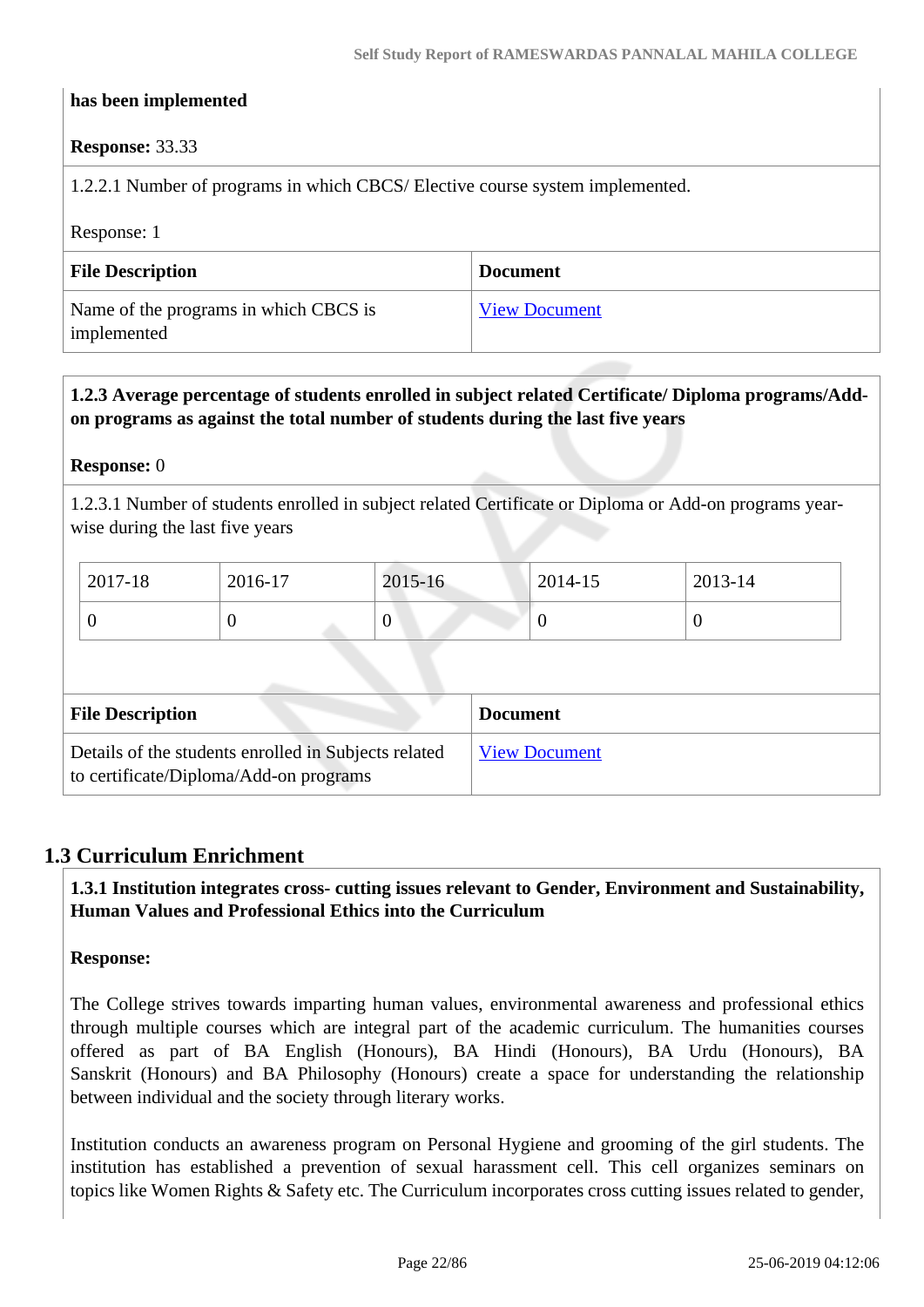environment, sustainability, human values and professional ethics in its framework. In subjects like Botany and Chemistry issues related to environment and pollution are incorporated. Similarly Economics incorporates the issue of sustainable development. The questions of value and gender are dealt with in the syllabi of literature and philosophy. AI & AS deals with management related issues that incorporate professional ethics. Overall the curriculum tries to develop among the students communicative competence. Thorough Critical thinking, Social values, environmental consciousness, gender sensitivity etc. college tries to infuse core human values among them. As a part of curriculum, a course on Environmental Education has been taught to all Undergraduate III year students to bring awareness to keep the environment clean, and understand the importance of protecting the environment and issues like pollution free environment, green environment, zero waste campus, clean environment. Seminars, presentations, competitions are conducted to encourage students to do their part, to reduce pollution and protect environment.

# **1.3.2 Number of value added courses imparting transferable and life skills offered during the last five years**

#### **Response:** 0

1.3.2.1 Number of value-added courses imparting transferable and life skills offered during the last five years

| <b>File Description</b>                                                      | <b>Document</b>      |
|------------------------------------------------------------------------------|----------------------|
| Details of the value-added courses imparting<br>transferable and life skills | <b>View Document</b> |

## **1.3.3 Percentage of students undertaking field projects / internships**

| <b>Response:</b> 0 |  |
|--------------------|--|
|--------------------|--|

1.3.3.1 Number of students undertaking field projects or internships

| <b>File Description</b>                 | <b>Document</b>      |
|-----------------------------------------|----------------------|
| Institutional data in prescribed format | <b>View Document</b> |

# **1.4 Feedback System**

 **1.4.1 Structured feedback received from 1) Students, 2)Teachers, 3)Employers, 4)Alumni and 5)Parents for design and review of syllabus-Semester wise/ year-wise A.Any 4 of the above**

**B.Any 3 of the above**

**C. Any 2 of the above**

**D. Any 1 of the above**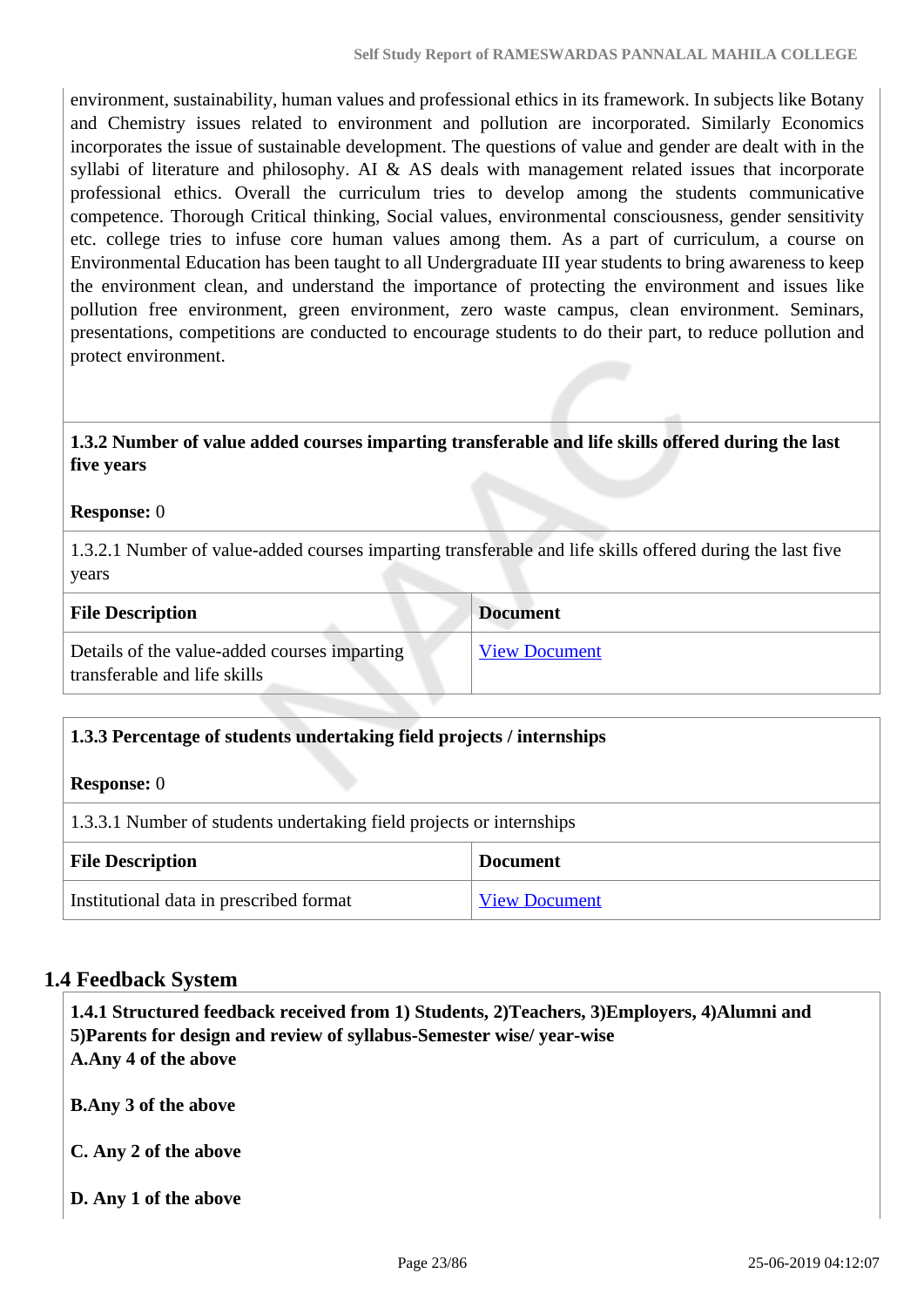**Response:** A.Any 4 of the above

 **1.4.2 Feedback processes of the institution may be classified as follows: A. Feedback collected, analysed and action taken and feedback available on website**

**B. Feedback collected, analysed and action has been taken**

- **C. Feedback collected and analysed**
- **D. Feedback collected**

**Response:** B. Feedback collected, analysed and action has been taken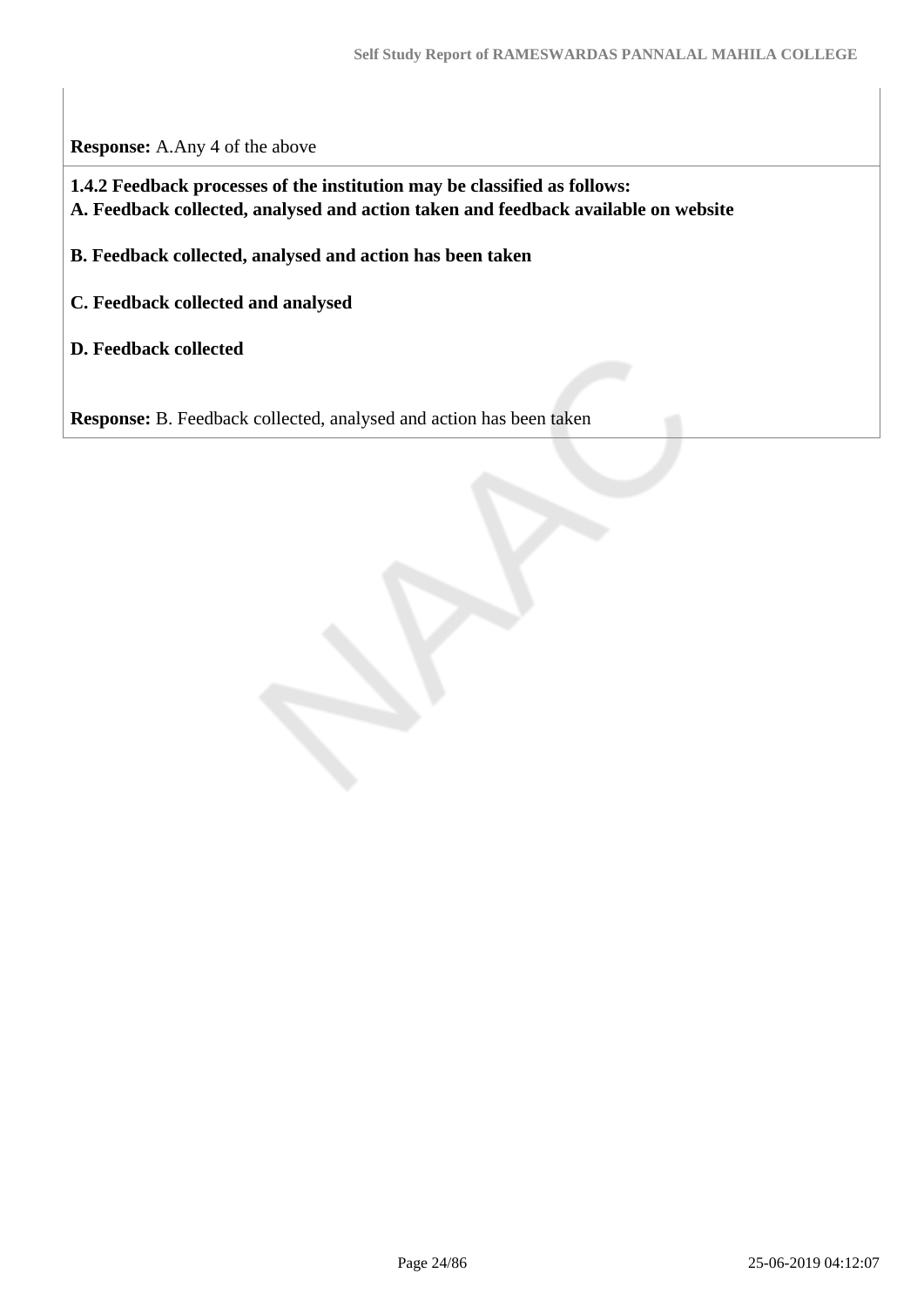# **Criterion 2 - Teaching-learning and Evaluation**

# **2.1 Student Enrollment and Profile**

**2.1.1 Average percentage of students from other States and Countries during the last five years**

#### **Response:** 0

2.1.1.1 Number of students from other states and countries year-wise during the last five years

| 2017-18 | 2016-17 | 2015-16 | 2014-15 | 2013-14 |
|---------|---------|---------|---------|---------|
|         |         |         | ν       |         |

| <b>File Description</b>                       | <b>Document</b>      |
|-----------------------------------------------|----------------------|
| List of students (other states and countries) | <b>View Document</b> |
| Institutional data in prescribed format       | <b>View Document</b> |

#### **2.1.2 Average Enrollment percentage (Average of last five years)**

#### **Response:** 93.74

2.1.2.1 Number of students admitted year-wise during the last five years

| 2017-18 | 2016-17 | 2015-16 | 2014-15 | 2013-14 |
|---------|---------|---------|---------|---------|
| 1307    | 1377    | 1541    | 1428    | 1292    |

2.1.2.2 Number of sanctioned seats year-wise during the last five years

| 2017-18 | 2016-17 | 2015-16 | 2014-15 | 2013-14 |
|---------|---------|---------|---------|---------|
| 1694    | 1440    | 1440    | 1440    | 1440    |

| <b>File Description</b>                 | <b>Document</b>      |
|-----------------------------------------|----------------------|
| Institutional data in prescribed format | <b>View Document</b> |

# **2.1.3 Average percentage of seats filled against seats reserved for various categories as per applicable reservation policy during the last five years**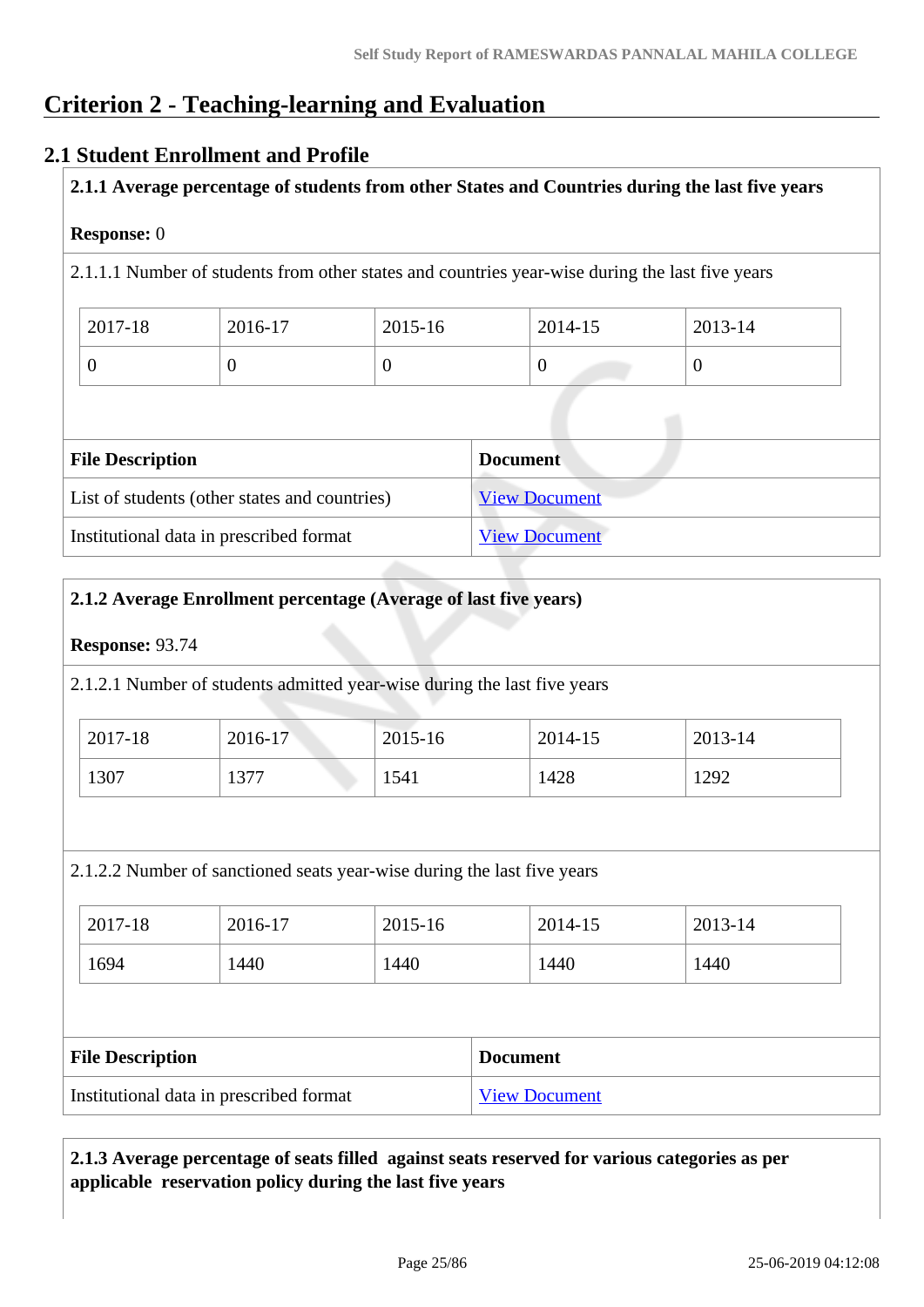#### **Response:** 100

2.1.3.1 Number of actual students admitted from the reserved categories year-wise during the last five years

| 2017-18                                    | 2016-17 | 2015-16 | 2014-15 | 2013-14 |
|--------------------------------------------|---------|---------|---------|---------|
| 382                                        | 470     | 1557    | 288     | 869     |
|                                            |         |         |         |         |
| <b>File Description</b><br><b>Document</b> |         |         |         |         |
|                                            |         |         |         |         |

# **2.2 Catering to Student Diversity**

 **2.2.1 The institution assesses the learning levels of the students, after admission and organises special programs for advanced learners and slow learners**

#### **Response:**

The college works incessantly towards understanding the needs and requirements of the students before as well as after the commencement of the elected courses. Keeping in mind the results of the last examination attended, members of the admission committee advise the students about subjects that they can choose according to their interest and inclination. Students are given stipulated time, in this case 20 days, to change the subject that they had chosen earlier to any other of their choice. An orientation program is organized to make students familiar with college calendar, mode of internal assessment as well facilities available for them in the campus.

- The faculty members assess curricular and extracurricular interests of the students through specific performas attached with the Admission Application form. Once the classes are in full swing, teachers identify the learning abilities of their pupil through class tests, their response in the class, along with initiative that they take in the completion of their assignments. Advanced learners are identified on the basis of previous academic credentials as well.
- After identifying student potential, faculty members strive to reduce the gap. Learning abilities of the slow learners are enhanced by remedial classes as well as regular assistance of teachers during class time. The teachers not only encourage them to participate in the class, but also help them with study material and books to render clarity on the subject.
- Teachers are available in college premises for stipulated period to counsel students and clear any doubt they have on one to one basis.
- Advanced learners are motivated to take up Elective/Honours course in the subject they choose, to explore their potential.
- Participation and paper presentation in seminars and conferences is encouraged. They are also informed about and encouraged to pursue Post Graduate courses in their areas of interest. Faculty members apprise them of future possibilities in their respective subjects.
- Slow as well as advanced learners are encouraged to participate in events like quizzes, debates, declamations, paper reading contests and other competitions that the college organizes regularly.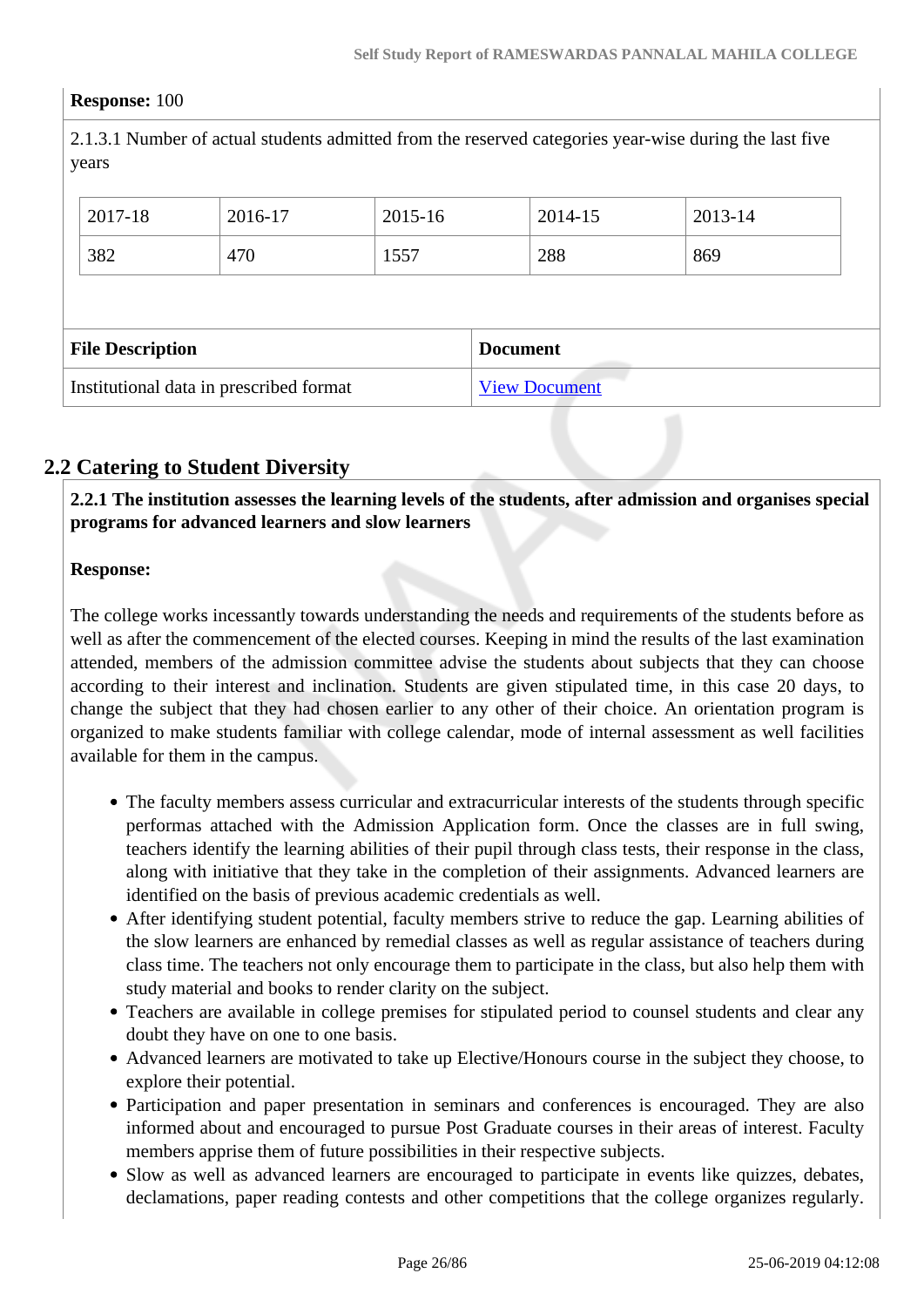Based on their performance in Mid Semester examinations, participation in extracurricular activities, the knowledge gaps are identified and the slow learners are mentored through interactive sessions other than the regular classroom teaching/laboratory hours.

- Advanced learners are encouraged to contribute their talent towards various societies and clubs that have been in existence, for a long time, in the College. They are also counseled for cracking competitive examinations and securing jobs according to their capability and aptitude.
- Students who secure academic, cultural, sports achievements are felicitated on Annual Prize distribution Function to motivate them further to excel in their fields.
- A well-stocked library and research laboratory provide students access to books, journals and eresources.
- Helping peers is encouraged as achievers help slow learners with difficulties in their field of study. A congenial learning environment is created by the faculty members to help slow and advanced learners coexist for mutual benefit.

# **2.2.2 Student - Full time teacher ratio**

#### **Response:** 72.61

# **2.2.3 Percentage of differently abled students (Divyangjan) on rolls**

#### **Response:** 0

2.2.3.1 Number of differently abled students on rolls

| <b>File Description</b>                 | <b>Document</b>      |
|-----------------------------------------|----------------------|
| Institutional data in prescribed format | <b>View Document</b> |

# **2.3 Teaching- Learning Process**

 **2.3.1 Student centric methods, such as experiential learning, participative learning and problem solving methodologies are used for enhancing learning experiences**

## **Response:**

The college develops and constantly upgrades learning processes keeping in mind the students, the torch bearers of the college. The faculty members act as facilitators and students play an active role in the process.

- The students participate in various academic, co-curricular programs, learning programs. They develop problem solving, communication skills, writing skills, computing, and skills in debating etc. which help them in all walks of life.
- With the introduction of SMART CLASSROOMS the college encourages the use of LCD projectors by the faculty as well as students. Through technology, students are better informed and educated about the latest in their field of study. Student participation in seminars, workshops, projects, exhibitions, group discussions, paper reading events etc is encouraged.
- Students are engaged in practical work by the faculty members in various practical subjects offered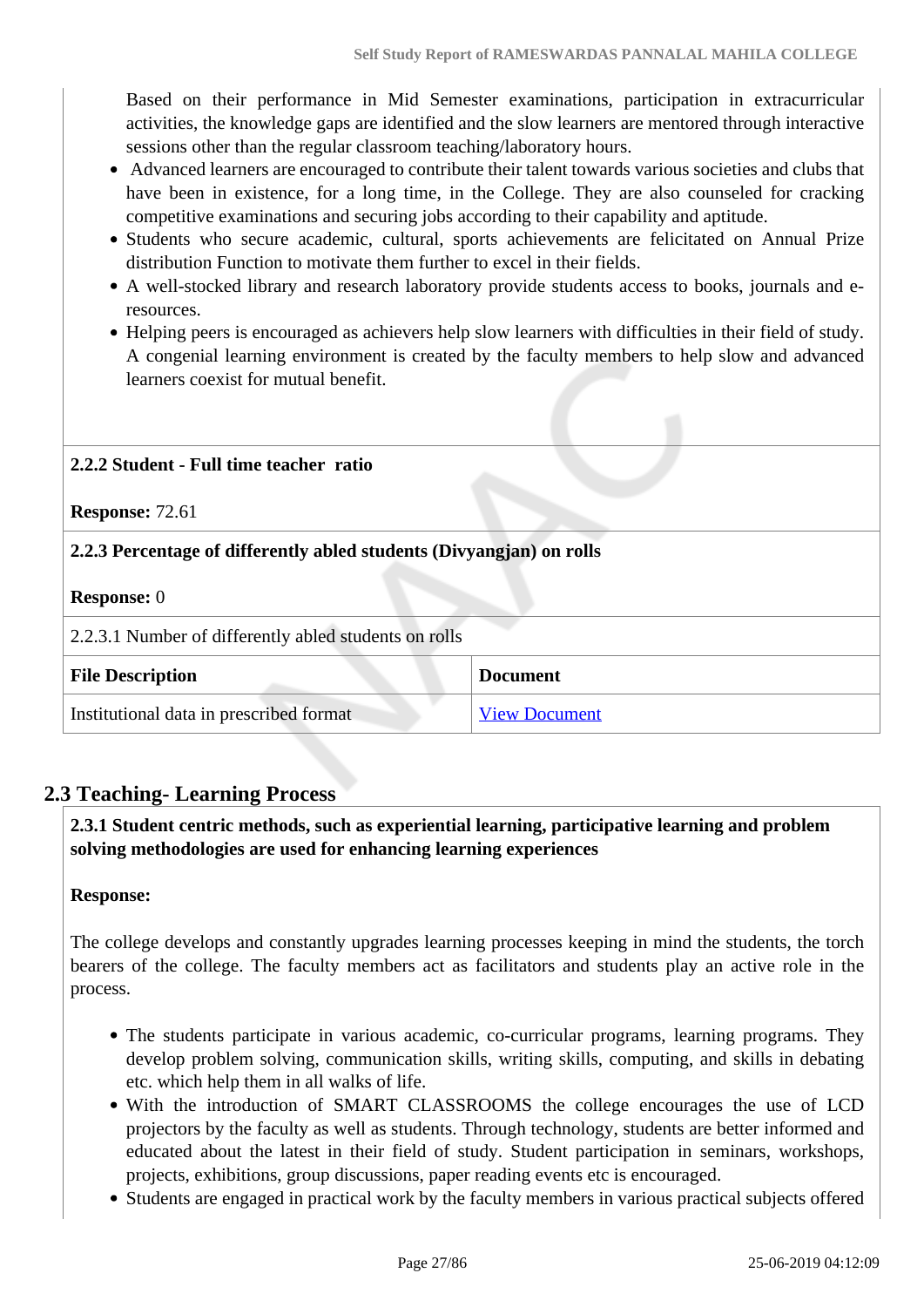in the college. With the help of faculty and qualified technical staff they are taught to practically check the concepts learnt by them. Faculty members engage their students in hands on practice with the assistance of laboratories and lab staff. Student creativity is nurtured through preparation of models, projects, case studies, assignment, writing activities etc. Students of Home Science department put up stalls to exhibit and also sell their work of art and products.

- To inculcate participative learning students are not only given individual assignments but group assignments and projects also to encourage peer learning as well as team building.
- Departments organize workshops and other activities throughout the course of study as a part of routine teaching learning program. Subject matter experts, activists, legal advisors of imminence are invited to accelerate holistic understanding of concepts in practice. Creativity and innovation is encouraged through these activities for students to learn and practice problem solving methodologies on the ground which become helpful for them in all situations of life.
- The College inculcates community service through various activities under NSS. Monetary help is provided to underprivileged students in form of admission fee and other study expense.

 **2.3.2 Percentage of teachers using ICT for effective teaching with Learning Management Systems (LMS), E-learning resources etc.**

## **Response:** 50

2.3.2.1 Number of teachers using ICT

Response: 9

| <b>File Description</b>                   | <b>Document</b>      |
|-------------------------------------------|----------------------|
| List of teachers (using ICT for teaching) | <b>View Document</b> |

## **2.3.3 Ratio of students to mentor for academic and stress related issues**

#### **Response:** 76.88

2.3.3.1 Number of mentors

Response: 17

## **2.3.4 Innovation and creativity in teaching-learning**

#### **Response:**

- The Faculty members ensure learning productivity through various teaching pedagogies. Practical understanding is given great importance along with theoretical knowledge of subjects. The College adopts innovative technology and other effective methods of teaching and learning.
- The College has1\*/ smart and interactive classrooms. Faculty members use ICT tools in teaching process. They are provided with LCD projectors, Overhead projectors, computers with internet facility and Wi-Fi in the campus for integrated instructions and are being used to support pedagogy.
- Teachers also use models, charts, Power Point Presentations for teaching theory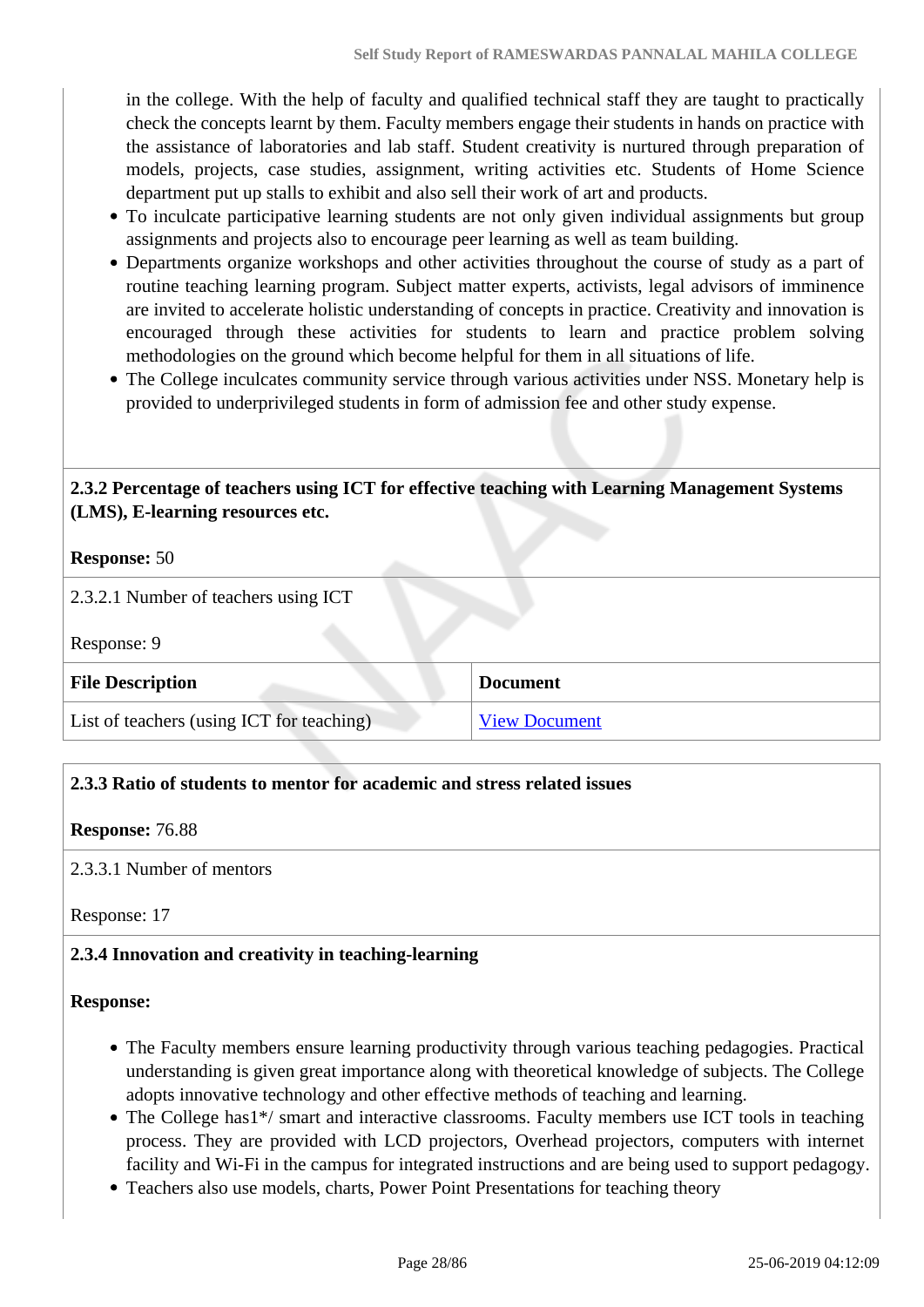# **2.4 Teacher Profile and Quality**

# **2.4.1 Average percentage of full time teachers against sanctioned posts during the last five years**

#### **Response:** 88.57

| <b>File Description</b>                                          | <b>Document</b>      |
|------------------------------------------------------------------|----------------------|
| Year wise full time teachers and sanctioned posts<br>for 5 years | <b>View Document</b> |

# **2.4.2 Average percentage of full time teachers with Ph.D. during the last five years**

## **Response:** 94.98

2.4.2.1 Number of full time teachers with Ph.D. year-wise during the last five years

| 2017-18   | 2016-17                  | 2015-16                        | 2014-15 | 2013-14 |
|-----------|--------------------------|--------------------------------|---------|---------|
| 1 ~<br>л. | $\overline{\phantom{0}}$ | $\overline{ }$<br>$\mathbf{r}$ | 18      | 19      |

| <b>File Description</b>                           | <b>Document</b>      |  |  |
|---------------------------------------------------|----------------------|--|--|
| List of number of full time teachers with PhD and | <b>View Document</b> |  |  |
| number of full time teachers for 5 years          |                      |  |  |

# **2.4.3 Teaching experience per full time teacher in number of years**

## **Response:** 19.11

2.4.3.1 Total experience of full-time teachers

Response: 344

# **2.4.4 Percentage of full time teachers who received awards, recognition, fellowships at State, National, International level from Government, recognised bodies during the last five years**

#### **Response:** 10.75

2.4.4.1 Number of full time teachers receiving awards from state /national /international level from Government recognised bodies year-wise during the last five years

| 2017-18 | 2016-17 | 2015-16 | 2014-15 | 2013-14 |
|---------|---------|---------|---------|---------|
|         | ◡       |         |         | v       |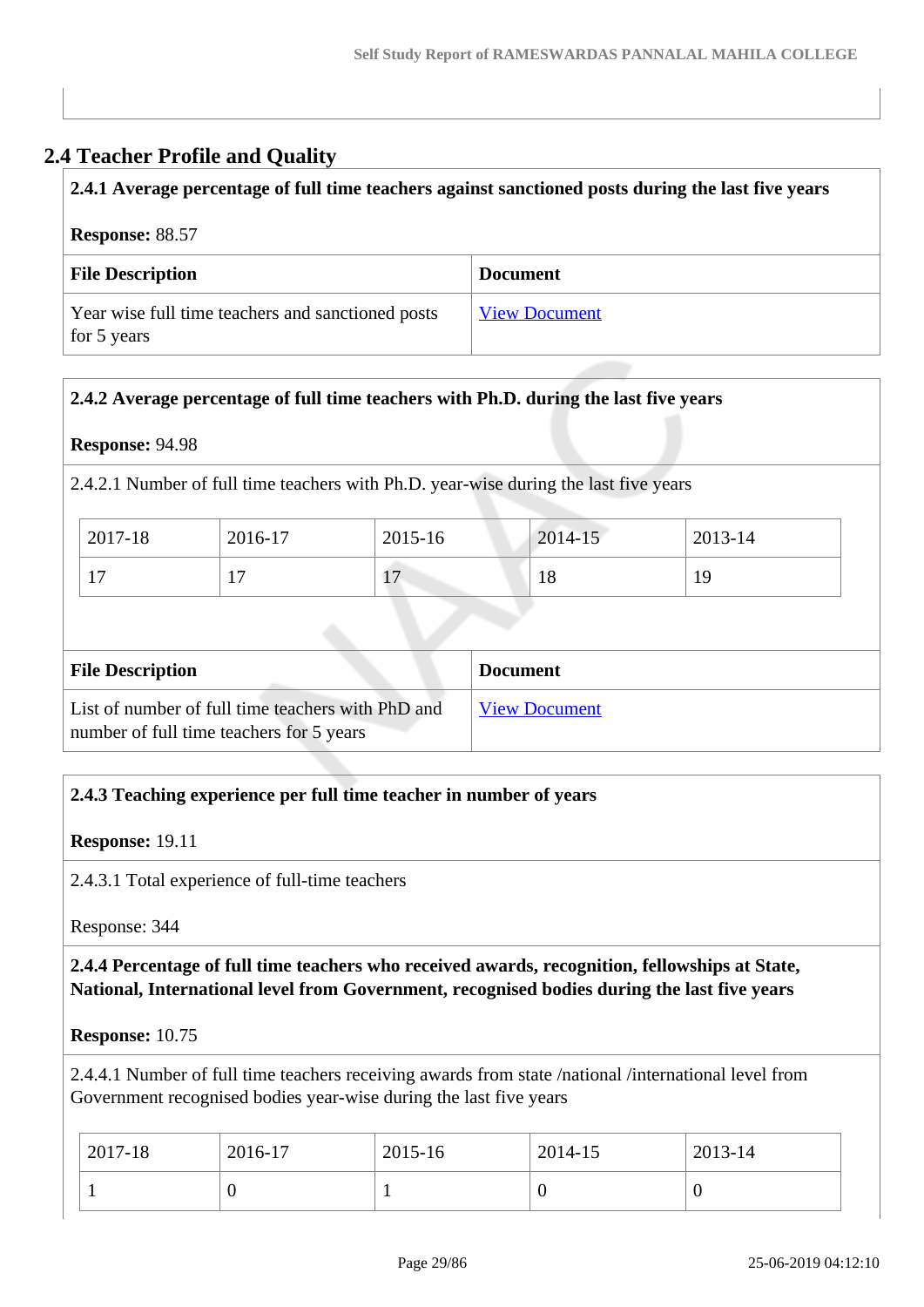| <b>File Description</b>                 | Document             |
|-----------------------------------------|----------------------|
| Institutional data in prescribed format | <b>View Document</b> |

# **2.4.5 Average percentage of full time teachers from other States against sanctioned posts during the last five years**

# **Response:** 0

2.4.5.1 Number of full time teachers from other states year-wise during the last five years

|                         | 2017-18                                                                                            | 2016-17  | 2015-16         |  | 2014-15              | 2013-14          |
|-------------------------|----------------------------------------------------------------------------------------------------|----------|-----------------|--|----------------------|------------------|
|                         | $\theta$                                                                                           | $\theta$ | $\theta$        |  | $\theta$             | $\boldsymbol{0}$ |
|                         |                                                                                                    |          |                 |  |                      |                  |
| <b>File Description</b> |                                                                                                    |          | <b>Document</b> |  |                      |                  |
|                         | List of full time teachers from other state and state<br>from which qualifying degree was obtained |          |                 |  | <b>View Document</b> |                  |

# **2.5 Evaluation Process and Reforms**

**2.5.1 Reforms in Continuous Internal Evaluation(CIE) system at the institutional level**

## **Response:**

An evaluation system is a must to achieve desired results in any teaching learning process. Students are informed about the process of evaluation in the College Prospectus, which is updated every session. R P M College, Patna City for Women is affiliated to Patliputra University, Patna and adheres to the syllabus prescribed by the university. The College abides by the Patliputra University, Patna guidelines with respect to evaluation. The undergraduate as well as post graduate classes are examined twice every year under the semester system. The students must obtain 20% marks in the mid semester examination of the College to qualify for final university semester exams. The College students must fulfill criteria of 75% attendance in each of their elective as well as compulsory subjects. Internal assessment is given to the students on the basis of attendance, participation in the class and performance in mid semester examinations. Faculty members also consider project work, practical work and student contribution to various activities of the department and college in marking internal assessment of the students.

Being affiliated to Patliputra University, Patna, inspection teams from the University visit the campus to evaluate the working of various Departments. These committees submit their reports at the end of inspection/evaluation. The suggestions as well as feedback of the evaluation/ inspection committee are valued and inculcated in the working of the Institution.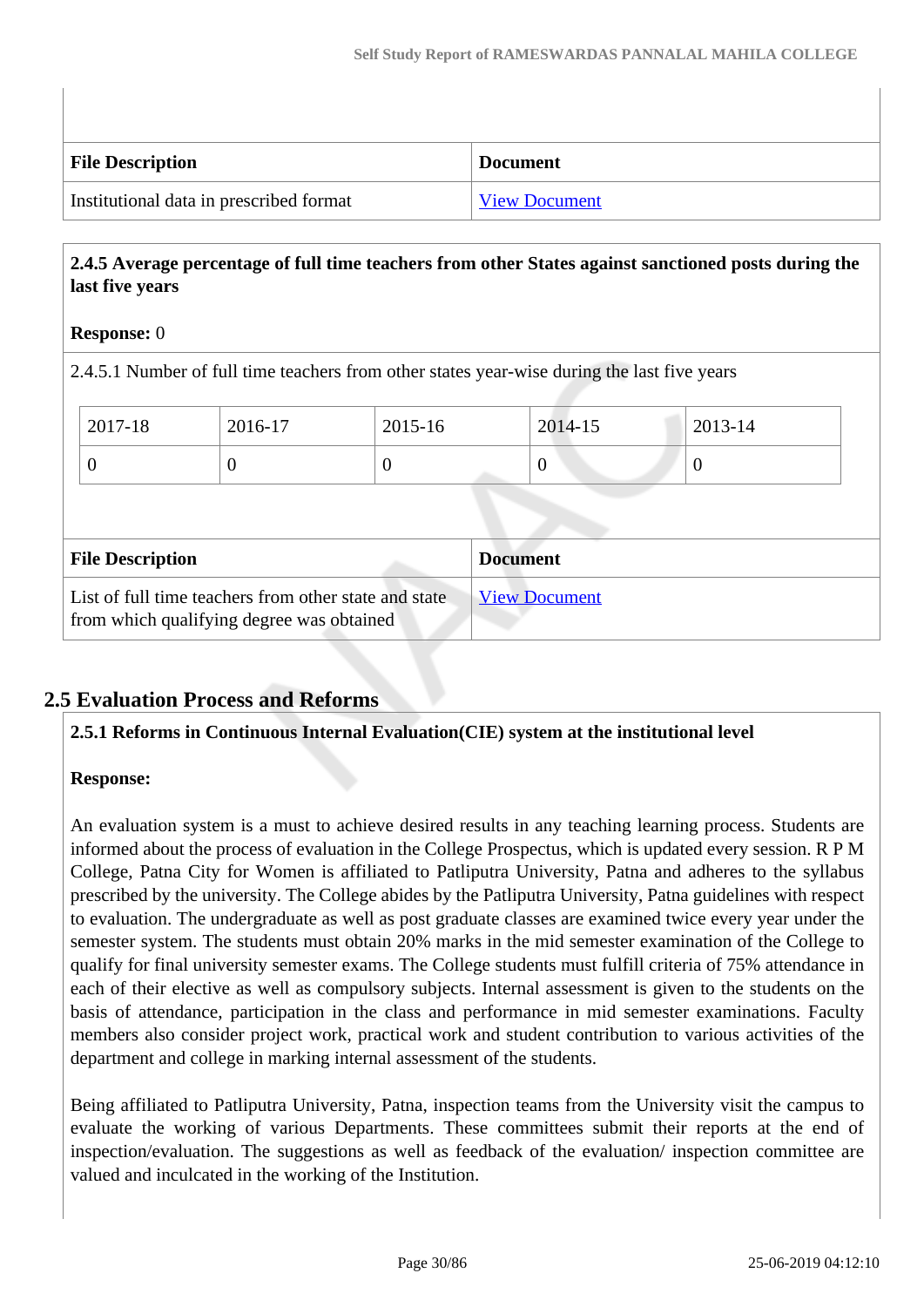The Principal meets the Heads of all Departments in the college on regular basis for the smooth functioning. The respective Heads of all Departments also call regular meetings to evaluate the performance of their students and faculty members, in terms of academic results as well as co-curricular activities. Necessary steps are taken by them to strengthen the academic standing of the College. As the institution is governed by the Management of Sikh Educational Society, the management actively works towards the progression of the institution. Regular meetings of the Local Managing Committee and the Executive committee are held to look into various agendas in relation to the College.

#### **2.5.2 Mechanism of internal assessment is transparent and robust in terms of frequency and variety**

#### **Response:**

Continuous internal assessment is carried out in the College to ensure complete comprehension of the prescribed syllabi. As Patliputra University, Patna follows Semester System; the College organizes Mid Semester Examinations for all classes. The faculty members prepare questions papers keeping in mind the pattern of university examination as well as course curriculum covered in the classes.

- Examinations are conducted as per guidelines prescribed by the university. The examination process is conducted by the Examination Branch of the College under Controller of Examinations. The detailed examination information, the date sheet, is displayed on the notice boards for the faculty members as well the students.
- After the successful conduct of the Mid Semester examinations, student scripts are evaluated by faculty members. These Evaluated answers sheets are then shared with the students and their mistakes are not only pointed out but also discussed. Faculty members solve the questions papers with their pupils in their respective classes for better comprehension and performance in the final semester examination.
- The submission of Award lists is the next step in the process. The examination branch make entries of all awards in the College records so that an easy reference can be created to calculate assessments, top positions of the students. (Other than the Mid Semester Examinations, assessment of students is made through class tests, class presentations, workshops, debates, responsiveness in the class, involvement in projects etc.)
- An additional assignment or a retest is also organized for those students who have had a genuine reason for not attending the examination such as; sports students, student participating in cultural events.
- Parents of the students are intimated about their performance in the examinations and involvement in the various activities of the College along with attendance during Parent Teacher Meeting at the end of each semester.

# **2.5.3 Mechanism to deal with examination related grievances is transparent, time-bound and efficient**

#### **Response:**

The faculty members take utmost care to provide transparent and correct evaluation information of students' performance. However, if any student is unsatisfied with the evaluation of her answer sheet in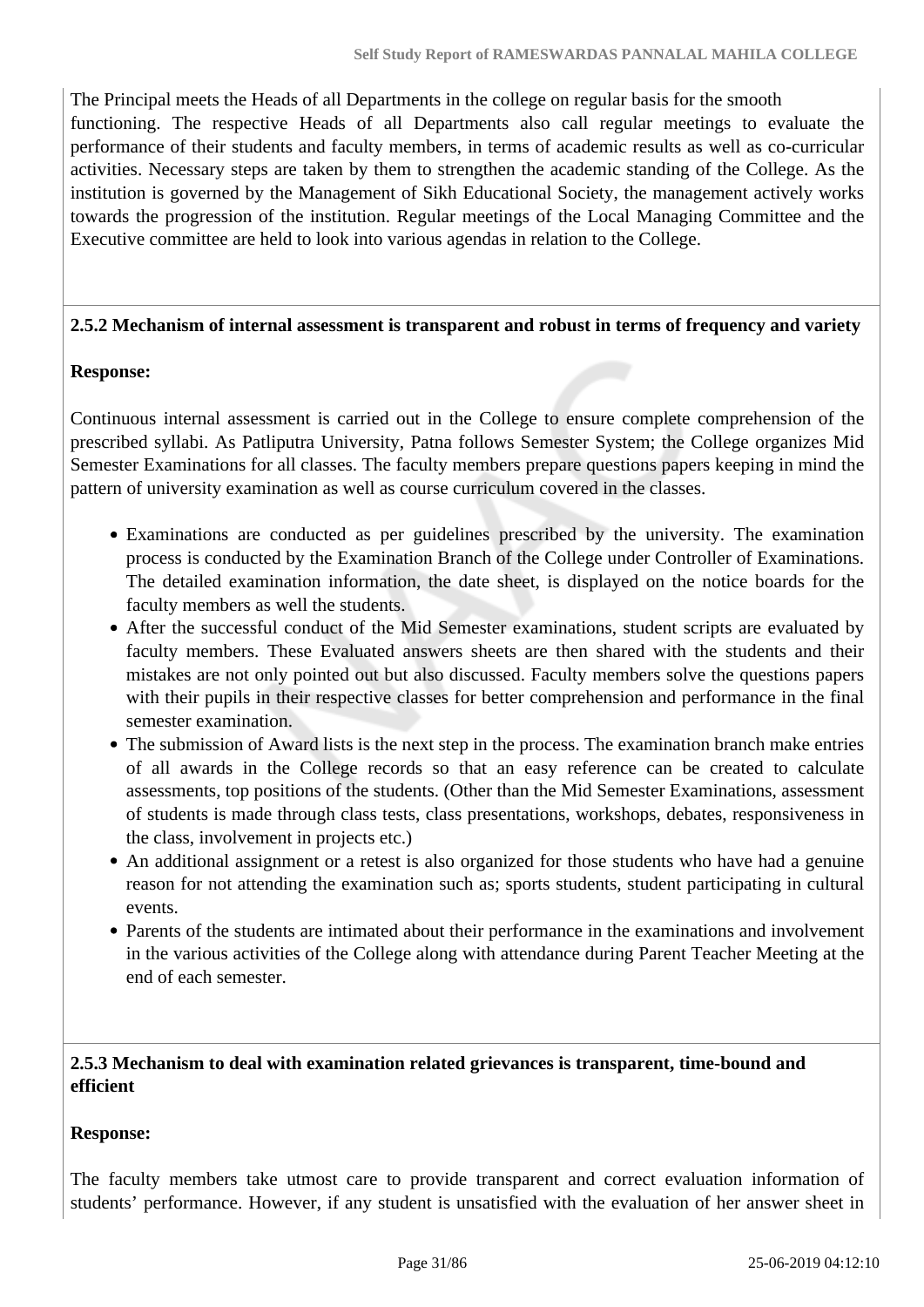case of Mid Semester Examination (MST), the same is addressed by the concerned teacher.

The College follows Mentoring System that enables the students to discuss their problems, academic or personal, with their mentors.

Patliputra University, Patna also ensures transparency in the evaluation process by making the answer sheets available to students after being evaluated under RTI. Facility of reevaluating at the request of students is available by paying requisite fee within two weeks of the declaration of results.

## **2.5.4 The institution adheres to the academic calendar for the conduct of CIE**

#### **Response:**

The College adheres to Patliputra University, Patna Academic Calendar. In the beginning of the session the time line for each semester is decided and published by the university. The Calendar helps the faculty members of the affiliated Colleges to arrange the teaching time and regular assessment.

Each semester includes mid and End Semester Examinations. Every department creates internal calendars to ensure timely completion of the prescribed syllabus. The topics to be covered in a particular time period are decided by keeping CIE in mind. If there is any change that happens at the University level, same is communicated to the College and the administration enforces the same.

# **2.6 Student Performance and Learning Outcomes**

 **2.6.1 Program outcomes, program specific outcomes and course outcomes for all programs offered by the Institution are stated and displayed on website and communicated to teachers and students**

#### **Response:**

The college offers Undergraduate and Postgraduate courses in Science, and Arts streams. The Programme outcomes, Programme specific outcomes and course outcomes not clearly mentioned in the syllabus of affiliated University but the institution has deducted the same for the purpose of its relevance. These are communicated to students and teachers in the following manner:

- The soft copy of the course outcomes have been displayed on the College website for the reference.
- The students are also informed about the relevance and significance of the learning outcomes through tutorial groups and mentoring groups.
- The significance of the learning outcomes is informed to the teachers in meetings held time to time with internal college committees and IQAC.

The college offers Under-graduate and Postgraduate courses in Science, and Arts streams. The Programme outcomes, Programme specific outcomes and course outcomes not clearly mentioned in the syllabus of affiliated University but the institution has deducted the same for the purpose of its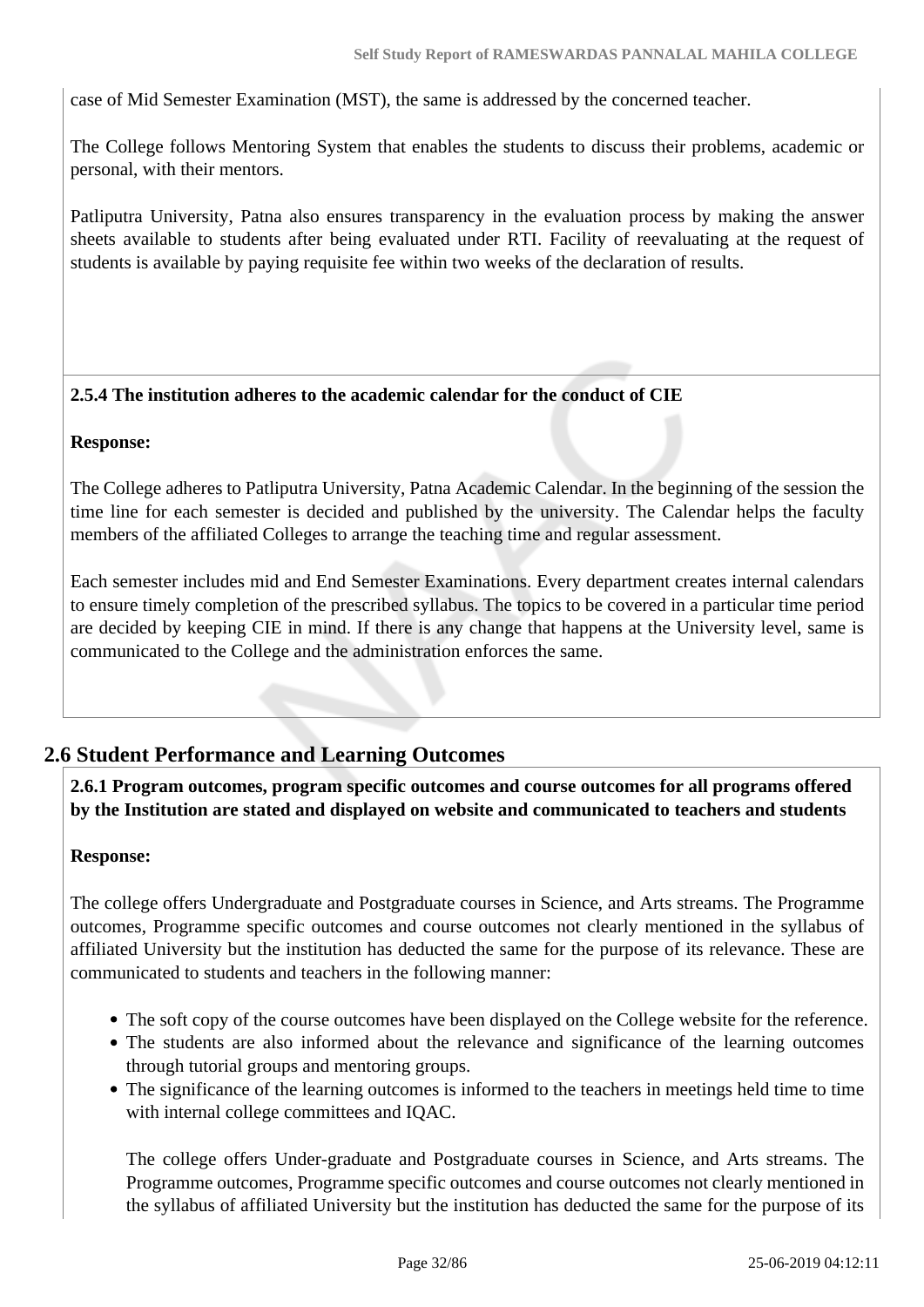relevance. These are communicated to students and teachers in the following manner:

- The soft copy of the course outcomes have been displayed on the College website for the reference.
- The students are also informed about the relevance and significance of the learning outcomes through tutorial groups and mentoring groups.
- The significance of the learning outcomes is informed to the teachers in meetings held time to time with internal college committees and IQAC.

# **2.6.2 Attainment of program outcomes, program specific outcomes and course outcomes are evaluated by the institution**

## **Response:**

- The course outcomes and programme outcomes are recognized by the concerned accrediting agency at the National level. The educational institution inculcates certain potentials among the students before this process. It facilitates the students in optimum exploitation of the resources for the attainment of their desired curricular and co-curricular goals.
- The objectives of the course mentioned in the syllabi of the affiliated University helps in identifying the course outcomes by the institution. Doing this enables the students to frame solutions for various complexities in the attainment of course outcomes. Students are able to enhance their learning abilities with the analytical understanding supported by reason and critical thinking.
- The students are able to attain the capacity building strategies for effective communication skills and comprehend the desired objectives. The learning and practice of various courses offered by the institution empowers the students to engage in life-long learning with persistent critical perspective.
- The concept of various courses enhances the comprehensive understanding of the students and pragmatically relates it to their physical as well as social ecologies.
- The institution evaluates and assesses the potentials of the advanced as well as slow learners to improve their levels of academic attainments. Their curricular as well as co-curricular attainments are recognized and awarded by the institution annually. The students with such distinct curricular and co-curricular achievements are felicitated on the Annual Prize Distribution Function. The institution identifies the performance of Best Outgoing students on the basis of different criteria such as: Academic performance in university final examinations, participation and achievement of students at National, State and College level in the field of Sports, NSS, Youth and other cultural events, active participation in various departments, clubs & societies of the college.

## **2.6.3 Average pass percentage of Students**

## **Response:** 95.06

2.6.3.1 Total number of final year students who passed the examination conducted by Institution.

Response: 2135

2.6.3.2 Total number of final year students who appeared for the examination conducted by the institution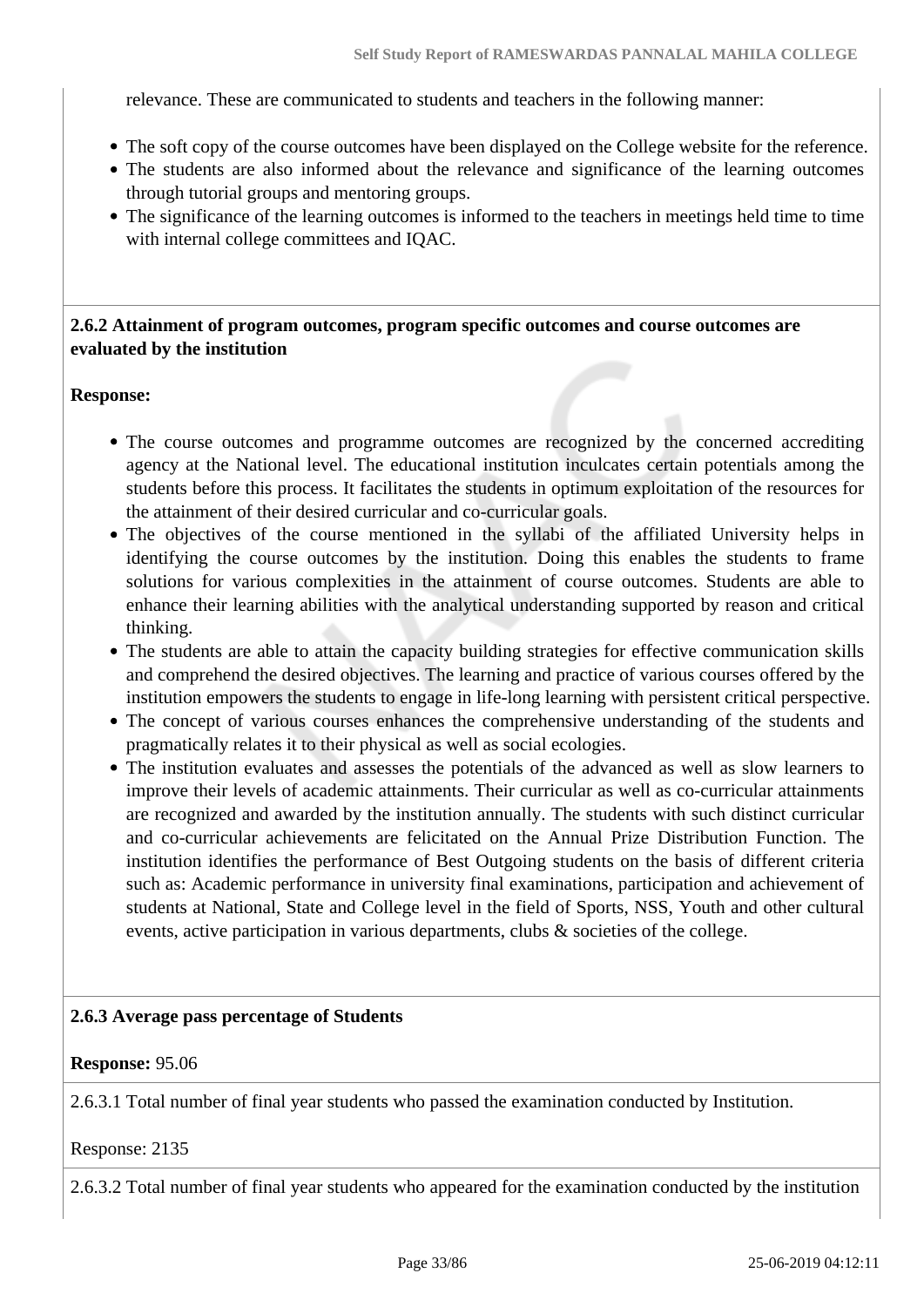$\overline{\phantom{a}}$ 

| Response: 2246                          |                      |  |
|-----------------------------------------|----------------------|--|
| <b>File Description</b>                 | <b>Document</b>      |  |
| Institutional data in prescribed format | <b>View Document</b> |  |

# **2.7 Student Satisfaction Survey**

**2.7.1 Online student satisfaction survey regarding teaching learning process**

**Response:** 

 $\begin{array}{c} \hline \end{array}$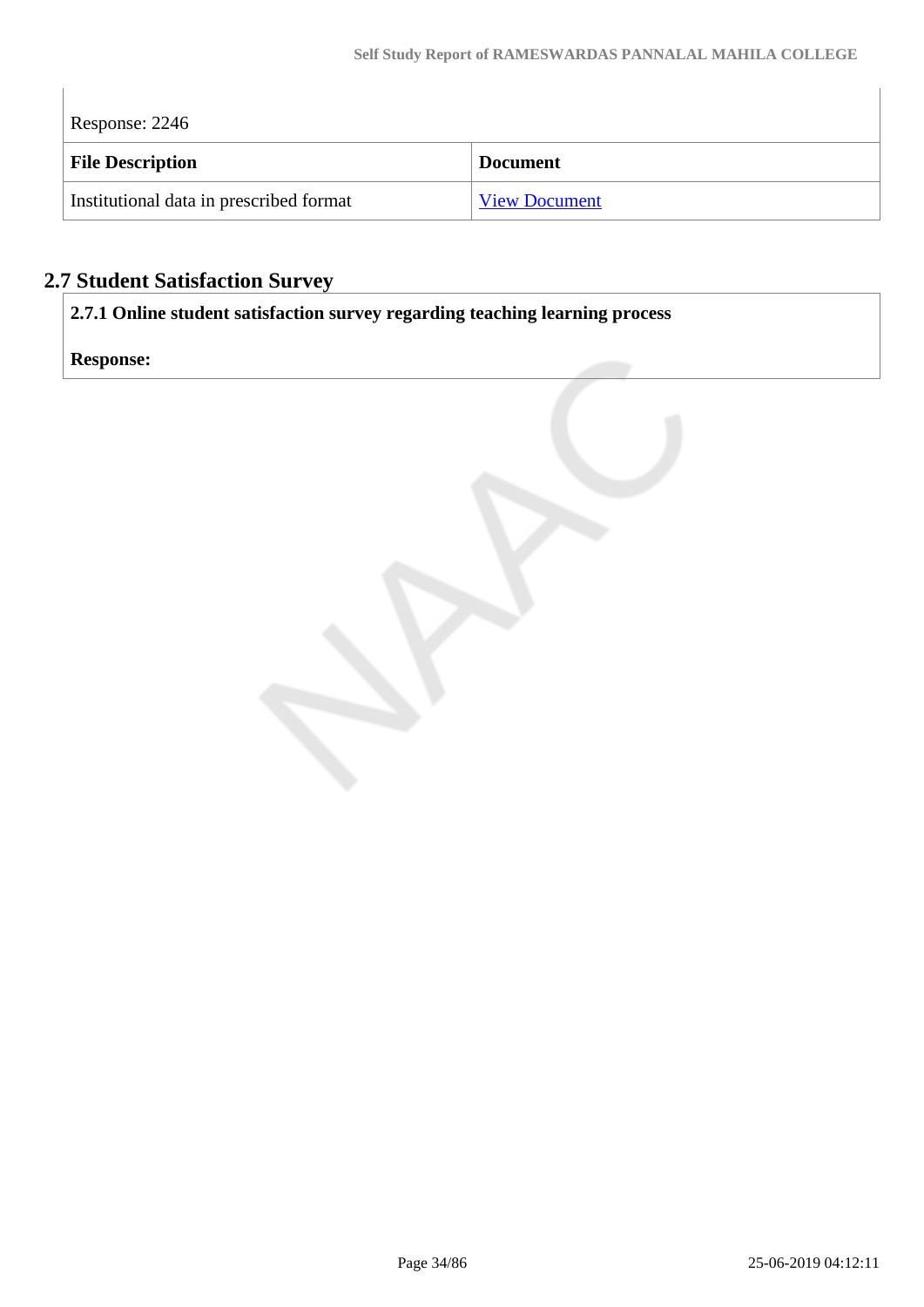# **Criterion 3 - Research, Innovations and Extension**

# **3.1 Resource Mobilization for Research**

 **3.1.1 Grants for research projects sponsored by government/non government sources such as industry ,corporate houses, international bodies, endowment, chairs in the institution during the last five years (INR in Lakhs)** 

# **Response:** 74.74

3.1.1.1 Total Grants for research projects sponsored by the non-government sources such as industry, corporate houses, international bodies, endowments, Chairs in the institution year-wise during the last five years(INR in Lakhs)

| 2017-18 | 2016-17 | 2015-16 | 2014-15 | 2013-14 |
|---------|---------|---------|---------|---------|
|         |         | 48.35   | 2.57    | 23.82   |

| <b>File Description</b>           | <b>Document</b>      |
|-----------------------------------|----------------------|
| List of project and grant details | <b>View Document</b> |

# **3.1.2 Percentage of teachers recognised as research guides at present**

**Response:** 72.22

3.1.2.1 Number of teachers recognised as research guides

Response: 13

 **3.1.3 Number of research projects per teacher funded, by government and non-government agencies, during the last five year**

## **Response:** 1.3

3.1.3.1 Number of research projects funded by government and non-government agencies during the last five years

Response: 7

3.1.3.2 Number of full time teachers worked in the institution during the last 5 years

Response: 27

# **3.2 Innovation Ecosystem**

 **3.2.1 Institution has created an ecosystem for innovations including incubation centre and other initiatives for creation and transfer of knowledge**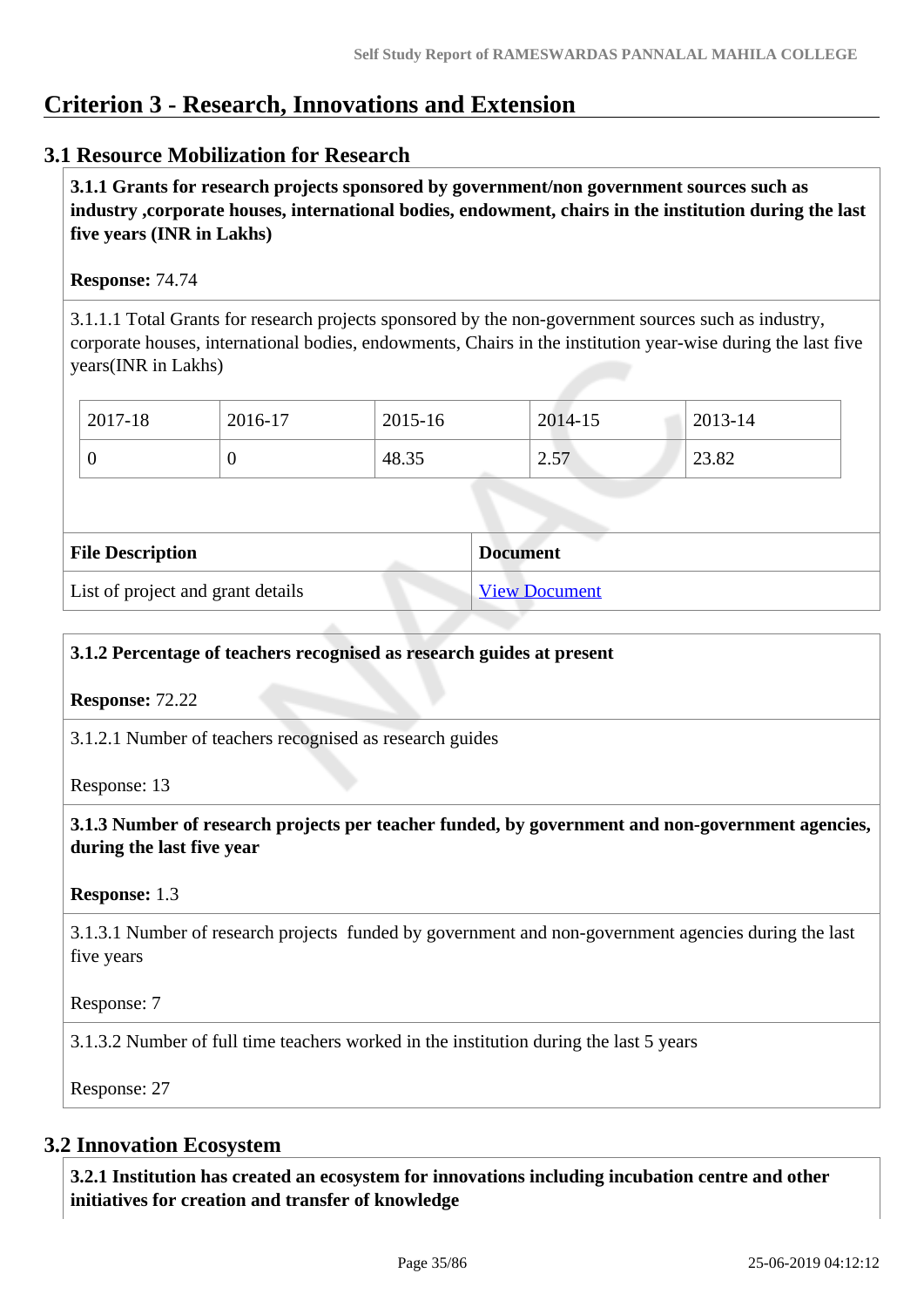# **Response:**

- College promotes research and encourages innovative practices among staff and students. They publish and present their research work at various national. Research lab equipped with SPSS software has been set up for the faculty members to carry out research. In addition to the research lab there are other labs such as Psychology, Physics, Chemistry, Computer, and Home Science which help to transfer practical/application-based knowledge to the students.
- The free Wi-Fi service is provided to faculty as well as students**.** The e-copies of instructional material and e-links are provided to students for additional information, which are not available in the text book. On line learning portals like e-PG Mooc etc can easily be accessed using the free Wi-Fi.
- Movies relevant to the respective subjects are shown by different departments for further enhancement of knowledge.
- The college has fully automated double storied library building. The library operates in Open Access mode. It has approximately 15000 books and reference books, and on various subjects. Additionally, more than 20 magazines and journals are also subscribed by the library.
- There is e-Learning Resource Center (e-LRC) in the library having ten computers with internet facility. Students use the internet facility for online searching of their subject related topics.
- The library has created a blog page named "RPMClibrary.blogspot.in". All the necessary links for e-books, journals, syllabus and previous years question papers are available on the blog. Students can avail all these materials free of cost through e-LRC.
- Students are encouraged to prepare presentations on various topics using Microsoft word and PowerPoint which help them to enhance their interaction skills.
- Separate reading room is provided to facilitate group study and to create a good academic environment.

# **3.2.2 Number of workshops/seminars conducted on Intellectual Property Rights (IPR) and Industry-Academia Innovative practices during the last five years**

## **Response:** 9

3.2.2.1 Total number of workshops/seminars conducted on Intellectual Property Rights (IPR) and Industry-Academia Innovative practices year-wise during the last five years

| 2017-18                 | 2016-17 | 2015-16        |                 | 2014-15 | 2013-14  |
|-------------------------|---------|----------------|-----------------|---------|----------|
| 3                       | 2       | $\overline{2}$ |                 | 2       | $\theta$ |
|                         |         |                |                 |         |          |
|                         |         |                |                 |         |          |
| <b>File Description</b> |         |                | <b>Document</b> |         |          |

# **3.3 Research Publications and Awards**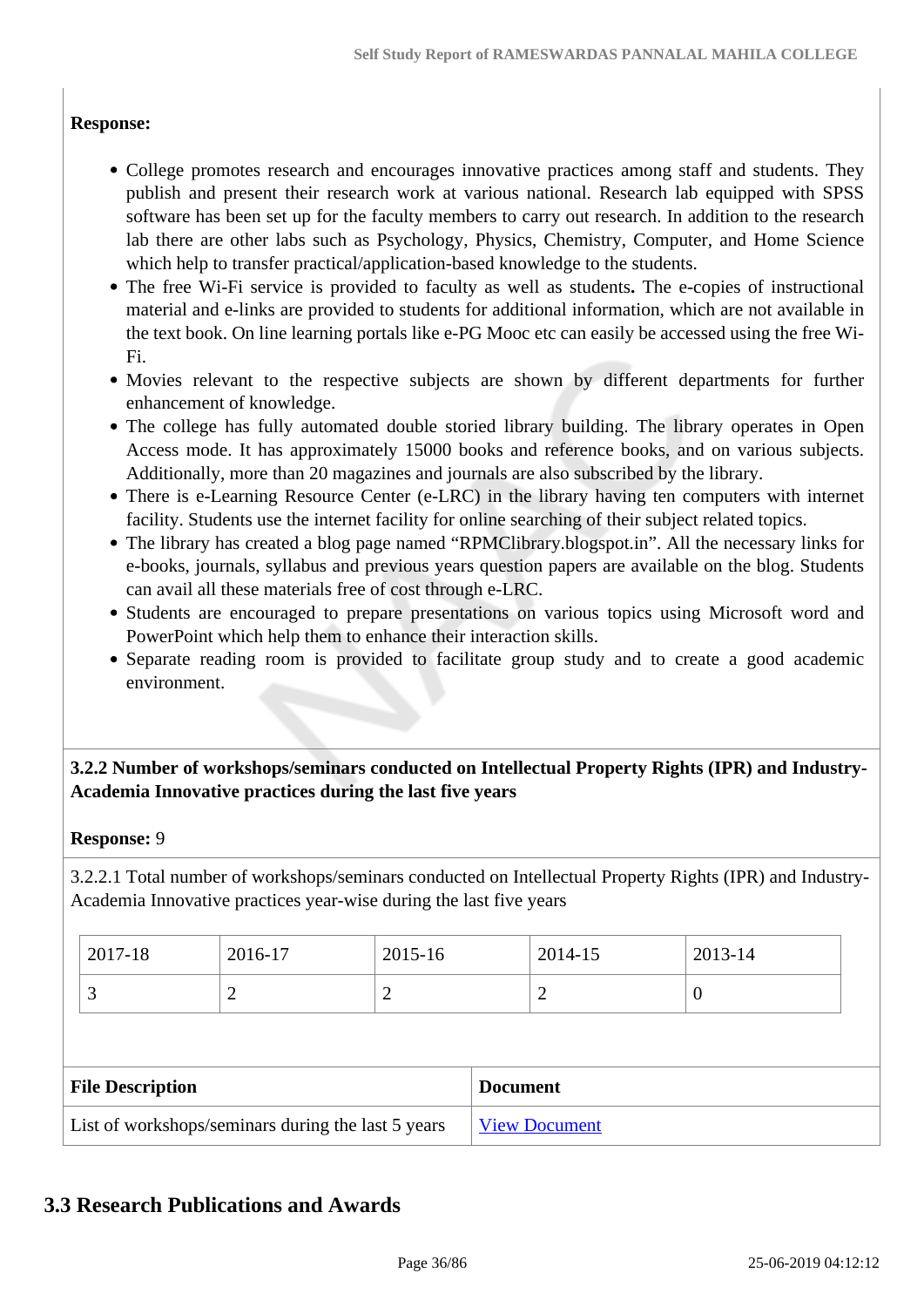| 3.3.1 The institution has a stated Code of Ethics to check malpractices and plagiarism in Research                                               |                      |
|--------------------------------------------------------------------------------------------------------------------------------------------------|----------------------|
| <b>Response: Yes</b>                                                                                                                             |                      |
| <b>File Description</b>                                                                                                                          | <b>Document</b>      |
| Institutional data in prescribed format                                                                                                          | <b>View Document</b> |
| 3.3.2 The institution provides incentives to teachers who receive state, national and international<br>recognition/awards<br><b>Response: No</b> |                      |
| 3.3.3 Number of Ph.D.s awarded per teacher during the last five years<br>Response: 1.67                                                          |                      |
| 3.3.3.1 How many Ph.Ds awarded within last five years                                                                                            |                      |
| Response: 10                                                                                                                                     |                      |
| 3.3.3.2 Number of teachers recognized as guides during the last five years                                                                       |                      |
| Response: 6                                                                                                                                      |                      |
| <b>File Description</b>                                                                                                                          | <b>Document</b>      |
| List of PhD scholars and their details like name of<br>the guide, title of thesis, year of award etc                                             | <b>View Document</b> |

### **3.3.4 Number of research papers per teacher in the Journals notified on UGC website during the last five years**

#### **Response:** 1.13

3.3.4.1 Number of research papers in the Journals notified on UGC website during the last five years

| 2017-18 | 2016-17 | 2015-16 | 2014-15 | 2013-14 |
|---------|---------|---------|---------|---------|
| ∽       |         | O       |         | ◡       |

| <b>File Description</b>                                                               | <b>Document</b>             |
|---------------------------------------------------------------------------------------|-----------------------------|
| List of research papers by title, author, department,<br>name and year of publication | <u><b>View Document</b></u> |

### **3.3.5 Number of books and chapters in edited volumes/books published and papers in**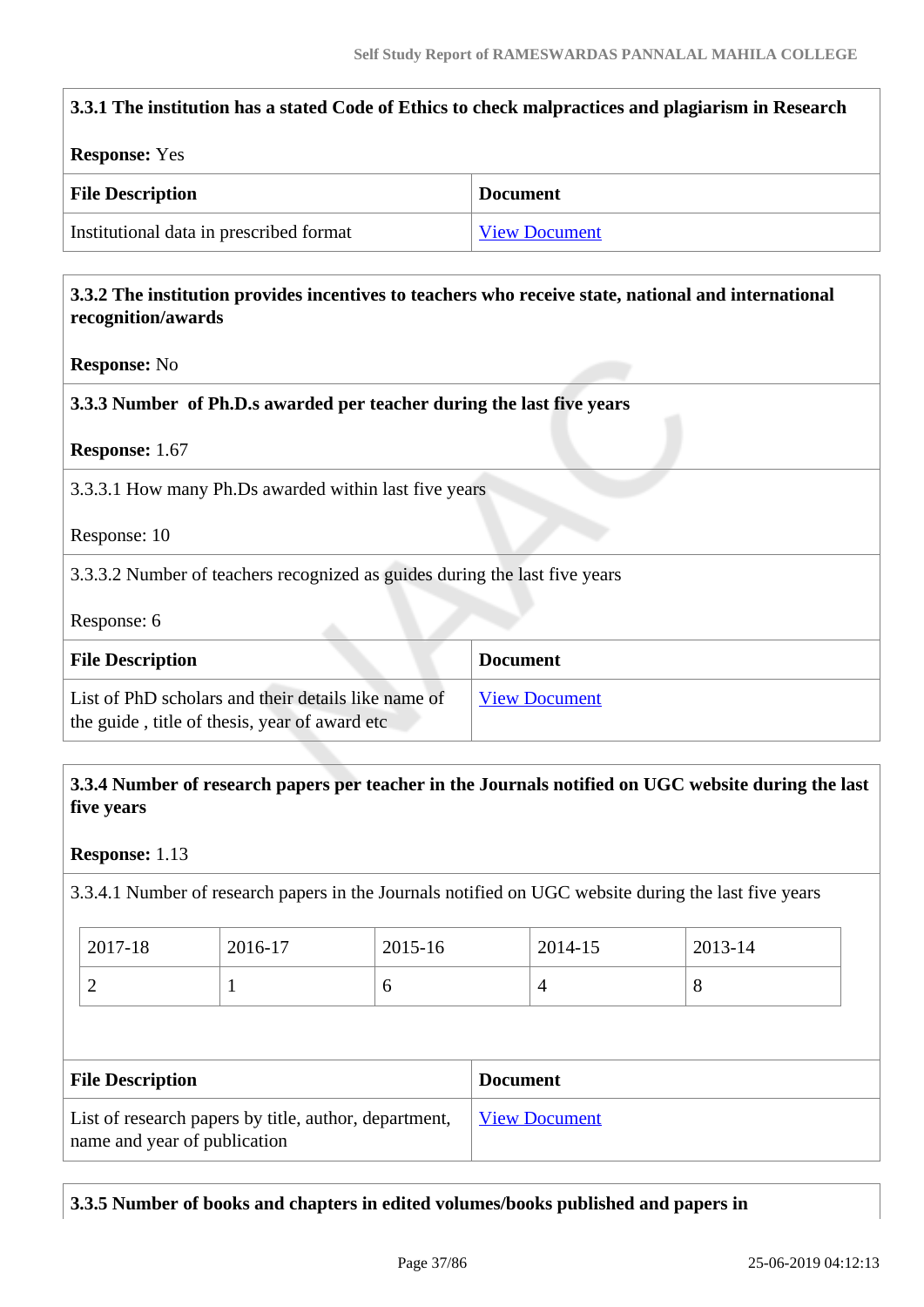### **national/international conference proceedings per teacher during the last five years**

### **Response:** 0.81

3.3.5.1 Total number of books and chapters in edited volumes / books published, and papers in national/international conference-proceedings year-wise during the last five years

| 2017-18 | 2016-17 | 2015-16 | 2014-15 | 2013-14   |
|---------|---------|---------|---------|-----------|
| ν       | υ       |         |         | <b>TT</b> |

| <b>File Description</b>                                        | <b>Document</b>      |
|----------------------------------------------------------------|----------------------|
| List books and chapters in edited volumes / books<br>published | <b>View Document</b> |

### **3.4 Extension Activities**

 **3.4.1 Extension activities in the neighbourhood community in terms of impact and sensitising students to social issues and holistic development during the last five years**

**Response:** 

- **Awareness Programmes**: The institute organizes various awareness programmes like Tree Plantation, Women Safety, Clean Surroundings, AIDS, Dengue, Garbage Disposal in hospitals, etc. to make the students aware of cashless and online modes for monetary transactions. Several lectures are organized on current issues related to women, such as Women Empowerment, Respect Women Protect Women, Self-Defense, etc.
- **National Service Scheme (NSS)**: Every year many extension activities are conducted for the students of the NSS unit with the aim of developing their social sensitivity and their responsibilities towards the community. The students participated in the numerous activities like, Green and Clean Society, Swachhta Abhiyan, visit to orphanage and old age home, selling candles, Rajiv Gandhi Sadbhavna Diwas etc. Rashtriya Ektah Sapath (National Unity week) was celebrated to inculcate the spirit of unity, peace and harmony. Festival of Sharing is celebrated to make the college community aware of the needs of the others. Yoga Workshops are organized to teach students the importance of a healthy body and mind.
- **Departmental Activities:** Every year all departments organize different programs beyond the academic curricula to make the students involved and enthusiastic about the subject and to sensitize them about various social issues. Such activities include field trips, educational visits, visit to orphanage and old age home, national seminars on social issues, etc.
- **Clubs and Societies:** The College has many clubs and societies, such as Environment Society, etc. formed to ensure individual participation of students according to their respective interests.
- **Days of International and National Importance:** The college celebrates different days of national and international importance such as International Women's Day, World Forest Day, World AIDS Day, International Youth Day, National Science Day, National Literacy Day, Hindi Divas etc to spread the awareness and importance of those days amongst college community.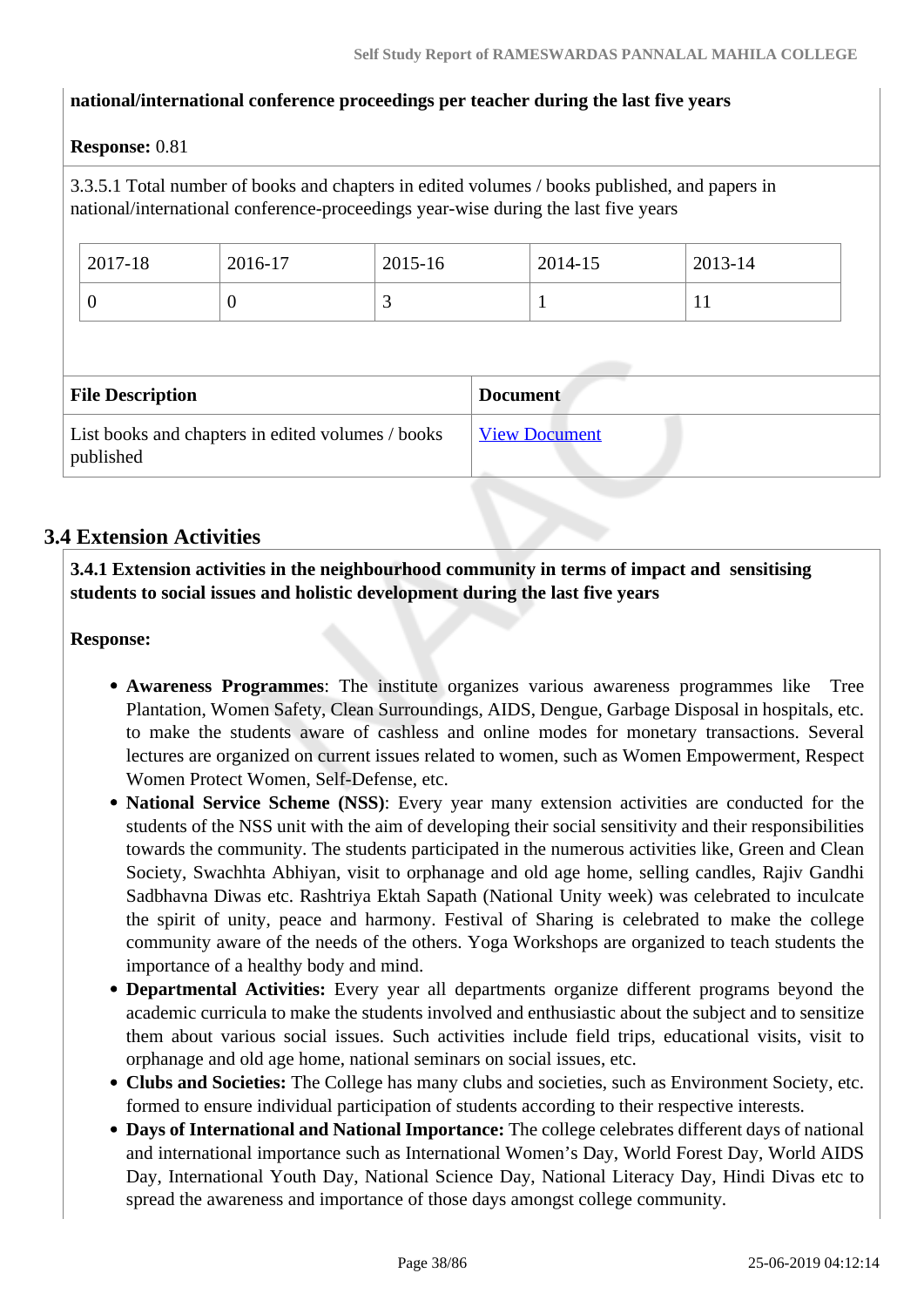### **3.4.2 Number of awards and recognition received for extension activities from Government /recognised bodies during the last five years**

#### **Response:** 0

3.4.2.1 Total number of awards and recognition received for extension activities from Government /recognised bodies year-wise during the last five years

| 2017-18 | 2016-17 | 2015-16 | 2014-15      | 2013-14 |
|---------|---------|---------|--------------|---------|
|         |         |         | $\mathcal C$ |         |

| <b>File Description</b>                                      | <b>Document</b>      |
|--------------------------------------------------------------|----------------------|
| Number of awards for extension activities in last 5<br>years | <b>View Document</b> |

 **3.4.3 Number of extension and outreach Programs conducted in collaboration with Industry, Community and Non- Government Organizations through NSS/ NCC/ Red Cross/ YRC etc., during the last five years** 

#### **Response:** 14

3.4.3.1 Number of extension and outreach Programs conducted in collaboration with Industry, Community and Non- Government Organizations through NSS/ NCC/ Red Cross/ YRC etc., year-wise during the last five years

| 2017-18 | 2016-17 | 2015-16 | 2014-15 | 2013-14 |
|---------|---------|---------|---------|---------|
|         | ∽       | ∽       |         | ້       |

| <b>File Description</b>                                                                                        | <b>Document</b>      |
|----------------------------------------------------------------------------------------------------------------|----------------------|
| Number of extension and outreach programs<br>conducted with industry, community etc for the last<br>five years | <b>View Document</b> |

### **3.4.4 Average percentage of students participating in extension activities with Government Organisations, Non-Government Organisations and programs such as Swachh Bharat, Aids Awareness, Gender Issue, etc. during the last five years**

**Response:** 0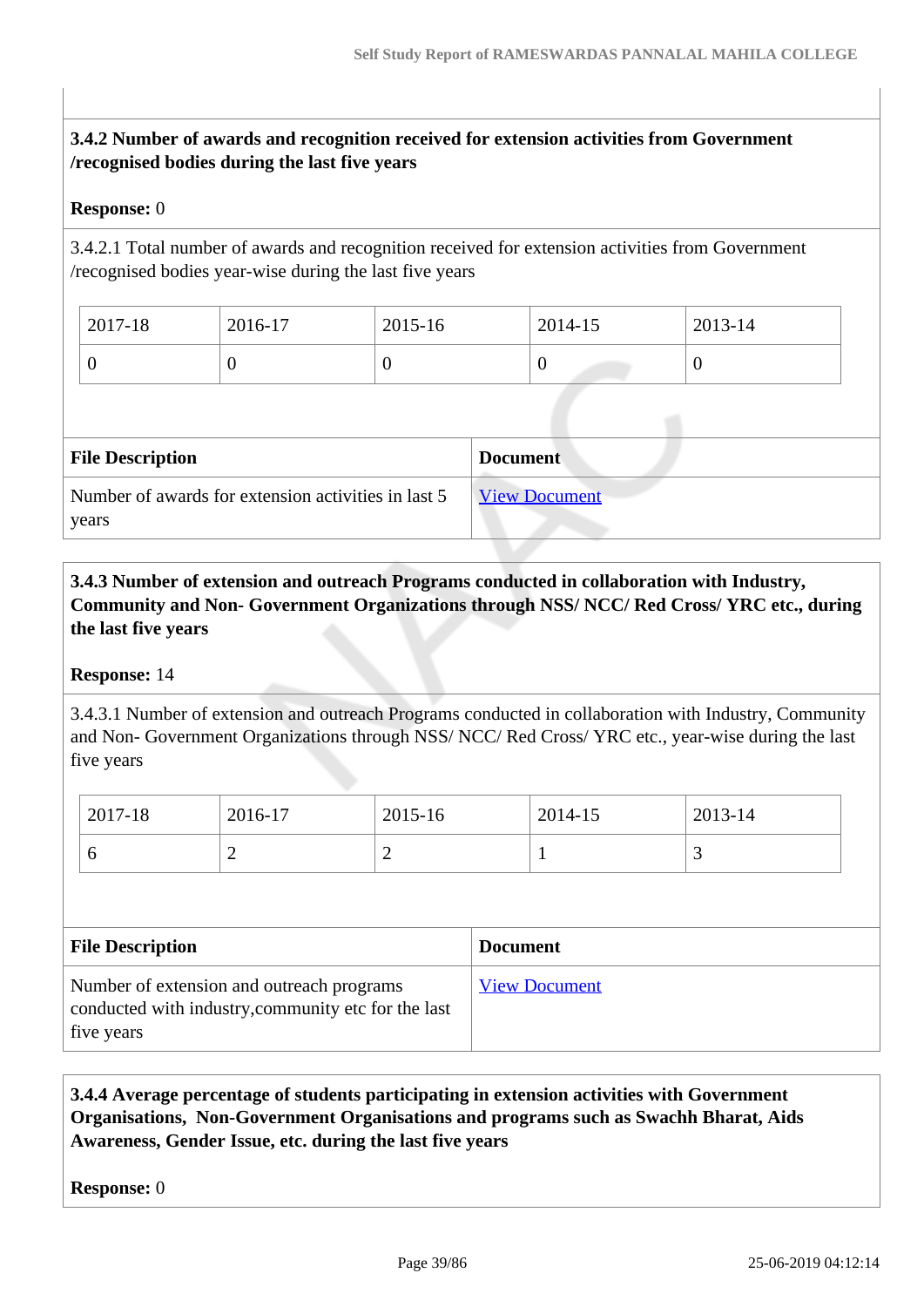3.4.4.1 Total number of students participating in extension activities with Government Organisations, Non-Government Organisations and programs such as Swachh Bharat, Aids Awareness, Gender Issue, etc. yearwise during the last five years

| 2017-18                 | 2016-17  | 2015-16 | 2014-15         | 2013-14 |
|-------------------------|----------|---------|-----------------|---------|
| O                       | $\theta$ | O       | 0               | O       |
|                         |          |         |                 |         |
|                         |          |         |                 |         |
| <b>File Description</b> |          |         | <b>Document</b> |         |

### **3.5 Collaboration**

 **3.5.1 Number of linkages for faculty exchange, student exchange, internship, field trip, on-the-job training, research, etc during the last five years**

### **Response:** 0

3.5.1.1 Number of linkages for faculty exchange, student exchange, internship, field trip, on-the-job training, research, etc year-wise during the last five years

| $12017 - 18$ | 2016-17 | 2015-16 | 2014-15 | 2013-14 |
|--------------|---------|---------|---------|---------|
|              | ╰       |         | v       |         |

| <b>File Description</b>                                         | <b>Document</b>      |
|-----------------------------------------------------------------|----------------------|
| Number of Collaborative activities for research,<br>faculty etc | <b>View Document</b> |

 **3.5.2 Number of functional MoUs with institutions of National/ International importance, Other Institutions, Industries, Corporate houses etc., during the last five years (only functional MoUs with ongoing activities to be considered)** 

#### **Response:** 0

3.5.2.1 Number of functional MoUs with institutions of national, international importance, other universities, industries, corporate houses etc. year-wise during the last five years (only functional MoUs with ongoing activities to be considered)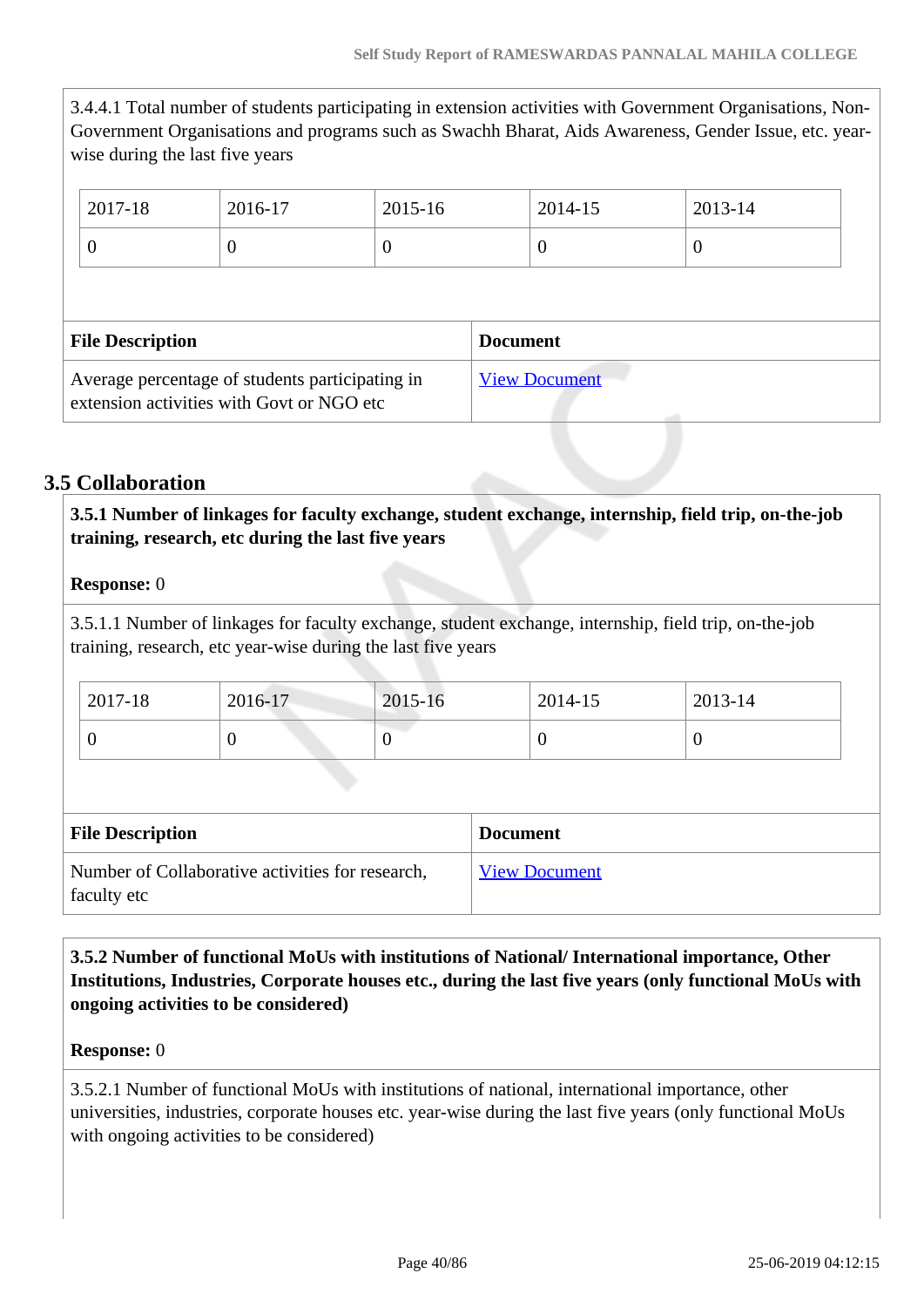| 2017-18                 | 2016-17  | 2015-16 |                 | 2014-15  | 2013-14 |
|-------------------------|----------|---------|-----------------|----------|---------|
| $\theta$                | $\theta$ | O       |                 | $\theta$ | U       |
|                         |          |         |                 |          |         |
|                         |          |         |                 |          |         |
| <b>File Description</b> |          |         | <b>Document</b> |          |         |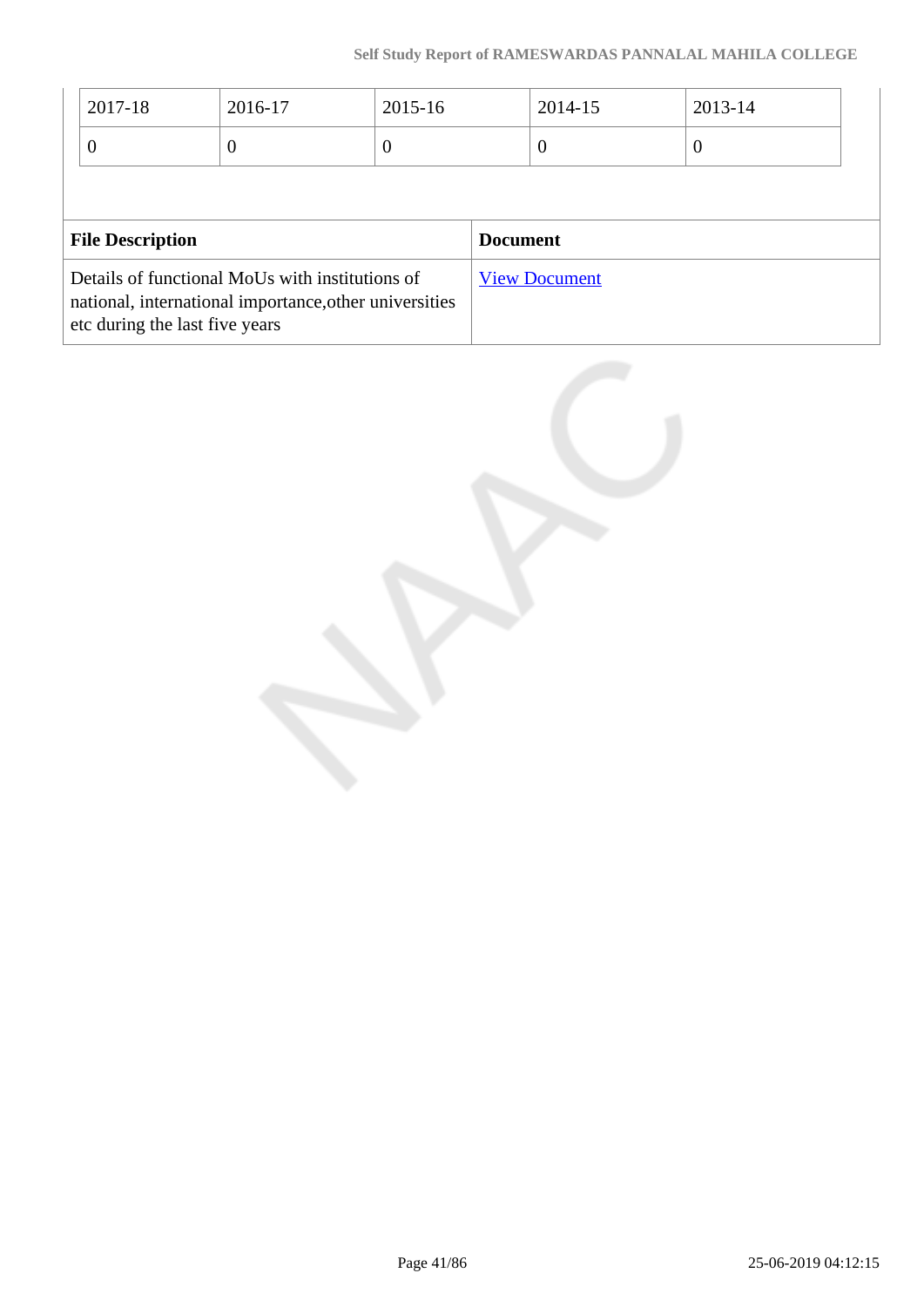## **Criterion 4 - Infrastructure and Learning Resources**

### **4.1 Physical Facilities**

 **4.1.1 The institution has adequate facilities for teaching- learning. viz., classrooms, laboratories, computing equipment, etc.**

#### **Response:**

Yes, the institution has adequate facilities for teaching-learning viz., classrooms, laboratories, computing equipment, etc.

The college is dedicated to incorporating effective techniques in order to bring out the best teaching learning practices aided by the latest IT facilities.

- There are a total of 21 classrooms and 4 laboratories out of which 3 have interactive smart boards and 2 have projector systems. Seminar room is also equipped with interactive smart board. In addition, one portable projector system is also available.
- Wi-Fi is accessible on the entire campus, including all classrooms and labs. There are four Computer Labs which have more than 17 systems.
- The Departments are well-equipped labs for Chemistry, Physics, Home Science, Psychology etc.
- A Research Lab with 10 computer systems enabled with SPSS software having access to eresources is available for the benefit of students and the faculty.
- The library is situated in an imposing double-storey building with a sizeable repository of academic books, journals and access to e-resources.
- The Seminar Room is air-conditioned and is equipped with a smart interactive board and lectern with microphone.
- Other important infrastructure includes: Staff Rooms, Student Centre, Canteen, Grounds and Gardens, Health Centre, and Bank.
- The Administrative Office is in the main block of the college located near the entry point.
- The campus is Wi-Fi enabled with optical fiber cable and latest upgraded plan, and there is internet access to all departments for accessing online resources for enhancing teaching-learning.

### **4.1.2 The institution has adequate facilities for sports, games (indoor, outdoor),gymnasium, yoga centre etc., and cultural activities**

#### **Response:**

Yes, institution has adequate facilities for sports, games (indoor, outdoor, gymnasium, yoga centre etc.) and cultural activities.

- The Sports Department has brought various laurels to the college. The college was overall champion with first position among 192 colleges of Patliputra University, Patna in 2014-2015 and 2015-2016 and runner up in 2016-2017 and 2017-2018. The college participates in more than 30 games every year. The sports students are motivated by providing them with scholarship and free accommodation is provided in the hostel.
- A Multifunctional Synthetic Outdoor Sports Ground has been approved and is under construction.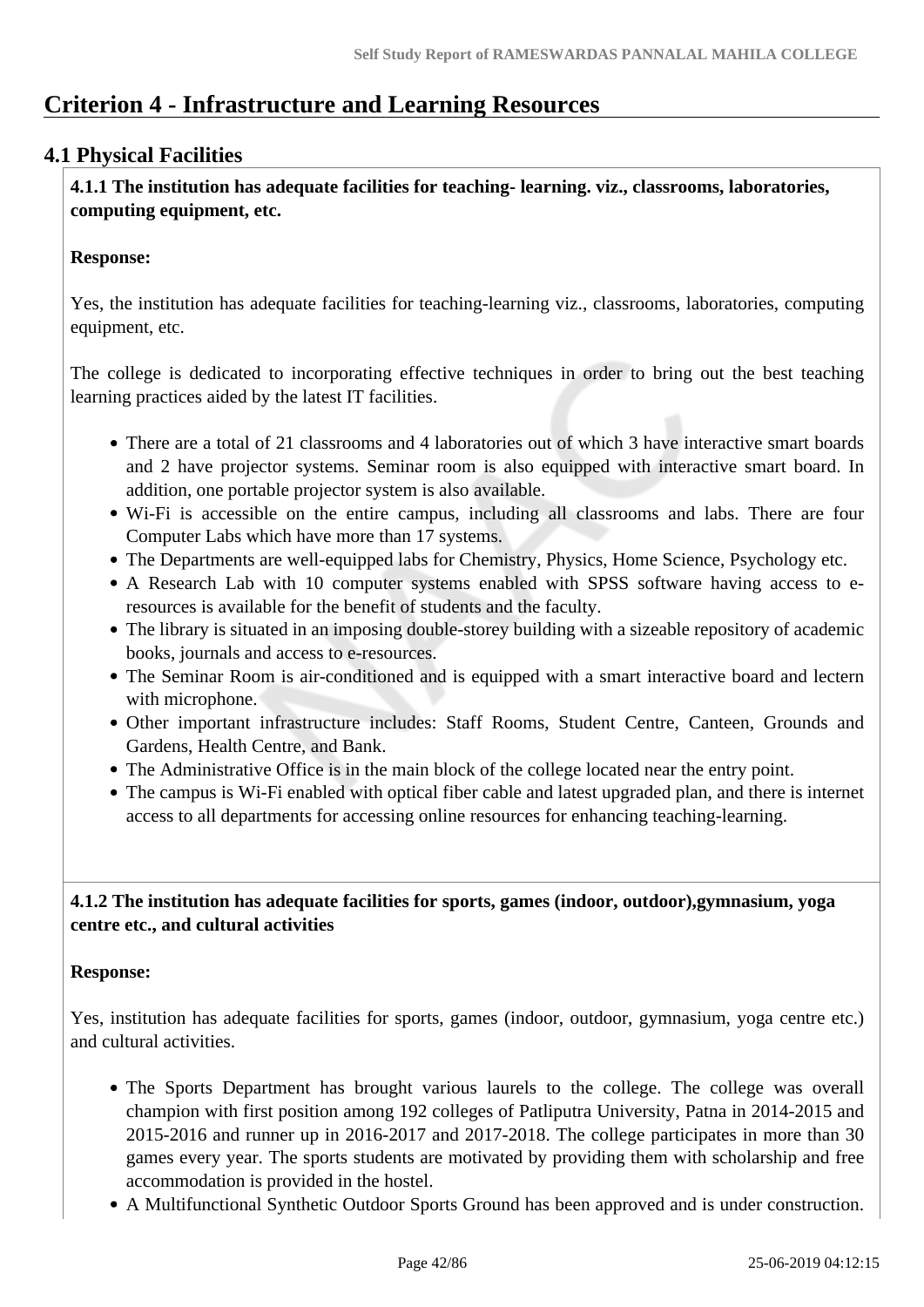An amount of Rs 47 lakh and 75 thousands has been sanctioned under RUSA for the same.

 **4.1.3 Percentage of classrooms and seminar halls with ICT - enabled facilities such as smart class, LMS, etc**

#### **Response:** 9.09

4.1.3.1 Number of classrooms and seminar halls with ICT facilities

Response: 2

| <b>File Description</b>                                               | <b>Document</b>      |
|-----------------------------------------------------------------------|----------------------|
| Number of classrooms and seminar halls with ICT<br>enabled facilities | <b>View Document</b> |

#### **4.1.4 Average percentage of budget allocation, excluding salary for infrastructure augmentation during the last five years.**

#### **Response:** 2.95

4.1.4.1 Budget allocation for infrastructure augmentation, excluding salary year-wise during the last five years (INR in Lakhs)

| $2017 - 18$ | 2016-17 | 2015-16 | 2014-15 | 2013-14 |
|-------------|---------|---------|---------|---------|
| 2.0         | ν       | 0.75    | 0.94    | 1.1J    |

| <b>File Description</b>                                                                      | <b>Document</b> |
|----------------------------------------------------------------------------------------------|-----------------|
| Details of budget allocation, excluding salary during   View Document<br>the last five years |                 |

### **4.2 Library as a Learning Resource**

### **4.2.1 Library is automated using Integrated Library Management System (ILMS)**

**Response:** 

**Yes.**

The library is an important part of any institution, keeping this in view our College has a Library with spacious modern infrastructure. The Library is well stocked with more than 15,000 books which are organized into various sections depending upon the subjects to which they belong. The collection is enriched with reference books, coffee table books, books on different religions, light-reading books such as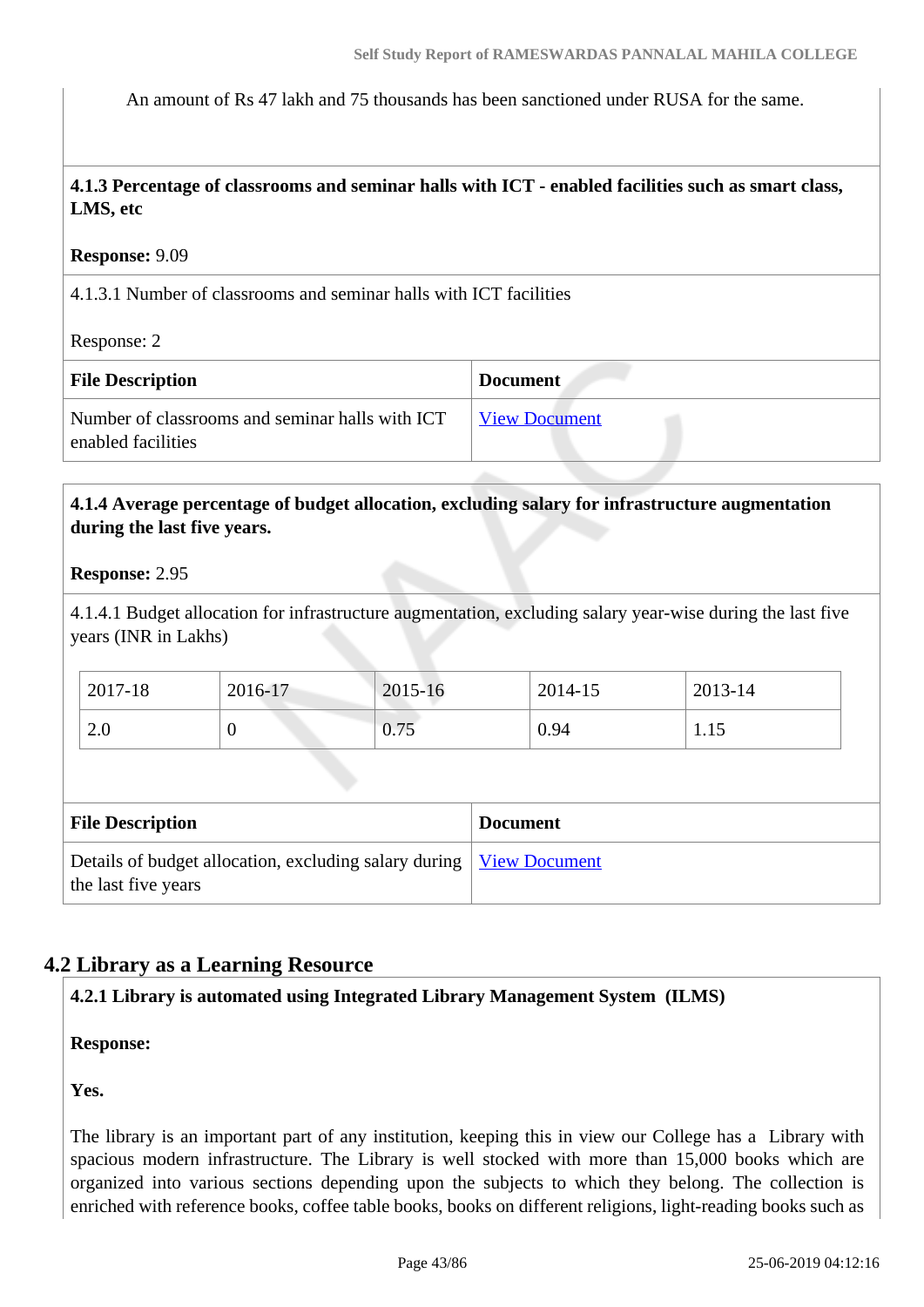fiction, self-help, biographies of eminent personalities, national and international journals covering most of the aspects of academic studies and research materials. 19 different newspapers in English, Hindi and Bihari are subscribed too, by the Library. A number of books are added every year to facilitate the growing needs/demands of the students.

The Library has dedicated different sections for various purposes, namely, Periodical Section, Circulation Section, Book Bank Section, e-Learning Resource Centre, etc. e-Learning Resource Centre has 10 computer systems for surfing the internet for study and research purpose. The facility of a reading room is also there in the library for students to sit and study their personal books.

The Library provides an Open Access system. It is an ideal place for the users to expand and widen their knowledge in a comfortable environment. A separate computer is placed for OPAC (Online Public Access Catalogue), so that students may search library resources without any hassle. Our Library has a Library Blog (RPMClibrary.blogspot.in) providing access to previous question papers, current syllabus, newspapers clippings, departmental activities, e-resources etc.

The library is automated with Integrated Library Management Software:

Name of ILMS software: **LibSys (M/s LibSys Technologies Pvt. Ltd)**

Nature of Automation: **Fully**

Version: **LSEase**

Year of Automation: **2018**

In 2017, new software was introduced in the campus, with a Module in the Library:

Name of ILMS software: **ERP, Campus Whizz**

Nature of Automation: **Fully**

Version: **2.0**

Year of Automation: **2017**

### **Best Practices of Library:**

- Book Bank facility for needy and deserving students.
- User Orientation and Information Literacy to students.
- Inclusion of Library Information in College prospectus.
- Complaint/Suggestion box and timely response.
- New Arrivals books display.
- Assistance in using OPAC,
- Organizing competitions,
- Reading room for reading personal books.
- Library Blog: RPMClibrary.blogspot.in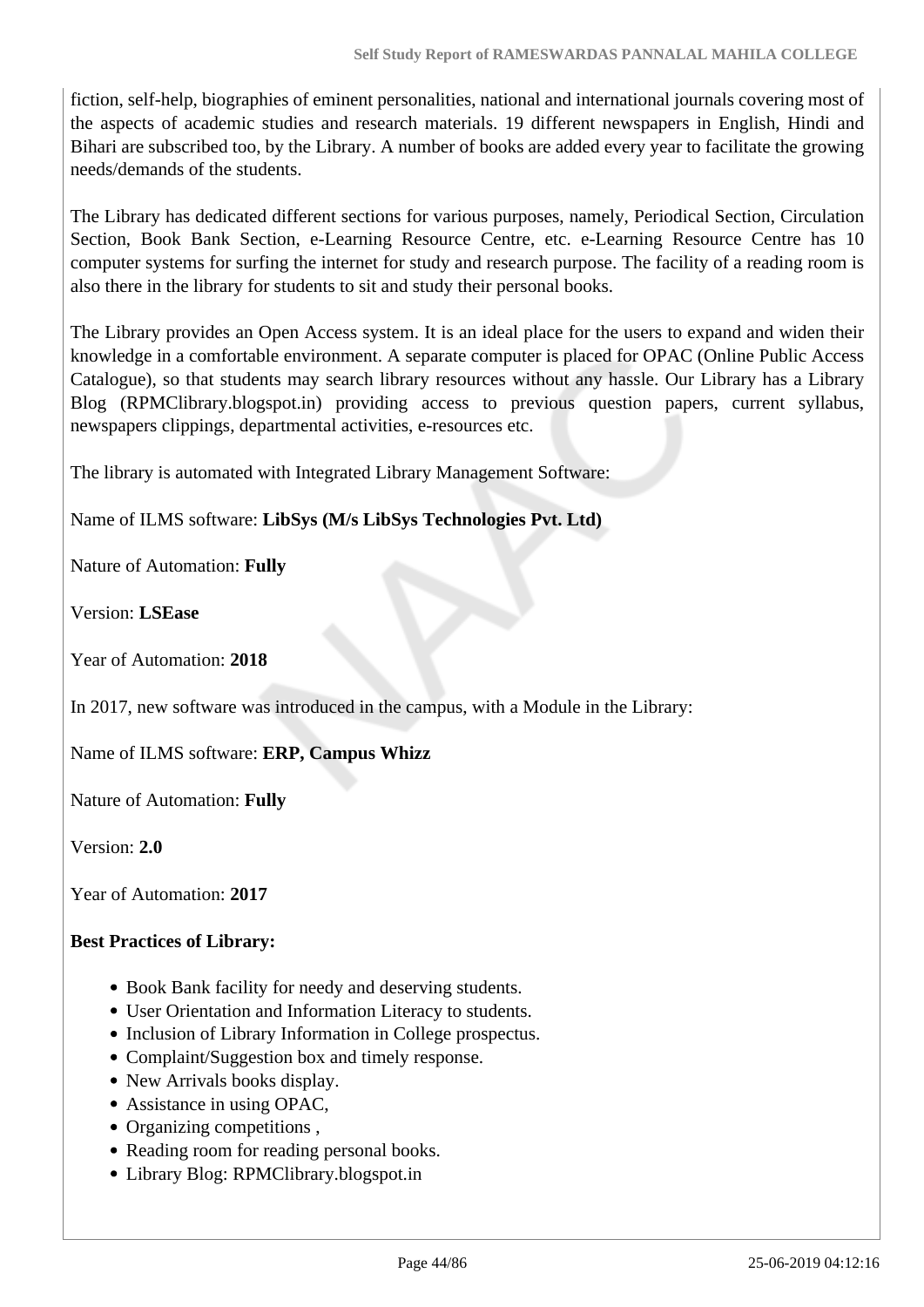### **4.2.2 Collection of rare books, manuscripts, special reports or any other knowledge resources for library enrichment**

#### **Response:**

Library is stocked with various knowledge resources such as: e-resources, College prospectuses, Annual reports, College magazines, Yearbooks, Government Reports, Surveys, CDs, and University Calendars etc. Users have the full access to these resources along with the other reference resources of the Library. The staff encourages the students to get the maximum benefit of the library facilities and resources.

In terms of rare and precious books our college central library is highly enriched. Collections of mythological, historical and religious etc. books are available in the library. Such books like Abhigyan Shakuntlam written by eminent writer Kalidas is available in its original edition. All Vedas in its basic version is easily accessible, which really enhance knowledge of the teachers as well as students. Ramchritra Manas in Sanskrit version and Bhagwat Gita are there to enlighten the path of its reader. It is matter of pride that college library also preserve Kuran and Bible suggests that library respects and regards all the religion. Madhya Asia Ka Itihas is available in all three volumes.

#### **4.2.3 Does the institution have the following:**

**1.e-journals 2.e-ShodhSindhu 3.Shodhganga Membership 4.e-books 5.Databases**

**A. Any 4 of the above**

**B. Any 3 of the above**

- **C. Any 2 of the above**
- **D. Any 1 of the above**

#### **Response:** C. Any 2 of the above

| <b>File Description</b>                                                               | <b>Document</b>      |
|---------------------------------------------------------------------------------------|----------------------|
| Details of subscriptions like e-journals, e-<br>ShodhSindhu,Shodhganga Membership etc | <b>View Document</b> |

 **4.2.4 Average annual expenditure for purchase of books and journals during the last five years (INR in Lakhs)**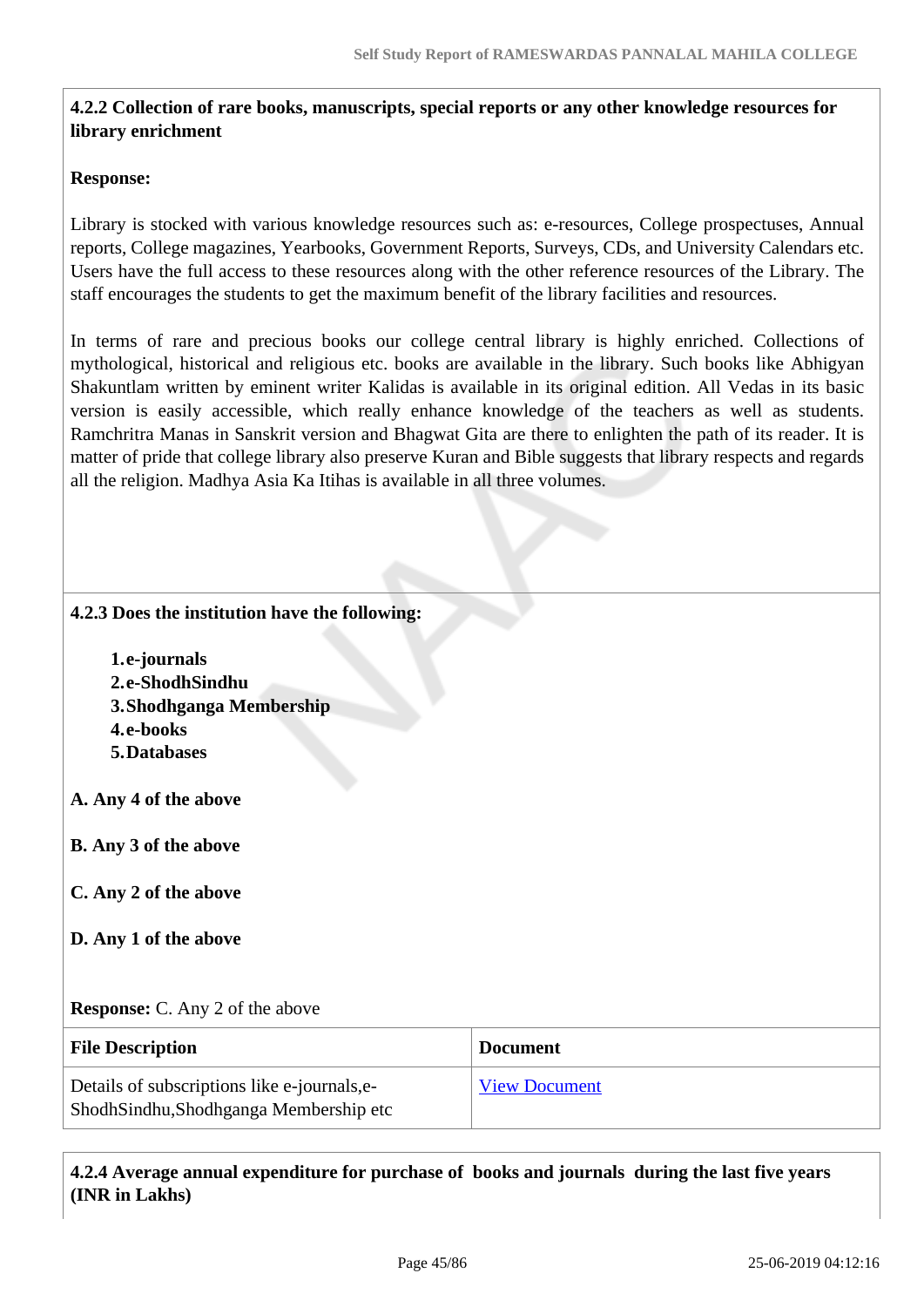### **Response:** 0.58

4.2.4.1 Annual expenditure for purchase of books and journals year-wise during the last five years (INR in Lakhs)

| 2017-18                 | 2016-17 | 2015-16 |  | 2014-15 | 2013-14 |
|-------------------------|---------|---------|--|---------|---------|
| 0                       | 0.004   | 1.6     |  | 0.33    | 0.96    |
|                         |         |         |  |         |         |
| <b>Document</b>         |         |         |  |         |         |
| <b>File Description</b> |         |         |  |         |         |

#### **4.2.5 Availability of remote access to e-resources of the library**

#### **Response:** No

**4.2.6 Percentage per day usage of library by teachers and students**

**Response:** 2.64

4.2.6.1 Average number of teachers and students using library per day over last one year

Response: 35

### **4.3 IT Infrastructure**

### **4.3.1 Institution frequently updates its IT facilities including Wi-Fi**

#### **Response:**

College aims to inculcate qualities in students which help them achieve great heights in their future endeavors for this the institution organizes many seminars and workshops to educate/train the faculty, and students respectively.

The college website informs the students of upcoming events and the time, photographs and continuously updated whole staff and students, their parents are connected through phone ( WhatsApp groups etc) and frequently information is uploaded .

The whole campus has CCTV cameras installed on strategic locations for enhanced safety and security measures.

The college staff and students utilize the Wi-Fi facility available to them for teaching and learning.

Institution frequently updates its IT facilities including Wi-Fi Response: \* Over the last five years,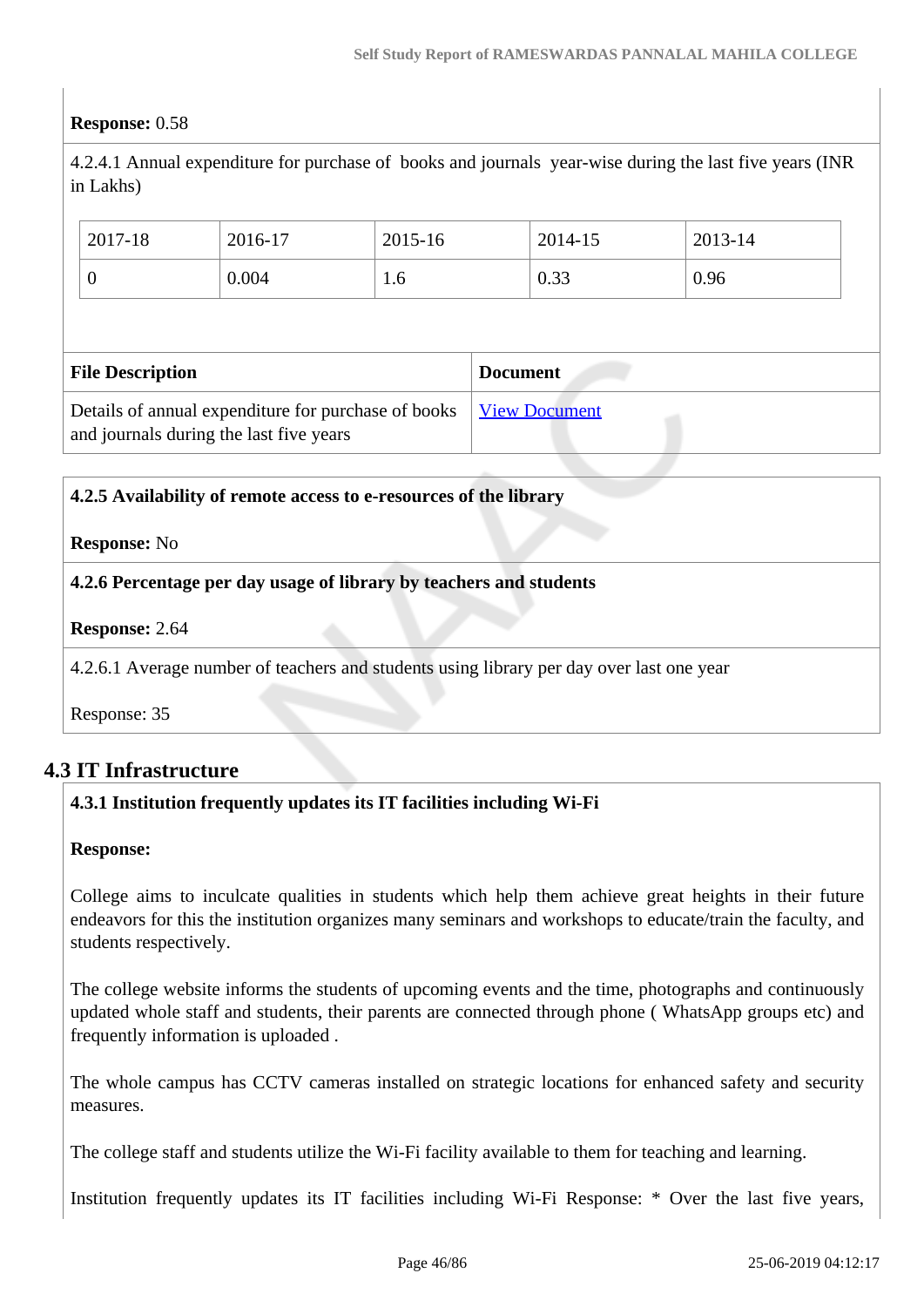depending on curriculum change, student feedback and infrastructure enhancement, the college has made proactive efforts to improve and upgrade its IT facilities. This includes the provision of uninterrupted power supply, the upgrading of various areas of college such as the labs, classrooms, digital library and administrative office. \*

A significant number of highly configured computers and printers were purchased for the digital library, research lab and the computer lab. Projectors and screens were purchased and installed in the classrooms and labs. \* In addition, software, hard-disks, UPS, batteries and anti-virus are also regularly purchased and installed according to the needs of the college. \*

#### **4.3.2 Student - Computer ratio**

**Response:** 68.79

 **4.3.3 Available bandwidth of internet connection in the Institution (Lease line) >=50 MBPS**

**35-50 MBPS**

**20-35 MBPS**

**5-20 MBPS**

**Response:** 20-35 MBPS

 **4.3.4 Facilities for e-content development such as Media Centre, Recording facility, Lecture Capturing System (LCS)**

**Response:** No

| <b>File Description</b>                                                               | <b>Document</b> |
|---------------------------------------------------------------------------------------|-----------------|
| Facilities for e-content development such as Media<br>Centre, Recording facility, LCS | View Document   |

### **4.4 Maintenance of Campus Infrastructure**

 **4.4.1 Average Expenditure incurred on maintenance of physical facilities and academic support facilities excluding salary component, as a percentage during the last five years**

**Response:** 61.26

4.4.1.1 Expenditure incurred on maintenance of physical facilities and academic support facilities excluding salary component year-wise during the last five years (INR in Lakhs)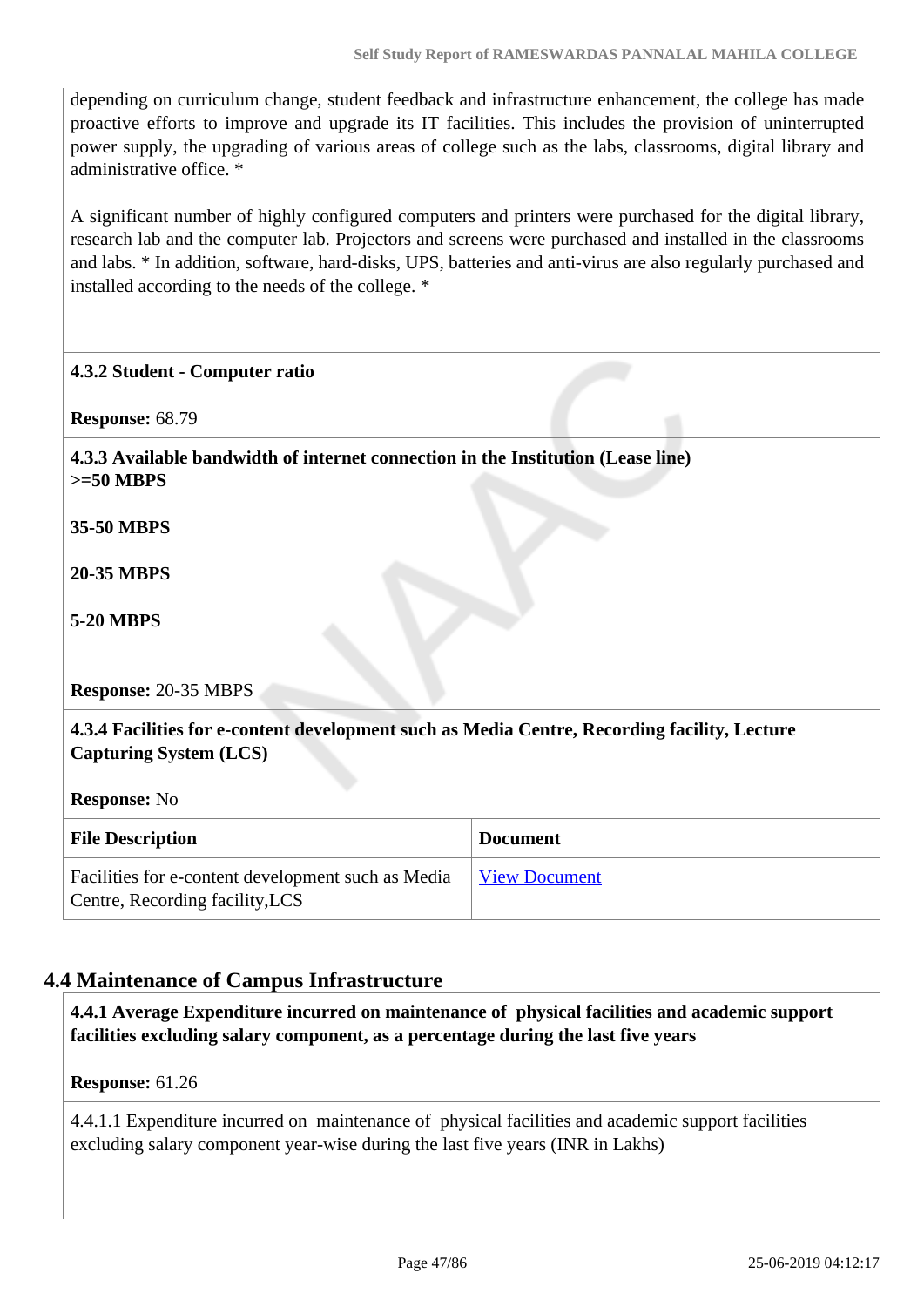| $ 2017-18$ | 2016-17 | 2015-16 | 2014-15 | 2013-14 |
|------------|---------|---------|---------|---------|
| 20.36      | 30.36   | 25.45   | 14.0    | 24.73   |

| <b>File Description</b>                                                                         | <b>Document</b>      |
|-------------------------------------------------------------------------------------------------|----------------------|
| Details about assigned budget and expenditure on<br>physical facilities and academic facilities | <b>View Document</b> |

 **4.4.2 There are established systems and procedures for maintaining and utilizing physical, academic and support facilities - laboratory, library, sports complex, computers, classrooms etc.**

### **Response:**

Yes, the college has established systems and procedures for maintaining and utilizing physical, academic and support facilities - laboratory, library, sports complex, computers, classrooms etc.

The support facilities /infrastructure provided needs proper maintenance for un interrupted. and smooth functioning , so a need for constant policy making is required.

Timely up gradation, replenishment, repair and replacement of resources is a continuous process. Standardized maintenance and utilization procedures for resources are followed.

Advisory committee in consultation with Principal, IQAC and Management allots sufficient funds for the upkeep of the infrastructure Day to day maintenance and care is taken by the administrative and technical staff in consultation with the Head of the Departments. The care taker and support staff having technical and mechanical skills also help in the daily maintenance of the facilities.

The college has established committees for maintenance of infrastructure

- 1.Advisory committee
- 2.Building committee
- 3.Horticulture Committee
- 4.Cleanliness Committee
- 5.Hostel Committee
- 6.IQAC Cell
- 7.Purchase committee
- 8..Environment society
- 9.Canteen committee
- 10.Library committee
- 11.Sports committee
- 12.Security and safety committee
- The upkeep of the labs and servicing of equipment is carried out on regular basis Internal stock verification is done annually. Proper stock registers are maintained for labs with bills attached and the stock of consumable and non-consumable items are also maintained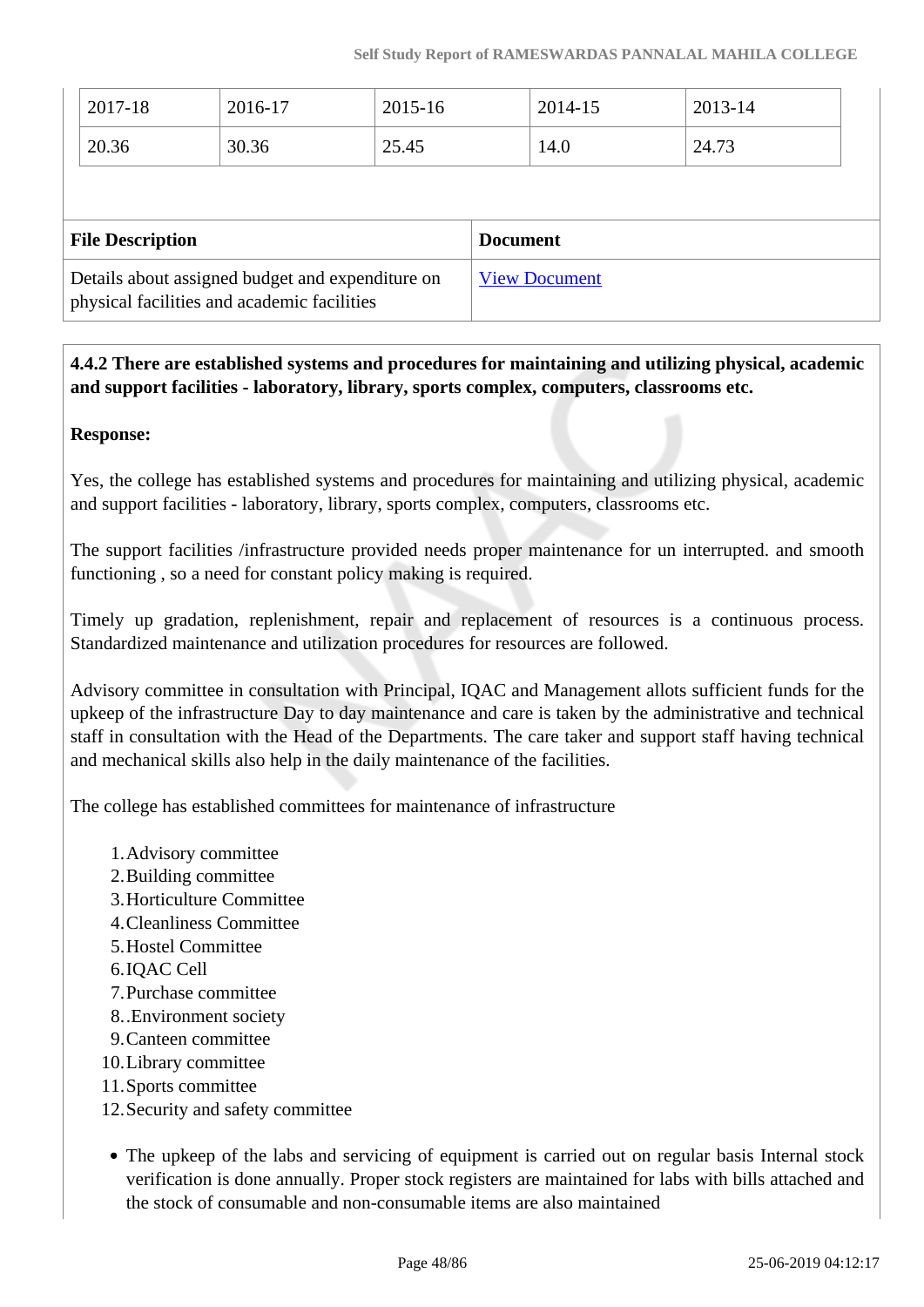- The librarian in consultation with the library committee purchases and procures books. There is an organized system for checking out and return of books and regular maintenance that includes checking the books for damage and replenishment of the library stock. Write off of the obsolete and damaged books is also done from time to time.
- The computers have been installed with Quick Heal Antivirus for the safety.
- Security committee monitors and maintains the CCTV cameras throughout the campus.
- Permanent ground men maintain the vast sports grounds. Special staff is assigned for the maintenance of the gymnasium.
- The Hostel is under the supervision of chief warden who along with the support staff looks after the daily maintenance of the Mess, Common Room and other infrastructure.
- Instructions are displayed for the proper use of infrastructure facilities
- The Purchase Committee takes review of the facilities and services from each department and prioritizes the need for up gradation in consultation with IQAC and the relevant committee.
- Permanent electrician is appointed for the repairs and daily upkeep of the electrical equipment, generators, fittings and wiring periodically.
- The campus landscape is maintained aesthetically by the Horticulture committee and gardeners appointed on permanent basis.
- The water purifiers are serviced, fire extinguishers are refilled and coolers and underground water tank in the Hostel are cleaned at regular intervals.
- Classrooms and washrooms are cleaned and maintained daily by the sweepers.
- Plumbers, mechanics, carpenters and painters provide their services on need basis.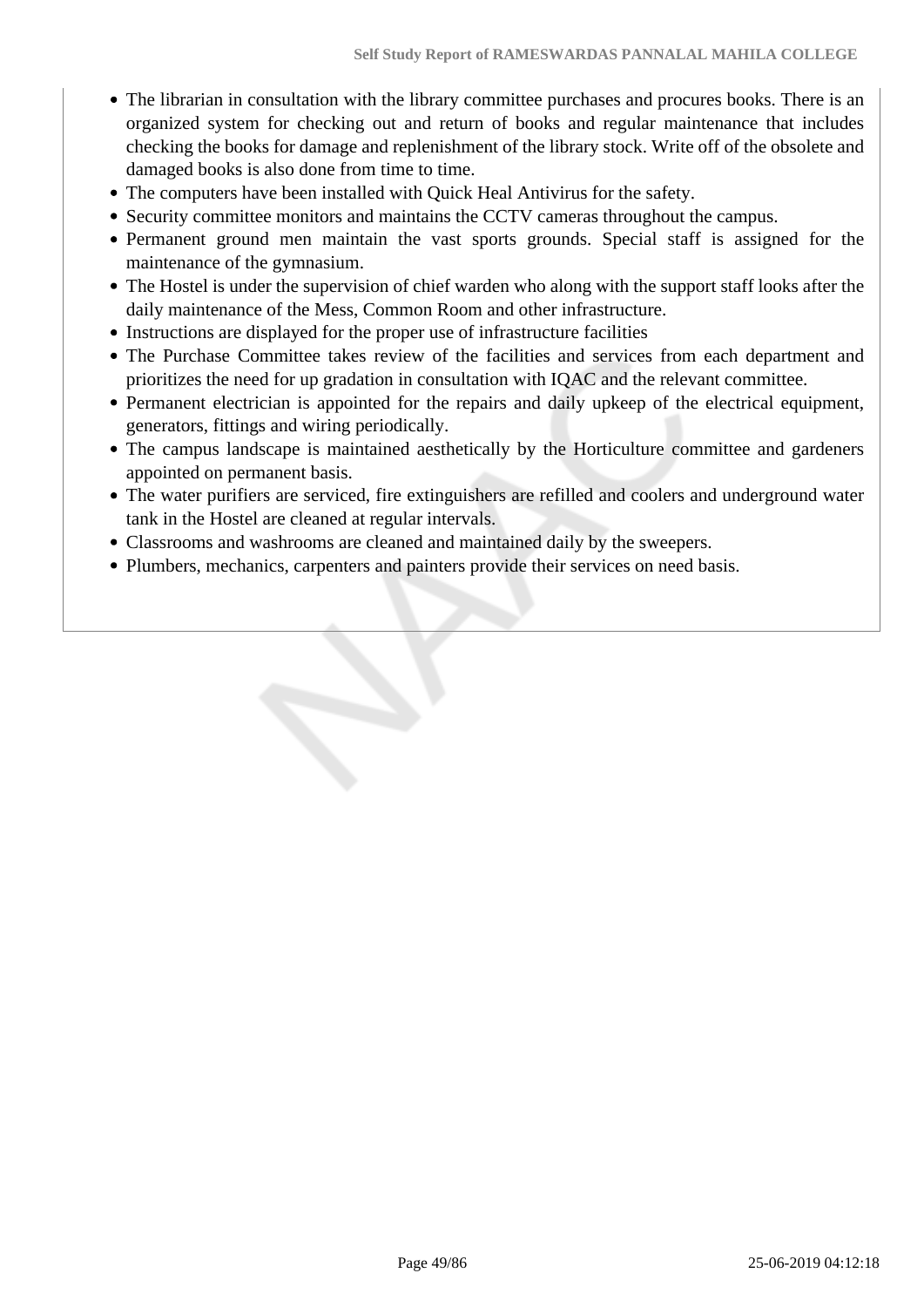# **Criterion 5 - Student Support and Progression**

### **5.1 Student Support**

### **5.1.1 Average percentage of students benefited by scholarships and freeships provided by the Government during the last five years**

### **Response:** 3.9

5.1.1.1 Number of students benefited by scholarships and freeships provided by the Government year-wise during the last five years

| 2017-18   | 2016-17  | $2015 - 16$ | 2014-15 | 2013-14                 |
|-----------|----------|-------------|---------|-------------------------|
| 12<br>1 J | <u>ب</u> | 167         | 29      | $\overline{\mathbf{u}}$ |

| <b>File Description</b>                                                                                                            | <b>Document</b>      |
|------------------------------------------------------------------------------------------------------------------------------------|----------------------|
| Average percentage of students benefited by<br>scholarships and freeships provided by the<br>Government during the last five years | <b>View Document</b> |

### **5.1.2 Average percentage of students benefited by scholarships, freeships, etc. provided by the institution besides government schemes during the last five years**

#### **Response:** 0

5.1.2.1 Total number of students benefited by scholarships, freeships, etc provided by the institution besides government schemes year-wise during the last five years

| $2017 - 18$ | 2016-17 | 2015-16 | 2014-15 | 2013-14 |
|-------------|---------|---------|---------|---------|
|             |         | ν       |         | ν       |

**5.1.3 Number of capability enhancement and development schemes –**

- **1.For competitive examinations**
- **2.Career counselling**
- **3.Soft skill development**
- **4.Remedial coaching**
- **5.Language lab**
- **6.Bridge courses**
- **7.Yoga and meditation**
- **8.Personal Counselling**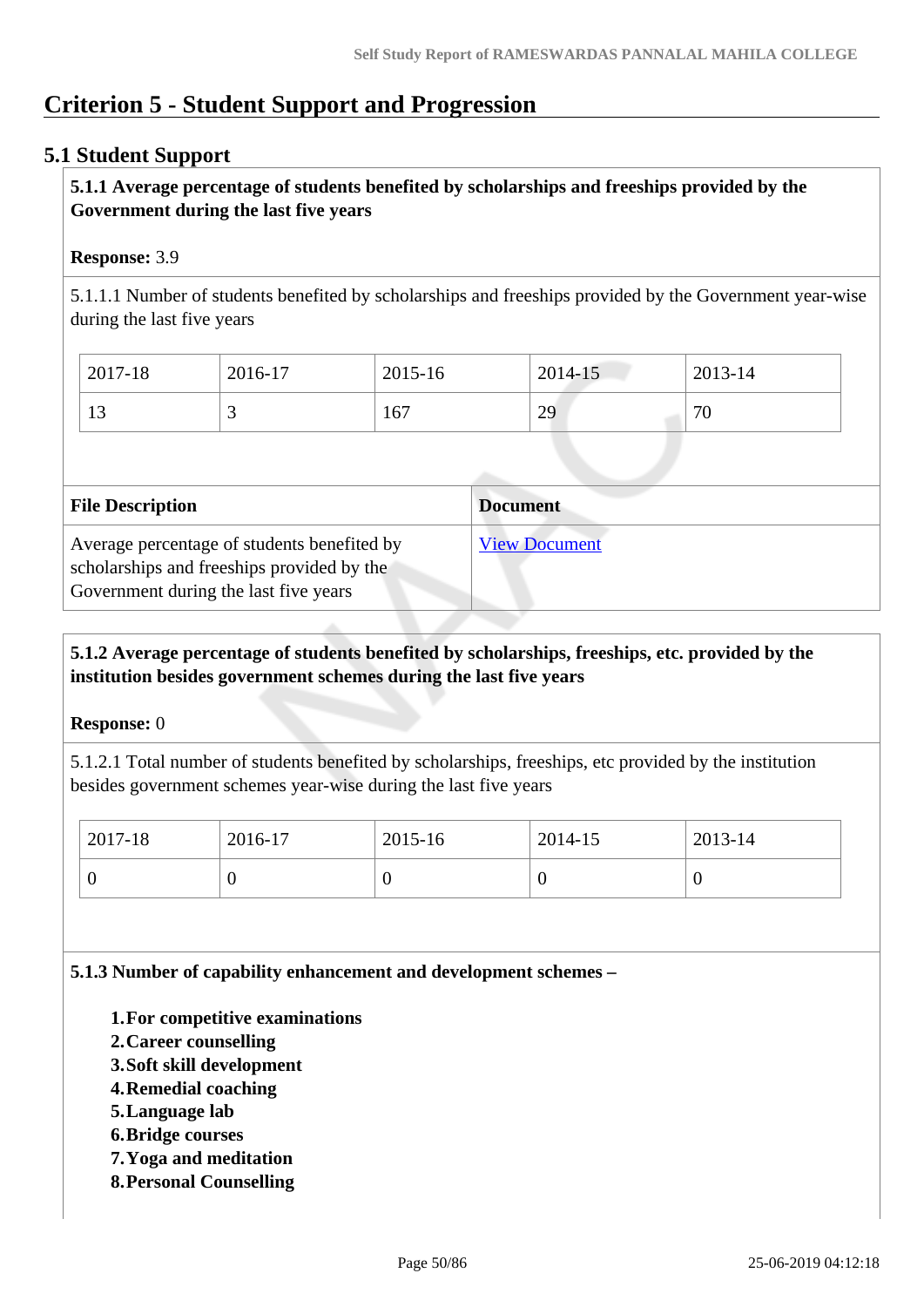**A. 7 or more of the above**

**B. Any 6 of the above**

**C. Any 5 of the above**

**D. Any 4 of the above**

**Response:** E. 3 or less of the above

| <b>File Description</b>                                                    | <b>Document</b> |
|----------------------------------------------------------------------------|-----------------|
| Details of capability enhancement and development View Document<br>schemes |                 |

### **5.1.4 Average percentage of student benefited by guidance for competitive examinations and career counselling offered by the institution during the last five years**

#### **Response:** 1.24

5.1.4.1 Number of students benefited by guidance for competitive examinations and career counselling offered by the institution year-wise during the last five years

| 2017-18 | 2016-17        | 2015-16 | 2014-15 | 2013-14 |
|---------|----------------|---------|---------|---------|
| 48      | $\Omega$<br>IJ |         | ν       |         |

| <b>File Description</b>                                                                                                       | <b>Document</b>      |
|-------------------------------------------------------------------------------------------------------------------------------|----------------------|
| Number of students benefited by guidance for<br>competitive examinations and career counselling<br>during the last five years | <b>View Document</b> |

### **5.1.5 Average percentage of students benefited by Vocational Education and Training (VET) during the last five years**

#### **Response:** 0

5.1.5.1 Number of students attending VET year-wise during the last five years

| 2017-18 | 2016-17 | 2015-16 | 2014-15 | 2013-14 |
|---------|---------|---------|---------|---------|
|         |         |         | C       |         |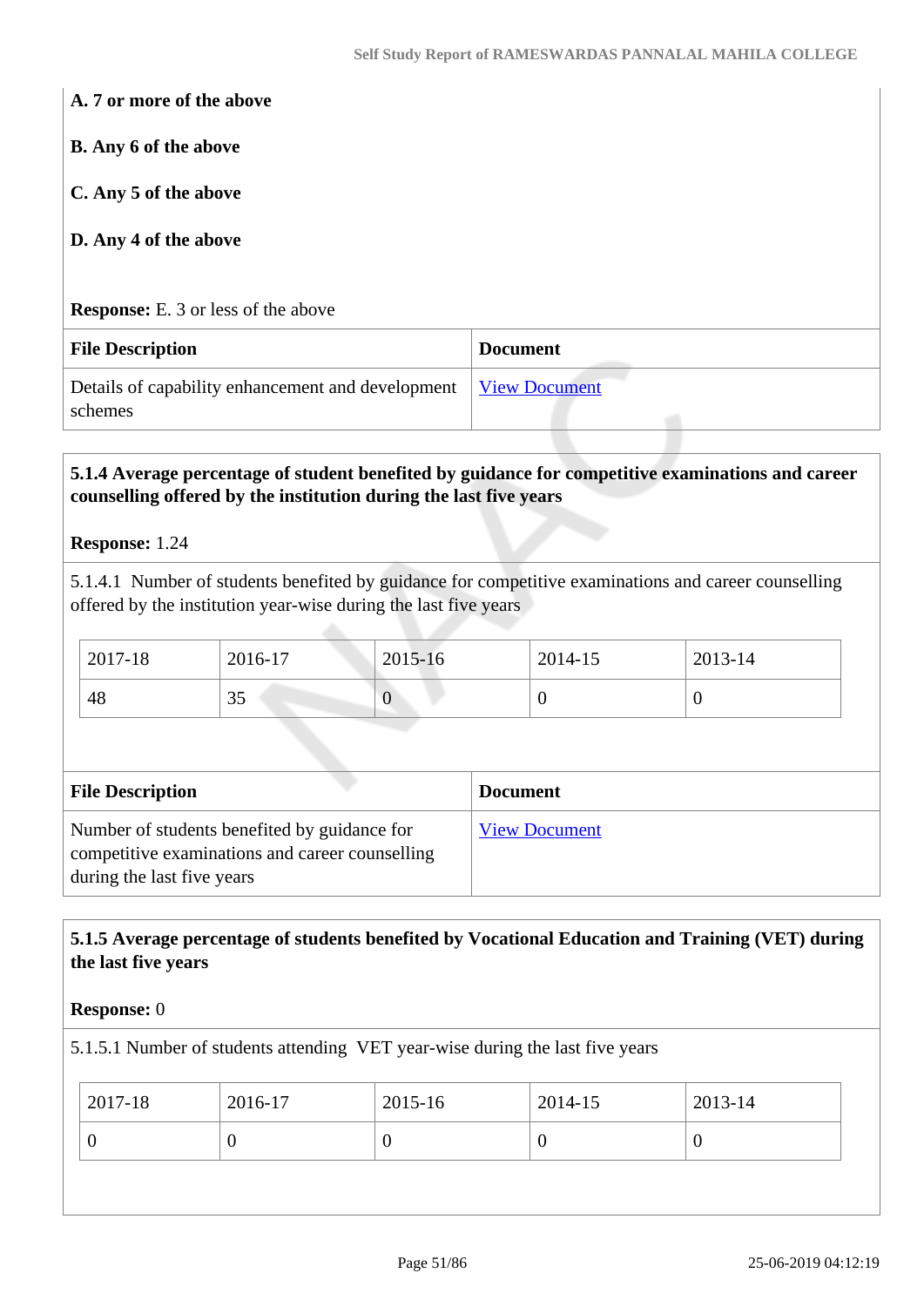| <b>File Description</b>                   | <b>Document</b>      |
|-------------------------------------------|----------------------|
| Details of the students benifitted by VET | <b>View Document</b> |

### **5.1.6 The institution has a transparent mechanism for timely redressal of student grievances including sexual harassment and ragging cases**

| <b>Response:</b> Yes                                                           |                      |  |  |
|--------------------------------------------------------------------------------|----------------------|--|--|
| <b>File Description</b>                                                        | <b>Document</b>      |  |  |
| Details of student grievances including sexual<br>harassment and ragging cases | <b>View Document</b> |  |  |

### **5.2 Student Progression**

|                         | 5.2.1 Average percentage of placement of outgoing students during the last five years |                                              |                 |                      |  |  |
|-------------------------|---------------------------------------------------------------------------------------|----------------------------------------------|-----------------|----------------------|--|--|
| <b>Response: 0.43</b>   |                                                                                       |                                              |                 |                      |  |  |
|                         | 5.2.1.1 Number of outgoing students placed year-wise during the last five years       |                                              |                 |                      |  |  |
|                         |                                                                                       |                                              |                 |                      |  |  |
| 2017-18                 | 2016-17                                                                               | 2015-16<br>2014-15<br>2013-14                |                 |                      |  |  |
| 10                      | $\theta$                                                                              | $\overline{0}$<br>$\theta$<br>$\overline{0}$ |                 |                      |  |  |
|                         |                                                                                       |                                              |                 |                      |  |  |
|                         |                                                                                       |                                              |                 |                      |  |  |
| <b>File Description</b> |                                                                                       |                                              | <b>Document</b> |                      |  |  |
|                         | Details of student placement during the last five                                     |                                              |                 | <b>View Document</b> |  |  |
| years                   |                                                                                       |                                              |                 |                      |  |  |

#### **5.2.2 Percentage of student progression to higher education (previous graduating batch)**

**Response:** 32.12

5.2.2.1 Number of outgoing students progressing to higher education

Response: 150

| <b>File Description</b>                            | <b>Document</b>      |
|----------------------------------------------------|----------------------|
| Details of student progression to higher education | <b>View Document</b> |

 **5.2.3 Average percentage of students qualifying in State/ National/ International level examinations during the last five years (eg: NET/ SLET/ GATE/ GMAT/ CAT/ GRE/ TOEFL/ Civil Services/State government examinations)**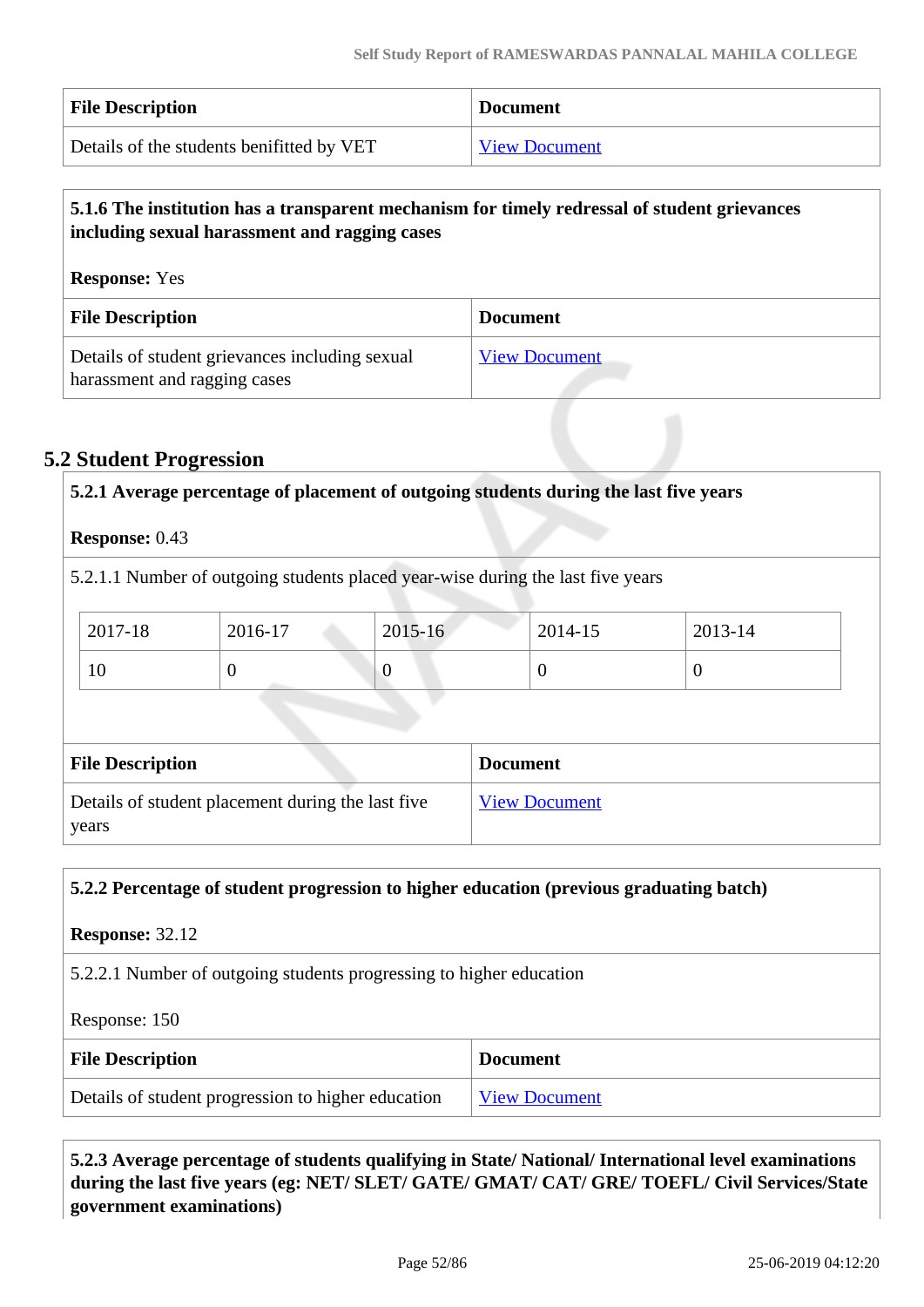### **Response:** 20

5.2.3.1 Number of students qualifying in state/ national/ international level examinations (eg: NET/ SLET/ GATE/ GMAT/ CAT/ GRE/ TOEFL/ Civil services/ State government examinations) year-wise during the last five years

| 2017-18 | 2016-17 | 2015-16 | 2014-15 | 2013-14 |
|---------|---------|---------|---------|---------|
|         |         | ν       |         | ν       |

5.2.3.2 Number of students who have appeared for the exams year-wise during the last five years

| 2017-18 | 2016-17 | 2015-16 | 2014-15 | 2013-14 |
|---------|---------|---------|---------|---------|
|         | ν       |         |         |         |

| <b>File Description</b>                                                                                            | <b>Document</b>      |
|--------------------------------------------------------------------------------------------------------------------|----------------------|
| Number of students qualifying in state/national/<br>international level examinations during the last five<br>years | <b>View Document</b> |

### **5.3 Student Participation and Activities**

 **5.3.1 Number of awards/medals for outstanding performance in sports/cultural activities at national / international level (award for a team event should be counted as one) during the last five years.**

#### **Response:** 3

5.3.1.1 Number of awards/medals for outstanding performance in sports/cultural activities at national/international level (award for a team event should be counted as one) year-wise during the last five years

| 2017-18 | 2016-17 | 2015-16 | 2014-15 | 2013-14 |
|---------|---------|---------|---------|---------|
| ້       |         |         |         | v       |

| <b>File Description</b>                                 | <b>Document</b>      |
|---------------------------------------------------------|----------------------|
| Number of awards/medals for outstanding                 | <b>View Document</b> |
| performance in sports/cultural activities at            |                      |
| national/international level during the last five years |                      |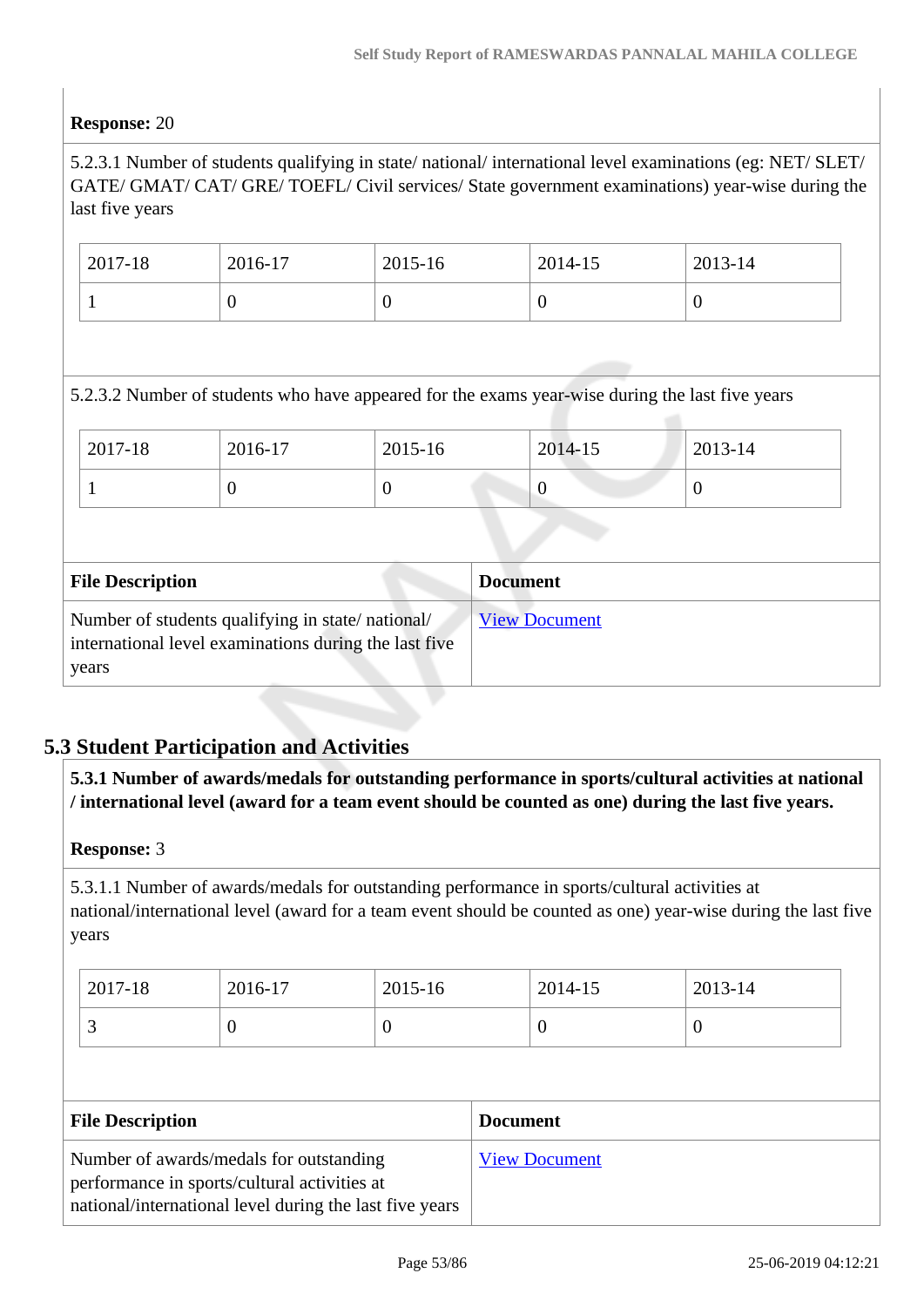### **5.3.2 Presence of an active Student Council & representation of students on academic & administrative bodies/committees of the institution**

### **Response:**

The college firmly believes in giving an opportunity to its students to practice and understand democratic functioning. The student's council, formed with office bearers from all classes and disciplines, gives a platform to the students for exchange of ideas, conveying of student concerns and mediating between college and student. Sometimes the office bearers are elected unanimously. CR's from each class are also elected by direct voting in class. The four main office bearers of the student council are President, Vice President, Secretary, and Joint Secretary.

Further students are actively involved in various administrative bodies of the college such as Academic Development Council (President Student Council), Internal Complaint Committee has two representatives, Anti-Ragging Cell, Office Bearers of Student Council in Discipline Committee, a student representative in Grievance Redressal Cell, Library Committee for ensuring transparency in the functioning.

Besides these bodies students actively participate in different functions of the college, which enhances their administrative and co-scholastic skills that goes a long way in personality development of the students of the college.

They are administered an oath during the investiture ceremony where they promise to maintain discipline in the campus and work for the welfare of students and the college to the best of their ability. The student council is very active and works along with the staff especially during events and functions such as Prize Distribution function, Seminars etc.

### **5.3.3 Average number of sports and cultural activities/ competitions organised at the institution level per year**

#### **Response:** 3.6

5.3.3.1 Number of sports and cultural activities / competitions organised at the institution level year-wise during the last five years

| 2017-18 | 2016-17 | 2015-16 | 2014-15 | 2013-14 |
|---------|---------|---------|---------|---------|
|         |         |         | ∼       |         |

| <b>File Description</b>                                                       | <b>Document</b>      |
|-------------------------------------------------------------------------------|----------------------|
| Number of sports and cultural activities /<br>competitions organised per year | <b>View Document</b> |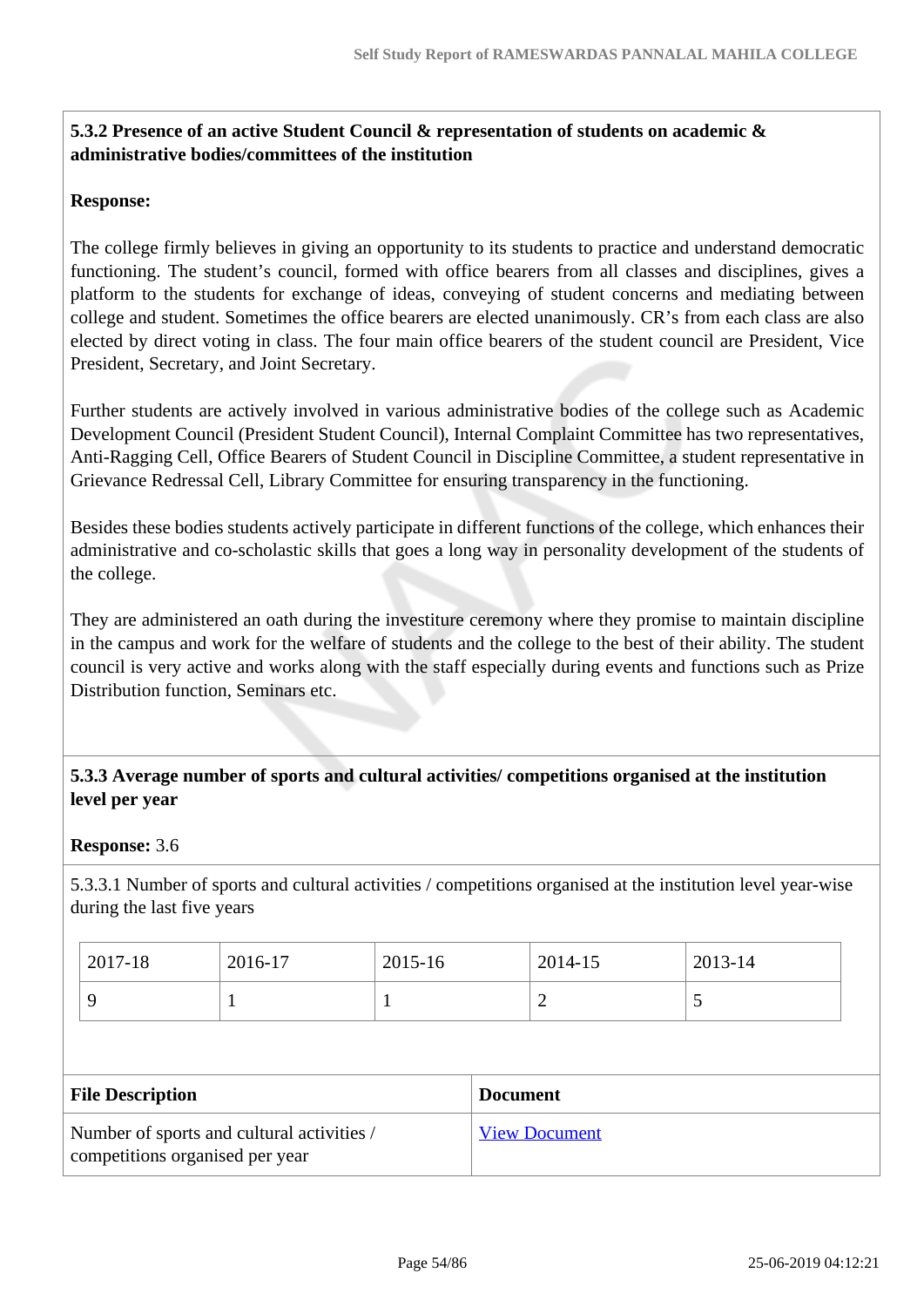### **5.4 Alumni Engagement**

 **5.4.1 The Alumni Association/Chapters (registered and functional) contributes significantly to the development of the institution through financial and non financial means during the last five years**

**Response:** 

**Yes**

R P M College, Patna City for Women has always strived to make their students not just a degree holder but a 'Citizen of the World', who have been inculcated with teachings of the Gurus with modern Adaptability to give something back to the Society and especially their Alma Mater. The College cherishes such Alumnae and there are many more in the line to make the College proud.

The Alumni Association of R P M College, Patna City for Women was formed in the session 2013. It has already been running since2013. .Under the Society Registration Act (XXI of 1860) and as amended by Bihar Amendment Act, 1957 Registration of R.P,M. Alumani association is under process. An account was opened with the SBI.

The Alumni Association of the College provides a platform for the alumni to share their success stories and continue to strengthen their bond with the College in the coming years.

Our shining stars have made their names in the fields pursued by them and have carried forward the values and knowledge imbibed from the institution which is well reflected in their words for their Alma Mater.

To foster an ongoing relationship between the old students and their alma mater, the Alumni Association strives hard to establish a mutually meaningful connectivity between the two. Through participation in all important College events, providing suggestions/ feedback, and by attending the reunions, the old students promote feeling of fraternity among themselves and carry forward the positive image of the College in the country and abroad

The College has always had a special spot for our Alumnae as whenever an event, fest or youth festivals are organized they are invited as special guest and judges for various events, to which they are delighted to be part of the College again. They have contributed towards the College in one way or other**.**

 **5.4.2 Alumni contribution during the last five years(INR in Lakhs) ? 5 Lakhs**

**4 Lakhs - 5 Lakhs**

**3 Lakhs - 4 Lakhs**

**1 Lakh - 3 Lakhs**

**Response:** <1 Lakh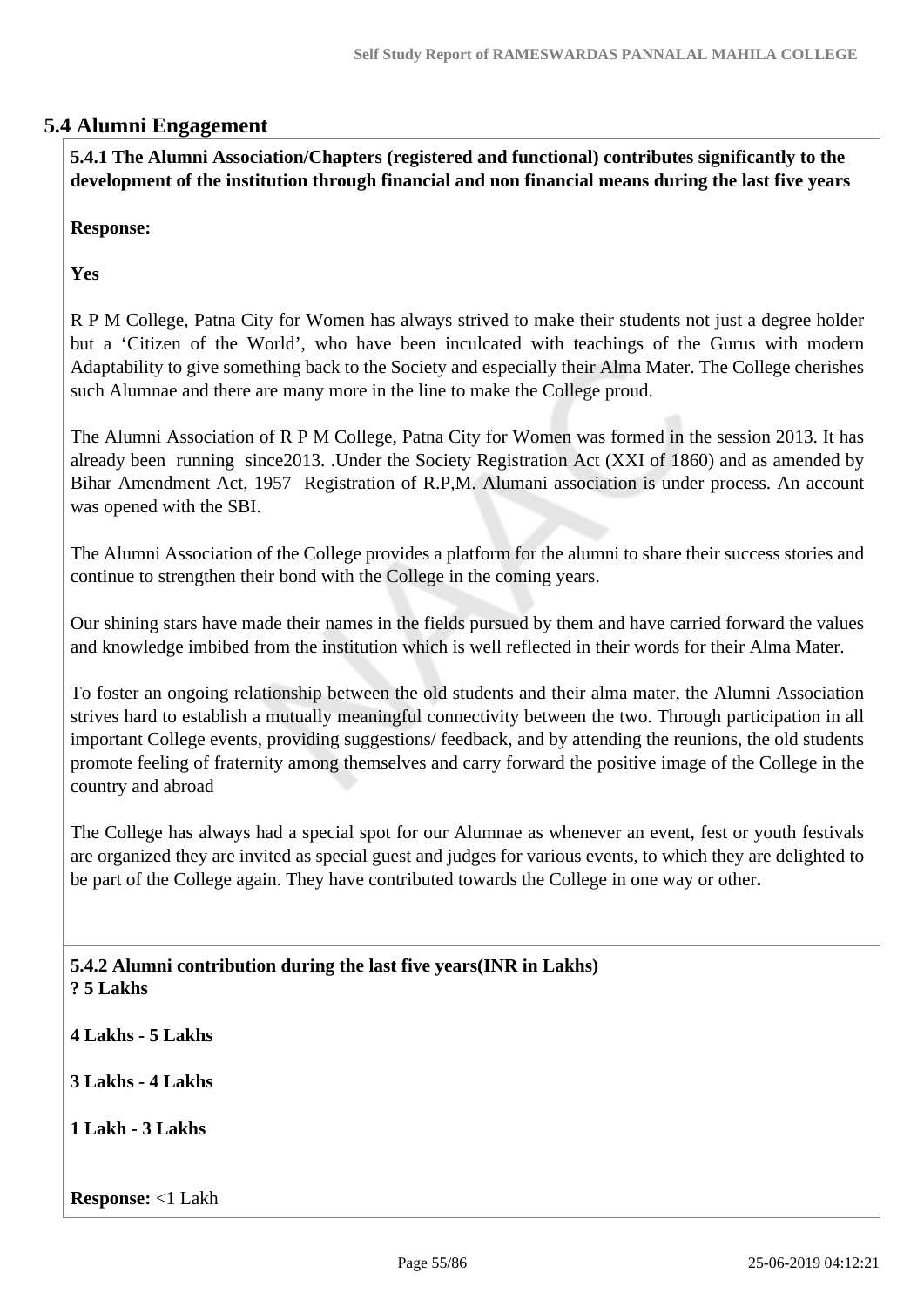| <b>File Description</b>               | <b>Document</b>      |
|---------------------------------------|----------------------|
| Alumni association audited statements | <b>View Document</b> |

### **5.4.3 Number of Alumni Association / Chapters meetings held during the last five years**

### **Response:** 1

5.4.3.1 Number of Alumni Association /Chapters meetings held year-wise during the last five years

| 2017-18 | 2016-17 | 2015-16 | $2014 - 15$ | 2013-14 |
|---------|---------|---------|-------------|---------|
|         |         |         | ν           |         |

| <b>File Description</b>                                                                                  | <b>Document</b> |
|----------------------------------------------------------------------------------------------------------|-----------------|
| Number of Alumni Association / Chapters meetings   View Document<br>conducted during the last five years |                 |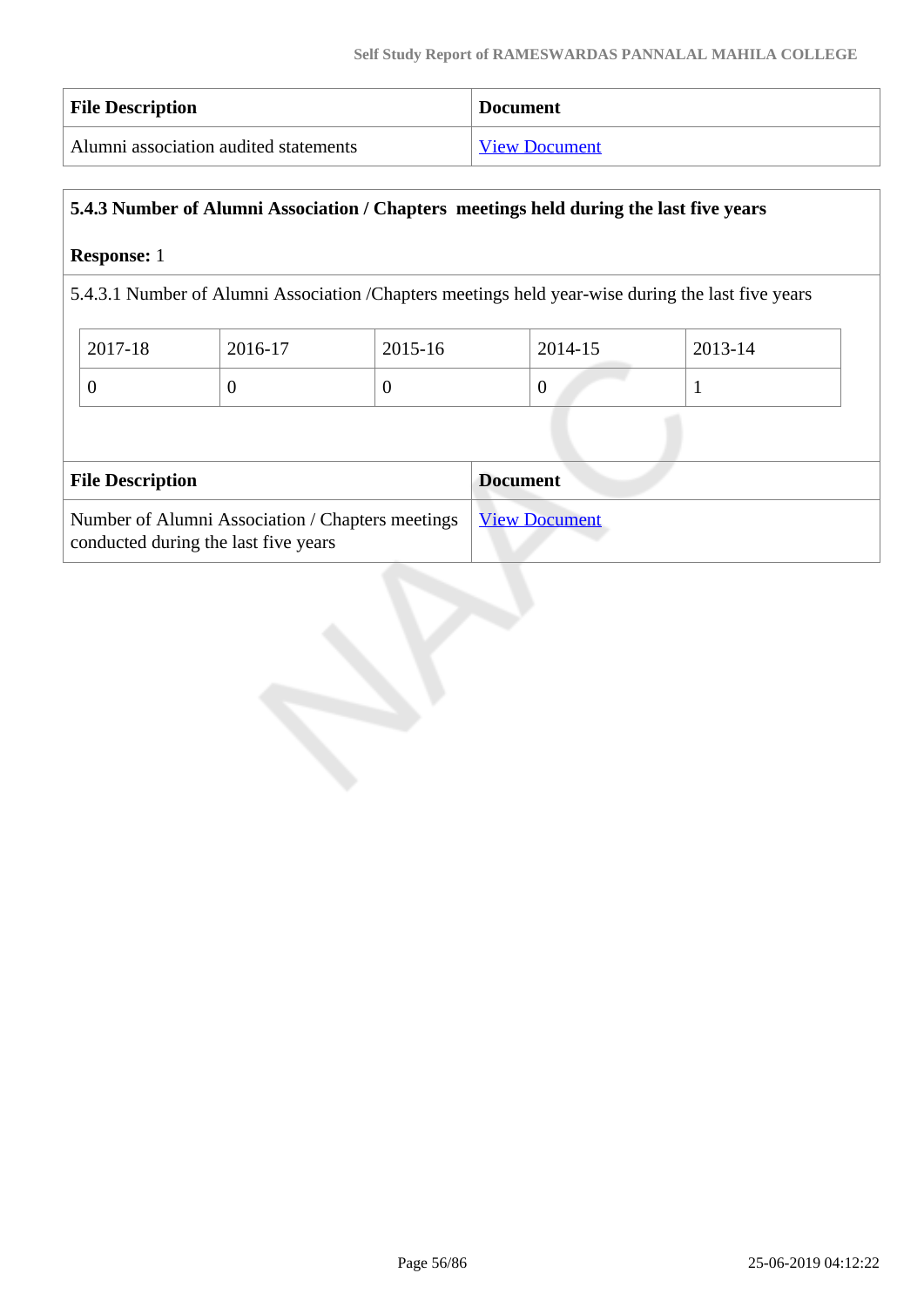# **Criterion 6 - Governance, Leadership and Management**

### **6.1 Institutional Vision and Leadership**

 **6.1.1 The governance of the institution is reflective of an effective leadership in tune with the vision and mission of the institution**

### **Response:**

### **VISION-**

To provide modern education and promote academic excellence with an ethical dimension and inculcate values in the young girl students, enhancing their quality of life and transforming them into responsible citizens with a commitment towards serving humanity.

### **MISSION**

- To impart holistic quality education to girl students, and empower them with knowledge, skill and competence and make them self-reliant and socially committed citizens of the country.
- The college focuses upon empowering young women with holistic and liberal education, analytical reasoning, effective problem solving, leadership skills and the ability to fulfill their responsibilities to local and global communities.

### **OBJECTIVES**

- To promote academic excellence by providing quality education in an intellectually stimulating environment.
- To inculcate the right value system with special emphasis on spiritual training in an ambience infused with humanistic principles. To foster a sense of physical well being, a key to all creative and intellectual activity.
- To equip the students with sound knowledge and skill set, so that they are able to negotiate the complex, diverse and uncertain demands of a constantly changing society.
- To ensure the holistic growth of the students wherein they attain a confident personality, a concern for environment and respect for social norms with special emphasis on Human Rights and Gender Issues. To enable the young minds to develop a deeper level of critical and analytical thinking.

### **6.1.2 The institution practices decentralization and participative management**

#### **Response:**

The college practices decentralization and participative management with well defined responsibilities for all the stakeholders. The Management, Principal, staff and students are all part of the various decision making processes, at multiple platforms, concerning the diverse issues in the college.

The Principal, Prof. (Dr.) Punam presented the annual report of the college highlighting academic, sports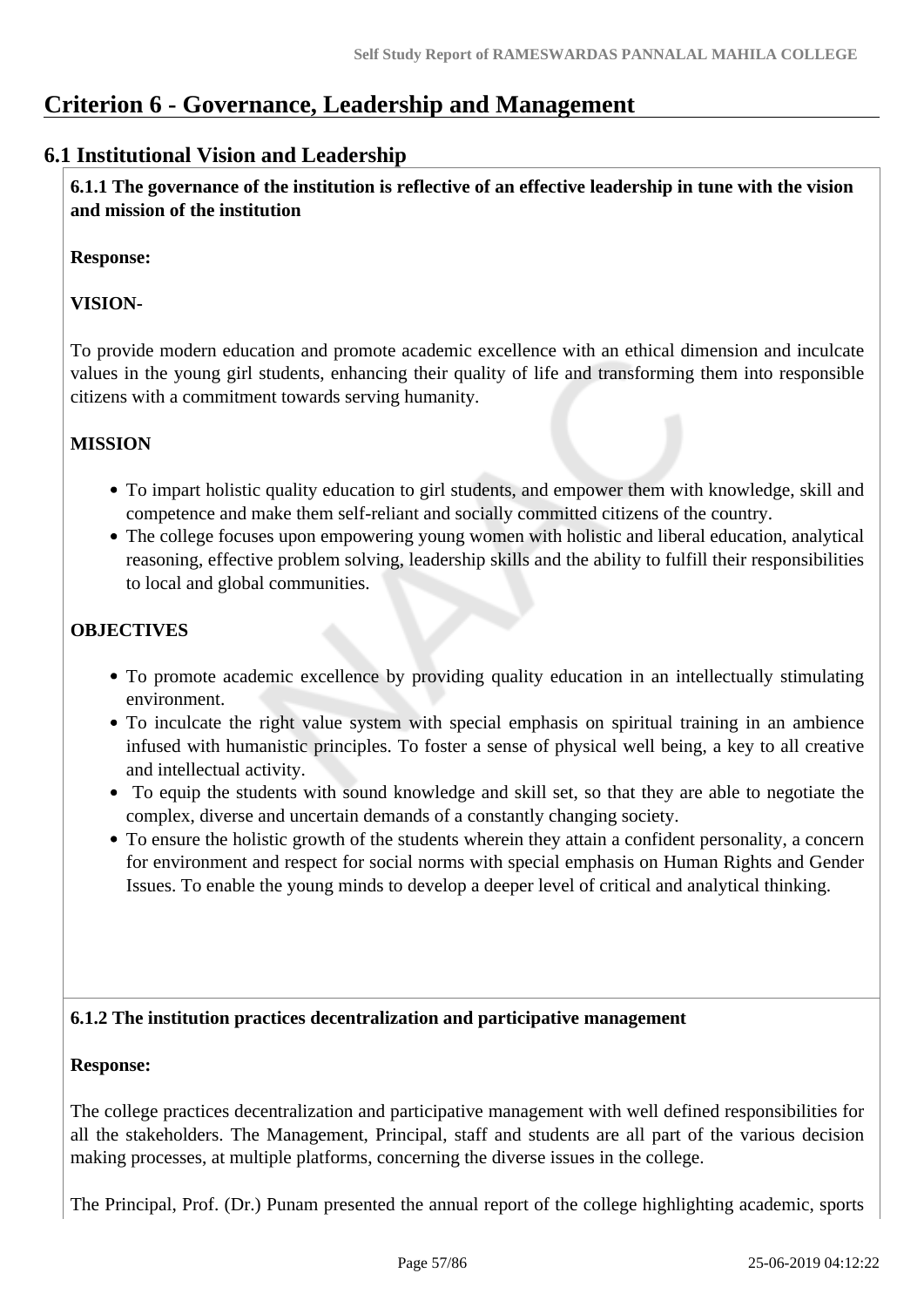and cultural achievements of the students and the college. The report is illustrative of the various initiatives undertaken by the Principal, IQAC, various departments and committees of the college involving wider participation of the staff and students through decentralization and participative mode of functioning.

The Annual Prize Distribution Function demonstrated decentralized and participative methodology adopted by the institution in its functioning. Keeping in view the suggestions by the Management, the IQAC, the faculty, non-teaching staff and the student council worked in association with each other towards framing and finalizing the whole programme under the supervision of Principal. Through constant communication and meetings between the Principal and the staff, major decisions ranging from inviting the guests, printing and sending of invitation cards, prizes, gowns, awarding of degrees, scholarships and preparation and presentation of annual report, etc. were adopted after open and careful consideration. Each detail was reviewed through several rounds of meetings between the different stakeholders. Many responsibilities were delegated to various committee conveners and their teams, like Advisory, Cleanliness, Hospitality, Reception, Scholarship, Discipline, Library, Media Committees, etc in order to focus on every minute detail and its successful implementation. The non-teaching staff was also assigned various duties like printing and sending of cards, cleanliness, etc. Roles, responsibilities and specific duties were systematically allocated to members of the staff to ensure regulation and efficiency. All the committees of the college were involved in organizing the programme, through activities related to their specific domains. The success of the programme was the result of the coordinated efforts of the whole college involving the management, Principal, staff and the students.

## **6.2 Strategy Development and Deployment**

### **6.2.1 Perspective/Strategic plan and Deployment documents are available in the institution**

### **Response:**

The college conducts an extensive strategic planning process in accordance with the vision, mission and objectives of the college. The strategic plans focus on the key priorities keeping in view the requirements of all the stakeholders. The goals are followed by strategies that address ways to close the gap between current reality and the envisioned future. All committees are expected to develop and implement their specific, individual strategies that align with this plan and that contribute to the continued growth and success of the College, its academic mission and its students' success.

### **One activity successfully implemented based on the strategic plan:**

### 1.**Strategic Plan and its Implementation**: **Initiation of Smart Classrooms**

### **This plan was the need of the hour due to following reasons:**

- To promote Innovations in education leading to restructuring of courses, new methods of teaching and learning and integral development of personality.
- To create culture of excellence in Research, Scholarship, Innovation and Creativity for high impact.
- To enhance quality of faculty and staff for outstanding performance.
- To literate students digitally so that they can use technology strategically to find and evaluate information, connect and collaborate with others to achieve academic, professional and personal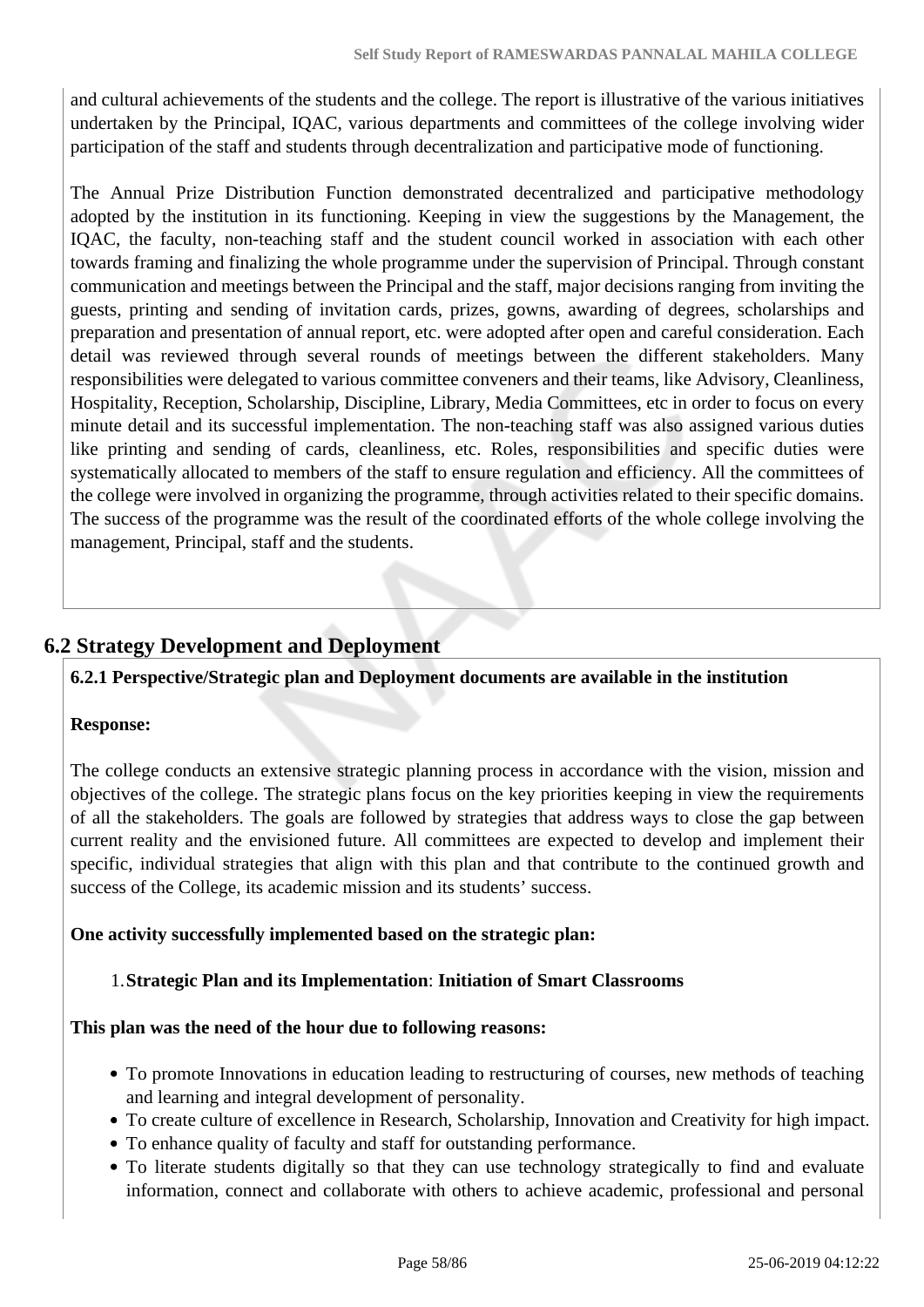goals.

To initiate the plan of smart classrooms, a meeting was held under IQAC to review the receipt of grant and utilization of funds. In the meetings, it was decided to equip the classrooms with smart boards in the college. After the approval, the recommendations were circulated to all concerned for its implementation, compliance and review. Thus, the plan was successfully implemented with the equipment of 6 interactive boards and smart boards in several classes and Laboratories of the college.

 **6.2.2 Organizational structure of the institution including governing body, administrative setup, and functions of various bodies, service rules, procedures, recruitment, promotional policies as well as grievance redressal mechanism**

### **Response:**

The Principal of the college is directly accountable to the Management. The proposals are generated at the grass root level and after careful deliberations between the various stakeholders; the recommendations are discussed and reviewed before the final implementation of the decisions.

The Management with its proactive approach and relentless efforts manages the College with the objective of imparting comprehensive modern education with an ethical dimension. The general management of the College is vested in the Governing Body. The Principal is appointed for the internal administration of the College who is assisted by the IQAC, Advisory Committee, Heads of Department, teaching and nonteaching staff.

Regular meetings are held in order to maintain continuous communication between the Staff and the Principal. The Advisory committee assists the Principal in the administration of the college and coordinates various academic and co-curricular activities in association with the Student Council. All the meetings and decisions taken are monitored by the IQAC, which through its effective functioning supports the Principal to build an environment of academic excellence in the college.

Each department works under the supervision of the designated Head of the Department who is directly responsible to the Principal.

The Principal exercises her authority in a democratic and collaborative manner, practicing decentralized administrative functioning in the college. The authority and responsibility is delegated to the Heads of departments, the Superintendent and the Conveners of the various committees.

- 1.**Service Rules:** The Institution strictly follows the service rules according to the norms established by Patliputra University, Patna, UGC, UT Administration and Bihar Government Service Rules.
- 2.**Promotional Policies:** As per the norms of UGC, Patliputra University, Patna and UT Administration in accordance with the qualification, professional experience and performance appraisal.
- 3.**Grievance Redressal Mechanism:** The College has its internal grievance redressal committee for the staff and students. The names and contact numbers of the members of the committee are displayed at strategic locations in the campus for the purpose of an emergency situation. The identity of the complainant is kept confidential and complaint & suggestion boxes are also put in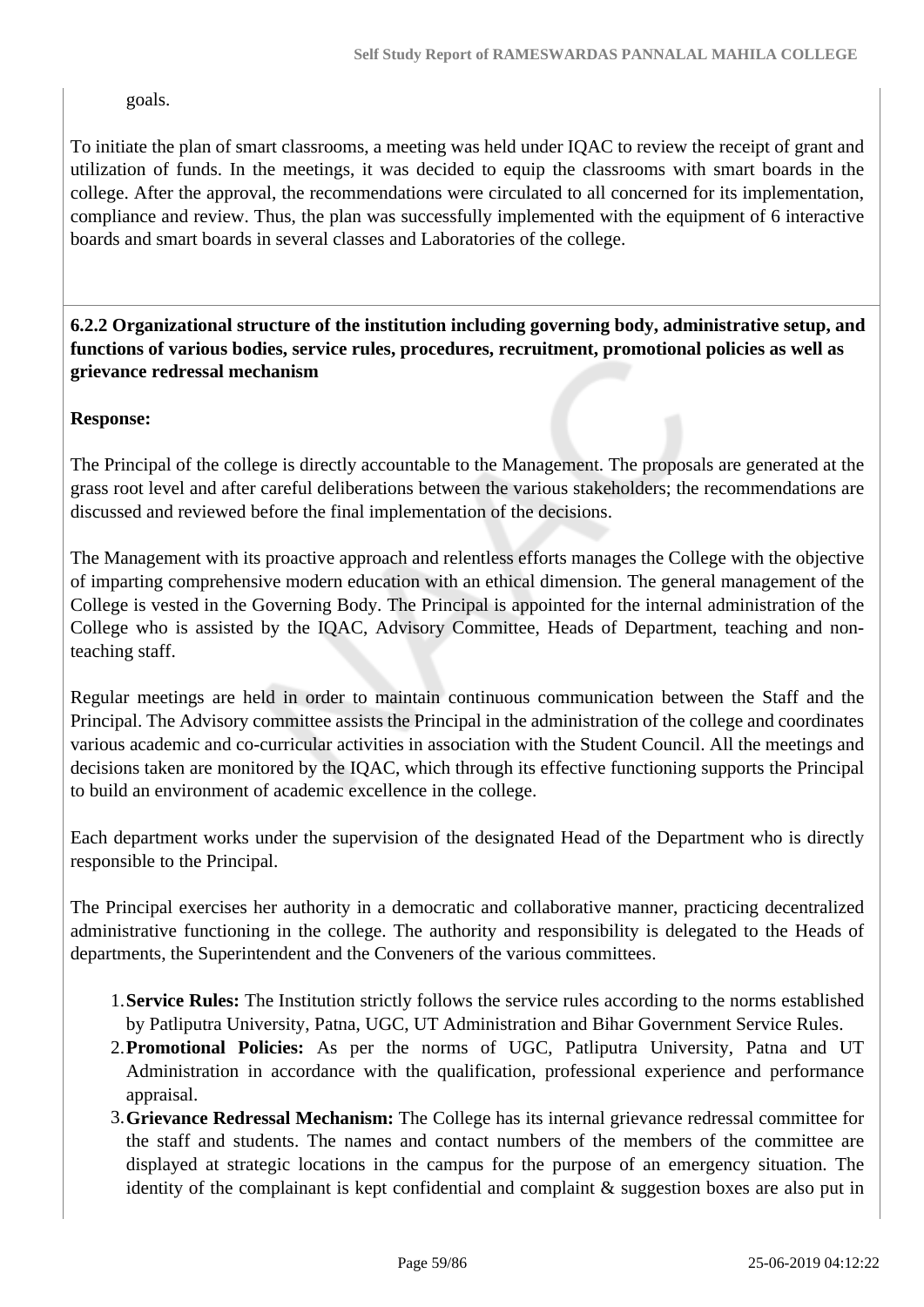place. The committee makes sure to resolve any matter in an objective and neutral manner.

#### **6.2.3 Implementation of e-governance in areas of operation**

- **1.Planning and Development**
- **2.Administration**
- **3.Finance and Accounts**
- **4.Student Admission and Support**
- **5.Examination**
- **A. All 5 of the above**
- **B. Any 4 of the above**
- **C. Any 3 of the above**
- **D. Any 2 of the above**

**Response:** D. Any 2 of the above

| <b>File Description</b>                                                                                            | <b>Document</b>      |
|--------------------------------------------------------------------------------------------------------------------|----------------------|
| Details of implementation of e-governance in areas<br>of operation Planning and<br>Development, Administration etc | <b>View Document</b> |

 **6.2.4 Effectiveness of various bodies/cells/committees is evident through minutes of meetings and implementation of their resolutions** 

**Response:** 

#### **PRACTICING ENVIRONMENTAL CONSCIOUSNESS: CLEAN AND GREEN INITIATIVE**

The institution plays a significant role towards inculcating environmental consciousness amongst the students. Lack of proper information related to activities posing serious threats to the environment is one of the major factors leading to further and continuous damage to the environment.

The NSS wings of the College along with the Environment society educate the students about the increasing threats to our environment and the techniques to address them. The institution ensures that students get correct information and knowledge related to environmental problems. The extraordinary environmental challenges that the society is facing today requires active involvement of everyone, especially the youth. For this the institution adopted 'Clean and Green Initiative' to encourage the students to actively participate and practice various activities raising environmental consciousness. Promoting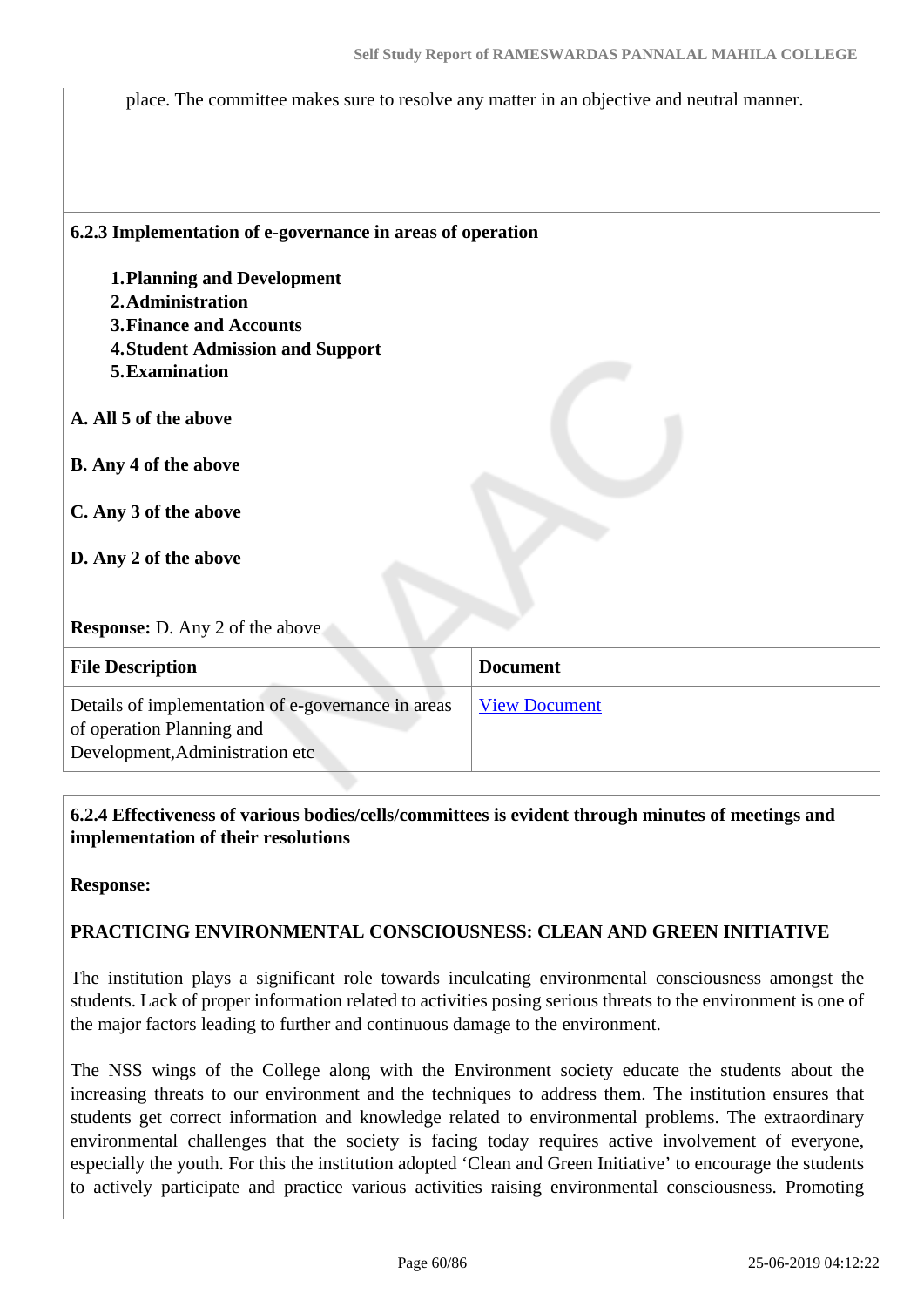environmental awareness and education is one of the crucial responsibilities that the institution has taken upon itself on regular basis. All these activities are directed to preserve and protect the environment from the various dangers that are leading to acute environmental deterioration and students are educated and informed through participation at various levels.

The college organizes the activities like Tree Plantation Drives, Cleanliness Drives and Awareness Campaigns on annual basis for enhancing awareness and commitment towards environmental issues which are organized by the various committees and clubs of the college. The goal is to ensure maximum participation from the students in these activities so that more and more students are sensitized towards the seriousness and urgency of the issue. The Environment Society in collaboration with NSS wing of the college organizes Tree Plantation Drive every year in the college in order to spread awareness and social responsibility for engendering green and clean environment. This activity promotes environmental consciousness amongst students and encourages them to preserve and respect nature. The students are also motivated to plant trees in and around their neighborhood areas and spread the message further.

The College regularly organizes various cleanliness drives to encourage and educate students to the significance of cleanliness and hygiene and how it is important for the general health of the environment. For this the College also actively participated in 'Swachh Bharat Abhiyan/Swachhta Pakhwara' involving various activities where a large number of students volunteered and participated.

### **6.3 Faculty Empowerment Strategies**

### **6.3.1 The institution has effective welfare measures for teaching and non-teaching staff**

### **Response:**

Yes, the institution has effective welfare measures for the teaching and non-teaching staff. The institution ensures that adequate facilities are provided to its employees for their efficient functioning. The Management always works towards the welfare of its employees that helps in maintaining efficiency, productivity, morale, safety and satisfaction of the staff. Following are the welfare measures for teaching as well as non-teaching staff:

- 1.Permission is granted to employees through approved procedures to pursue courses/diplomas and participate in academic events in order to enhance their academic growth.
- 2.EPF as per rules.
- 3.In house medical facilities and consultations for minor ailments.
- 4.Provision of different types of leaves like casual leaves, duty leaves, medical leaves, maternity leaves, study leave etc. permissible as per rules.
- 5.The faculty members are provided staffrooms wherein they can perform their duties effectively.
- 6.Fitness centre furnished with state-of-the-art equipment in order to promote health consciousness.
- 7.Research lab to encourage research interests of the faculty and provide the faculty with adequate space along with computers and internet facility to pursue the same.
- 8.Psychological counseling
- 9.24 hour power back-up
- 10.Wi-Fi facility
- 11.Grievance Redressal Cell and Internal Complaint Committee (ICC).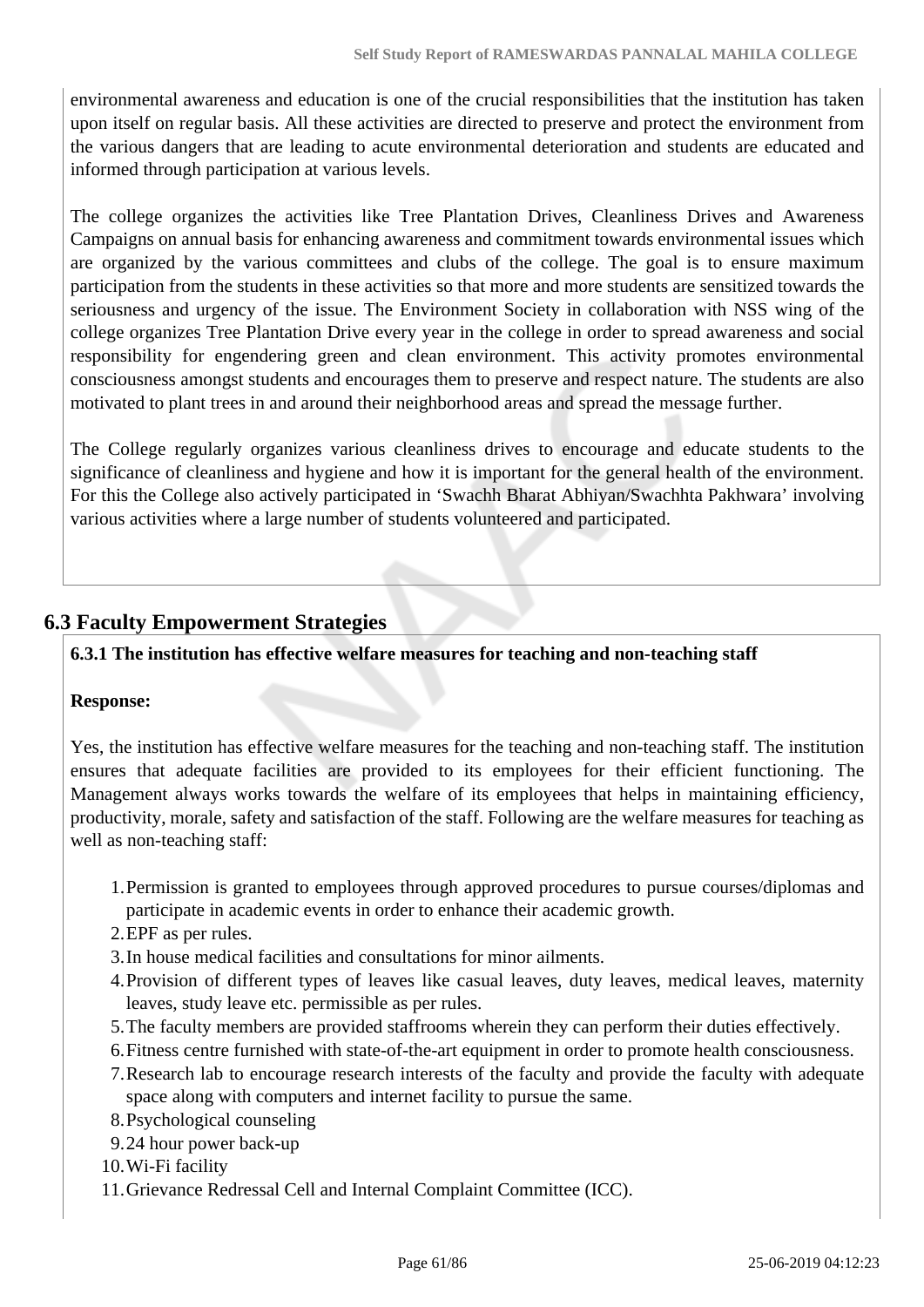12.Canteen with adequate facilities and hygienic and variety of food items.

In addition to the above, following are the other welfare measures for the non-teaching staff:

- 1.Fee concession for children of Class IV employees in order to support their education.
- 2.Financial Assistance in times of ailments/need.
- 3.The non-teaching clerical staff is provided with an office along with necessary infrastructure like computers with printers and internet facilities, etc for the effective functioning of their duties.

### **6.3.2 Average percentage of teachers provided with financial support to attend conferences/workshops and towards membership fee of professional bodies during the last five years**

#### **Response:** 0

6.3.2.1 Number of teachers provided with financial support to attend conferences / workshops and towards membership fee of professional bodies year-wise during the last five years

| 2017-18 | 2016-17 | 2015-16 | 2014-15 | 2013-14 |
|---------|---------|---------|---------|---------|
|         |         | v       | ິ       |         |

| <b>File Description</b>                                                                                                   | <b>Document</b>      |
|---------------------------------------------------------------------------------------------------------------------------|----------------------|
| Details of teachers provided with financial support<br>to attend conferences, workshops etc during the last<br>five years | <b>View Document</b> |

 **6.3.3 Average number of professional development /administrative training programs organized by the institution for teaching and non teaching staff during the last five years**

#### **Response:** 0.6

6.3.3.1 Total number of professional development / administrative training programs organized by the Institution for teaching and non teaching staff year-wise during the last five years

| 2017-18 | 2016-17 | 2015-16 | 2014-15 | $2013 - 14$ |
|---------|---------|---------|---------|-------------|
| ້       |         | ν       | ν       | U           |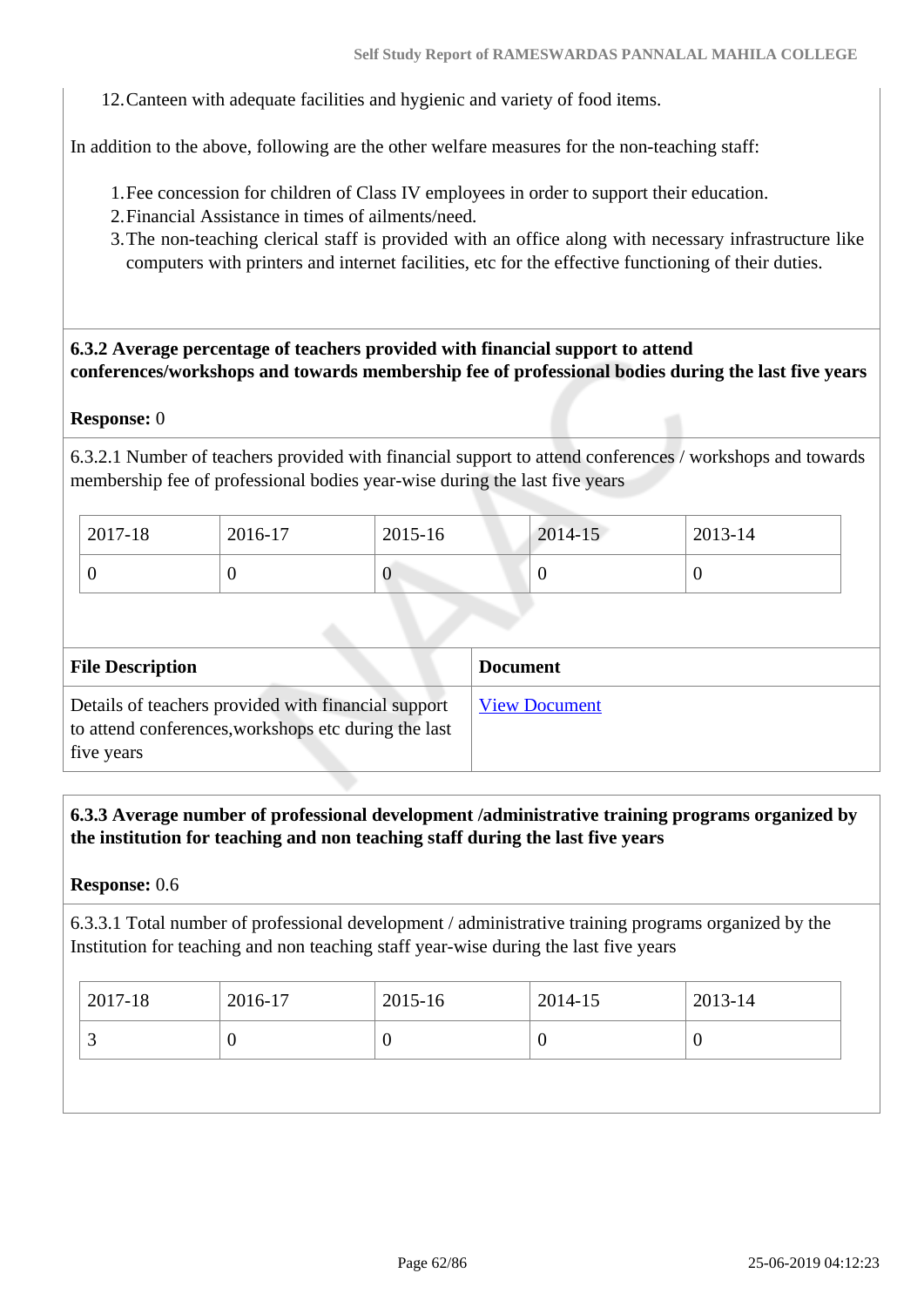| <b>File Description</b>                                                                                                                                       | <b>Document</b> |
|---------------------------------------------------------------------------------------------------------------------------------------------------------------|-----------------|
| Details of professional development / administrative   View Document<br>training programs organized by the Institution for<br>teaching and non teaching staff |                 |

### **6.3.4 Average percentage of teachers attending professional development programs viz., Orientation Program, Refresher Course, Short Term Course, Faculty Development Program during the last five years**

### **Response:** 7.06

6.3.4.1 Total number of teachers attending professional development programs, viz., Orientation Program, Refresher Course, Short Term Course, Faculty Development Programs year-wise during the last five years

| 2017-18 | 2016-17 | 2015-16 | 2014-15 | 2013-14 |
|---------|---------|---------|---------|---------|
|         |         |         | v       | ν       |

| <b>File Description</b>                                                                       | <b>Document</b>      |
|-----------------------------------------------------------------------------------------------|----------------------|
| Details of teachers attending professional<br>development programs during the last five years | <b>View Document</b> |

### **6.3.5 Institution has Performance Appraisal System for teaching and non-teaching staff**

### **Response:**

### **Teaching Staff:**

- 1.As per the UGC guidelines, each faculty member has to fill a detailed Self-Appraisal Proforma constructed in accordance with API guidelines. On this basis, the Annual Confidential Report of every faculty member is prepared which is reviewed by the Principal. This report is based on certain significant criteria like the academic performance in terms of results, administrative functioning, and commitment to perform duty, research work undertaken, extra-curricular activities, innovation and resourcefulness. The process of self-appraisal by the faculty encourages and motivates the faculty members for self-review that leads to better performance by them.
- 2.All academic and administrative activities and pertinent information concerning the faculty are systematically and meticulously recorded in their respective service books.
- 3.The Principal engages with the faculty through regular staff meetings and interaction and assesses the working of the faculty. This form of mutual interaction on a regular basis is important for effective functioning of the staff. The continuous communication between the Principal and the teaching staff also helps to understand various challenges that can occur and thus helps in framing of resolutions.
- 4.The academic results of the college are compiled annually by individual faculty members for their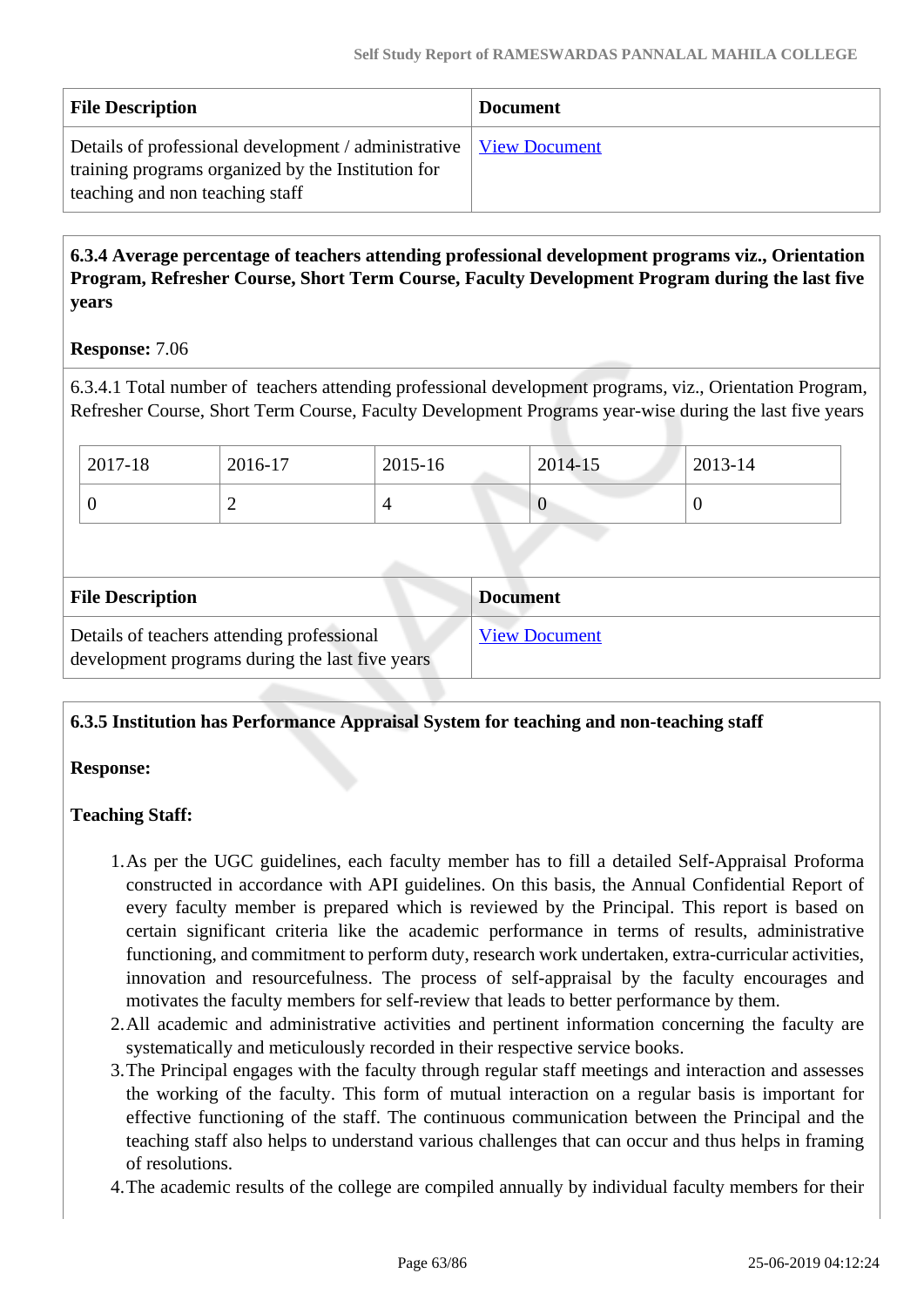own classes. Comparison of University results with the College result gives a fair idea to the Principal, Head of the Department and the concerned faculty about the academic performance of the College and scope for improvement.

- 5.The faculty takes individual feedback from students in terms of content-delivery, subject/concept clarity, pedagogic techniques, regularity, etc. with the aim of self-appraisal and accountability. The mechanism to receive feedback from the students acts as a credible blueprint for self-review and improvement.
- 6.Performance Appraisal System (PAS) such as CAS (Career Advancement Scheme) allows for self appraisal on a prescribed proforma designed as per University norms, through which promotions are considered.

### **Non-Teaching Staff:**

- 1.All the non-teaching employees are required to fill the self-appraisal forms and their Annual Confidential Report is reviewed by the Superintendent. Its major purpose is to assess the performance of the employees in terms of duties undertaken by the employee, timely submission of planned work, proficiency in work and other traits such as, communication skills, analytical ability, etc.
- 2.All the administrative activities and pertinent information concerning the non-teaching staff are recorded systematically in their respective service books.
- 3.Each member of the non-teaching staff is assigned a specific set of duties and responsibilities. Performance appraisal is based on the competence, attainment and quality of the work performed.

### **6.4 Financial Management and Resource Mobilization**

#### **6.4.1 Institution conducts internal and external financial audits regularly**

#### **Response:**

Auditing is the process of inspection of various books of accounts including physical examination of related documents to ascertain the accuracy of the financial statements prepared by the organization. Auditing done by qualified independent person ensures unbiased check on the accounts and authenticity. It involves scrutinizing the documents supporting the transactions and critical examination of financial statements. Auditing being mandatory at legal level ensures proper usage of funds and acts as a moral check.

#### **Internal Audit**

The internal audit is the part of the institution and carried out on quarterly basis by the independent Chartered Accountant appointed by the Management of the institution. The internal audit unit verifies the supporting documents involving examination of vouchers, bill payments, quotations and approval from the Management.

#### **External Audit**

External audit is the independent examination of the financial statements i.e. Income & Expenditure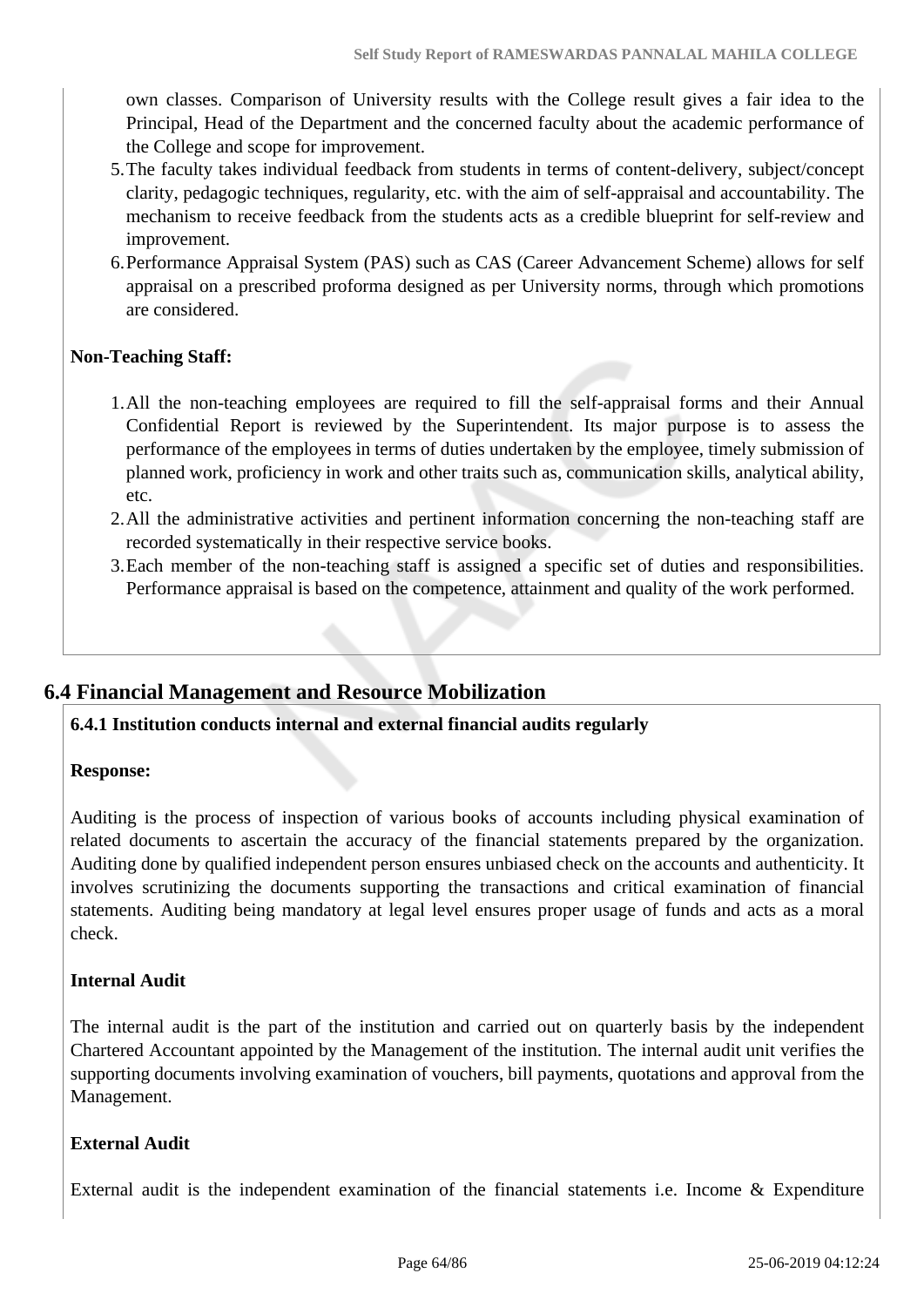Statement and Balance Sheet which are prepared by the organization. A team consisting of one A.O. (Audit Officer) and two S.O. (Section Officer) is deputed by office of Accountant General, Bihar & UT Chandigarh to conduct the audits on yearly basis. Further, officer of Director Higher Education and A.G. Office team visits college regularly for auditing and the remarks given by them are always considered imperative and implemented. The last audit of the institution was done in 2017 collectively for three years (2014-17).

### **6.4.2 Funds / Grants received from non-government bodies, individuals, Philanthropists during the last five years (not covered in Criterion III) (INR in Lakhs)**

### **Response:** 0

6.4.2.1 Total Grants received from non-government bodies, individuals, philanthropists year-wise during the last five years (INR in Lakhs)

| $2017 - 18$ | 2016-17 | 2015-16 | $2014 - 15$ | 2013-14 |
|-------------|---------|---------|-------------|---------|
|             |         | ν       | v           | υ       |

| <b>File Description</b>                                                                      | <b>Document</b>      |
|----------------------------------------------------------------------------------------------|----------------------|
| Details of Funds / Grants received from non-<br>government bodies during the last five years | <b>View Document</b> |

### **6.4.3 Institutional strategies for mobilisation of funds and the optimal utilisation of resources**

### **Response:**

Yes, the college has institutional strategies for mobilization of funds and optimal utilization of resources. Funds are mobilized from various sources and utilized for the core activities of the college largely for the benefit of the students, both in terms of academics and extra-curricular activities. The following are the major institutional strategies:

- 1.The college mobilizes funds through self-financing courses for the purpose of providing salary to staff members.
- 2.The funds are raised through active and voluntary contribution by the faculty members who are utilized in the form of scholarships to meritorious and economically weaker students for their education. Notices are displayed on the notice board to invite applications from the eligible students.
- 3.The funds are raised through different individual philanthropists, NGOs and other private organizations and are distributed among the meritorious and economically weaker students in the form of financial aid and scholarships. For inviting applications for scholarships from the eligible students, notices with complete information are displayed on the notice boards.
- 4.The NSS grants are judiciously utilized for organizing training camps for the students which cover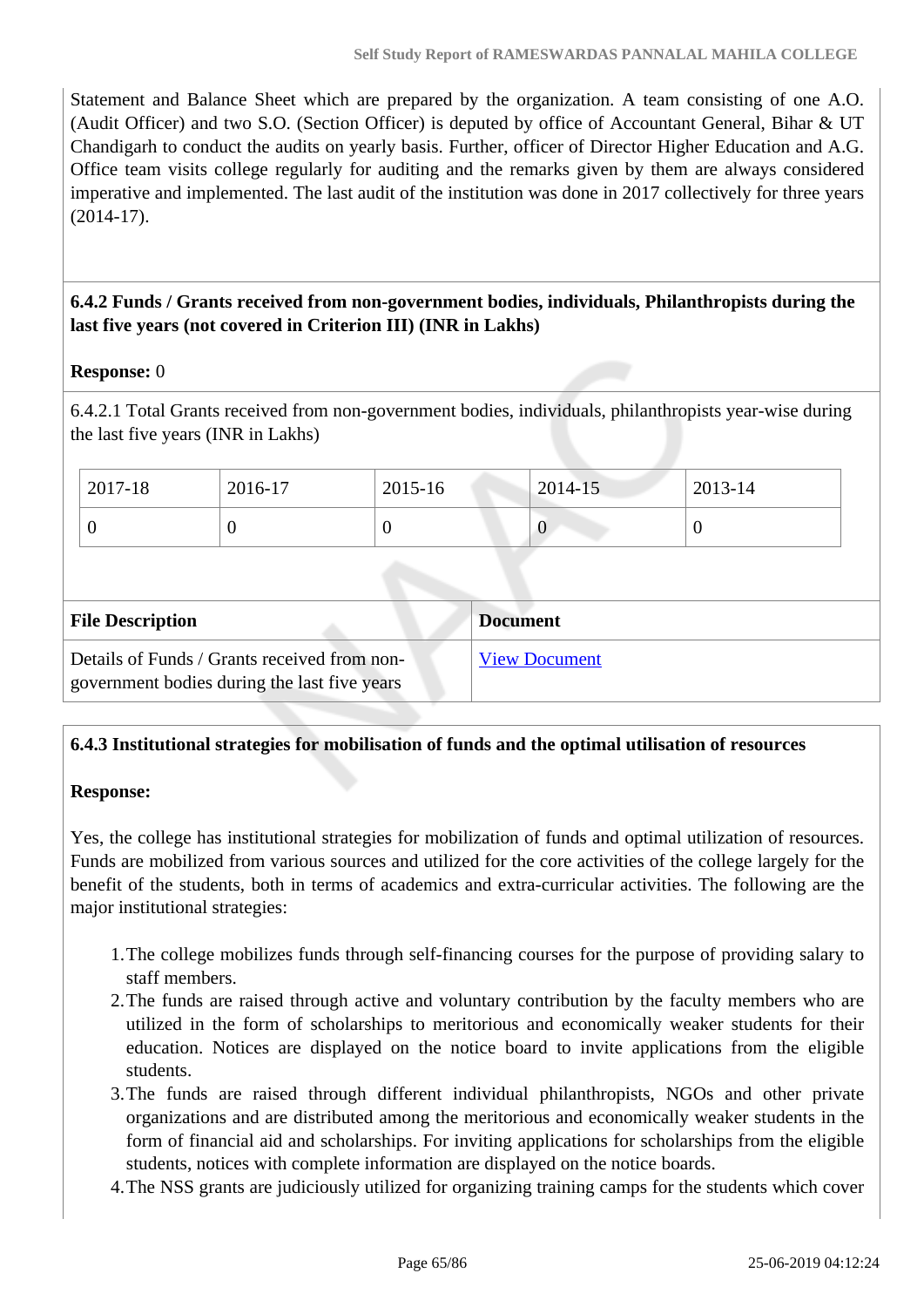a range of different activities and programmes for their holistic development.

- 5.The funds are mobilized through renting out the multi-purpose hall to sister institutions. The funds thus generated are utilized for the general maintenance of the college.
- 6.Stalls and exhibitions are organized by the college during fests and by the NSS wing of the college for the purpose of raising funds in order to utilize them in the form of seed capital for members of Entrepreneurship club or charity purposes respectively as a mark of social responsibility of the institution.
- 7.Miscellaneous funds mobilized through canteen rent, mess rent, sale of trash or donations by politicians are utilized for the general maintenance of the college.

### **6.5 Internal Quality Assurance System**

 **6.5.1 Internal Quality Assurance Cell (IQAC) has contributed significantly for institutionalizing the quality assurance strategies and processes**

#### **Response:**

The Internal Quality Assurance Cell has the objective of developing a system for conscious, consistent and catalytic action in order to enhance the academic and administrative functioning and performance of the college in accordance with NAAC guidelines. It promotes mechanisms and strategies that are necessary for quality enhancement through internalization of quality culture. This is in tune with the larger vision, mission and objectives of the institution that aspires towards providing the students with a quality based higher education. To ensure institutional quality, IQAC has contributed significantly through adopting certain quality assurance strategies and processes. The two best practices institutionalizing the quality are as follows:

### **RESEARCH**

The College is committed towards fostering academic excellence and consistent efforts are made towards maintaining academic quality through a number of initiatives. The faculty actively participates in various conferences and seminars at regional, national and international levels. The faculty is also encouraged to participate in various faculty development programs like orientation courses, refresher courses, short-term courses, etc. with the aim of improving their skills. The teaching faculty engages in quality research work which can be ascertained from the fair number of their research papers published in credible journals. The faculty members also have a good number of books and edited works published on the basis of their research work and specializations in their respective fields. These achievements clearly demonstrate their academic and research advancement and the College constantly motivates all the faculty members to diligently pursue their research goals. Research committee has been constituted in order to promote research oriented activities. The College successfully organized a number of National Seminars and workshops with the goal of promoting and enhancing academic research among both the students and the faculty and advancing new ideas in major fields of study. The College library with its comprehensive collection of books, journals and e-resources provides a reservoir of information to support their research progress.

**6.5.2 The institution reviews its teaching learning process, structures & methodologies of operations**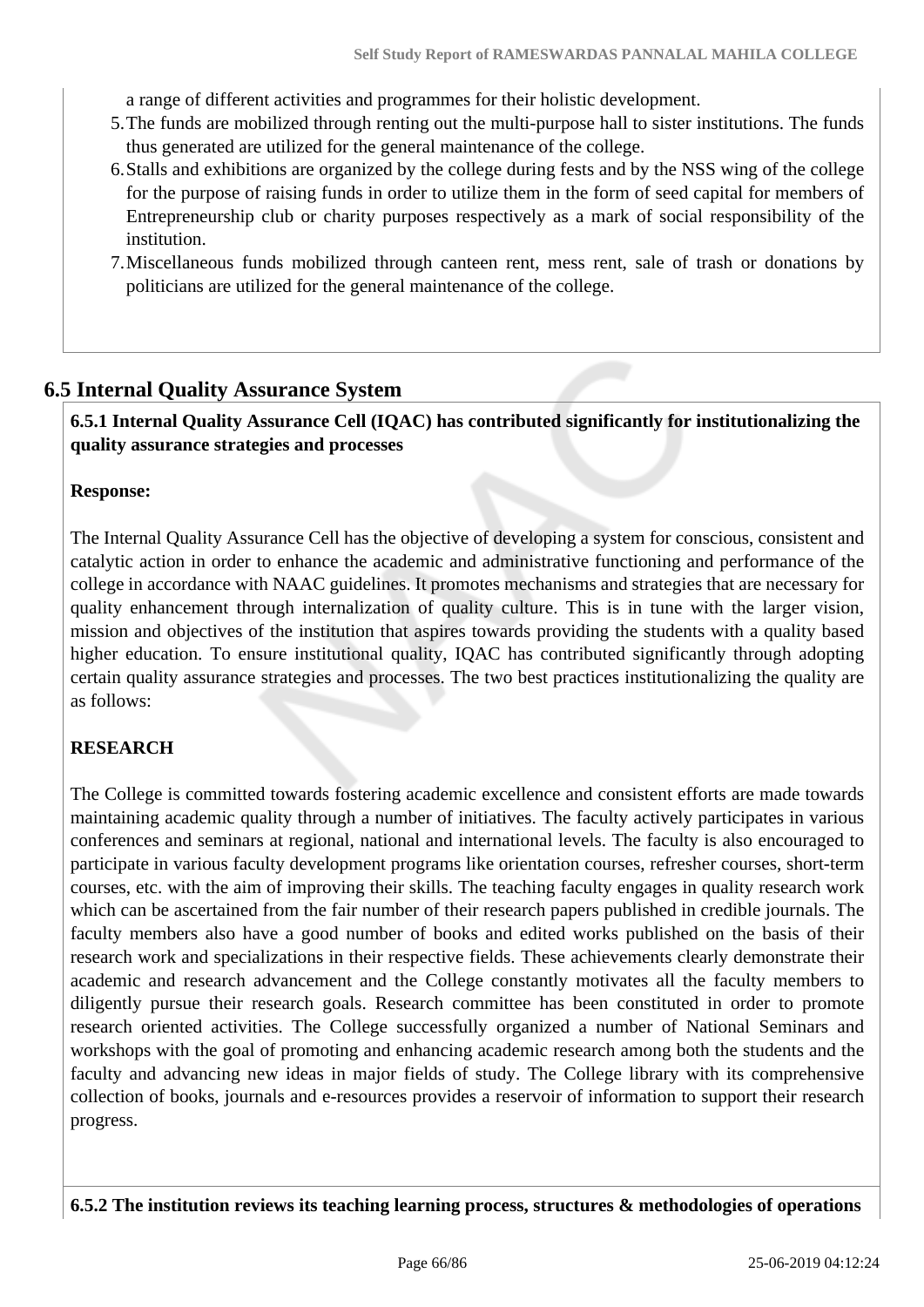### **and learning outcomes at periodic intervals through IQAC set up as per norms**

### **Response:**

The teaching learning modalities of the institution are rendered to be relevant for the learner group. Following are the two examples of institutional reviews and implementation of teaching learning reforms facilitated by IQAC:

### **ICT ENABLED LEARNING**

- ICT provides a powerful medium to shift from conventional methods to learner centered paradigm creating a more interactive learning.
- Students are encouraged and guided to engage in experiential learning, using the method of making power point presentations under the supervision of faculty members in order to equip them with the concept of digital learning and learn professional skills.
- Enhancing learning experiences and providing new set of skills through ICT enabled classrooms.
- Using ICTs prepares the students for a workplace where ICTs and related technologies are becoming more and more ubiquitous. Technological literacy will provide a competitive edge to the students in an increasingly globalized job market.
- Students become much more independent in learning as they have access to the resources of the global network.
- The college has a digital library with Internet and Wifi Facility along with e-books, e-journals, INFLIBNET for enhancing the learning process.

### **TEACHING LEARNING PEDAGOGY**

These reforms aim to assess the full range of student ability in social, emotional and academic achievements.

- The college helps in facilitating the creation of learner centric environment conducive to the quality education and faculty maturation.
- Students are encouraged to play an active role in the learning process where constructive feedback is encouraged.
- Holding of talks by experts in certain given fields in order to provide a wider horizon to the students.
- Field-visits are organized in order to bridge the gap between theory and practice.
- Feedback is regularly collected from the students and PTMs are held.
- Mid semester tests are conducted to assist students in order to evaluate their academic performance.
- Remedial classes are conducted to assist students in order to achieve expected competencies in core academic skills.
- Peer teaching learning is motivated in which one student instructs another in material on which the first is an expert and the second is a novice.
- The analytical skills of the students are enhanced through flip classrooms by including case studies and assignments related to respective course subjects in theory or practical sessions.
- Critical thinking and research orientation of the students is enhanced through problem solving methodology, open communication and in-depth discussions.
- Group and cooperative learning strategies are employed wherein students are required to make group presentations in order to improve their inter-personal and participatory skills.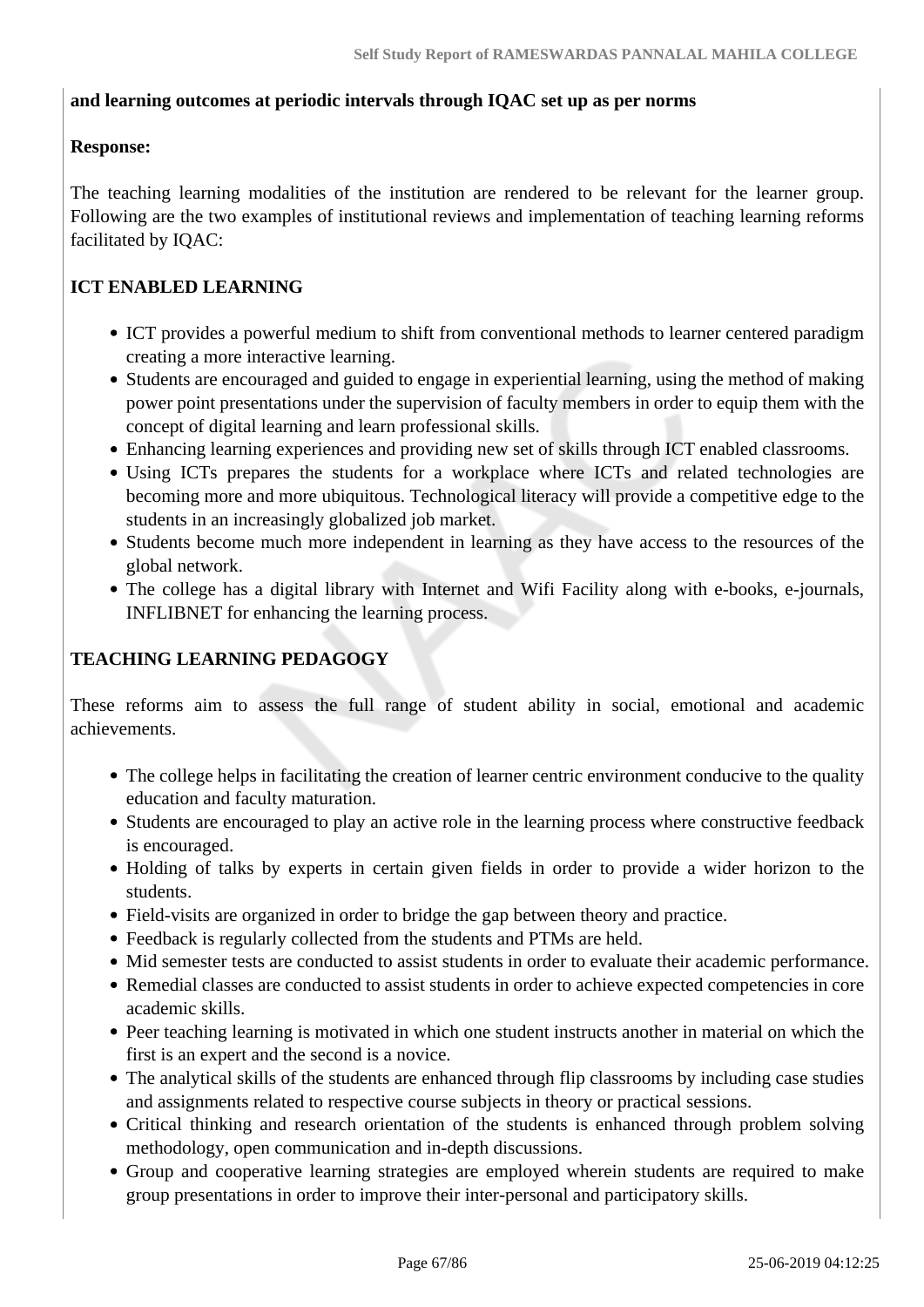### **6.5.3 Average number of quality initiatives by IQAC for promoting quality culture per year**

#### **Response:** 0.4

6.5.3.1 Number of quality initiatives by IQAC for promoting quality year-wise for the last five years

| 2017-18 | 2016-17 | 2015-16 | 2014-15 | $2013 - 14$ |
|---------|---------|---------|---------|-------------|
| ∽       |         | ◡       |         |             |

| <b>File Description</b>                                                         | <b>Document</b>      |
|---------------------------------------------------------------------------------|----------------------|
| Number of quality initiatives by IQAC per year for<br>promoting quality culture | <u>View Document</u> |

### **6.5.4 Quality assurance initiatives of the institution include:**

- **1.Regular meeting of Internal Quality Assurance Cell (IQAC); timely submission of Annual Quality Assurance Report (AQAR) to NAAC; Feedback collected, analysed and used for improvements**
- **2.Academic Administrative Audit (AAA) and initiation of follow up action**
- **3.Participation in NIRF**
- **4.ISO Certification**
- **5.NBA or any other quality audit**

### **A. Any 4 of the above**

- **B. Any 3 of the above**
- **C. Any 2 of the above**
- **D. Any 1 of the above**

#### **Response:** D. Any 1 of the above

| <b>File Description</b>                                        | <b>Document</b>      |
|----------------------------------------------------------------|----------------------|
| Details of Quality assurance initiatives of the<br>institution | <b>View Document</b> |

 **6.5.5 Incremental improvements made during the preceding five years** *(in case of first cycle)* **Post accreditation quality initiatives** *(second and subsequent cycles)*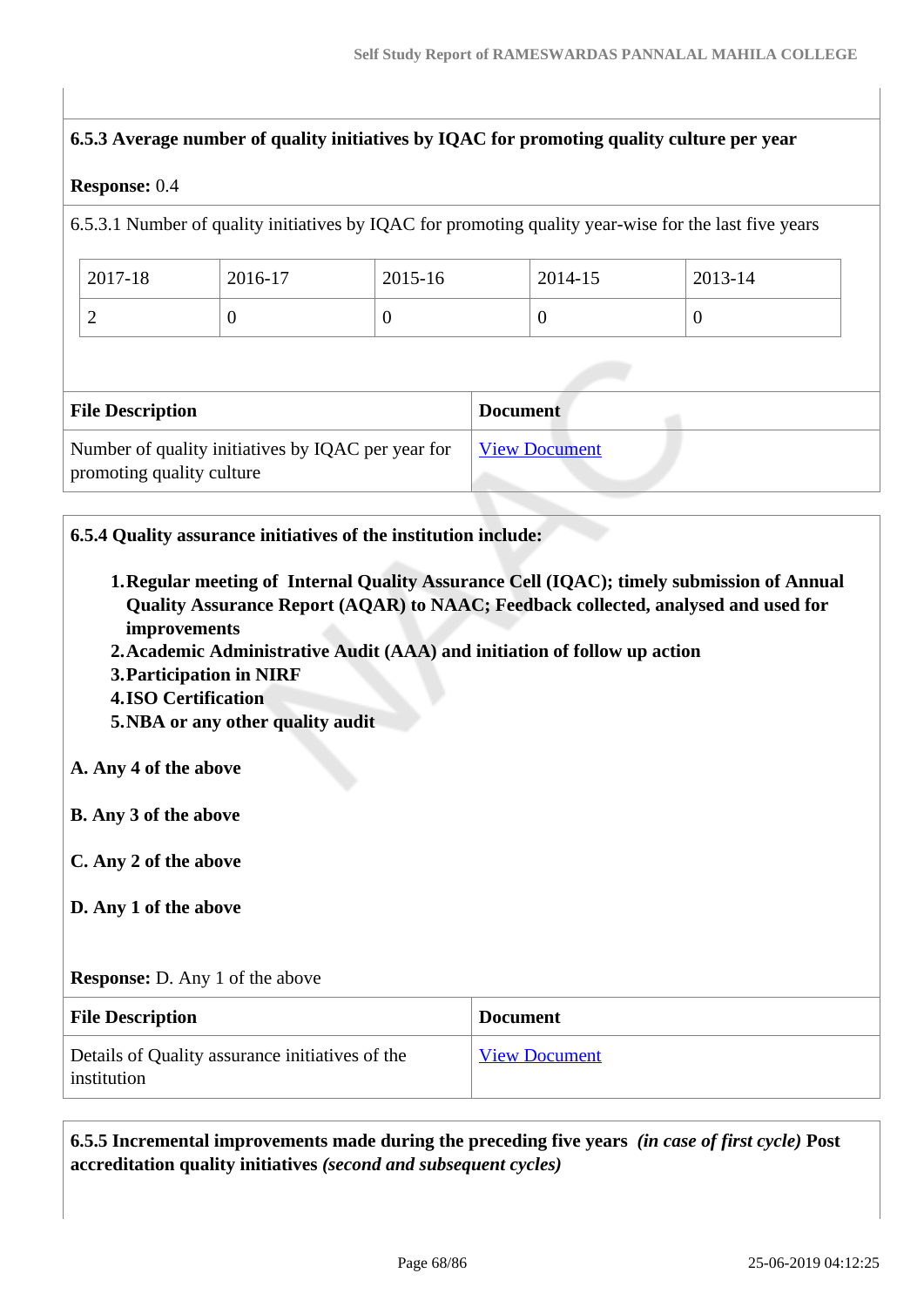### **Response:**

The following quality enhancement initiatives have been implemented in the academic and administrative domains:

- Post graduate courses in Hindi and Pol. Science have been introduced.
- Semester system fully introduced in all classes.
- A Research Laboratory equipped with latest software has been set up.
- The faculty has been regularly participating in seminars/workshops/symposia at multiple levels.
- ICT enabled participatory and interactive teaching methods introduced.
- College library has subscribed national and international journals and ICT facility is freely accessed by the students and faculty.
- Library blog is initiated as RPMlibrary.blogspot.in. ILMS software, Campus Whizz has been introduced.
- Smart classrooms equipped with 6 interactive boards and 10 projectors have been set up.
- Feedback regarding curriculum and infrastructure is collected from the stakeholders.
- Suggestions are sought from the students regarding improvements through suggestion/complaint boxes kept at various places in the college.
- As the college is affiliated to Patliputra University, Patna, feedback regarding syllabi is discussed by the respective faculty representatives in the meetings of the Board of Studies.
- The college IQAC continuously formulates plans to promote the quality performance and excellence in education.
- IQAC initiated academic audit in all the departments.
- The IQAC invested efforts for improved activities in relation to ICT smart classes, feedback, herbal garden and synthetic sports ground
- Workshops, seminars, field visits, interactive sessions with experts and fests have been organized.
- The college has a duly registered alumni association which regularly organizes alumni functions to strengthen the bond with old students.
- NSS unit of college conducts programmes on community service and gender sensitization.
- A Light to Future project for energy conservation and assembling of LED bulbs at low cost.
- All round surveillance system has been set up.
- Digitalization with introduction of e-governance, communication through e-mails etc.
- An automated message to parents about their ward's attendance is sent to improve regularity of students in college.
- Initiatives towards enhancing sensitivity related to environmental issues.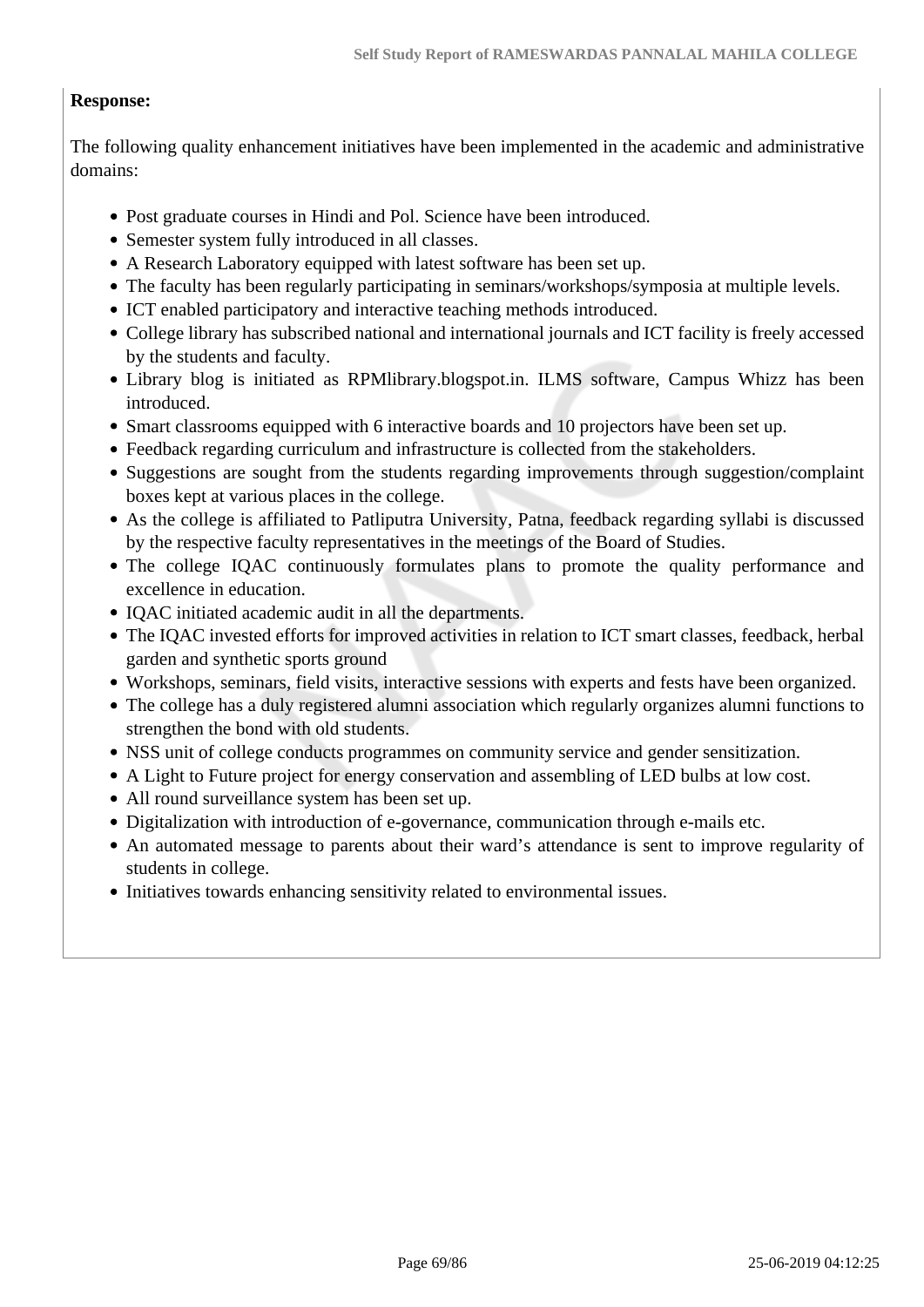# **Criterion 7 - Institutional Values and Best Practices**

### **7.1 Institutional Values and Social Responsibilities**

 **7.1.1 Number of gender equity promotion programs organized by the institution during the last five years** 

### **Response:** 2

7.1.1.1 Number of gender equity promotion programs organized by the institution year-wise during the last five years

| 2017-18 | 2016-17 | 2015-16 | 2014-15 | $2013 - 14$ |
|---------|---------|---------|---------|-------------|
|         | ν       |         |         |             |

| <b>File Description</b>                                                                  | <b>Document</b> |
|------------------------------------------------------------------------------------------|-----------------|
| List of gender equity promotion programs organized   View Document<br>by the institution |                 |

### **7.1.2**

### **1.Institution shows gender sensitivity in providing facilities such as:**

- **1.Safety and Security**
- **2.Counselling**
- **3.Common Room**

### **Response:**

### **Safety and Security**

R P M College, Patna City for Women, being a women college has appropriate policies and guidelines for the safety, security and counseling facilities for all students. The College is named after the great tenth Sikh Guru, and believes and follows the value system laid down by Him.

**A1.** No incident of ragging has ever been reported in the institution and Anti- Ragging Committee works in this regard to make sure that there is no inappropriate conduct. The students are required to fill the ant ragging form at the time of admission. Complaint boxes have been put up at strategic places in the campus and in the hostel. The students can also report their grievances personally to the Committee members whose names are displayed.

**A2.** For safety and security of the students, 20 HD-NVR CCTV cameras that can store information for 8-10 days have been installed in the campus. These cameras have centralized storage in Principal's and in hostel warden's office. In addition to this the Institution, has an Internal Complaint Committee, which has the responsibility of ensuring safe environment on the campus.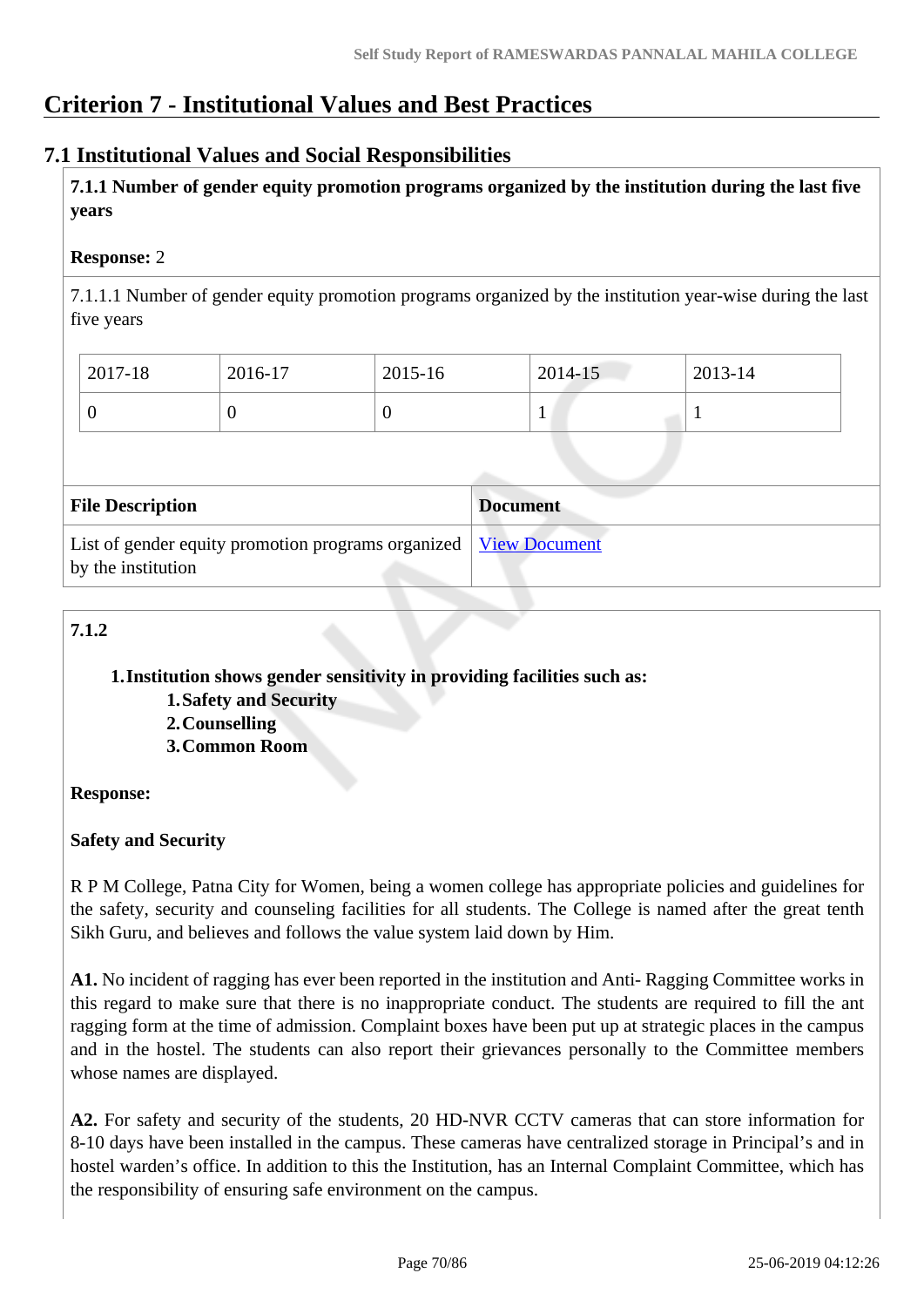**A3.** To make students aware of the safety and security measures College conducts various workshops and interactive sessions. A security App was launched by UT SSP , during his visit to the college on 27-02-2015. Security personnel are deputed on gate 24X7 for the safety of the students.

**A4.** Our Institution always strives to provide safe and secure environment on the campus. To address the issues related to sexual harassment, ragging, mental health related issues or any problems various committees and cells have been formed. Further the institution also follows the guidelines and policies as framed by the MHRD, UGC and Patliputra University, Patna in this regard.

### **Counseling**

**B1.** College has allocated around 30 students each to the teachers for mentoring purpose. Formal meeting is conducted at regular intervals. Students can approach their mentors anytime to discuss the problems pertaining to their personal issues or other challenges.

### **Common Room**

Keeping in mind the recreational activities of the students, the Institution has a common room in the campus and hostel, where students can interact informally. Games such as Carom Board, Ludo, and Chess are available for the recreation of students. A television is installed in hostel common room for their entertainment the viewing of which is permitted only during fixed timings.

**C1.** For the holistic development of the students, the Institution ensures the participation of students in umpteen activities, events, camps, trips and tours throughout the session. The students enthusiastically take part in Patliputra University, Patna Zonal and Inter-Zonal Youth Festivals, Inter- College Fests and other Academic events organized by Professional Institutions. Seminars/Workshops/ Talks focusing on gender sensitization and equality, health and hygiene and women's role in the society, gender/ domestic violence, legal rights,NCC and NSS camps, educational and recreational trips, etc. too are a regular feature.

### **7.1.3 Alternate Energy initiatives such as:**

**1.Percentage of annual power requirement of the Institution met by the renewable energy sources**

#### **Response:** 44.44

7.1.3.1 Annual power requirement met by the renewable energy sources (in KWH)

#### Response: 14400

7.1.3.2 Total annual power requirement (in KWH)

Response: 32400

| <b>File Description</b>                                                            | <b>Document</b>      |
|------------------------------------------------------------------------------------|----------------------|
| Details of power requirement of the Institution met<br>by renewable energy sources | <b>View Document</b> |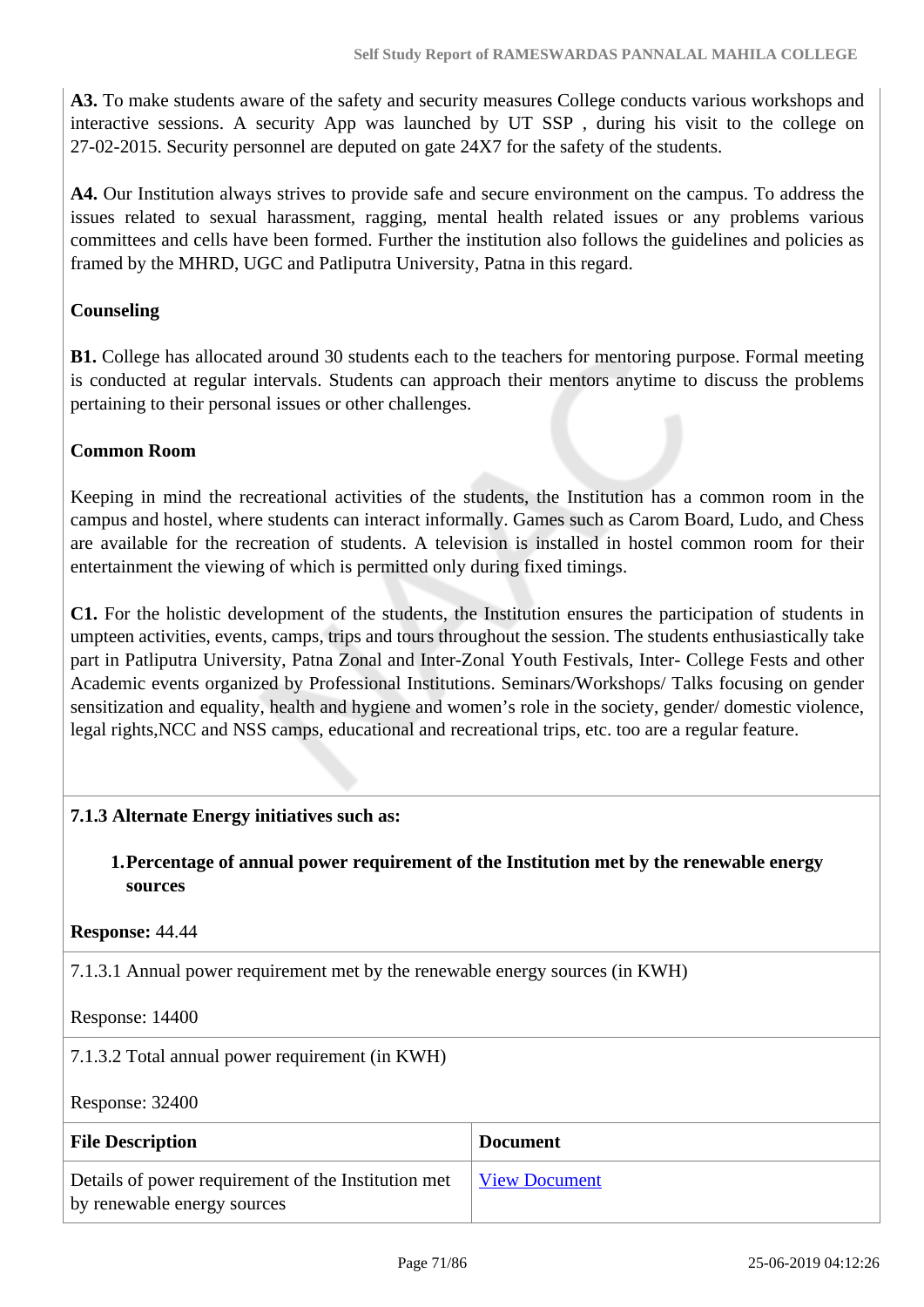### **7.1.4 Percentage of annual lighting power requirements met through LED bulbs**

#### **Response:** 67.37

7.1.4.1 Annual lighting power requirement met through LED bulbs (in KWH)

Response: 6400

7.1.4.2 Annual lighting power requirement (in KWH)

Response: 9500

| <b>File Description</b>                                         | <b>Document</b>      |
|-----------------------------------------------------------------|----------------------|
| Details of lighting power requirements met through<br>LED bulbs | <u>View Document</u> |

#### **7.1.5 Waste Management steps including:**

- **Solid waste management**
- **Liquid waste management**
- **E-waste management**

#### **Response:**

The Institution believes in Clean and Green environment. Keeping this in mind, the Institution has established Bagwani Club and Environment Club- Vasudha to make sure the surrounding of the campus is clean and green with the aesthetics of nature and beautification.

Institution is conscious in its efforts to generate less waste as far as possible and follows the concept of recycling and reusing, which enables appropriate waste management mechanism.

Following is the segregation of waste management which the Institution follows:

**Solid Waste Management:** Waste generated in routine is segregated at the source as the separate dustbins for bio-degradable waste and non-bio degradable waste (Green and Blue), are placed at appropriate places on the campus i.e. each floor of the Institution including hostel, near Canteen, around campus for the convenience of the students.

Institution has 2 mobile Composite Pits that are used to produce manure for the Institution greenery by using the kitchen waste of Canteen and Hostel Mess. A Plan has been proposed to produce Bio-fuel / Biogas in the coming year which will be supplied to Canteen and Mess for cooking purpose.

Institution in collaboration with Municipal Corporation has made arrangement to collect the garbage/ waste from the Institution campus on regular basis.

Various departments of the Institution reuse the papers (one-sided) for off the record work of the college.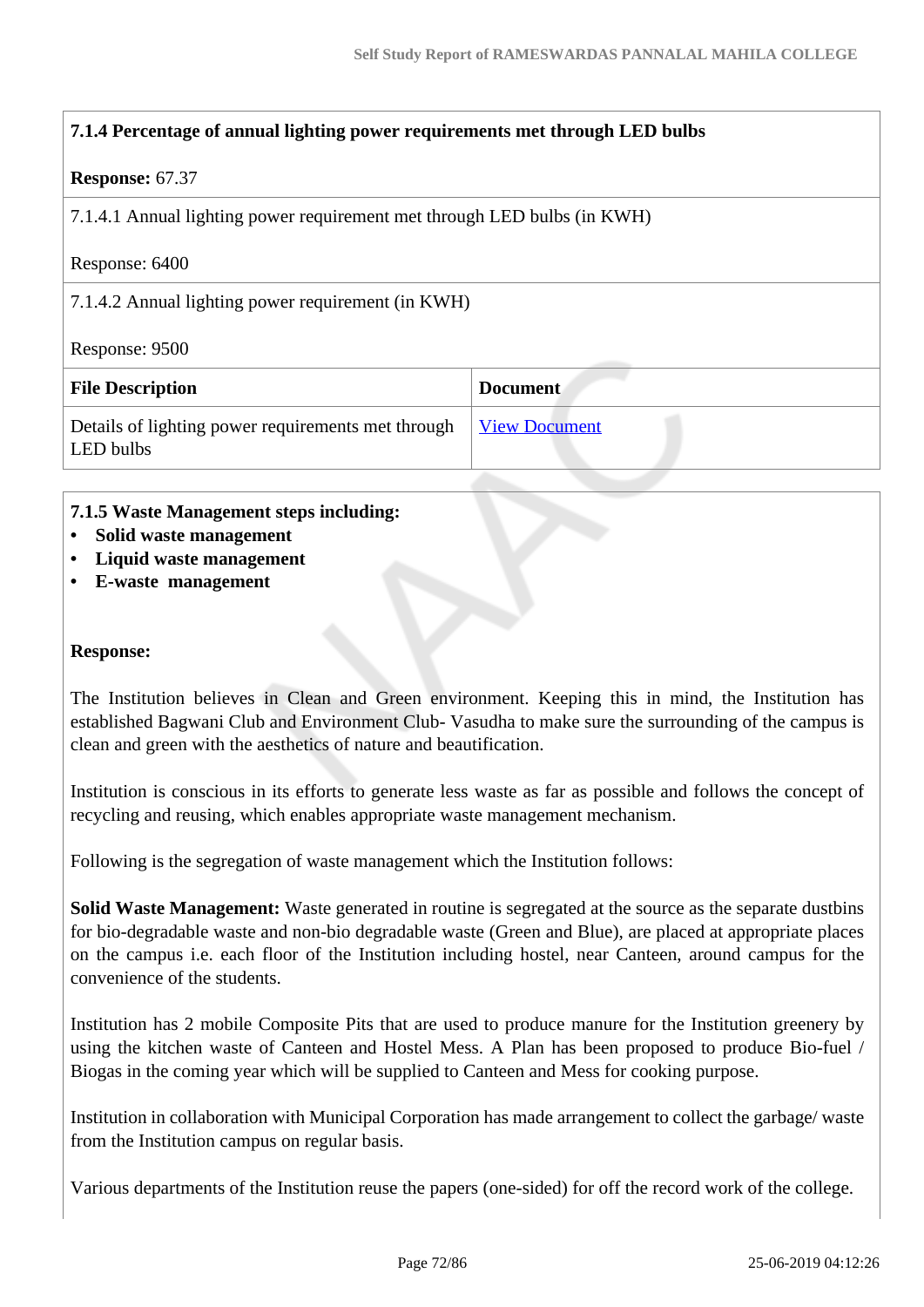Waste Paper boxes have been placed at appropriate places in the labs, staff rooms and Administrative block of the Institution.

Old furniture and obsolete equipment items of the Institution (such as Water cooler, ceiling fans, wall fans, typewriter machine, television, photocopy machine, geyser, and green bench), old magazines, newspapers, answer sheets, old musical instruments are disposed off through proper channel and mechanism as laid by the Institution.

**Liquid Waste Management:** To save water our Institution uses treated water/ tertiary water for the purpose of gardening and watering of the lawn i.e. for Horticulture as supplied by the Municipal Corporation of Chandigarh.

As the Department of Sciences is newly established and the scale of usage of hazardous chemicals or waste output is negligible. Thus, handling and disposal of such effluents is not yet required but for future Institution and Department of Sciences is considering framing of proper policy and standard operating procedure to conduct the same.

**E-Waste Management:** The institution believes in least damage to the environment and the whole existence. Thus, the Institution is committed to the concept of generating minimum e-waste. Further all efforts are made to recycle e-waste by selling it to the authorized agency to properly re-use and recycle. In addition the institution donates computers of lesser configuration that can be used for the beginners to the school run by the same management.

#### **7.1.6 Rain water harvesting structures and utilization in the campus**

#### **Response:**

The institution is very committed to environmental concerns and fully realizes the benefits of rain water harvesting. We are aware that rain water harvesting can be utilize to revitalize the ground water level. Harvesting water checks surface run of water and reduces soil erosion. The college is in the process of installing a rain water harvesting system in the near future. Since this process requires new pipelines to be installed from catchment areas to the harvesting system the institution intends to get approval for this very important project from the concerned authorities. Presently we are using tertiary water for watering for grounds and lawns of the college.

#### **7.1.7 Green Practices**

- **Students, staff using**
- **a) Bicycles**
- **b) Public Transport**
- **c) Pedestrian friendly roads**
- **Plastic-free campus**
- **Paperless office**
- **Green landscaping with trees and plants**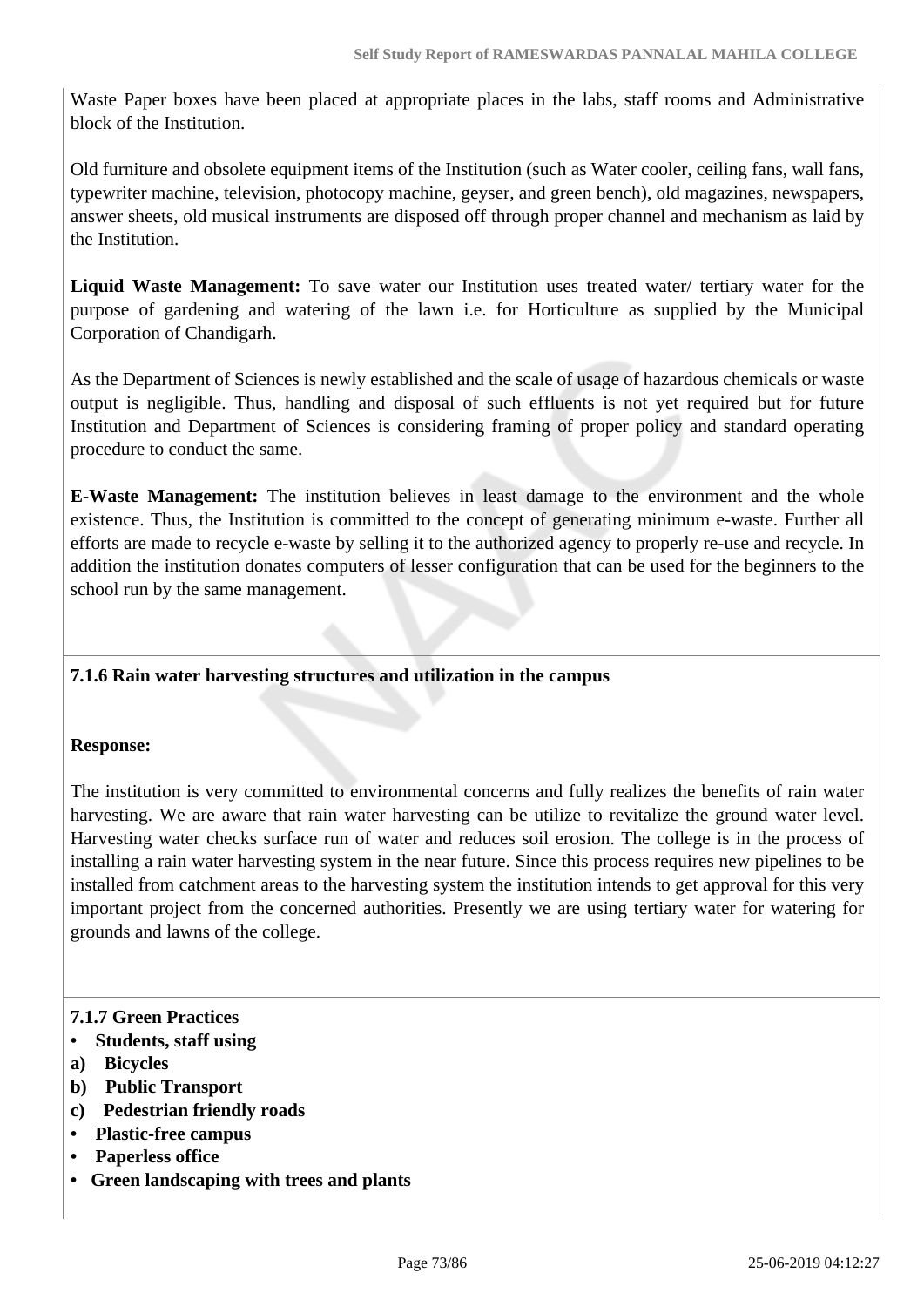## **Response:**

The Institution takes initiatives for creating environmental consciousness among the staff and the students.

**Transport:** Students coming from neighborhood areas are encouraged to either come on foot or to come on bicycles to college. The college has proper ear marked parking for bicycles, scooters and cars.

**Public Transport:** 92% of the students of this college use public buses for travelling to and from college which reduces the pollution and making the campus green. Chandigarh Transport authority visits college campus to promote and guide students about bus routes and passes. Out of the total strength of the college (2061) only 159(day scholars), 5 (hostlers) uses private vehicles to commute (2017-18).

**Pedestrian Friendly Path:** Pedestrian friendly and cycle friendly paths are being created all over the city and around the college as to be a green city is the city's mission too.

**Plastic Free Campus:** College has taken active participation in SWACHHA BHARAT ABHIYAN to make the campus plastic free. Various measures adopted for this are

- Installation of Plastic/Polythene Free Campus Slogan Boards throughout the campus to act as a continuous reminder
- Installation of dustbins in the various areas in and around the college
- Proper management of waste disposal
- Usage of glass cups in the college campus.

**Landscaping with Trees and Plants**: The College has a beautiful garden and landscaping in front of its building. For its maintenance several gardeners are employed. Unmatched in its beauty and landscaping, the college campus has been adjudged either 1st in the category or Runners up of the Best Maintained Campus in Chandigarh since 2008

**Paperless Campus:** the institution is trying its utmost to reduce the use of paper to save environment. Most of the communication of the college is through internet  $\&$  mobile so that there is less use of paper. Further students are also encouraged to submit their assignments and presentations online through emails.

 **7.1.8 Average percentage expenditure on green initiatives and waste management excluding salary component during the last five years**

#### **Response:** 0.01

7.1.8.1 Total expenditure on green initiatives and waste management excluding salary component yearwise during the last five years(INR in Lakhs)

| 2017-18 | 2016-17 | 2015-16 | 2014-15 | 2013-14 |
|---------|---------|---------|---------|---------|
| 0.01    | 0.01    | 0       |         | ν       |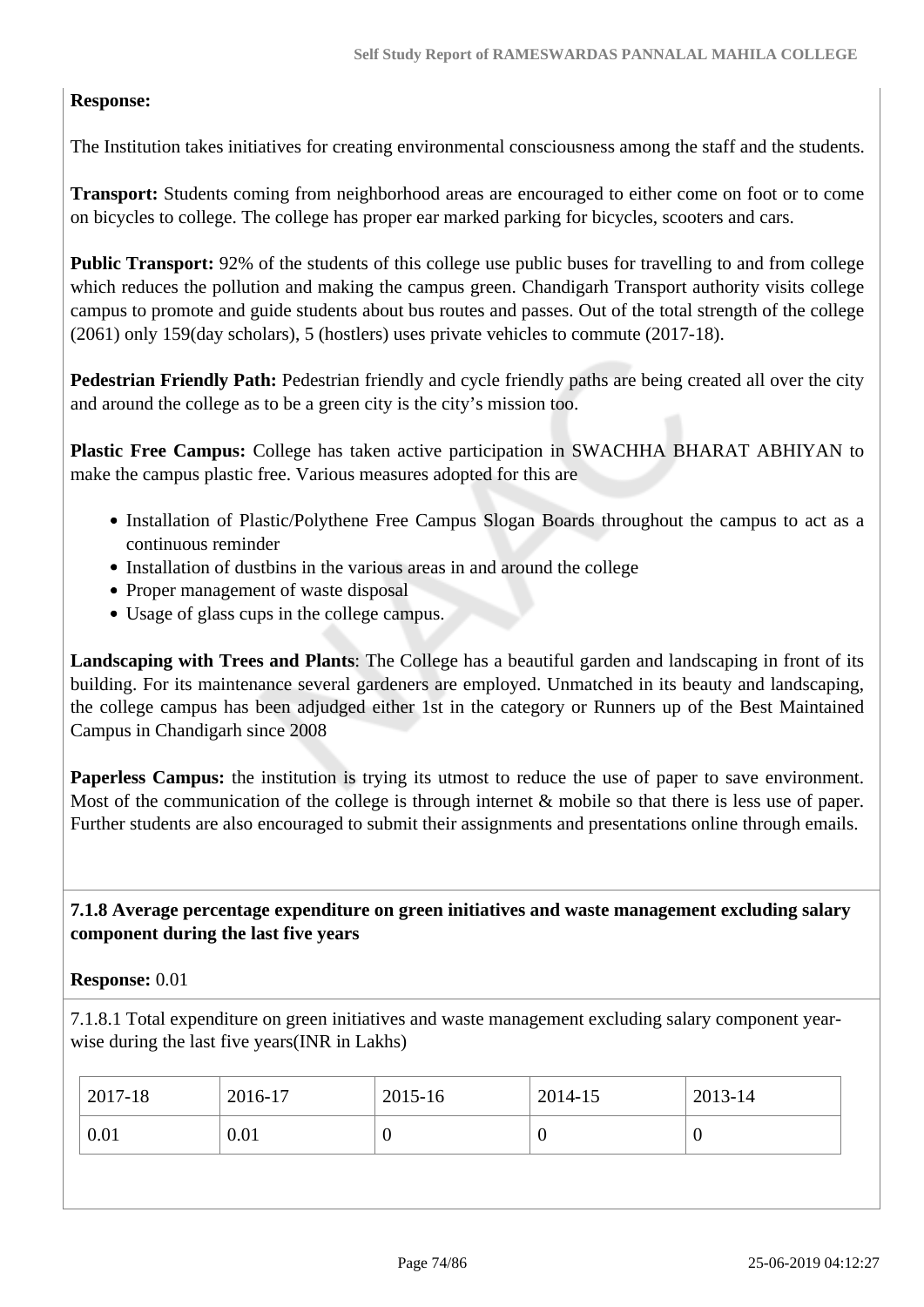| <b>File Description</b>                                               | <b>Document</b> |
|-----------------------------------------------------------------------|-----------------|
| Details of expenditure on green initiatives and waste   View Document |                 |
| management during the last five years                                 |                 |

| 7.1.9 Differently abled (Divyangjan) Friendliness Resources available in the institution: |                      |
|-------------------------------------------------------------------------------------------|----------------------|
| <b>1. Physical facilities</b>                                                             |                      |
| 2. Provision for lift                                                                     |                      |
| 3. Ramp / Rails                                                                           |                      |
| <b>4. Braille Software/facilities</b>                                                     |                      |
| <b>5. Rest Rooms</b>                                                                      |                      |
| <b>6. Scribes for examination</b>                                                         |                      |
| 7. Special skill development for differently abled students                               |                      |
| 8. Any other similar facility (Specify)                                                   |                      |
| A. 7 and more of the above                                                                |                      |
| <b>B.</b> At least 6 of the above                                                         |                      |
| C. At least 4 of the above                                                                |                      |
|                                                                                           |                      |
| D. At least 2 of the above                                                                |                      |
|                                                                                           |                      |
| <b>Response:</b> C. At least 4 of the above                                               |                      |
| <b>File Description</b>                                                                   | <b>Document</b>      |
| Resources available in the institution for<br>Divyangjan                                  | <b>View Document</b> |

## **7.1.10 Number of Specific initiatives to address locational advantages and disadvantages during the last five years**

## **Response:** 0

7.1.10.1 Number of specific initiatives to address locational advantages and disadvantages year-wise during the last five years

| 2017-18 | 2016-17 | $2015 - 16$ | 2014-15 | 2013-14 |
|---------|---------|-------------|---------|---------|
| ν       |         |             | U       | ν       |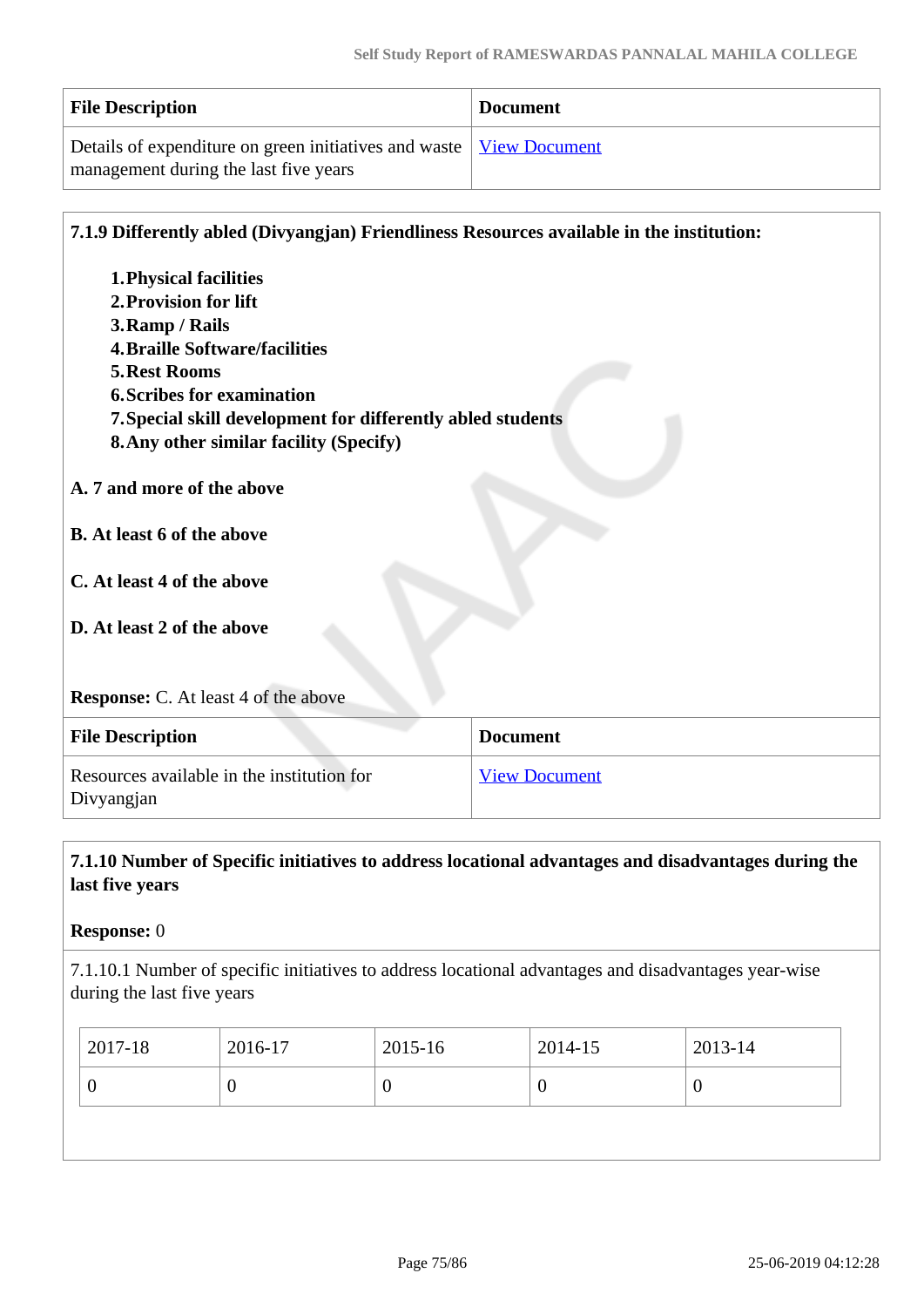| <b>File Description</b>                                                              | <b>Document</b> |
|--------------------------------------------------------------------------------------|-----------------|
| Number of Specific initiatives to address locational<br>advantages and disadvantages | View Document   |

## **7.1.11 Number of initiatives taken to engage with and contribute to local community during the last five years (Not addressed elsewhere)**

#### **Response:** 1

7.1.11.1 Number of initiatives taken to engage with and contribute to local community year-wise during the last five years

| 2017-18 | 2016-17 | 2015-16 | 2014-15 | 2013-14          |
|---------|---------|---------|---------|------------------|
|         |         | ν       | v       | $\boldsymbol{0}$ |

#### **7.1.12**

## **Code of conduct handbook exists for students, teachers, governing body, administration including Vice Chancellor / Director / Principal /Officials and support staff**

#### **Response:** Yes

| <b>File Description</b>                                                                                                           | <b>Document</b>      |
|-----------------------------------------------------------------------------------------------------------------------------------|----------------------|
| URL to Handbook on code of conduct for<br>students and teachers, manuals and brochures on<br>human values and professional ethics | <b>View Document</b> |

| 7.1.13 Display of core values in the institution and on its website |  |                      |  |  |
|---------------------------------------------------------------------|--|----------------------|--|--|
| <b>Response:</b> Yes                                                |  |                      |  |  |
| <b>File Description</b><br><b>Document</b>                          |  |                      |  |  |
| Provide URL of website that displays core values                    |  | <b>View Document</b> |  |  |

 **7.1.14 The institution plans and organizes appropriate activities to increase consciousness about national identities and symbols; Fundamental Duties and Rights of Indian citizens and other constitutional obligations**

**Response:** Yes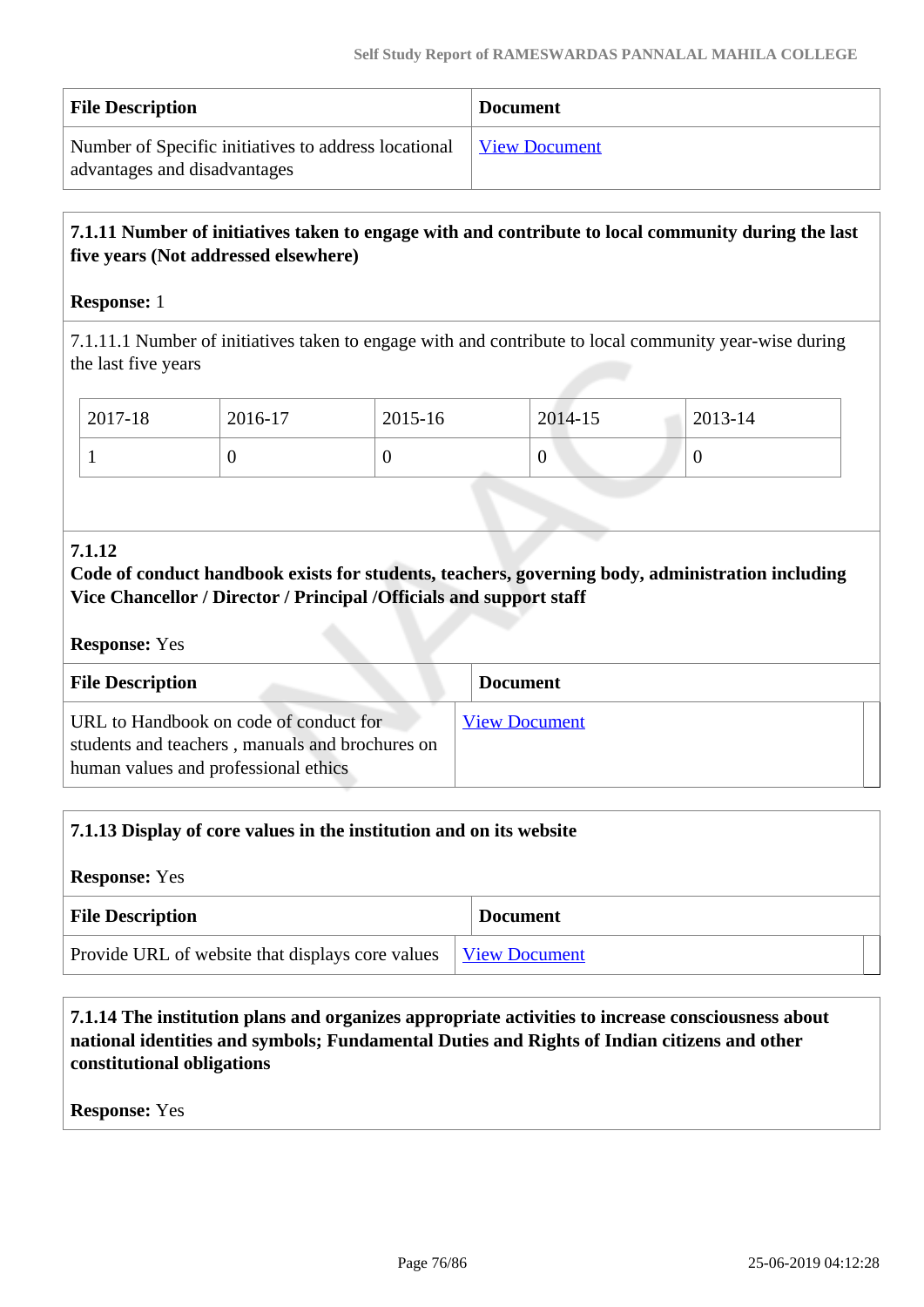| <b>File Description</b>                                                                            | <b>Document</b>      |
|----------------------------------------------------------------------------------------------------|----------------------|
| Details of activities organized to increase<br>consciousness about national identities and symbols | <b>View Document</b> |

| 7.1.15 The institution offers a course on Human Values and professional ethics              |                      |  |  |  |
|---------------------------------------------------------------------------------------------|----------------------|--|--|--|
| <b>Response:</b> Yes                                                                        |                      |  |  |  |
| <b>File Description</b>                                                                     | <b>Document</b>      |  |  |  |
| Provide link to Courses on Human Values and<br>professional ethics on Institutional website | <b>View Document</b> |  |  |  |

# **7.1.16 The institution functioning is as per professional code of prescribed / suggested by statutory bodies / regulatory authorities for different professions Response:** Yes **File Description Document**

| THE DESCRIPTION                                | Document             |
|------------------------------------------------|----------------------|
| Provide URL of supporting documents to prove   | <b>View Document</b> |
| institution functions as per professional code |                      |

## **7.1.17 Number of activities conducted for promotion of universal values (Truth, Righteous conduct, Love, Non-Violence and peace); national values, human values, national integration, communal harmony and social cohesion as well as for observance of fundamental duties during the last five years**

## **Response:** 3

7.1.17.1 Number of activities conducted for promotion of universal values (Truth, Righteous conduct, Love, Non-Violence and peace); national values, human values, national integration, communal harmony and social cohesion as well as for observance of fundamental duties year-wise during the last five years

| $2017 - 18$ | 2016-17 | $2015 - 16$ | 2014-15 | $2013 - 14$ |
|-------------|---------|-------------|---------|-------------|
| <u>ب</u>    |         |             |         |             |

| <b>File Description</b>                                           | <b>Document</b>      |
|-------------------------------------------------------------------|----------------------|
| List of activities conducted for promotion of<br>universal values | <b>View Document</b> |

## **7.1.18 Institution organizes national festivals and birth / death anniversaries of the great Indian**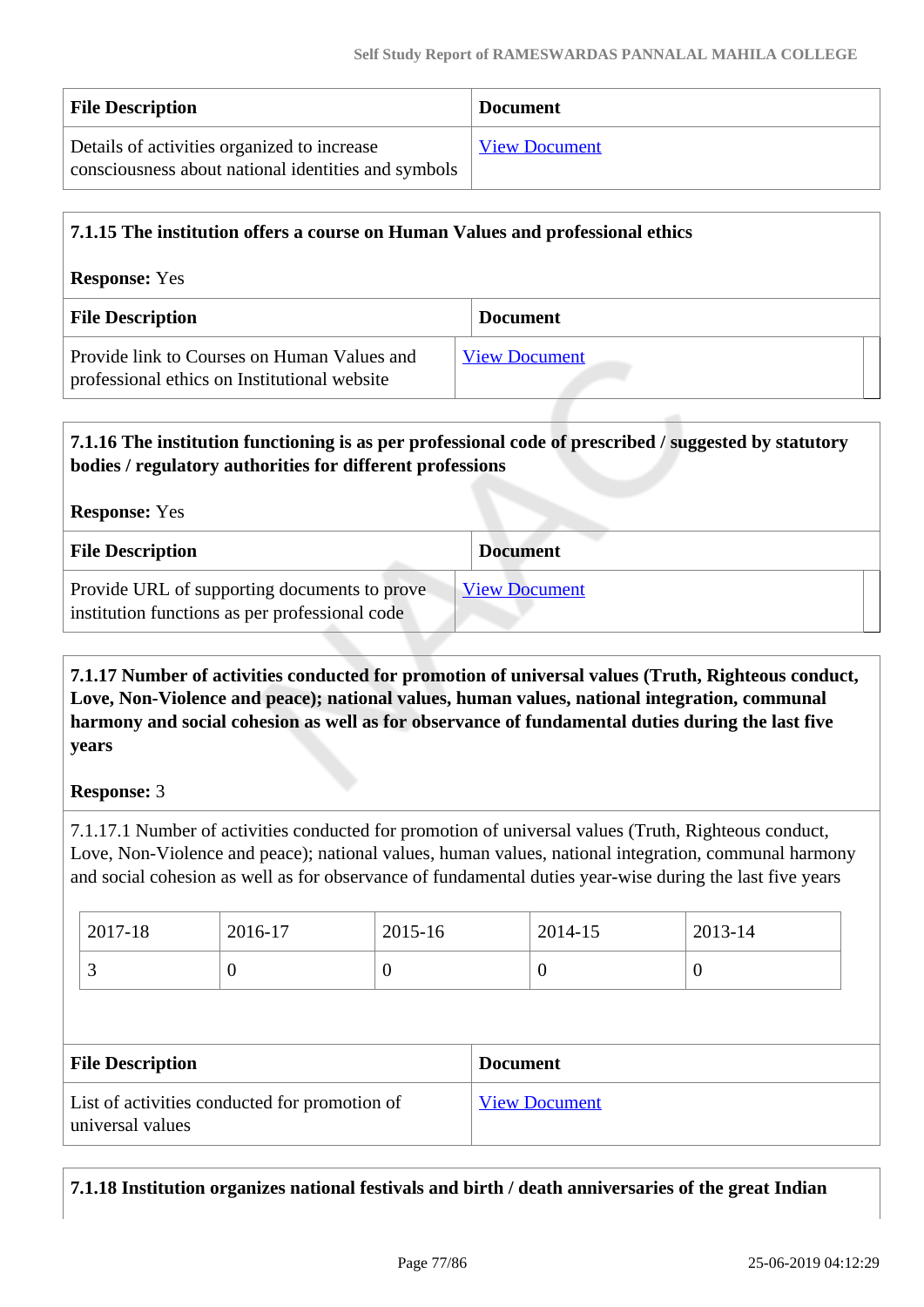#### **personalities**

## **Response:**

## **Yes**

## **National Unity Day**

National Unity Day is celebrated every year in the college to commemorate the birth anniversary of Sardar Vallabh Bhai Patel. Various competitions and events mark the celebrations with great fervor.

## **Teachers' Day**

Teachers' Day (i.e. birth anniversary of Dr. Sarvepalli Radhakrishnan) is celebrated by the students every year. Students make great efforts to make this day enjoyable and memorable for their teachers.

## **Independence Day celebrations**

Independence Day is celebrated in the college with great enthusiasm and patriotic fervor. Saluting the nation and its freedom fighters, NCC cadets of the college represent the college in the 'Independence Day Parade' every year.

To mark 70 years of Independence, the college , organized an event called **"Azaadi 70".** To promote National solidarity and peace, a Human Chain of over the strength of 500 was formed by the students. Various sub-events were also organized on and around the main theme of Independence.

#### **Hindi Divas Celebrations**

The importance of staying connected to one's roots and one's mother tongue is illuminated every year by celebrating Hindi Divas in the college. Hindi being the language of our freedom struggle, unites the people of diverse cultures in our country. Various competitions such as poem recitation and paper reading mark the celebrations of the day.

#### **Constitution Day**

To honor our democracy and instill a sense of patriotism among the students, Constitution Day is observed in the college commemorating the birth anniversary of Dr. B.R. Ambedkar. Celebrating this occasion in the college, students and teachers take a pledge by reciting the preamble of the Indian Constitution.

#### **Science Day Celebrations**

The Science Department of the college celebrates 'National Science Day' each year. The aim of the event is to encourage scientific temperament among young students and create curiosity regarding new ideas and explore latest trends in Science and Technology. The celebrations of this day are based on new and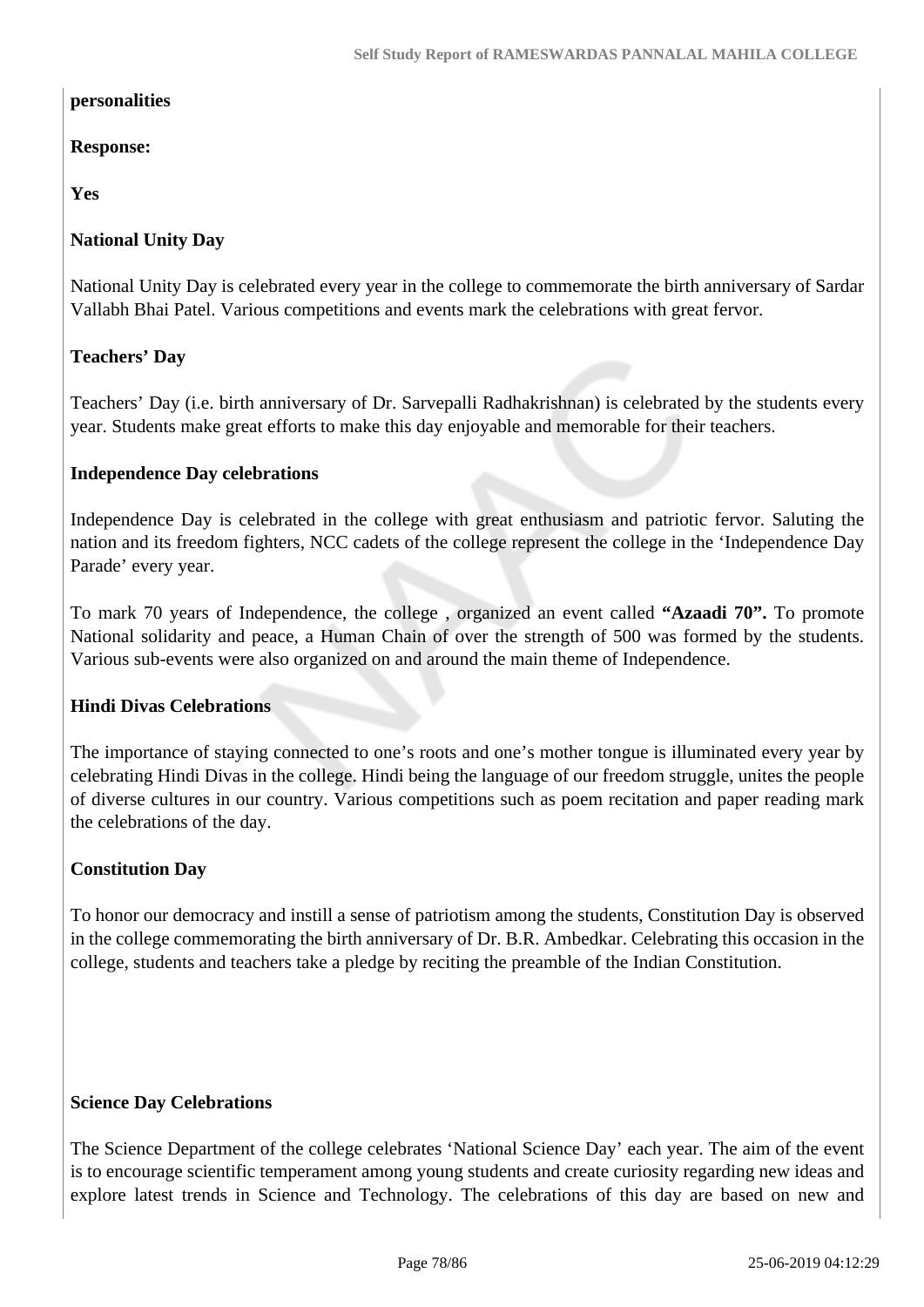emerging themes and concerns each year to highlight the latest trends in Science and Technology.

## **International Yoga Day**

A 21 day camp was organized by NSS in the college for celebrating International Yoga Day on June 21, 2016. Volunteers who participated in the camp and NCC Cadets were taken to Capitol Complex, Sector-2, Chandigarh for celebration of International Yoga Day. Further, this important day is celebrated every year with great zest.

#### **International Women's Day Celebrations**

International Women's Day is always celebrated with great enthusiasm in our College. Various competitions like Poster Making, On the Spot Photography, Slogan Writing, Rangoli Making and Face Painting are oraganized. This year the Department of History also organized **Paper Reading and Poetry Recitation Competition** on the topic **Position of Women in the Contemporary Society** to celebrate **International Women's Day**.

#### **World Forestry Day Celebrations**

'Vasudha', The Environment Society of the college celebrated the 'World Forestry Day' on March 21, 2018. Competitions were arranged on the theme of "Save Forests, Save Earth" on this occasion. Students participated in Paper Reading, Slogan Writing, Rangoli Making and Face Painting contests.

 **7.1.19 The institution maintains complete transparency in its financial, academic, administrative and auxiliary functions**

**Response:** 

#### **Financial Transparency**

- The institution conducts internal and external financial audit regularly.
- The internal audit is carried out on quarterly basis by the independent Chartered Accountant appointed by the management of the institution.
- For external audit, a team consisting of one A.O. (Audit Officer) and two S.O. (Section Officers) is deputed by office of Accountant General, Bihar and UT Chandigarh to conduct the audits on yearly basis. Further, officer of DHE and A.G. Office team visits college regularly for auditing and the remarks by them are always considered imperative and implemented. The last audit of the institution was done in 2017 collectively for three years (2015-17).

#### **Academic Transparency**

- The Departments execute the academic activities in tandem with the University academic calendar.
- All the departments conduct staff meetings to plan and coordinate the activities of their respective departments.
- Admissions are done through the process of centralized counseling. For courses where centralized counseling is not applicable, admissions are made on merit-basis.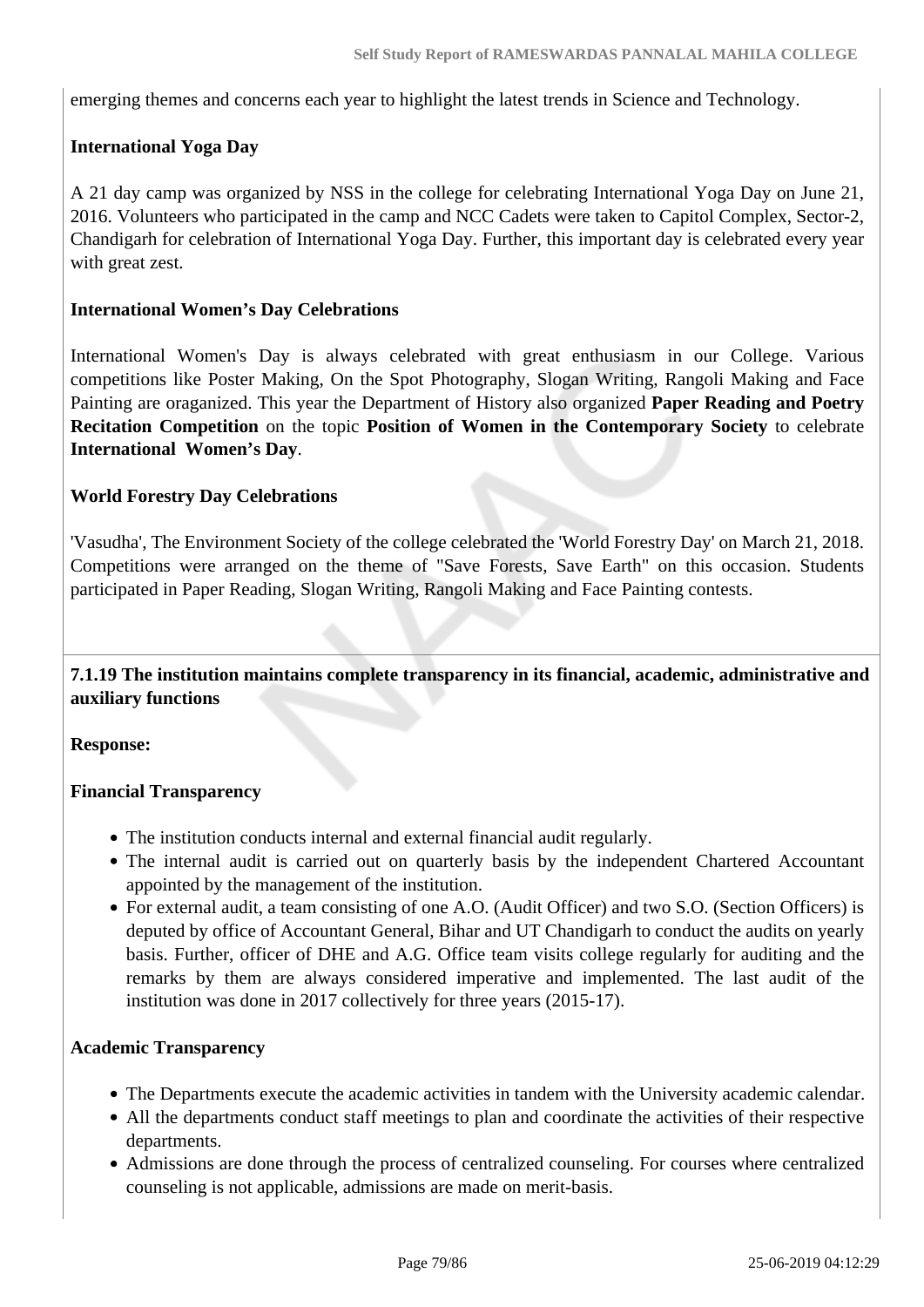- Rules and regulations of Patliputra University, Patna are followed regarding all the aspects such as admissions, fee-structure, curriculum, working hours etc. Withdrawal and refund policies as per the
- UGC norms are followed by the college.
- At the commencement of every academic year, the beginners are briefed about the internal assessment procedures.
- The valued answer scripts are handed over to the students individually indicating the corrective measures. Disparity, if identified, can be brought to the notice of the teacher concerned to redress the grievance.
- Mentoring sessions are held in which students can share their problems and suggestions for further improvements.
- Complete record of attendance and results of students are maintained.
- Parent-teachers meeting convened once every semester offers platform for sharing the evaluation of the performance of their wards.

## **Administrative and Auxiliary Transparency**

- The process of selection of staff members (both, teaching and non-teaching) is as per UGC Norms.
- The selection for the same is made on merit-basis.
- Salaries are paid as per the UGC Norms and service rules applicable.
- The teachers' evaluation by students is a democratic platform upon which the students can evaluate the performance of the teachers unreservedly.
- Decentralization of administrative practices: The Advisory Committee under the headship of the Principal decides focal futuristic activities and the same are presented in the Staff Meeting for the consent of the teachers.
- Inclusion of students as the Secretaries in various clubs and associations: The involvement of the students' union members in the various events ensures transparency in administration.
- Stock checking (Inter-departmental) is done in a transparent manner to ensure physical verification of the stocks in different departments. The stocks physically verified are cross-checked against the respective vouchers.

## **7.2 Best Practices**

**7.2.1 Describe at least two institutional best practices (as per NAAC Format)**

#### **Response:**

#### **BEST PRACTICE- 1**

#### **ENHANCING GENDER SENSITIVITY AND EMPOWERMENT**

#### **Objectives of the Practice**

The College since its inception has been committed to the cause of gender justice and equality. We strongly believe that it is the fundamental responsibility of educational institutions, particularly women colleges to lead the process of sensitivity and women empowerment. Our objective is to enable young girls to confront both overt and covert sexism, break through the stereotypes and demand gender equity in all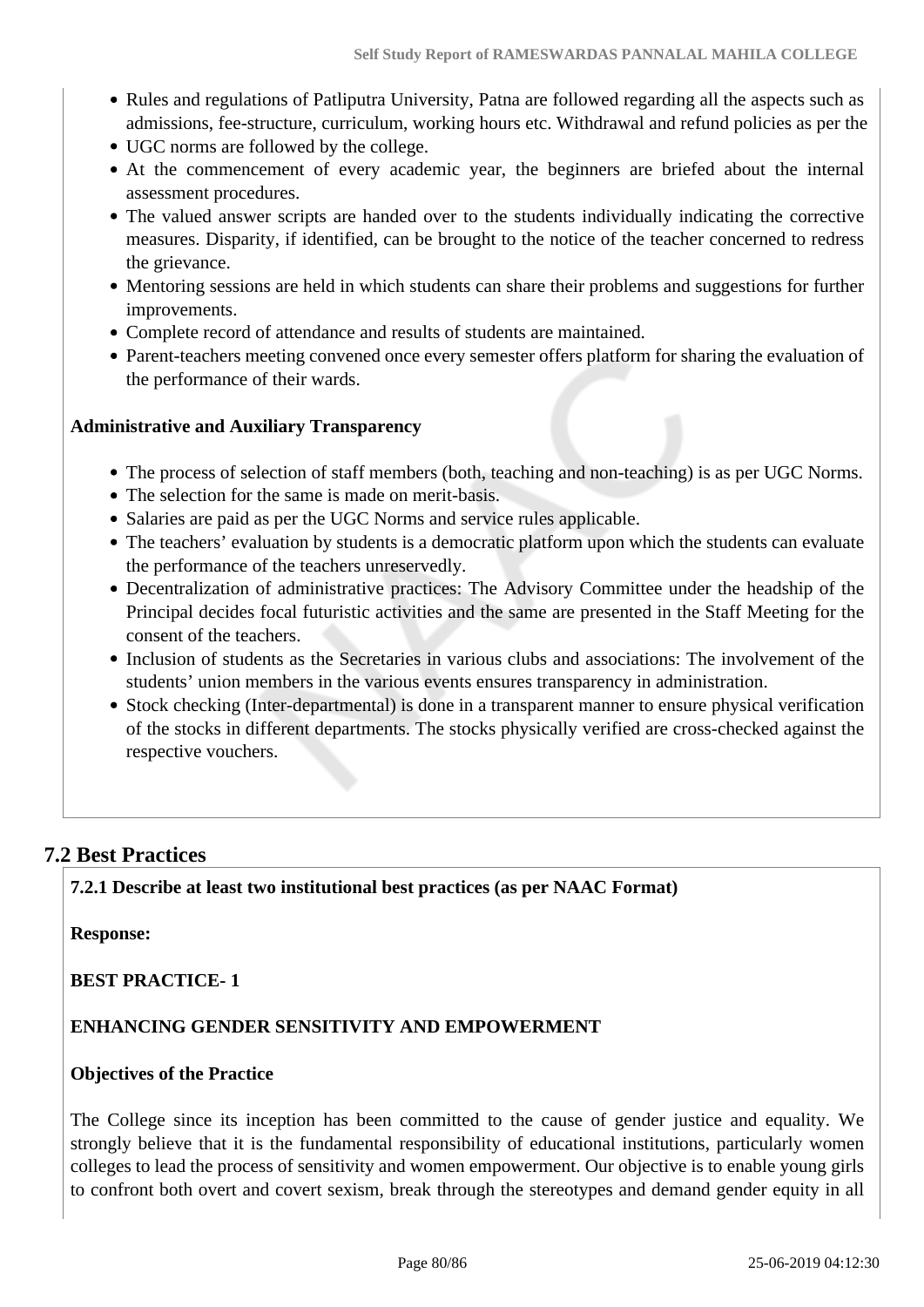fields. Our goal has been to equip our students with the necessary information and knowledge to help them become aware, active and empowered citizens who significantly contribute in the process of nation building.

#### **The Context**

The College has taken it upon itself to play an active role towards building a gender-sensitive and gender equal system. The patriarchal ideology is deeply embedded in our Indian social system and it requires a huge amount of effort to challenge it. This same ideology has indoctrinated the young girls into mutely accepting their marginalization. It is, therefore, important to enable them to recognize and challenge the socially established norms that justify any form of social oppression and take the lead themselves towards building a humane society. The College, through various activities focuses on this important issue that requires a serious consideration.

## **The Practice**

The College has taken a number of initiatives to encourage the students to break the cultures of silence surrounding gender-based discrimination, abuse and violence. These initiatives have encompassed all the aspects related to women's lives, like physical well being, legal support system, mental health, ageing etc. The College has been providing various platforms to students through conducting a number of seminars, workshops and talks where the students get opportunities to cultivate democratic knowledge, skills, values and practice for empowering themselves. The College also has a Gender Champion's Club, as mandated by UGC, whose main focus is towards exposing the students to various gender related issues and challenges and make them aware about the same. The Club has been active in organizing activities like lectures on spreading information on reproductive hygiene, celebration of International Women's Day, a talk on 'Safe Sex Among Adolescents' to educate girls about their protection.

Keeping the same motive in view, RAAHAT – Society for Serving Humanity of the College organized an expert session on 'The Care and Keeping of Self' where medical expertise was provided to students related to PCOS and their reproductive health. An expert lecture on 'Impact of Social Well-Being on Quality of Life of Adolescent Girls' dwelled on vital concerns of young women. The College also encourages the girls to participate in the self-defense classes organized at regular intervals in the College to instill confidence in them. The NCC and NSS units of the College also encourage students to sensitise citizens about gender related issues and to create awareness among fellow students as well.

To create awareness about the various legal options available for women, the College organized an interactive session with UT SSP to address the increasing menace of sexual harassment and molestation in the city. The SSP was impressed by the courageous and brave attitude of the College students and congratulated their fighting spirit. The College organized a quiz on 'Women's Legal Rights in India' in order to make the students aware about the various legal provisions available in the country related to the topic. The Legal Literacy Cell organized a lecture on **'**Property Rights: A Key to Women Empowerment.' An interactive talk on **'**Gender Based Violence' discussed the legal aspects specifically in the context of cyber laws. It is also the endeavor of the College that plays and performances that are enacted for Youth Festivals and Inter-College Cultural activities have as their theme, issues related to women empowerment and gender role strengthening. The students of the College presented a play "Main Apni Kismat Aap Likhangi" at the event 'Chandigarh Police Week.' This year, the prize winning play 'GulBano' focused on the trials and tribulations of a young minority girl from the marginalised sections of society which inspired girls to fight their battles with dignity and respect.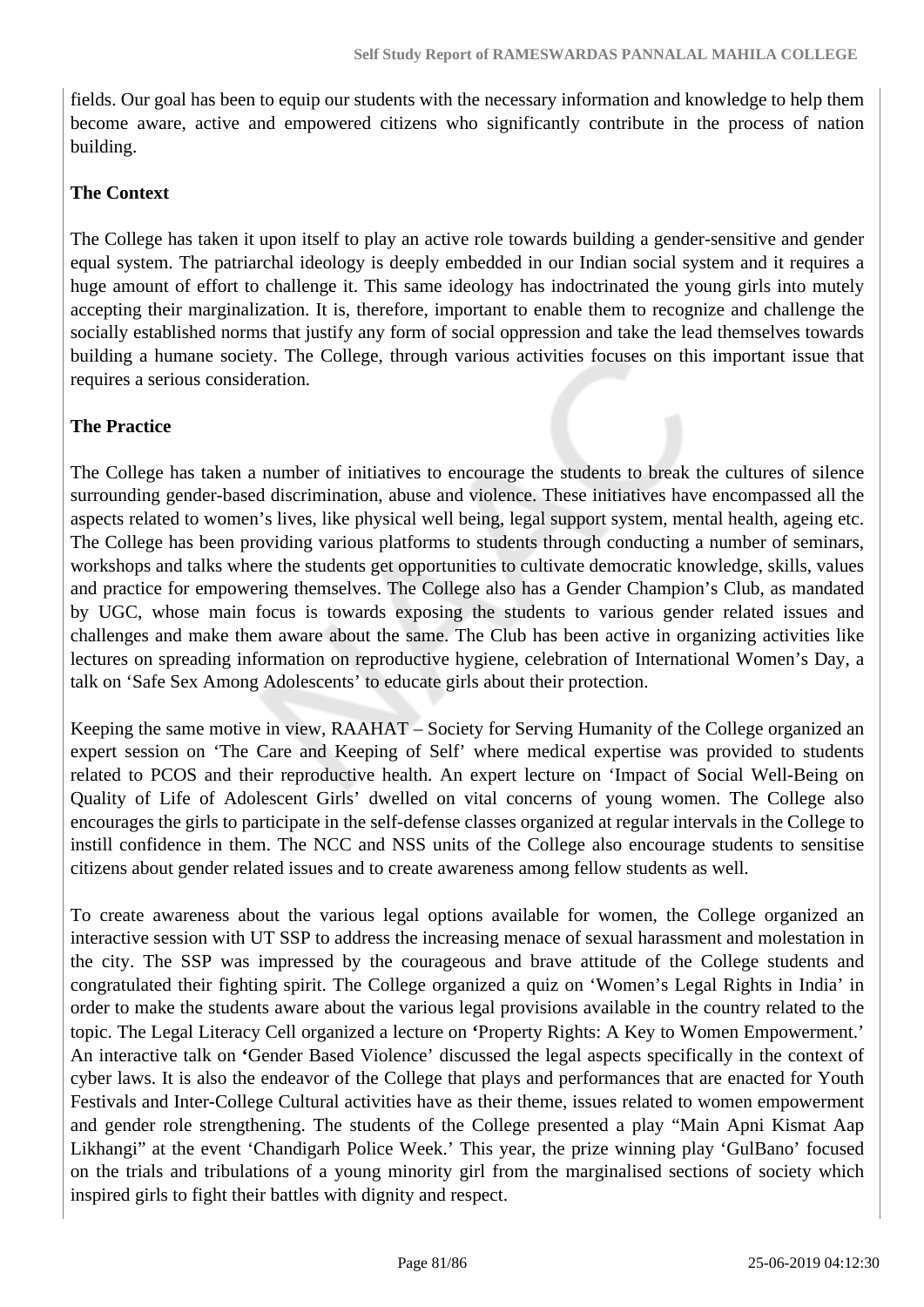Seminars related to similar themes are held regularly, including one on 'Sexual Harassment at Work Place', and another on 'Women Shackled in NRI Weddings' plaguing specifically the State of Bihar, where the victims themselves narrated their woes in the presence of senior professors, police officers and legal experts. 'Ageing in Contemporary Indian Society: Issues and Concerns'with a specific focus on the elderly women was yet another seminar held in the institution. Another ICSSR-NWRC sponsored National Seminar on **'**Gender and Violence: Structure, Power and Resistance' deliberated on concrete approaches and policy inputs emerged from the various lectures and discussion to confront gender-based violence. Dr. Jagmati Sangwan, a distinguished social activist who has played a pivotal role in the contemporary feminist movement of India delivered the Key-Note Address. Her speech had an electrifying impact invigorating the students to awaken from the state of surrender towards demanding a democratic and free society. A workshop was held on 'Women Entrepreneurs: Challenges and Opportunities' stressing on the benefits of self-employment and encouraged the students to take the lead as women entrepreneurs.

One of the major ways to empower young girls and help them become independent is through education. The College ensures that students from economically weaker backgrounds are provided with financial aid in the form of various scholarships to support them in their education. Various kinds of scholarships by government and non- government agencies are awarded to the students every year for this purpose. Individual philanthropists and faculty of the college also actively award scholarships to the meritorious and financially weaker students to help them continue with their education. This motivates and encourages the young girl students to fight against all the odds in order to educate and empower themselves.

## **Evidence of Success**

One of the major achievements is to instill the courage in young girls to voice their concerns in a fearless manner. During the discussions in the seminars and talks, the students actively participate, question the established norms that legitimize gender discrimination and stand for women empowerment and social change. The follow-up debates in the classrooms further enhances their academic understanding about the issue and equips them with the various tools through which they can have a comprehensive understanding about the subject. The College also organizes poster-making and slogan-writing activities for the students under different events related to gender where the students get to explore and express their concerns and resolutions regarding the issue in a creative fashion. The students are encouraged to make poster presentations during the seminars to help them explore the notions of gender in society. During the seminars the students successfully and powerfully depicted their ideas of gender rights and justice through the creative and sensitive portrayal of the issue. The students who pass out from the portals of the College become responsible Alumni who serve the society in various roles and hold important positions. They help their juniors by providing them guidance and help for career planning.

The consistent and increasing participation of the students in the practice indicates the success of the College in motivating and transforming them into active and dynamic citizens. The sensitivity and guidance of the College administration and the faculty in the everyday lives and problems of the students further encourages them to confront any form of discrimination and exercise their agency for their empowerment. The various kinds of scholarships that the students receive through the College acts as a tremendous financial support for the meritorious and economically weaker students to complete their education and thus opens new opportunities for them.

## **Problems Encountered and Resources Required**

The process of generating and getting funds required for organizing various activities is often a tough and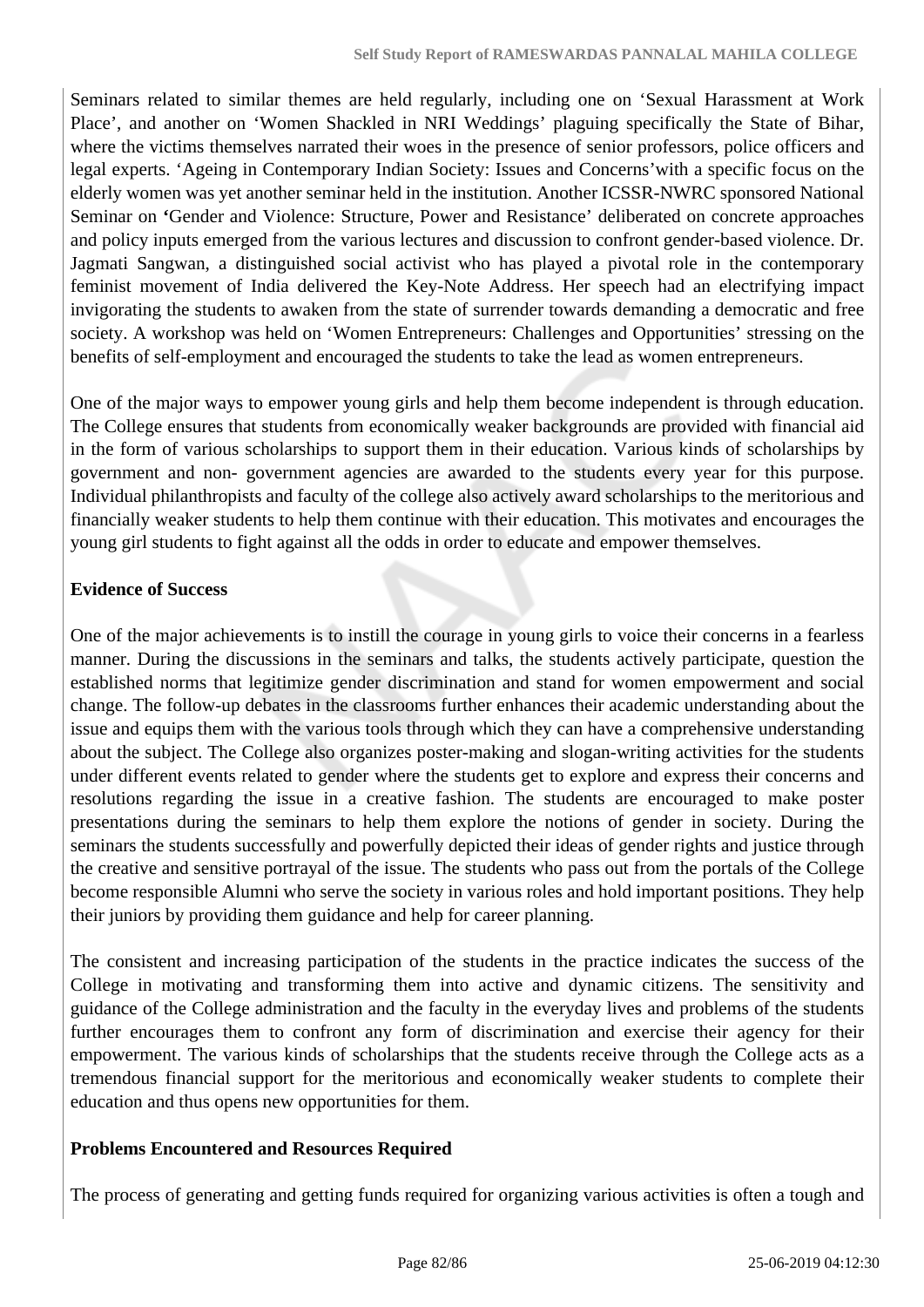gigantic task. However, the faculty has been working hard to resolve these challenges and has been, to an extent, successful in organizing various activities related to the practice. The other challenge faced is the reluctance among the girls to disclose their problems because of the stigma attached with issue. The College has been making sincere efforts to instill confidence and trust among them so that they are able to freely share any form of harassment or violence they are facing and guide them through it. We believe that it is the prime responsibility of the educators and academic institutions to nurture the ideals of gender equality, freedom and sensitivity to bring about concrete transformations in our society.

## **7.3 Institutional Distinctiveness**

 **7.3.1 Describe/Explain the performance of the institution in one area distinctive to its vision, priority and thrust**

#### **Response:**

Title of Practice: **Gurmat Vichar Sabha: Society for Imparting Religious and Spiritual Training for Holistic Development**

Spirituality plays an important role in the holistic development of an individual for character building based on sound moral and ethical values. Education is not mere acquisition of knowledge through academic curriculum but also imbibing the ethical and moral values to become a complete human being. It becomes a matter of paramount importance for an educational institution that moral training should be imparted to the students to overcome the ills of modern trends of materialism insensitivity and moral degradation among the youth. Gurmat Vichar Sabha of the college strives to instill spiritual values in the minds of our students with great dedication and devotion.

#### **Objectives of the practice**:

- To shoulder responsibility as an institution for shaping the moral and spiritual character.
- To instill awareness of a broader social responsibility and promote a sense of compassion, tolerance and self-discipline.
- To cultivate confidence to imbibe a value system as the basis of their choices, goals and priorities.
- To build a sense of community that transcends all diversities of religion, caste and class by celebrating together and sharing in activities.
- To foster a strong faith in the Higher Power, Almighty that gives an inner strength to take on challenges especially for women and fearlessly stand for justice.

#### **Context**

The college is guided by his philosophy of courage and selfless service for humanity. This initiative delivers upon the college mission for the holistic development of students by exhorting them to hold themselves to high moral and ethical standards to create better citizens and society in the face of prevalent social decay.

#### **Practice**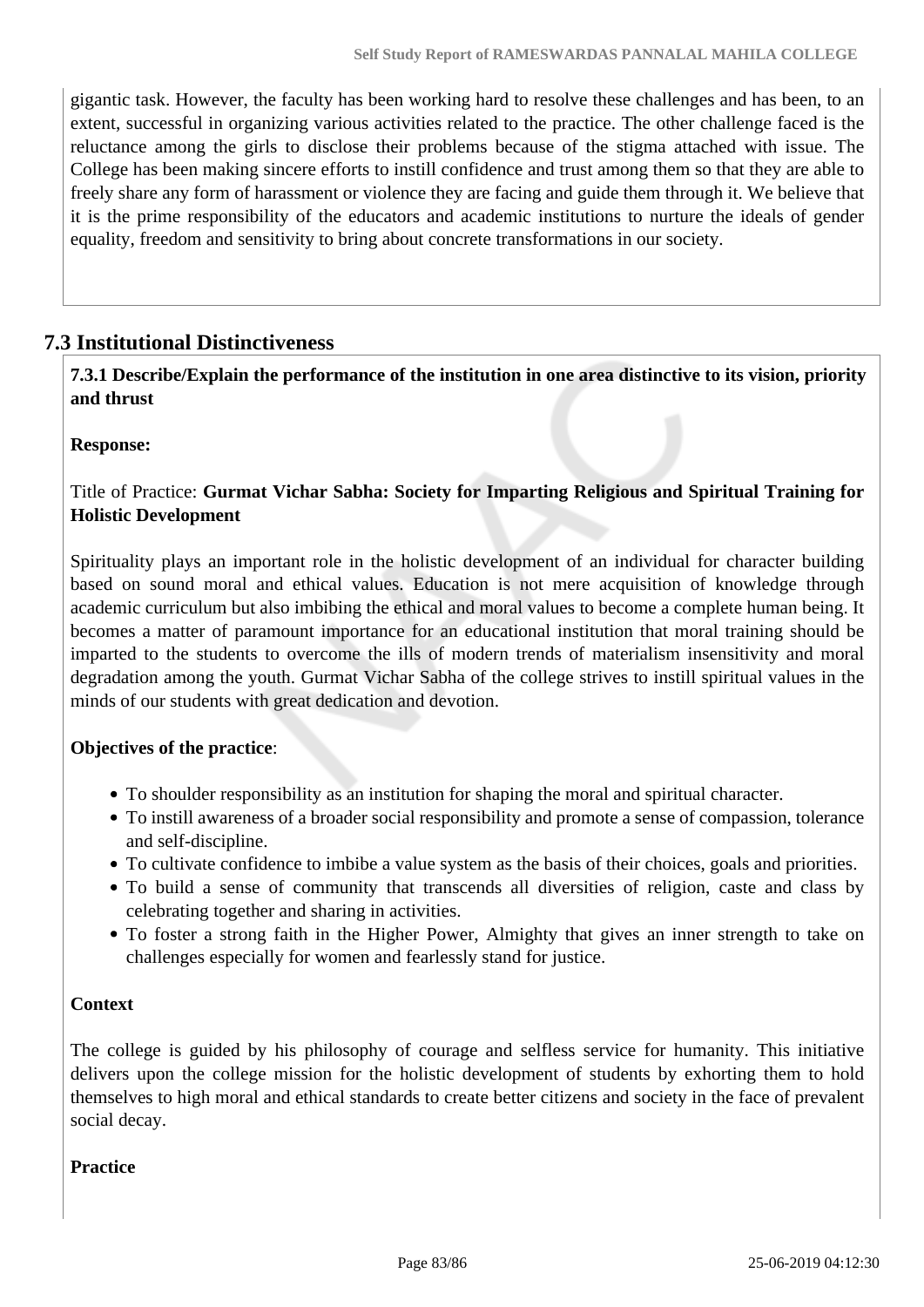- There is a Gurudwara Sahib (prayer room) in the hostel premises where students are free to visit and draw inspiration and support.
- The society organizes two major functions one at the commencement of the new session and other after the as culmination of the academic year in which students and staff participate overwhelmingly.

## **The Practice**

At the start of every academic year, the society plans a trip of staff members to the historical Gurudwara Nada Sahib to invoke divine blessings for the coming session. Once the academic session begins an inaugural function is held in which the staff and students seek blessings of the Gurus to help them all through the session by reciting Shabad Kirtan. Sehaj path of Shri Guru Granth Sahib also starts on that day. The staff and the students recite path (prayers) collectively throughout the year. In the month of November the staff and students participate in the city Nagar Kirtan to mark the birth anniversary of Shri Guru Nanak Dev Ji- first Guru and founder of Sikhism

A major function is organized towards end of the each session to celebrate the birth anniversary of Shri Guru Gobind Singh Ji as the Sthapna Divas (Founders Day). of the college. The occasion is comprised of an "*Akhand Path*" (Continuous Reading of the Scriptures) for 48 hours and soul stirring musical recitals of *Shabad Gurbaani* (Kirtan). A discourse (*Katha Vichar*) by learned and eminent scholars and personalities on spiritual values and the function of spirituality and religion in every walk of life is held.

A highlight is the preparation and serving of *''Langar''* a whole some meal that is prepared by the college community and distributed as P*rasad* to all at the end of the function. All the activities engage and enthuse all members of the college community irrespective of their own caste race and religion. Students feel a sense of joy, positive affirmation and a strong sense of community is generated as they learn to organize and work together and feel like one big family.

Recently this society has joined hands with the world wide charitable movement and to setup a Bebe Nanki 'Wall of Kindness' with a motto of caring and sharing on the outer College wall. This is to encourage students and society as large to donate miscellaneous useful things such as winter clothing for the needy.

## **Evidence of success**

- The manifestation of a very palpable felling of positivity, cooperation than mutual accommodation and industriousness that envelops the college is a sure indication of success.
- Students develop confidence, consciousness towards duties, leadership qualities as well as a team spirit while enjoying every minute.
- Tiers of the college community, the management, principal, staff and students and employees work together to put this gigantic festivity together. It builds better rapport and strengthens relationship and a sense of belonging.
- In the present times of social and moral degeneration visible in our society, the role of such an organization is very significant and an achievement in itself.
- This practice goes a long way in helping us with our mission i.e. to impart holistic quality education to girl students, and empower them with knowledge, skill and competence and make them selfreliant, enlightened and socially committed citizens of the country.

## **Problems Encountered and Resources Required**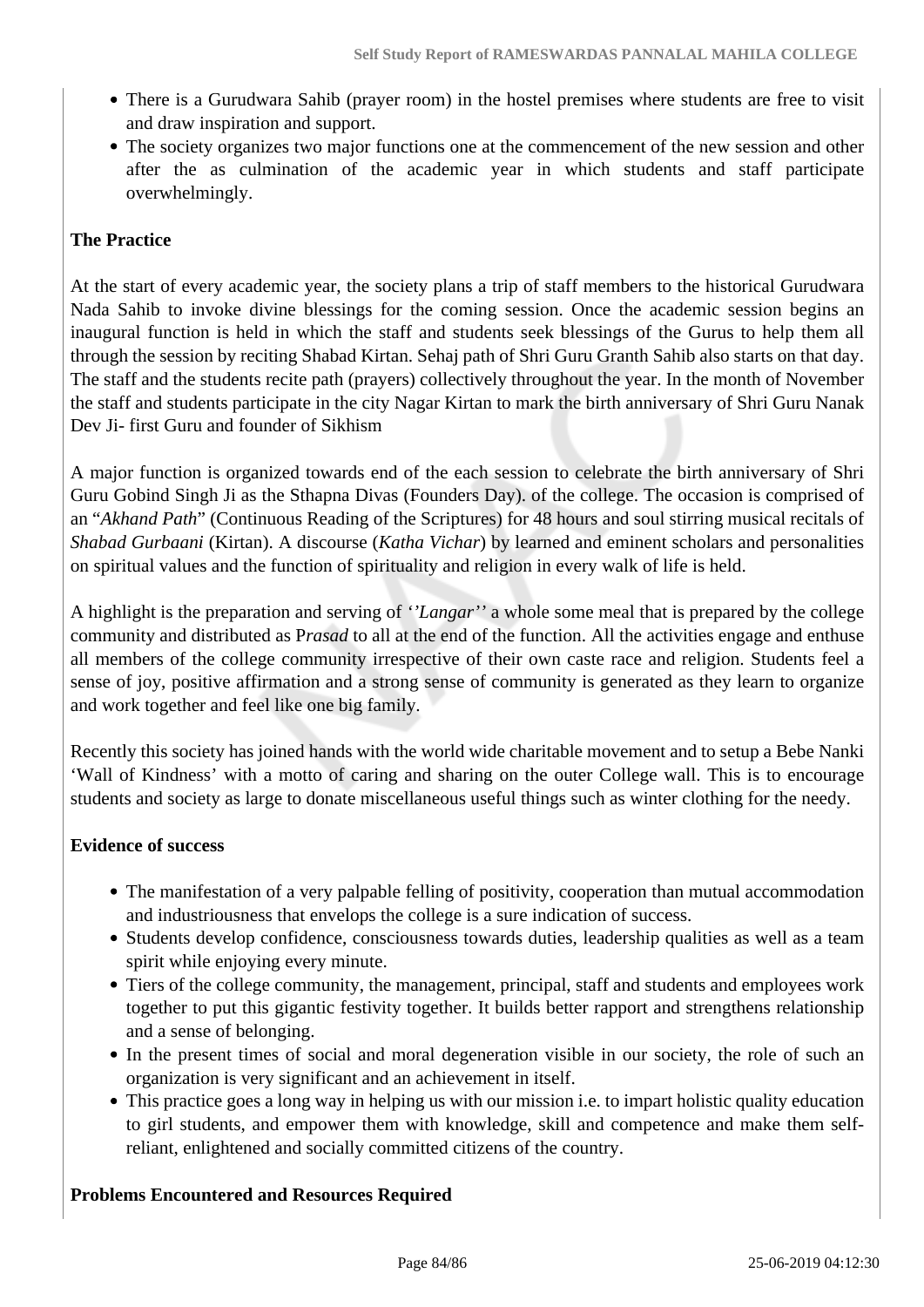We have never faced any such problem which can hamper the work and spirit of this organization. Financial resources are provided by the college and generously enhanced by the outpouring of voluntary donations from the college community.